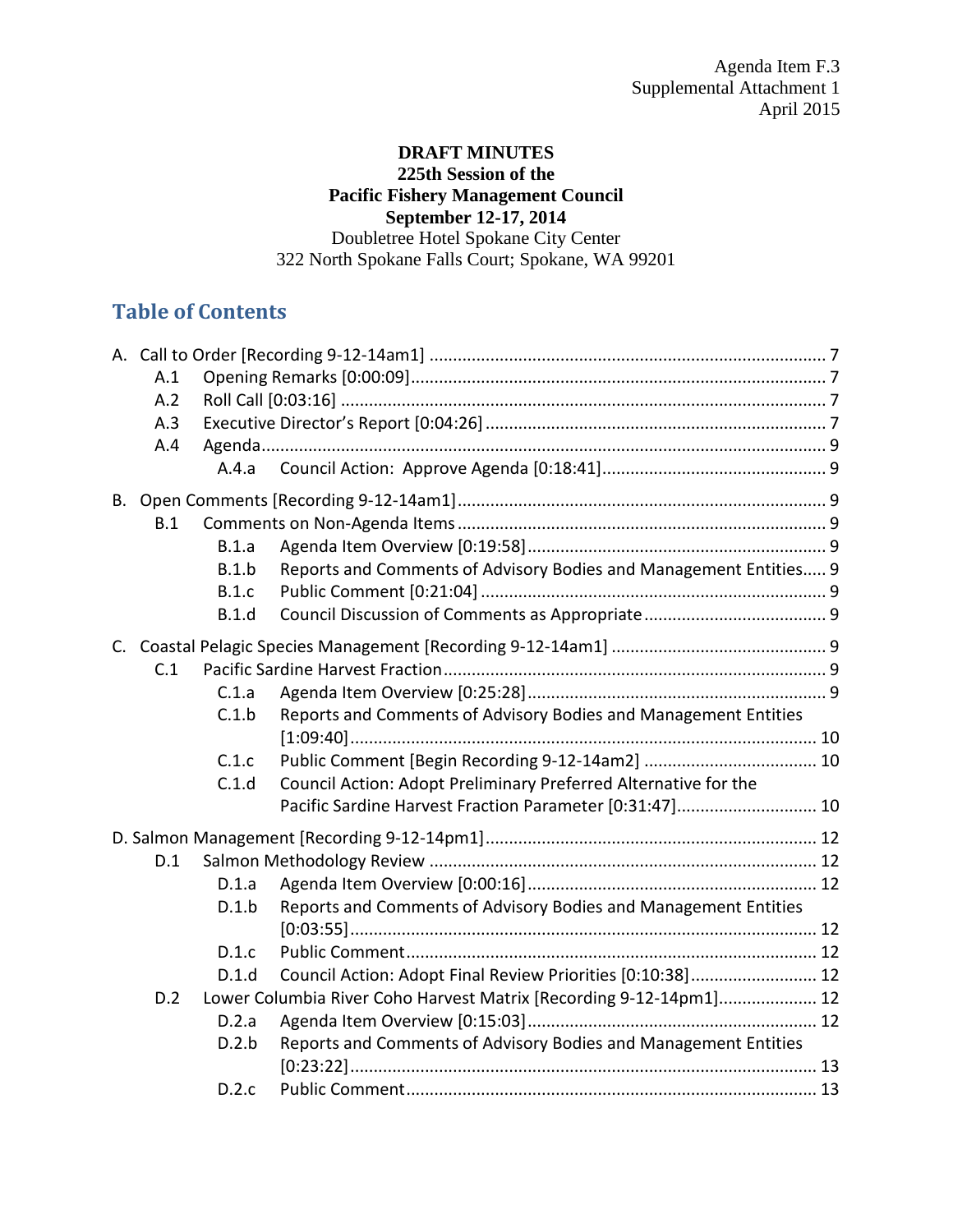|     | D.2.d | Council Action: Consider Alternatives for a Harvest Control Rule for<br>Lower Columbia River Natural Coho and a Preliminary Preferred<br>Alternative; Provide Additional Guidance as Necessary [1:12:29] 13 |  |
|-----|-------|-------------------------------------------------------------------------------------------------------------------------------------------------------------------------------------------------------------|--|
|     |       |                                                                                                                                                                                                             |  |
| E.1 |       |                                                                                                                                                                                                             |  |
|     | E.1.a |                                                                                                                                                                                                             |  |
|     | E.1.b |                                                                                                                                                                                                             |  |
|     | E.1.c | Reports and Comments of Advisory Bodies and Management Entities 15                                                                                                                                          |  |
|     | E.1.d |                                                                                                                                                                                                             |  |
|     | E.1.e | Council Action: Discussion of Report and Provide Guidance, as                                                                                                                                               |  |
|     |       |                                                                                                                                                                                                             |  |
|     |       |                                                                                                                                                                                                             |  |
| F.1 |       |                                                                                                                                                                                                             |  |
|     | F.1.a |                                                                                                                                                                                                             |  |
|     | F.1.b |                                                                                                                                                                                                             |  |
|     | F.1.c | Reports and Comments of Advisory Bodies and Management Entities 15                                                                                                                                          |  |
|     | F.1.d |                                                                                                                                                                                                             |  |
|     | F.1.e | Council Action: Consider Habitat Committee Recommendations                                                                                                                                                  |  |
|     |       |                                                                                                                                                                                                             |  |
|     |       | G. Highly Migratory Species Management [Begin Recording 9-13-14am1]  16                                                                                                                                     |  |
| G.1 |       |                                                                                                                                                                                                             |  |
|     | G.1.a |                                                                                                                                                                                                             |  |
|     | G.1.b |                                                                                                                                                                                                             |  |
|     | G.1.c |                                                                                                                                                                                                             |  |
|     | G.1.d | Reports and Comments of Advisory Bodies and Management Entities 16                                                                                                                                          |  |
|     | G.1.e |                                                                                                                                                                                                             |  |
|     | G.1.f |                                                                                                                                                                                                             |  |
| G.2 |       |                                                                                                                                                                                                             |  |
|     | G.2.a |                                                                                                                                                                                                             |  |
|     |       | G.2.b Report of the National Marine Fisheries Service [0:23:43]  17                                                                                                                                         |  |
|     | G.2.c |                                                                                                                                                                                                             |  |
|     | G.2.d | Reports and Comments of Advisory Bodies and Management Entities                                                                                                                                             |  |
|     |       |                                                                                                                                                                                                             |  |
|     | G.2.e | Public Comment [Recording 9-13-14am2 at 0:00:52]  17                                                                                                                                                        |  |
|     | G.2.f | Council Action: Consider Reports on the 87 <sup>th</sup> Inter-American Tropical                                                                                                                            |  |
|     |       | Tuna Commission (IATTC) and the 10 <sup>th</sup> Regular Session of the                                                                                                                                     |  |
|     |       | Western and Central Pacific Fisheries commission (WCPFC) Northern                                                                                                                                           |  |
|     |       | Committee and Adopt Recommendations for U.S. Delegations to the                                                                                                                                             |  |
|     |       | Extraordinary IATTC Meeting or 11 <sup>th</sup> Regular Session of the WCPFC,                                                                                                                               |  |
|     |       |                                                                                                                                                                                                             |  |
| G.3 |       | Preliminary Approval of Exempted Fishing Permits (EFP) for 2015 Fisheries                                                                                                                                   |  |
|     |       |                                                                                                                                                                                                             |  |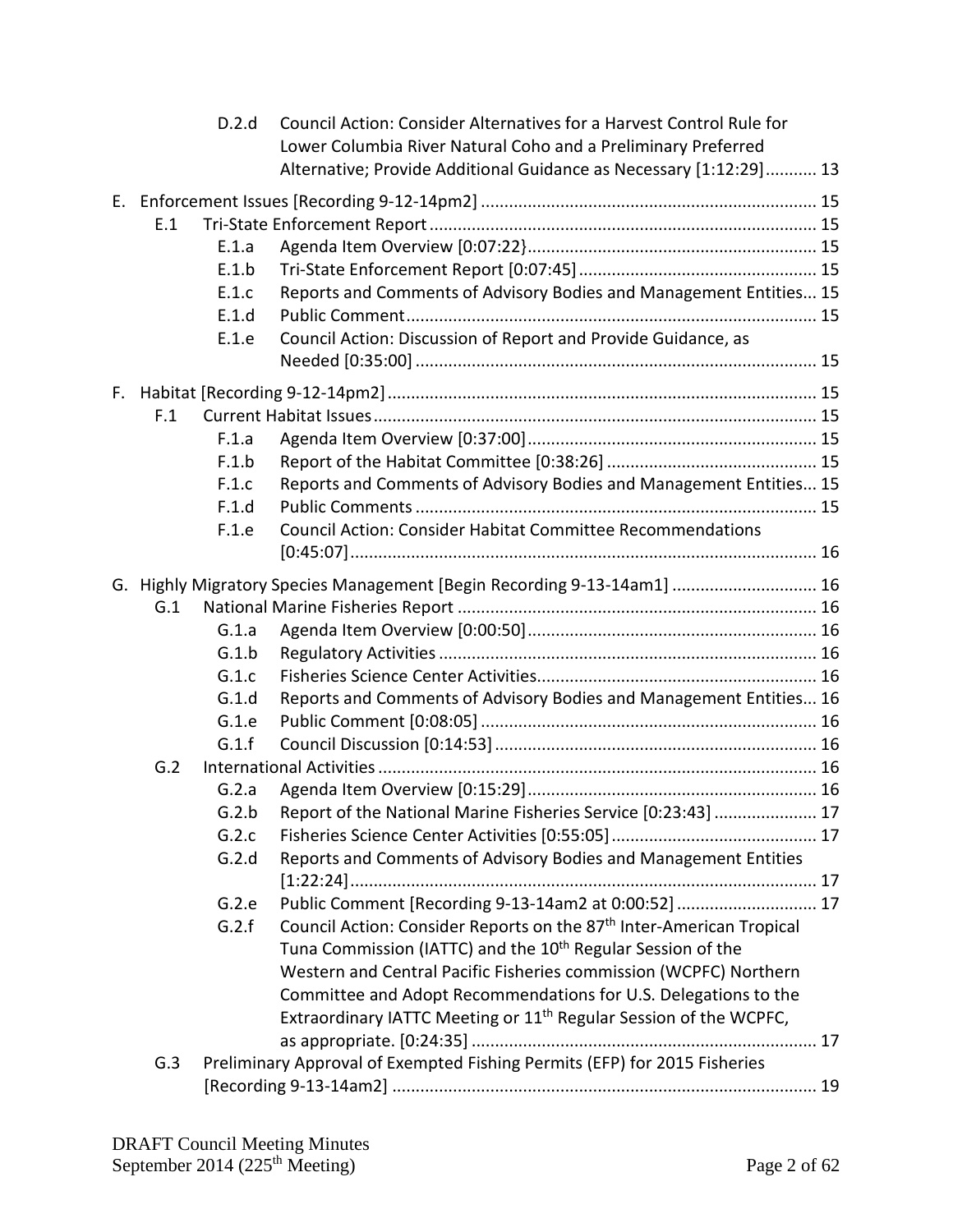|    |     | G.3.a |                                                                     |  |
|----|-----|-------|---------------------------------------------------------------------|--|
|    |     | G.3.b | Reports and Comments of Advisory Bodies and Management Entities     |  |
|    |     |       |                                                                     |  |
|    |     | G.3.c |                                                                     |  |
|    |     | G.3.d | Council Action: Consider Preliminary Adoption of Exempted Fishing   |  |
|    |     |       | Permits; Provide Additional Guidance as Necessary [Begin Recording  |  |
|    |     |       |                                                                     |  |
|    | G.4 |       | New or Routine Management Measures [Begin Recording 9-14-14am1] 21  |  |
|    |     | G.4.a |                                                                     |  |
|    |     | G.4.b | Reports and Comments of Advisory Bodies and Management Entities     |  |
|    |     |       |                                                                     |  |
|    |     | G.4.c |                                                                     |  |
|    |     | G.4.d | Council Action: Adopt a Range of Alternatives for Routine           |  |
|    |     |       | Management Measures for 2015-2016 Fisheries and Consider            |  |
|    |     |       | Further Process for Measures Outside of the Biennial Specifications |  |
|    |     |       |                                                                     |  |
|    |     |       |                                                                     |  |
|    | H.1 |       |                                                                     |  |
|    |     | H.1.a |                                                                     |  |
|    |     | H.1.b | Reports and Comments of Advisory Bodies and Management Entities     |  |
|    |     |       |                                                                     |  |
|    |     | H.1.c |                                                                     |  |
|    |     | H.1.d | Council Action: Adopt Preliminary Preferred Alternative and Public  |  |
|    |     |       | Review Draft Amendment Language for Incorporating Protection to     |  |
|    |     |       | Unmanaged Forage Fish in Council Fishery Management Plans [Begin    |  |
|    |     |       |                                                                     |  |
| I. |     |       |                                                                     |  |
|    | 1.1 |       |                                                                     |  |
|    |     | 1.1.a |                                                                     |  |
|    |     | 1.1.b |                                                                     |  |
|    |     | 1.1.c | Reports and Comments of Advisory Bodies and Management Entities     |  |
|    |     |       |                                                                     |  |
|    |     | 1.1.d |                                                                     |  |
|    |     | 1.1.e | Council Action: Consider Legislative Committee Recommendations      |  |
|    |     |       |                                                                     |  |
|    | 1.2 |       | Comments on Executive Actions (9/15/2014; 11:12 a.m.) [0:26:49]  39 |  |
|    |     | 1.2.a |                                                                     |  |
|    |     | 1.2.b | Reports and Comments of Advisory Bodies and Management Entities     |  |
|    |     |       |                                                                     |  |
|    |     | 1.2.c |                                                                     |  |
|    |     | 1.2.d | Council Action: Provide Comments on Executive Actions, including    |  |
|    |     |       | Consideration to Expand the National Monument in the South Pacific  |  |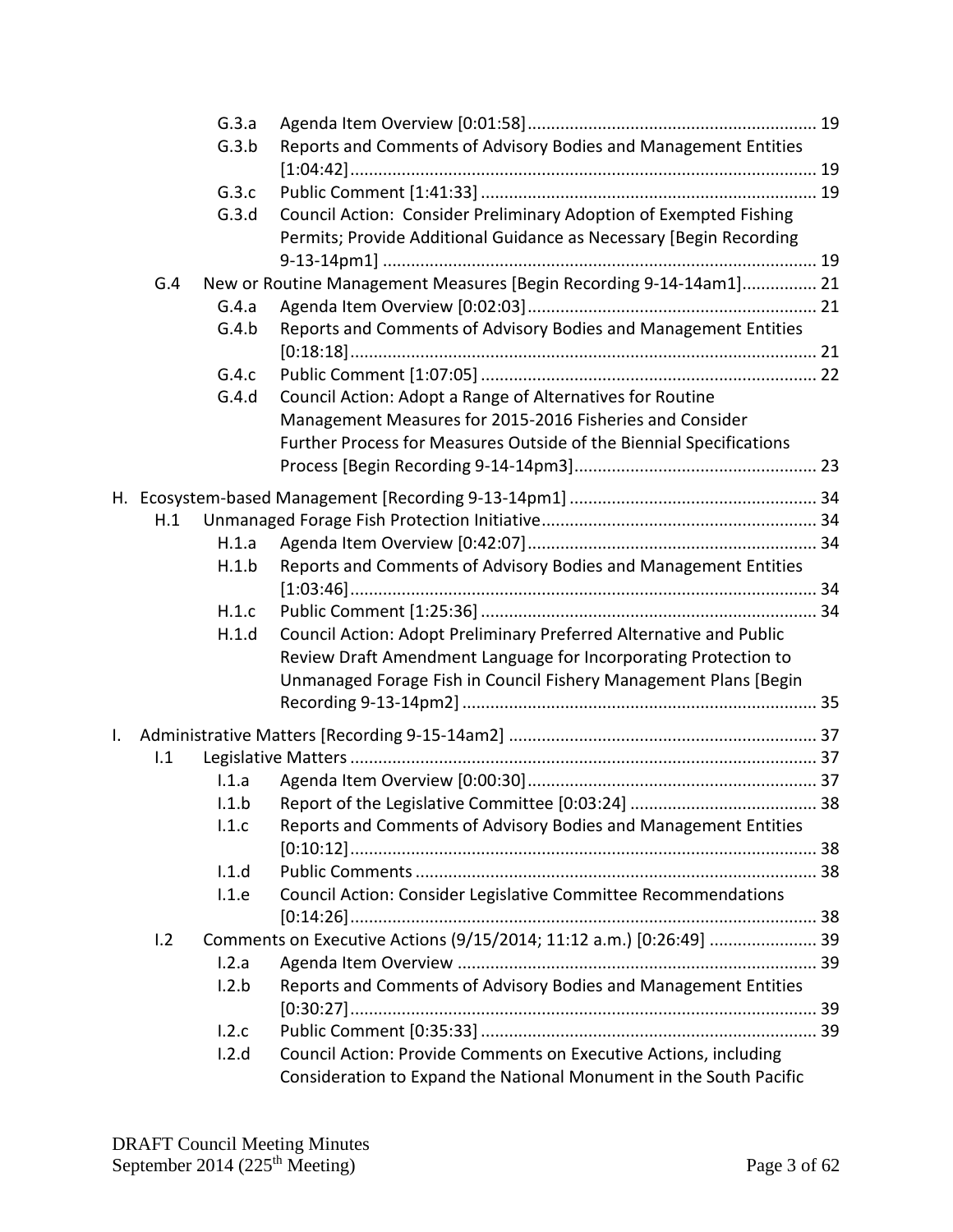|    |     |       | Region, Address Seafood Fraud, and Deter Illegal Fishing and               |  |
|----|-----|-------|----------------------------------------------------------------------------|--|
|    |     |       |                                                                            |  |
|    | 1.3 |       |                                                                            |  |
|    | 1.4 |       | Fiscal Matters (9/17/2014; 12:30 p.m.) [Begin Recording 9-17-14pm1] 40     |  |
|    |     | I.4.a |                                                                            |  |
|    |     | 1.4.b |                                                                            |  |
|    |     | 1.4.c | Reports and Comments of Advisory Bodies and Management Entities 40         |  |
|    |     | I.4.d |                                                                            |  |
|    |     | I.4.e | Council Action: Consider Budget Committee Recommendations                  |  |
|    |     |       |                                                                            |  |
|    | 1.5 |       | Membership Appointments and Council Operating Procedures [0:04:25]  40     |  |
|    |     | 1.5.a |                                                                            |  |
|    |     | 1.5.b | Reports and Comments of Advisory Bodies and Management Entities            |  |
|    |     |       |                                                                            |  |
|    |     | 1.5.c |                                                                            |  |
|    |     | 1.5.d | Council Action: Consider Appointments to Advisory Bodies and               |  |
|    |     |       | Changes to Council Operating Procedures [0:11:15]  41                      |  |
|    | 1.6 |       | Future Council Meeting Agenda and Workload Planning [Recording 9-17-       |  |
|    |     |       |                                                                            |  |
|    |     | I.6.a |                                                                            |  |
|    |     | 1.6.b | Reports and Comments of Advisory Bodies and Management Entities            |  |
|    |     |       |                                                                            |  |
|    |     | 1.6.c |                                                                            |  |
|    |     | I.6.d | Council Action: Provide Guidance on Future Meeting Agenda and              |  |
|    |     |       | Workload Planning, Including Finalizing the Groundfish Omnibus             |  |
|    |     |       | Regulation Change Process and Schedule as Necessary [1:44:02] 42           |  |
| J. |     |       |                                                                            |  |
|    | J.1 |       | Omnibus Regulation Change Priorities (9/15/2014; 11:36 a.m.) [0:50:25]  43 |  |
|    |     | J.1.a |                                                                            |  |
|    |     | J.1.b |                                                                            |  |
|    |     | J.1.c | Reports and Comments of Advisory Bodies and Management Entities            |  |
|    |     |       |                                                                            |  |
|    |     | J.1.d |                                                                            |  |
|    |     | J.1.e | Council Action: Identify Priority Management Measure Changes,              |  |
|    |     |       | Provide Initial Guidance on Process and Schedule, and Consider New         |  |
|    |     |       | Rule Clarifications, if Any (9/16/2014; 8:03 a.m.) [Begin Recording 9-     |  |
|    |     |       |                                                                            |  |
|    | J.2 |       | Stock Assessment Planning (9/16/2014; 9:22 a.m.) [Begin Recording 9-16-    |  |
|    |     |       |                                                                            |  |
|    |     | J.2.a |                                                                            |  |
|    |     | J.2.b | Reports and Comments of Advisory Bodies and Management Entities            |  |
|    |     |       |                                                                            |  |
|    |     | J.2.c |                                                                            |  |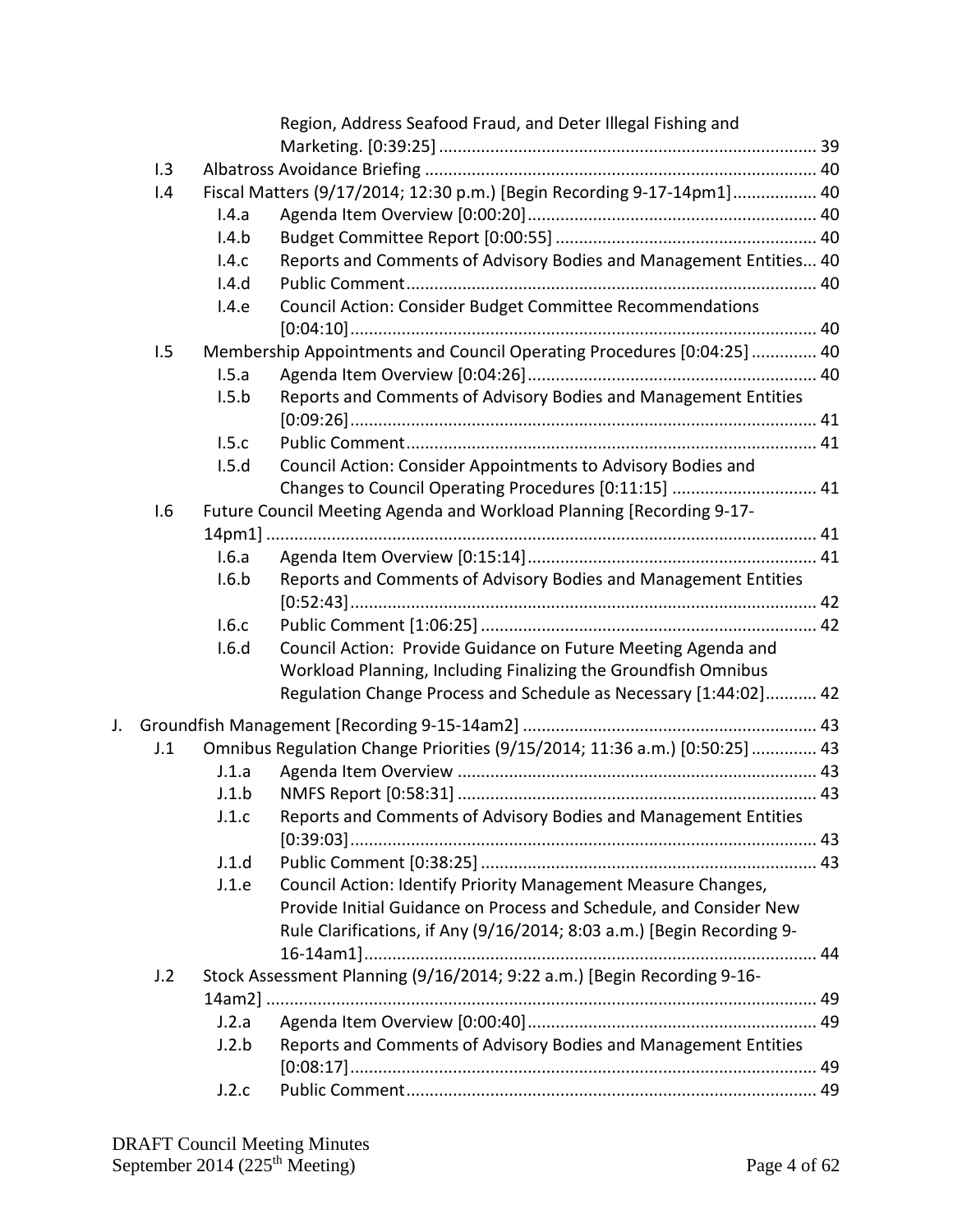|     | J.2.d | Council Action: Adopt a Final List of Stock Assessments (Full,                     |  |
|-----|-------|------------------------------------------------------------------------------------|--|
|     |       | Updates, Data Moderate and Catch Reports), Related Terms of                        |  |
|     |       | Reference Documents, and the Stock Assessment Review Panel                         |  |
|     |       | Schedule for 2015-2016 Assessment Cycle (9/16/2014; 11:25 a.m.)                    |  |
|     |       |                                                                                    |  |
| J.3 |       | Electronic Monitoring Regulatory Process Final Preferred Alternatives and Next     |  |
|     |       |                                                                                    |  |
|     | J.3.a |                                                                                    |  |
|     | J.3.b | Reports and Comments of Advisory Bodies and Management Entities                    |  |
|     |       |                                                                                    |  |
|     | J.3.c |                                                                                    |  |
|     | J.3.d | Council Action: Take Final Action on Alternatives for Electronic                   |  |
|     |       | Monitoring Regulations in Groundfish Fishery Sectors Where Possible                |  |
|     |       | and Provide Direction on Next Steps for Other Sectors and Issues.                  |  |
|     |       |                                                                                    |  |
| J.4 |       | Consideration of Inseason Actions (9/17/2014; 9:01 a.m.) [Recording 9-17-          |  |
|     |       |                                                                                    |  |
|     | J.4.a |                                                                                    |  |
|     | J.4.b | Reports and Comments of Advisory Bodies and Management                             |  |
|     |       |                                                                                    |  |
|     | J.4.c |                                                                                    |  |
|     | J.4.d | Council Action: Adopt Inseason Adjustments to 2014 Groundfish                      |  |
|     |       |                                                                                    |  |
|     |       |                                                                                    |  |
| K.1 |       | 2015 Pacific Halibut Catch Sharing Plan and Regulations (9/17/2014; 9:04 a.m.)  57 |  |
|     | K.1.a |                                                                                    |  |
|     | K.1.b | Reports and Comments of Advisory Bodies and Management Entities                    |  |
|     |       |                                                                                    |  |
|     | K.1.c |                                                                                    |  |
|     | K.1.d | Council Action: Adopt for Public Review Proposed Changes for the                   |  |
|     |       | 2015 Pacific Halibut Catch Sharing Plan and Annual Fishing                         |  |
|     |       |                                                                                    |  |
|     |       |                                                                                    |  |
|     |       |                                                                                    |  |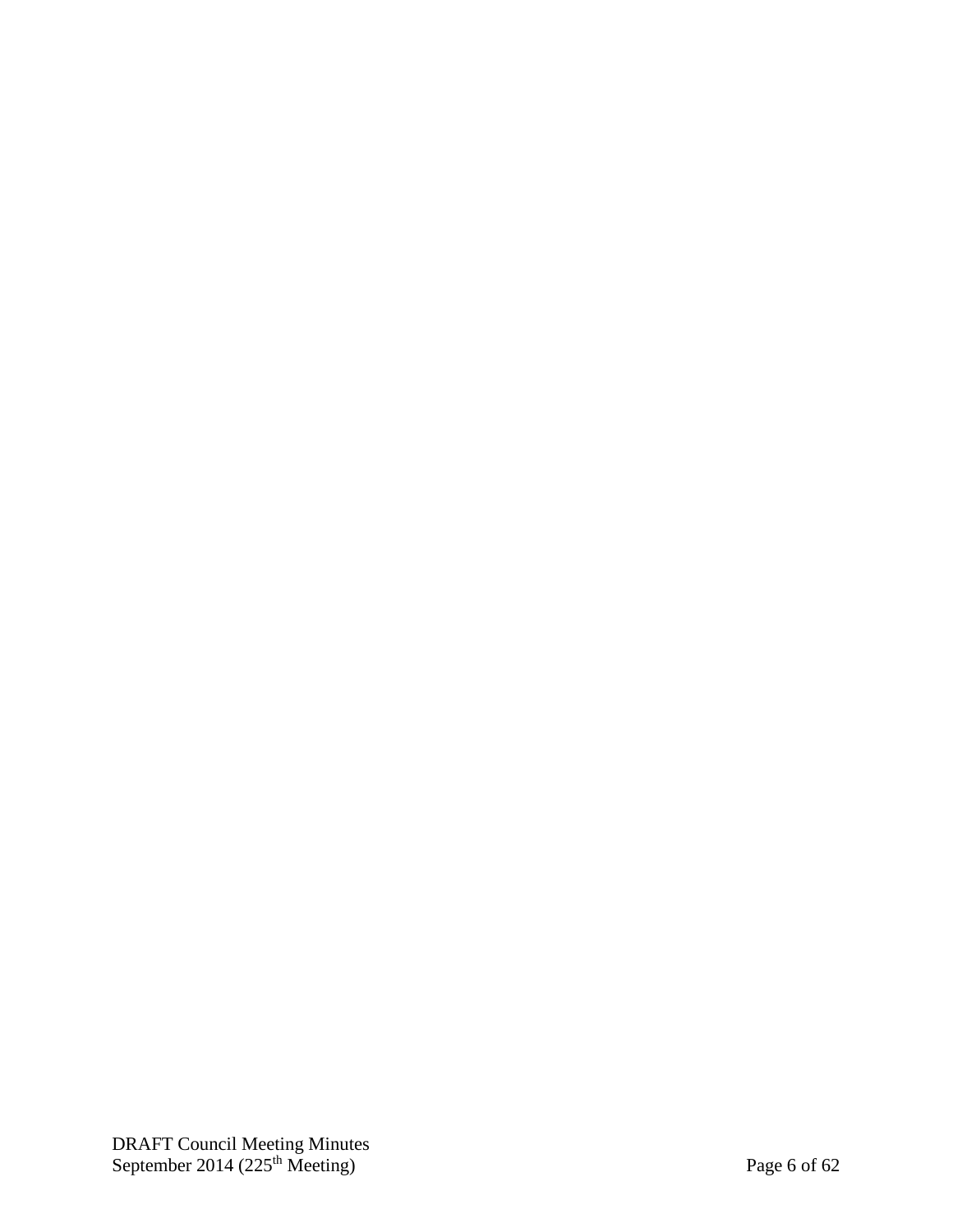# **A. Call to Order [Recording 9-12-14am1]**

## <span id="page-6-1"></span><span id="page-6-0"></span>**A.1 Opening Remarks [0:00:09]**

Ms. Dorothy Lowman, Council Chair, called the 225<sup>th</sup> meeting of the Pacific Fishery Management Council (Council) to order at 9:02 a.m. on Friday, September 12, 2014. There was a closed session held before the regular session today to discuss litigation and personnel matters.

## <span id="page-6-2"></span>**A.2 Roll Call [0:03:16]**

Dr. Donald McIsaac, Council Executive Director, called the roll. The following Council members were present:

Mr. Phil Anderson (State of Washington Official) Mr. William L. "Buzz" Brizendine (At-Large) LCDR Gregg Casad (U.S. Coast Guard, non-voting designee) Mr. David Crabbe (California Obligatory) Mr. Jeff Feldner (At-Large) Dr. Dave Hanson, Parliamentarian (Pacific States Marine Fisheries Commission, non-voting designee) Mr. Rich Lincoln (Washington Obligatory) Ms. Dorothy Lowman, Chair (Oregon Obligatory) Ms. Stefanie Moreland (State of Alaska Official, non-voting) Mr. Dale Myer (At-Large) Mr. David Ortmann (State of Idaho Official, designee) Mr. Herb Pollard, Vice Chair (Idaho Obligatory) Mr. David Sones (Tribal Obligatory) Dr. Caren Braby (State of Oregon Official, designee) Mr. Dan Wolford (At-Large) Mr. Bob Turner (National Marine Fisheries Service (NMFS), West Coast Region, designee),

Ms. Marci Yaremko (State of California Official, designee).

During the week the following people were present in their designated seats for portions of the meeting: Mr. Corey Niles (State of Washington Official, designee), Ms. Michele Culver (State of Washington Official, designee), Mr. Chris Kern (State of Oregon Official, designee), Mr. Troy Buell (State of Oregon Official, designee), Mr. Frank Lockhart NMFS, West Coast Region, designee), Mr. Mark Helvey (NMFS, West Coast Region, designee); Mr. Bob Farrell (State of California Official, designee), and Ms. Joanna Grebel (State of California Official, designee).

Dr. Steven Haeseker (U.S. Fish and Wildlife Service, non-voting designee) and Mr. Dave Hogan (U.S. State Department Official, non-voting) were absent from the meeting.

## <span id="page-6-3"></span>**A.3 Executive Director's Report [0:04:26]**

Dr. McIsaac directed the Council to the following informational reports:

• Informational Report 1: Regional Electronic Technologies Implementation Plan for Marine Fisheries in the West Coast Region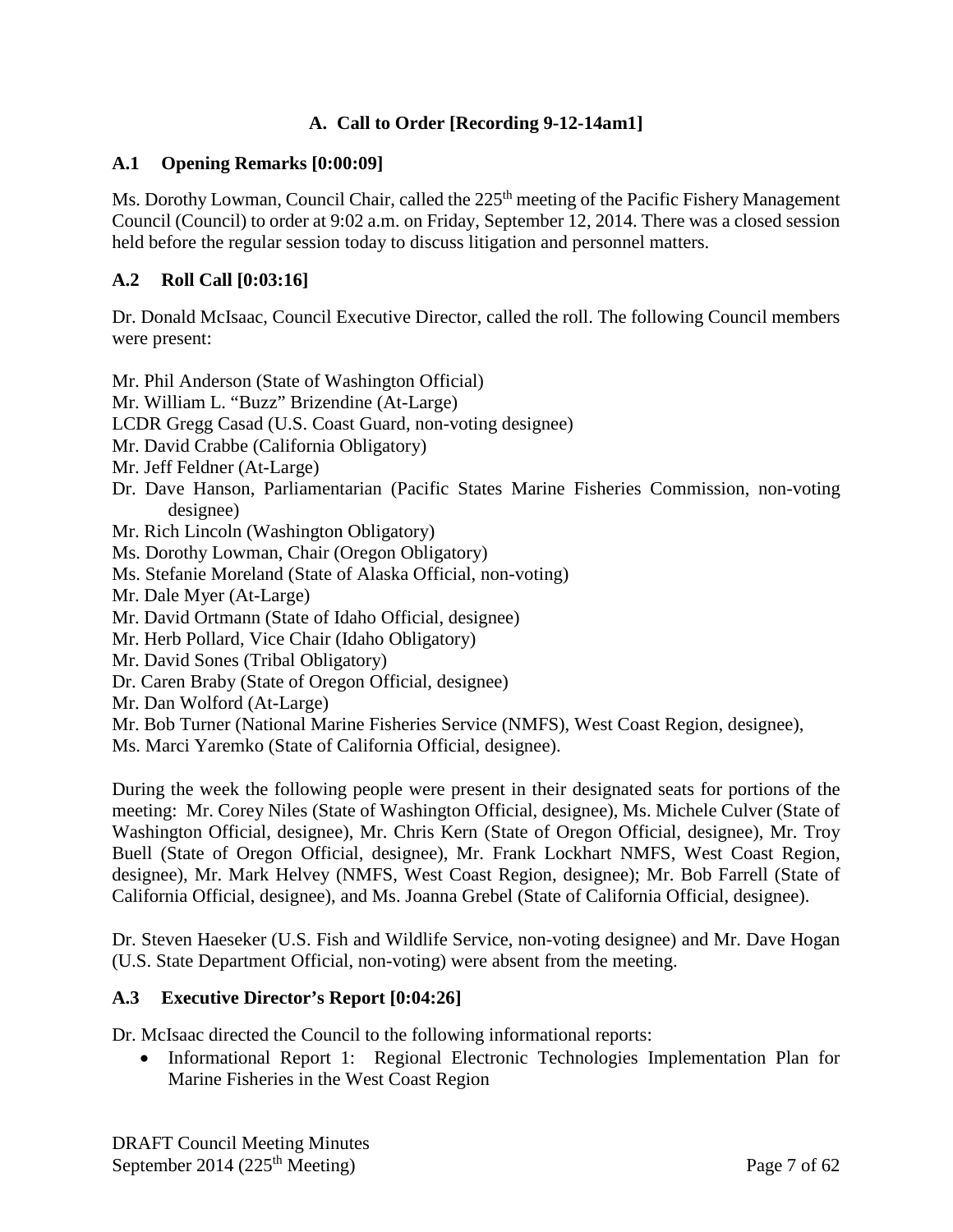- Informational Report 2: Oceana Bycatch Response Letter dated July 14, 2014 to the 2014 Council Coordination Committee
- Informational Report 3: Pacific Halibut Bycatch in U.S. West Coast Groundfish Fisheries (2002-2013), Publication Date: August 2014
- Supplemental Informational Report 4: NOAA Announcement of proposed rule for Regulating Offshore Marine Aquaculture in the Gulf of Mexico
- Supplemental Informational Report 5: Letter dated August 27, 2014 from the Olympic Coast Intergovernmental Policy Council (IPC) to invite Stephen Gittings, NOAA's National Marine Sanctuary Program Science Director, to participate in a scientific technical working group off the Washington Coast
- Supplemental Informational Report 6: Revision of Seafood Watch Guidelines
- Supplemental Informational Report 7: NMFS Report NMFS Response to Council's Questions Concerning the Effectiveness, Accuracy, and Completeness of Pacific Coast Groundfish EFH

Mr. Turner provided comments on the following Informational Reports:

- Supplemental Informational Report 8: Status Report of the 2014 Ocean Salmon Fisheries off Washington, Oregon and California
- Supplemental Informational Report 9: NMFS Letter regarding Release of the Columbia River Hatchery Final Environmental Impact Statement
- Supplemental Informational Report 10: West Coast Region Report on Salmon Related Management Items

# *Informational Reports received after the start of the Council meeting:*

- Supplemental Informational Report 11: The White House, Office of The Press Secretary, announced appointment of Ms. Dorothy Lowman as U.S. Commissioner for the Commission for the Conservation and Management of Highly Migratory Fish Stocks in the Western and Central Pacific Ocean. 2014 September 9
- Supplemental Informational Report 12: NMFS Letter from Regional Administrator Will Stelle regarding Amendment 18 to the Pacific Coast Salmon Fishery Management Plan (EFH)

Mr. Kris Kleinschmidt provided information regarding Dropbox service to access briefing book materials electronically.

Dr. McIsaac commented on Agenda Items I.2 and I.3. He reported that Agenda Item I.3 (Albatross Avoidance) is to be cancelled, as the speaker was not able to attend the meeting. Regarding Agenda Item I.2 concerning executive actions by the Office of the President, Dr. McIsaac reported that the open comment period for the consideration of expanding the National Monument in the South Pacific Region ended August 15, 2014. The comment deadlines for the matters of seafood fraud and illegal, unreported, and unregulated fishing have also recently passed. However, we have asked for an extension of the deadline on the latter issues and have not yet received a response. For that reason, I.2 should remain on the agenda and we may have a clearer determination about whether or not our comments would be moot by the time it is taken up by the Council.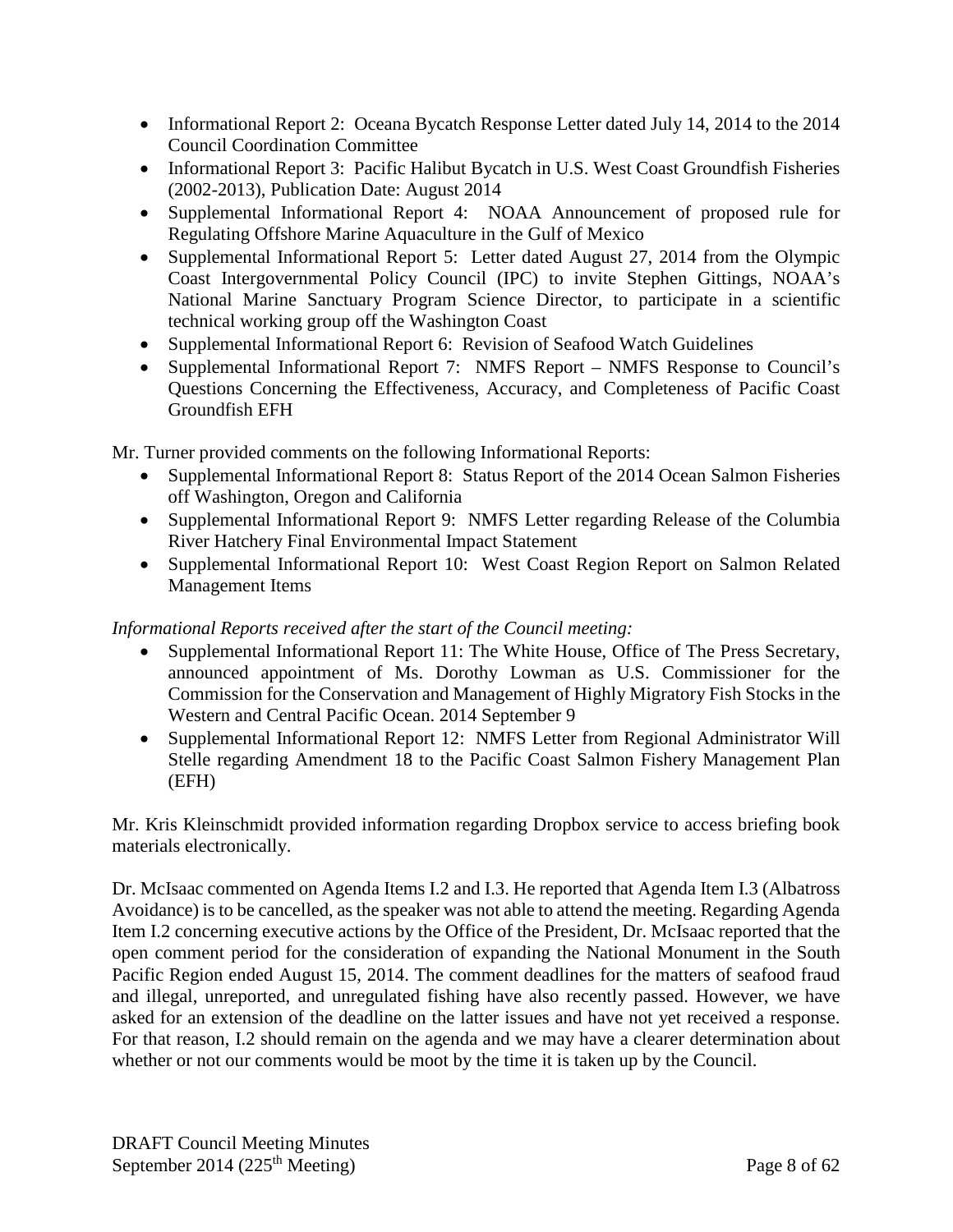## <span id="page-8-0"></span>**A.4 Agenda**

### <span id="page-8-1"></span>**A.4.a Council Action: Approve Agenda [0:18:41]**

Mr. David Crabbe moved (**Motion 1**, seconded by Mr. Buzz Brizendine) to adopt Agenda Item A.4, September 10-17, 2014 Council Meeting Agenda, with Agenda Item I.3 to be cancelled and Agenda item I.2 to be determined.

<span id="page-8-2"></span>**Motion 1** carried unanimously.

### **B. Open Comments [Recording 9-12-14am1]**

#### <span id="page-8-3"></span>**B.1 Comments on Non-Agenda Items**

#### <span id="page-8-4"></span>**B.1.a Agenda Item Overview [0:19:58]**

<span id="page-8-5"></span>Mr. Chuck Tracy provided the Agenda Item Overview.

#### **B.1.b Reports and Comments of Advisory Bodies and Management Entities**

<span id="page-8-6"></span>None.

#### **B.1.c Public Comment [0:21:04]**

- Agenda Item B.1c, Public Comment 1: Tri-Marine Letter Regarding Squid Fleet Capacity
- Agenda Item B.1.c, Supplemental Public Comment 2: Letter from PCFFA in Support for a Petition for Review in *North Coast Rivers Alliance v. Westlands Water District*, Docket No. S220532
- Ms. Anna Weinstein, Audubon California, discussed stock assessments for Anchovy (Agenda Item I.6.c, Supplemental Public Comment Letter, pages 4-9).

#### <span id="page-8-7"></span>**B.1.d Council Discussion of Comments as Appropriate**

<span id="page-8-8"></span>None.

## **C. Coastal Pelagic Species Management [Recording 9-12-14am1]**

#### <span id="page-8-9"></span>**C.1 Pacific Sardine Harvest Fraction**

#### <span id="page-8-10"></span>**C.1.a Agenda Item Overview [0:25:28]**

Mr. Kerry Griffin provided the Agenda Item Overview and noted Agenda Item C.1.a, Attachment 1 and the supplemental public comment exhibits.

Ms. Lorna Wargo presented comments and Agenda Item C.1.b, Supplemental CPSMT PowerPoint regarding Agenda Item C.1.a, Attachment 1: Preliminary Draft Environmental Assessment for incorporating the best available science into harvest management control rules for Pacific sardine.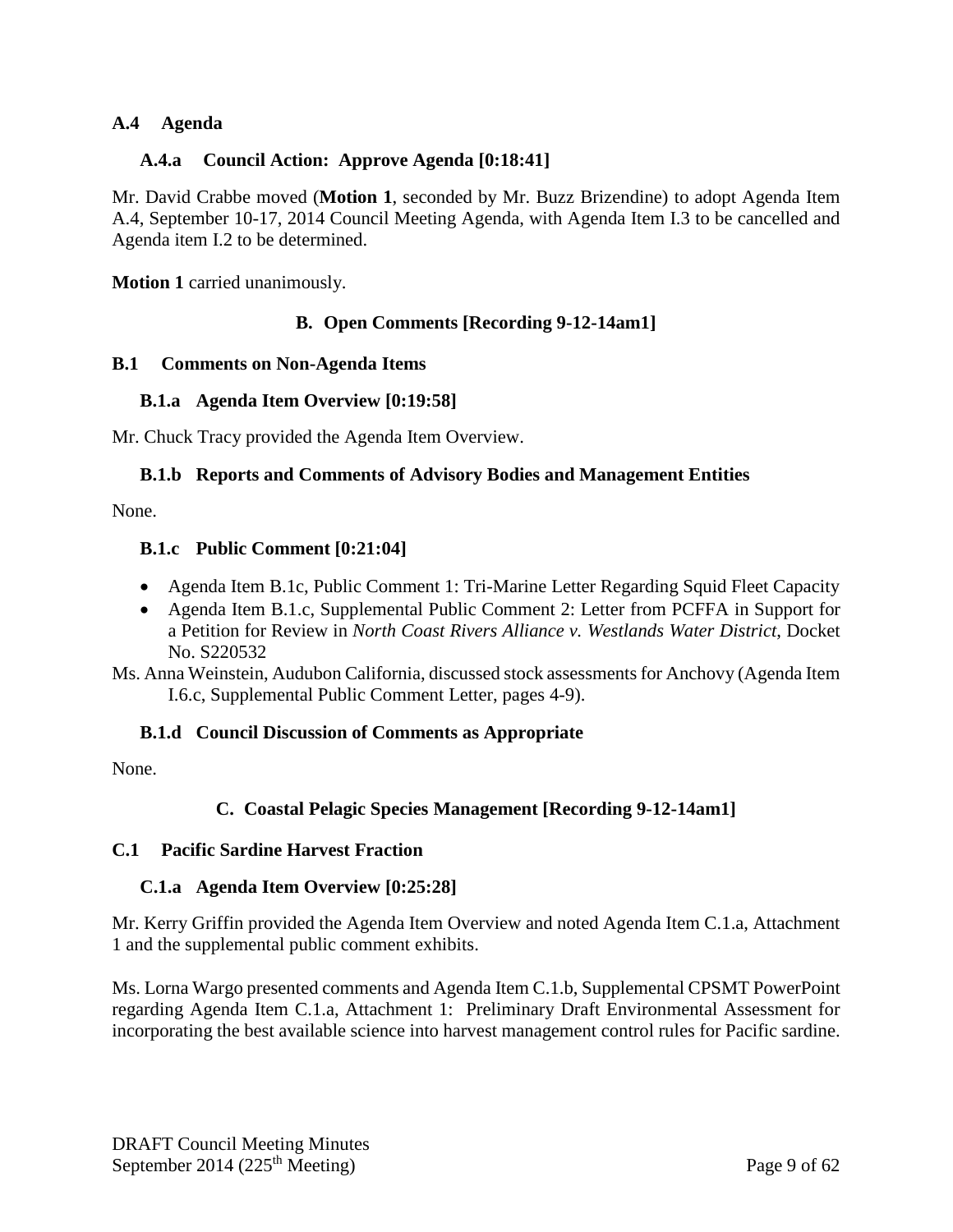## <span id="page-9-0"></span>**C.1.b Reports and Comments of Advisory Bodies and Management Entities [1:09:40]**

Dr. William Satterthwaite presented Agenda Item C.1.b, Supplemental SSC Report.

Ms. Lorna Wargo presented Agenda Item C.1.b, Supplemental CPSMT Report.

Ms. Diane Pleschner-Steele and Mr. Mike Okoniewski presented Agenda Item C.1.b, Supplemental CPSAS Report.

### <span id="page-9-1"></span>**C.1.c Public Comment [Begin Recording 9-12-14am2]**

- Agenda Item C.1.c, Public Comment
- Mr. Steve Marx, PEW Charitable Trusts, Portland, Oregon.
- Mr. Geoff Shester, Oceana, San Francisco, California with Ms. Mariel Combs, Oceana, Portland, Oregon, presented Agenda Item C.1.c, Supplemental Public Comment 2 and Agenda Item
	- C.1.c, Supplemental Public Comment 3 (Shester PowerPoint).
- Ms. Theresa Labriola, Wild Oceans, Mosier, Oregon.

<span id="page-9-2"></span>Ms. Diane Pleschner-Steele, California Wetfish Producers Association, Buellton, California.

## **C.1.d Council Action: Adopt Preliminary Preferred Alternative for the Pacific Sardine Harvest Fraction Parameter [0:31:47]**

Mr. Ortmann expressed a concern over the timeliness of increasing the harvest fraction. The industry has indicated sardine production in the ocean is not good right now and could be worse in several upcoming years.

Mr. Anderson stated that the Council has recognized upfront the tremendous forage value of sardines to a variety of species of fish, birds, and marine mammals. That is reflected in the Council's harvest policy. The state of Washington has taken further steps by restricting commercial harvest inside of 3 miles and having fairly tight trip limits on anchovies. He doesn't favor moving away from our past harvest policies and the recognition that the primary value of sardines to the ecosystem is their forage value. At the same time, he recognizes and supports a level of harvest on the proportion of the stock that is a qualitative estimation of the surplus to the forage value. That has allowed us to craft some important fisheries over time when there is higher abundance.

Mr. Anderson continued by saying that at this time we are in a period of decline and there are fewer sardines available for forage, let alone for fisheries. That fact demands we pay attention to the changes we make in our harvest policy to ensure the primary use is for forage. The Scientific and Statistical Committee (SSC) report called for a need to have an analysis (similar to that done in March) that gives us a clear interpretation of what is status quo versus the result of any of the alternatives. The information that indicates the stock is more productive than we thought in the past is a good thing. However, it is not a reason to have a more aggressive harvest policy. Some of the public testimony pointed out that sardines may be more productive than we thought, but we are still in a period of low productivity. His preference at this point would be to explore whether or not it's reasonable to assume that we could have the analysis suggested by the SSC in front of us for November. If that is possible, he would recommend that we not adopt a preliminary preferred alternative (PPA) for the harvest fraction issue until then. There have been conflicting perspectives on the results of the alternatives, and we would not lose anything by waiting until we have the analysis to make a more informed decision.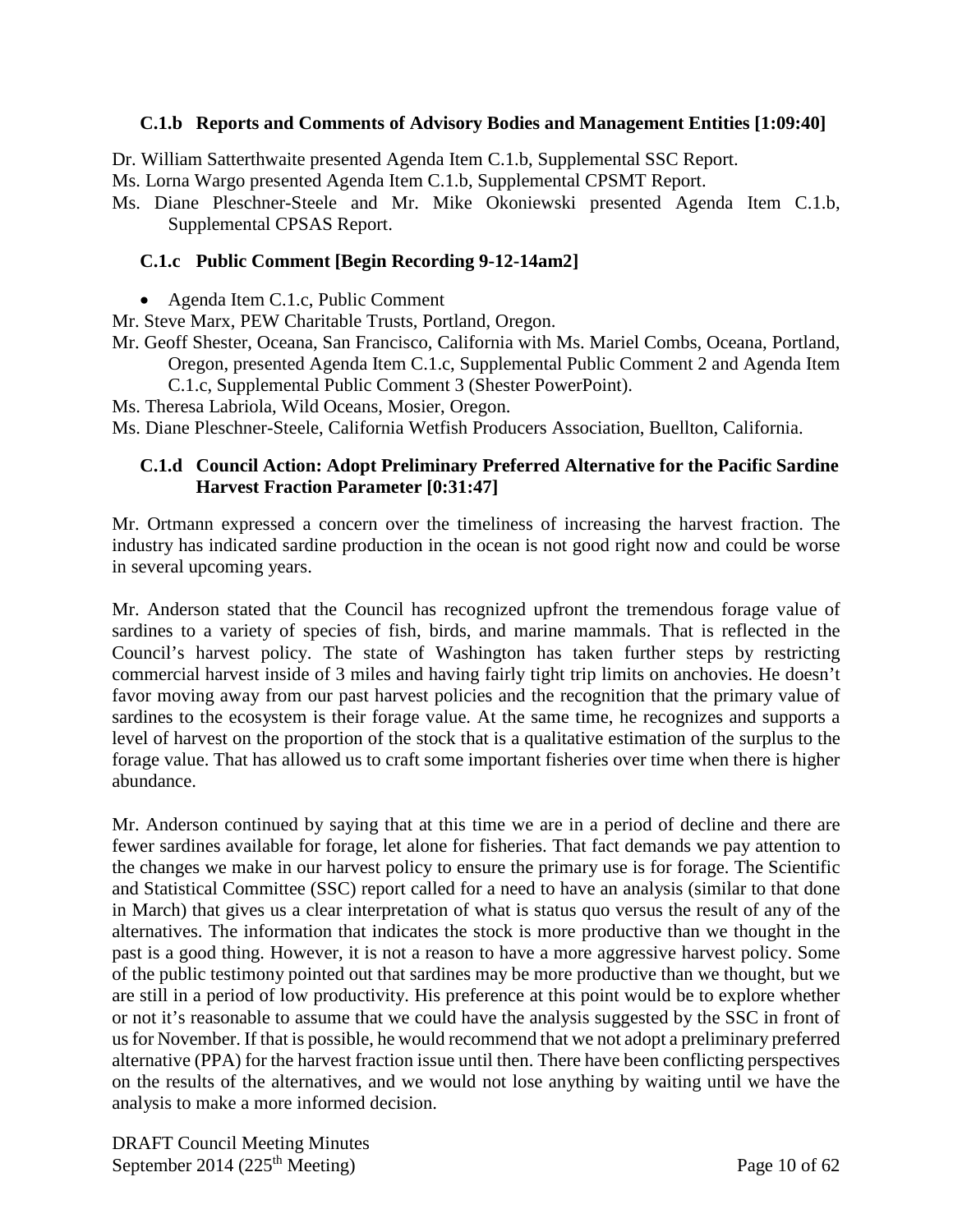Mr. Brizendine and Mr. Wolford generally agreed with Mr. Anderson's suggestion of not identifying a PPA today. Mr. Wolford noted, however, that the distributions on all of the analyses have been very broad and we may not learn much from the additional information.

Dr. Braby stated that she was uncertain if the Council had affirmed the accuracy of the draft purpose and need statement. She referred to the sentence noted in Ms. Wargo's presentation concerning changing the temperature index for purposes of calculating the harvest fraction component while maintaining consistency with the Council's harvest policy approach. To her, this speaks to a desire to maintain our current harvest policy, as well as a desire to build in additional conservation. That is not consistent with the draft environmental assessment.

Dr. McIsaac noted that this is the first time the Council has seen the draft EA, and it is appropriate to consider the draft purpose and need statement.

Ms. Yaremko noted the Coastal Pelagic Species Management Team's (CPSMT) difficulty with identifying the change from status quo harvest policy given a change from the Scripps Institution of Oceanography (SIO) index to the California Cooperative Oceanic Fisheries Investigations (CALCOFI) index. If we were to truly stay with the current harvest policy we would need to stick with the SIO index. Once we change to the CALCOFI index we are essentially agreeing to revisit what the harvest fraction should be. She does not have a problem with doing that or getting more analysis, given the differing conclusions about the relationship of the harvest fraction under the various alternatives compared with status quo under the SIO index.

Regarding questions about the availability of the contractor to do more analysis for November, Mr. Griffin stated that it was uncertain at this time and he would need to be contacted.

Mr. Wolford stated that he would like to see some additional insights into how the analysis was conducted (e.g., whether the temperature trends were randomly selected or whether there was some correlation or auto correlation from one year to the next).

Ms. Yaremko noted some problems with understanding the differences at the low end based on the performance indicators. She suggested that would be an area for additional work, if possible, to clarify those differences.

Dr. Braby was unclear about how close we can get to status quo with any of the alternatives. She hoped that we could get an apples to apples comparison in any future analysis.

Dr. McIsaac noted that the CPSMT did understand that the Council wanted to know whether the alternatives were more of less conservative than status quo and to let them pursue that as they needed without any special constraints.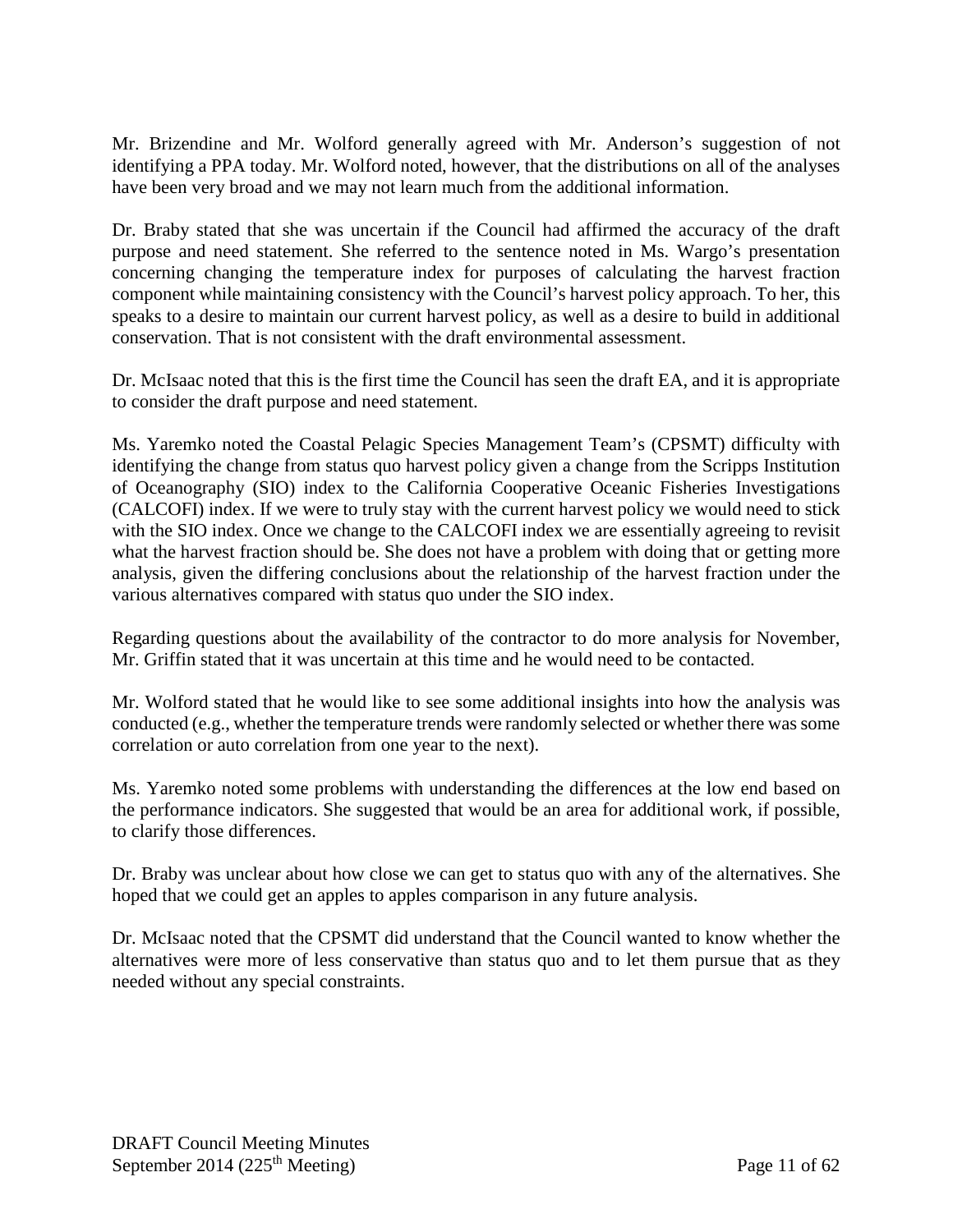### **D. Salmon Management [Recording 9-12-14pm1]**

#### <span id="page-11-1"></span><span id="page-11-0"></span>**D.1 Salmon Methodology Review**

### <span id="page-11-2"></span>**D.1.a Agenda Item Overview [0:00:16]**

Mr. Mike Burner presented the Agenda Item Overview and introduced: Agenda Item D.1.a, Attachment 1: May 14, 2014 email to the agencies from Mike Burner regarding preliminary topic selection.

### <span id="page-11-3"></span>**D.1.b Reports and Comments of Advisory Bodies and Management Entities [0:03:55]**

Mr. Mike Burner read Agenda Item D.1.b, Supplemental MEW Report and Agenda item D.1.b, Supplemental STT Report.

<span id="page-11-4"></span>Dr. William Satterthwaite presented Agenda Item D.1.b, Supplemental SSC Report.

### **D.1.c Public Comment**

<span id="page-11-5"></span>None.

### **D.1.d Council Action: Adopt Final Review Priorities [0:10:38]**

Mr. Burner noted that on a parallel track, the SSC Economic Subcommittee is working on ways to estimate the economic impacts in salmon fisheries, and will report to the Council in November with their final recommendations on salmon economic modeling in the future.

Mr. Wolford supported all of the recommended methodology reviews as presented in the Salmon Technical Team (STT) and Model Evaluation Workgroup (MEW) statements. There is no need to set priorities as all of the reviews can be accommodated in the October meeting.

Mr. Anderson noted that the SSC report included the review of the fishery impact estimation methodology for the Cape Flattery Control Zone, which he had referenced earlier as needing to be added. He recommended approval of the seven items listed in Agenda Item D.1.b, Supplemental SSC Report for review by the SSC Salmon Subcommittee, STT, and MEW in October. The Council concurred.

## <span id="page-11-6"></span>**D.2 Lower Columbia River Coho Harvest Matrix [Recording 9-12-14pm1]**

#### <span id="page-11-7"></span>**D.2.a Agenda Item Overview [0:15:03]**

Mr. Mike Burner presented the Agenda Item Overview and introduced:

- Agenda Item D.2.a, Attachment 1: Review of Allowable Fishery Impacts to Lower Columbia River Natural Coho.
- Agenda Item D.2.a, Supplemental Attachment 2: Lower Columbia River Natural Coho Model Runs highlighted during the September 3<sup>rd</sup> meeting of the Salmon Advisory Subpanel and the ad hoc Lower Columbia River Natural Coho Workgroup.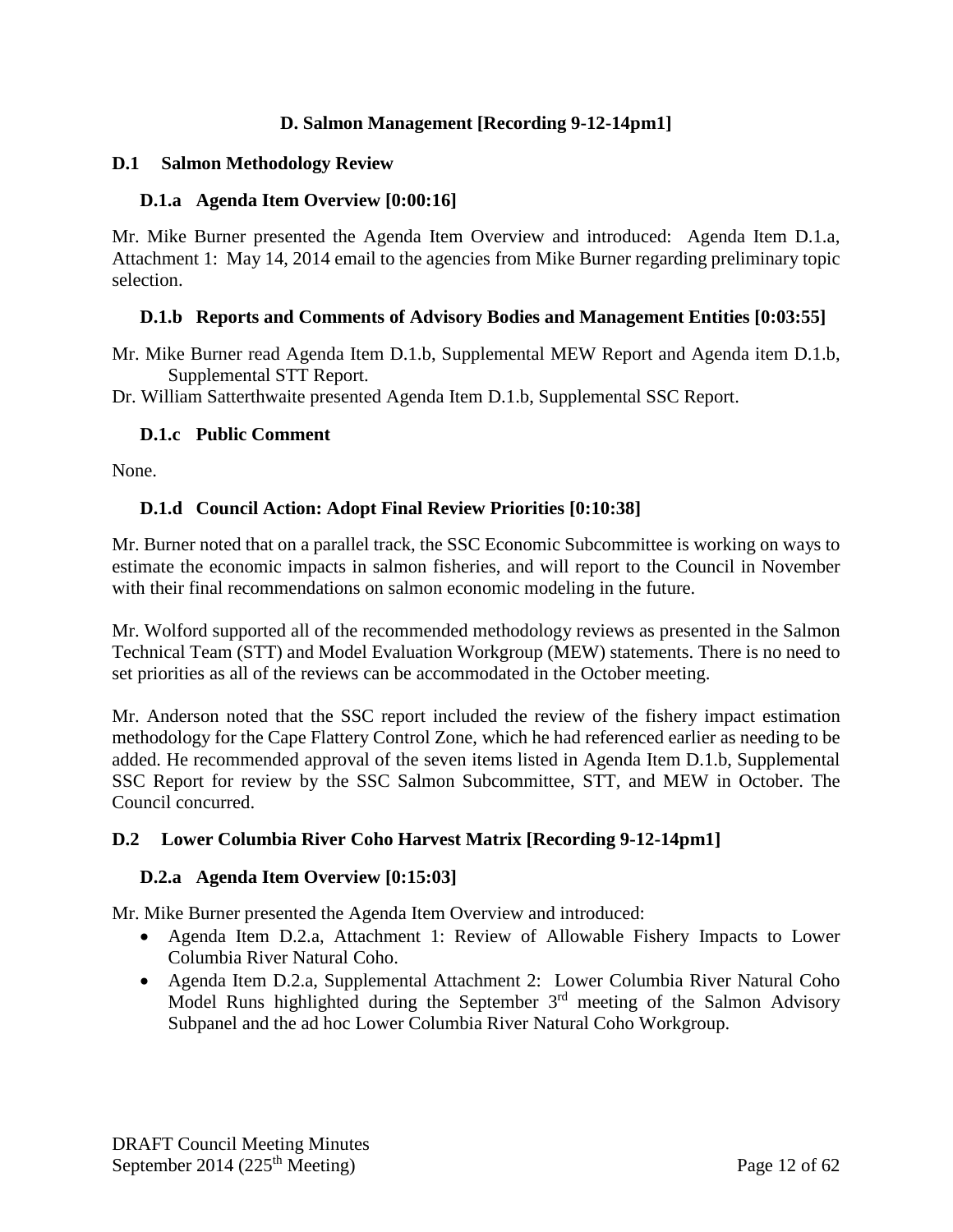## <span id="page-12-0"></span>**D.2.b Reports and Comments of Advisory Bodies and Management Entities [0:23:22]**

- Mr. Stuart Ellis presented Agenda Item D.2.a, LRC Workgroup Report and Agenda Item D.2.a, Supplemental LCR Workgroup PowerPoint.
- Dr. William Satterthwaite presented Agenda Item D.2.b, Supplemental SSC Report.
- Mr. Mike Burner presented Agenda Item D.2.b, Supplemental STT Report and Agenda Item D.2.b, Supplemental SAS Report.

### <span id="page-12-1"></span>**D.2.c Public Comment**

<span id="page-12-2"></span>None.

## **D.2.d Council Action: Consider Alternatives for a Harvest Control Rule for Lower Columbia River Natural Coho and a Preliminary Preferred Alternative; Provide Additional Guidance as Necessary [1:12:29]**

Mr. Kern moved (**Motion 2**, seconded by Mr. Feldner) to adopt the purpose statement as shown in Agenda Item D.2.b, LRC Workgroup Report (the text in italics between paragraphs 3 and 4 on page 1).

Mr. Kern stated that he thought the purpose statement met the intent that they have been working on for some time. In particular that includes the incorporation of new information instead of just a couple of populations, having the model and using a viability assessment to model the risk of various strategies on the evolutionarily significant unit, and ultimately using that information to build a harvest policy that meets all the goals.

Mr. Anderson asked if this language sufficiently addresses the need to coordinate with the state entities on their recovery plans.

Mr. Kern replied no, but thought that it would be good to capture that intent. He suggested inserting "consistent with recovery plans" somewhere in the statement.

Mr. Anderson moved and Mr. Lincoln seconded Amendment 1 to add "in coordination with applicable state and Federal recovery plans" following "tolerances" at the end of the purpose statement.

Mr. Anderson stated that there has been a lot of work done by the state and Federal governments on recovery plans. As we move forward with the potential adoption of a new matrix, we need to make sure this is coordinated with the other entities working to recover these stocks.

Amendment 1 carried unanimously. **Motion 2**, as amended, carried unanimously.

Mr. Kern stated that the evaluations of the alternatives based on using the model have resulted in fairly similar gross outcomes. What we don't have is a good way to assess what the model doesn't cover, leaving areas of uncertainty. Whether or not this is the best way to assess the abundance, it is what we have now. The recovery plan in Oregon has abundance targets related to the viability assessments. There is a desire to simplify and there is justification for that (some areas of the matrix are just not active). In proceeding with alternatives that don't have seeding, it is an appropriate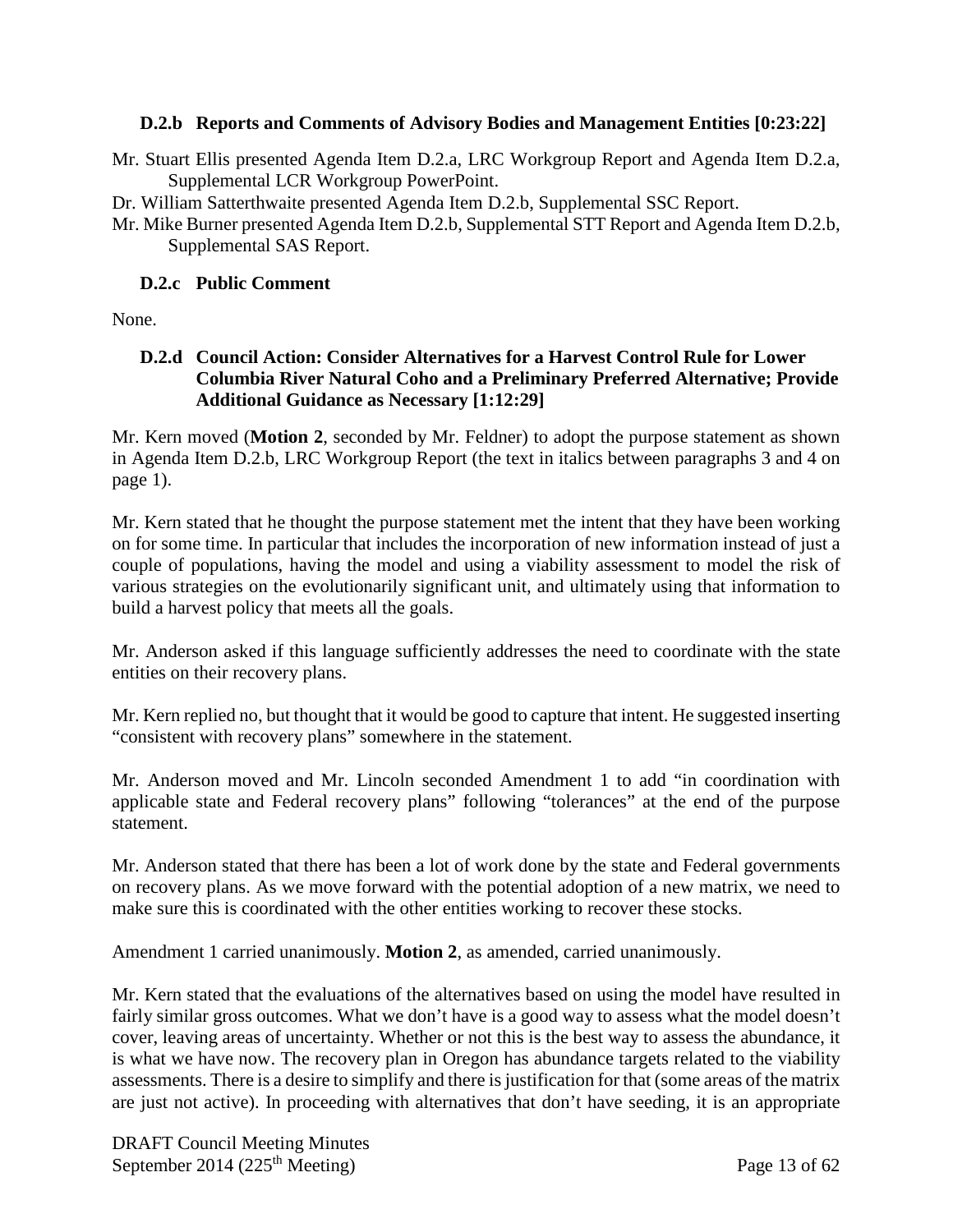alternative to show a range. There is a discussion of this in the Lower Columbia River Natural Coho (LRC) Workgroup Report (bottom of page 1) as well as comments the STT and SSC have brought up under seeding. Given that the LRC Workgroup and Salmon Advisory Subpanel have not recommended a specific alternative, it seems appropriate that we look at narrowing the list to a few things with which the Council is comfortable, capturing the range of opinion. He would like to see one alternative maintain a threshold for seeding.

Mr. Anderson referenced Agenda Item D.2.a, Supplemental Attachment 2, which has eight alternatives with a description of the alternatives. He thought this captures the main components and variations that Mr. Kern has been speaking to. Mr. Anderson acknowledged that he did not have the expertise to refine these more than they are. From his perspective and considering the variables we are looking at, these models represent a fair breadth of parameters to consider in making a decision. He wondered if others had this or a different perspective.

Mr. Kern was in a similar frame of mind as Mr. Anderson. To cover the range, he thought that either Models 4 or 5, one of the continuous models (he leans to the one that has 18 percent for discussion purposes), and Model 7 that includes a threshold for seeding, would be a place to start.

Mr. Wolford wondered what the equal signs meant at the beginning and end of the entries for Models 7 and 9 in the frequencies column in the table in Supplemental Attachment 2.

Mr. Kern stated that those are the two options that have a threshold for seeding. The top line where the equal sign is in front of the values indicates the relative frequency out of 100 that you expect the marine survival to land in a column. The second row (equal sign after the value) refers to the seeding categories to the right (0 and 0.3). In response to a question from Mr. Anderson regarding the desire for an effective exploitation rate of 18 percent or less, he stated that he did not think Model 9a tells us anything different than Model 7. That is why he excluded it.

Mr. Turner suggested including a three-year review in any motion, as recommended by the STT and MEW.

Mr. Kern stated that he had a short list of other items within the recommendations that the Council might want to consider. In addition to the three-year review, he included endorsing using all populations versus the Sandy and Clackamas populations, and any comments on the 8 percent versus 10 percent *de minimus* level rate or any of the other contents as ideas to provide guidance on as needed.

## **[Begin Recording 9-12-14pm2]**

Mr. Kern moved (**Motion 3**, seconded by Mr. Anderson) to adopt as preliminary alternatives Models 4b, 5b, 6b, and 7.5b1 from Agenda item D.2.a, Supplemental Attachment 2. Include a preference to do a three-year review after implementation.

Mr. Kern stated that the suite of models in the motion covers a couple of the "one row" harvest control rules (a relatively low and relatively high level of resolution on the marine survival indexes), the continuous pattern as an alternative in comparison to the more stepped function, and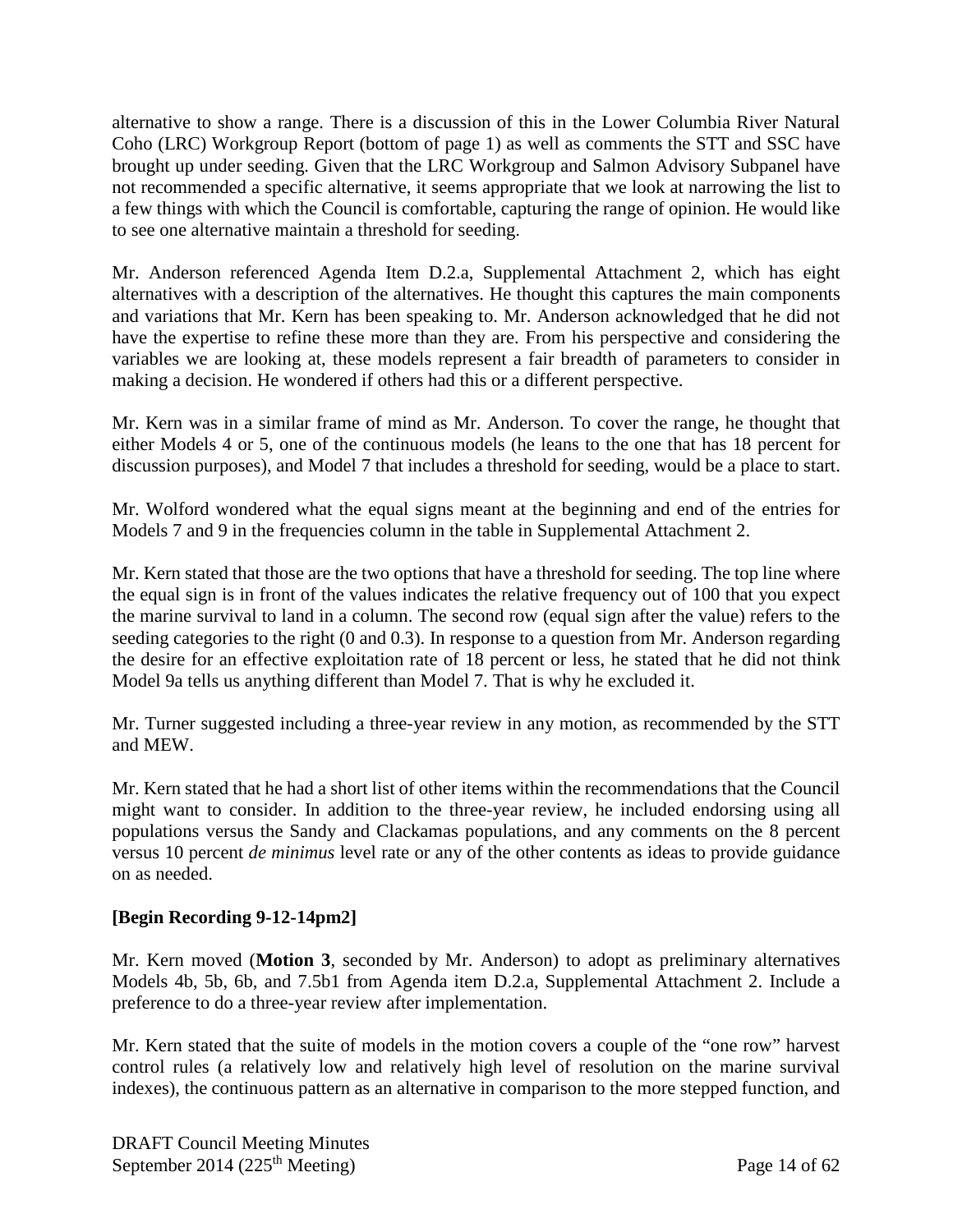includes a low seeding threshold of abundance. The motion covers a broad swath while narrowing the list to aid in making comments.

<span id="page-14-0"></span>**Motion 3** carried unanimously.

## **E. Enforcement Issues [Recording 9-12-14pm2]**

### <span id="page-14-1"></span>**E.1 Tri-State Enforcement Report**

#### <span id="page-14-2"></span>**E.1.a Agenda Item Overview [0:07:22}**

<span id="page-14-3"></span>Mr. Jim Seger provided the Agenda Item Overview.

## **E.1.b Tri-State Enforcement Report [0:07:45]**

Sgt. Dan Chadwick, Capt. Robert Puccinelli, and LT Tim Schwartz presented Agenda Item E.1.b, Tri-State Enforcement Report (video).

## <span id="page-14-4"></span>**E.1.c Reports and Comments of Advisory Bodies and Management Entities**

<span id="page-14-5"></span>None.

### **E.1.d Public Comment**

<span id="page-14-6"></span>None.

### **E.1.e Council Action: Discussion of Report and Provide Guidance, as Needed [0:35:00]**

<span id="page-14-7"></span>Council members expressed their thanks for the hard work of the enforcement entities and the informative presentation.

## **F. Habitat [Recording 9-12-14pm2]**

## <span id="page-14-8"></span>**F.1 Current Habitat Issues**

## <span id="page-14-9"></span>**F.1.a Agenda Item Overview [0:37:00]**

<span id="page-14-10"></span>Ms. Jennifer Gilden presented the Agenda Item Overview.

## **F.1.b Report of the Habitat Committee [0:38:26]**

<span id="page-14-11"></span>Ms. Fran Recht presented Agenda Item F.1.b, Supplemental HC Report.

## **F.1.c Reports and Comments of Advisory Bodies and Management Entities**

<span id="page-14-12"></span>None.

## **F.1.d Public Comments**

None.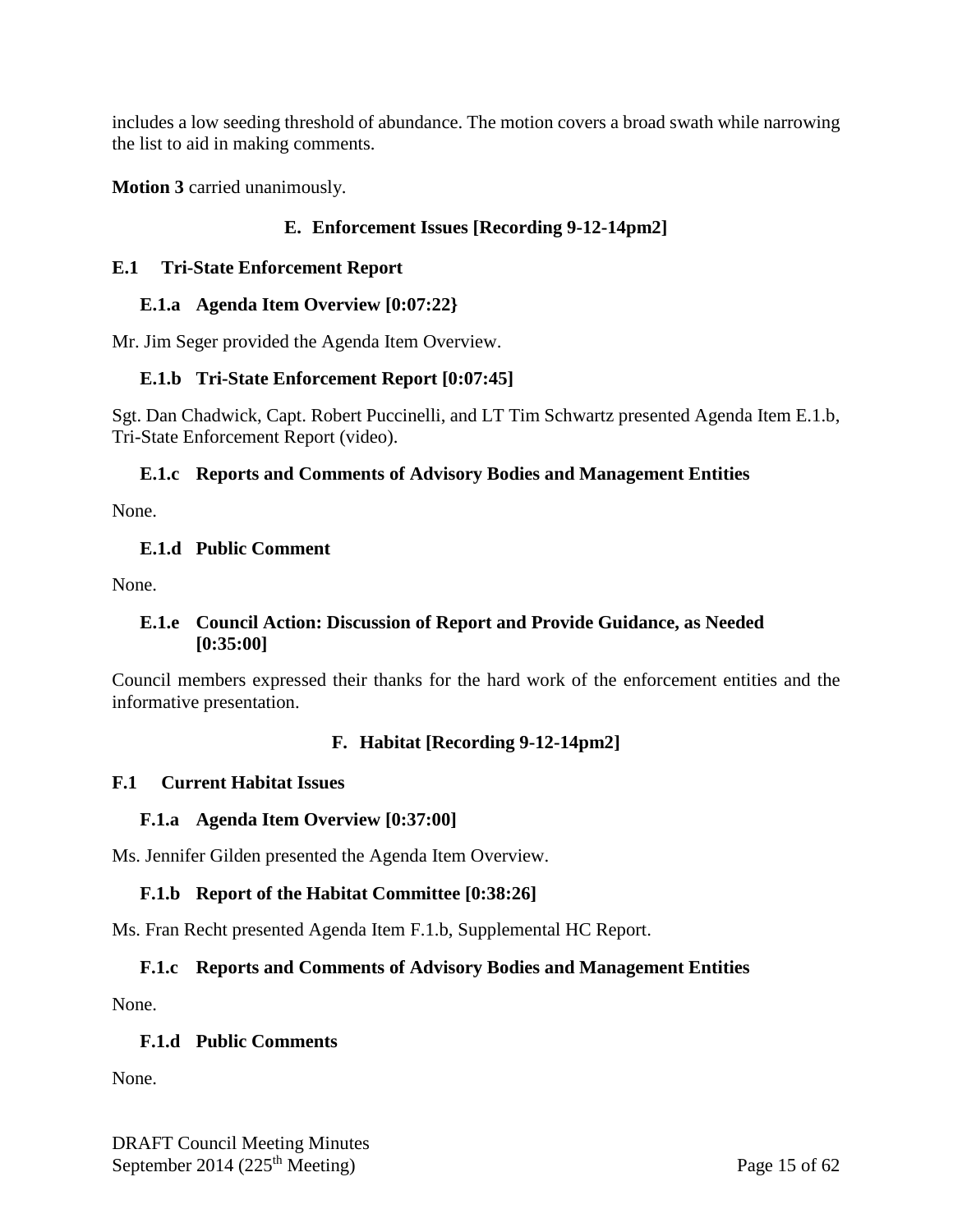## <span id="page-15-0"></span>**F.1.e Council Action: Consider Habitat Committee Recommendations [0:45:07]**

<span id="page-15-1"></span>Ms. Lowman noted that there were no recommendations for Council action in the HC report.

## **G. Highly Migratory Species Management [Begin Recording 9-13-14am1]**

### <span id="page-15-2"></span>**G.1 National Marine Fisheries Report**

#### <span id="page-15-3"></span>**G.1.a Agenda Item Overview [0:00:50]**

<span id="page-15-4"></span>Dr. Kit Dahl presented the Agenda Item Overview.

### **G.1.b Regulatory Activities**

Mr. Mark Helvey presented Agenda Item G.1.b, NMFS Regulatory Activities Report and Agenda Item G.1.b, Supplemental NMFS Report 2: NMFS Announces Commercial Pacific Bluefin Tuna Fishery Closure.

### <span id="page-15-5"></span>**G.1.c Fisheries Science Center Activities**

<span id="page-15-6"></span>None.

# **G.1.d Reports and Comments of Advisory Bodies and Management Entities**

<span id="page-15-7"></span>None.

## **G.1.e Public Comment [0:08:05]**

Mr. Ben Enticknap, Oceana, Portland, Oregon, presented Agenda Item G.1.e, Supplemental Public Comment (Oceana - Full Version Electronic Only).

## <span id="page-15-8"></span>**G.1.f Council Discussion [0:14:53]**

None.

## <span id="page-15-9"></span>**G.2 International Activities**

## <span id="page-15-10"></span>**G.2.a Agenda Item Overview [0:15:29]**

Dr. Kit Dahl presented the Agenda Item Overview and introduced the following attachments:

- Agenda Item G.2.a, Attachment 1: Japan and U.S.A. Proposals, Measures for the Conservation and Management of Pacific Bluefin Tuna in the Eastern Pacific Ocean.
- Agenda Item G.2.a, Attachment 2: Resolutions adopted by the IATTC at its  $87<sup>th</sup>$  Meeting.
- Agenda Item G.2.a, Supplemental Attachment 3: Draft Conservation and Management Measure to Establish a Multi-Annual Rebuilding Plan for Pacific Bluefin Tuna.
- Agenda Item G.2.a, Supplemental Attachment 4: Precautionary Management Framework for North Pacific Albacore.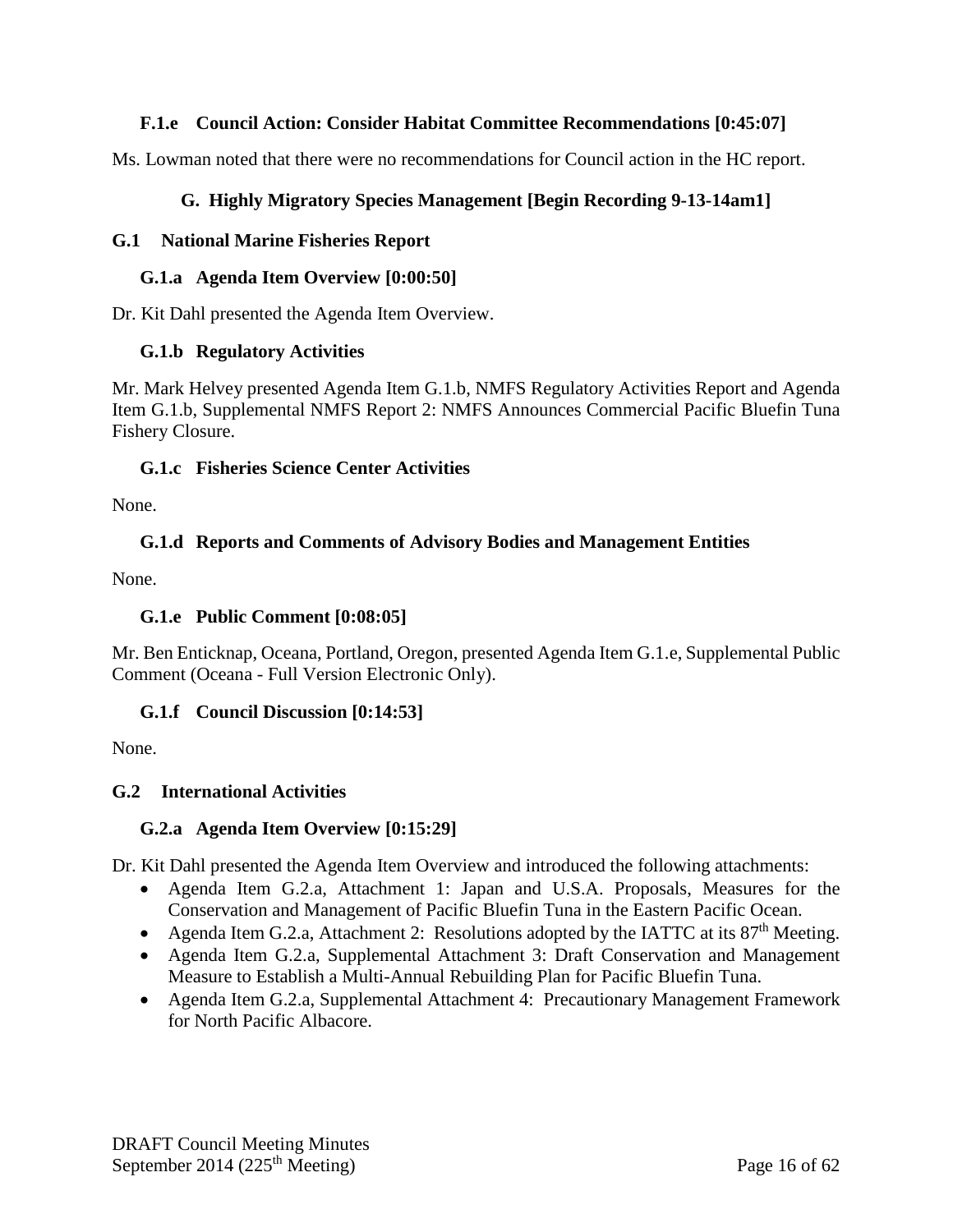## <span id="page-16-0"></span>**G.2.b Report of the National Marine Fisheries Service [0:23:43]**

Mr. Mark Helvey presented Agenda Item G.2.b, NMFS Report on International Activities [Tuna] (WPFC-NC10-2014/DP-06-Rev.1).

#### <span id="page-16-1"></span>**G.2.c Fisheries Science Center Activities [0:55:05]**

<span id="page-16-2"></span>Dr. Cisco Werner presented Agenda Item G.2.c, Supplemental SWFSC PowerPoint.

#### **G.2.d Reports and Comments of Advisory Bodies and Management Entities [1:22:24]**

Mr. Doug Fricke presented Agenda Item G.2.d, Supplemental HMSAS Report. Ms. Cyreis Schmitt presented Agenda Item G.2.d, Supplemental HMSMT Report.

### <span id="page-16-3"></span>**G.2.e Public Comment [Recording 9-13-14am2 at 0:00:52]**

• Agenda Item G.2.e, Supplemental Public Comment

Mr. Peter Flournoy, International Law Offices, San Diego, California.

Mr. August Felando, San Diego, California.

<span id="page-16-4"></span>Mr. Gary Burke, Commercial Fisherman of Santa Barbara, Santa Barbara, California.

**G.2.f Council Action: Consider Reports on the 87th Inter-American Tropical Tuna**  Commission (IATTC) and the 10<sup>th</sup> Regular Session of the Western and Central **Pacific Fisheries commission (WCPFC) Northern Committee and Adopt Recommendations for U.S. Delegations to the Extraordinary IATTC Meeting or 11th Regular Session of the WCPFC, as appropriate. [0:24:35]**

Mr. Helvey began by clarifying that the regulation put in place based on the IATTC resolution for 2014 gave the U.S. fishery a 500 mt limit for Pacific bluefin tuna in the commercial fishery. NMFS implemented the fishery with a proposed and final rule which only addressed the directed fishery. Therefore, there is no provision in the current regulation to allow for incidental catch, and NMFS closed the fishery, as the quota appeared to be close to the limit. If there was an interest in the remaining 100 mt (approximately), then there would need to be a new rulemaking to reopen the fishery. Under the regular process, that could not be done in time [before the regular season ends]. An option would be an emergency rule. However, there may be some resistance to this since it is an overfished stock with efforts toward rebuilding. In response to questions from Mr. Crabbe, Mr. Helvey noted that under a reopening there would be no way to enforce a limit on the catch-pervessel per delivery, and this would raise a concern over exceeding the 100 mt limit even if fishermen voluntarily agreed to limit their catch to no more than 1 mt per delivery. He noted that the attainment of the 400 mt catch was accomplished by four or five vessels and the purse seine fleet numbers about 64 vessels, an unknown number of which could switch to tuna gear.

Dr. Dahl stated that it was up to the Council whether or not they wanted to make any recommendations to forward to one or the other of the delegations for the upcoming meetings. The WCPFC will not meet until December, so the Council could wait to develop recommendations in November. However, the IATTC is having an extraordinary meeting in late October where they are scheduled to reach agreement on conservation measures for Pacific bluefin tuna. The key provisions include the existing 500 mt limit for U.S. commercial fisheries and the allowance for recreational fisheries. The HMSMT report noted the issue of the Northern Committee's multi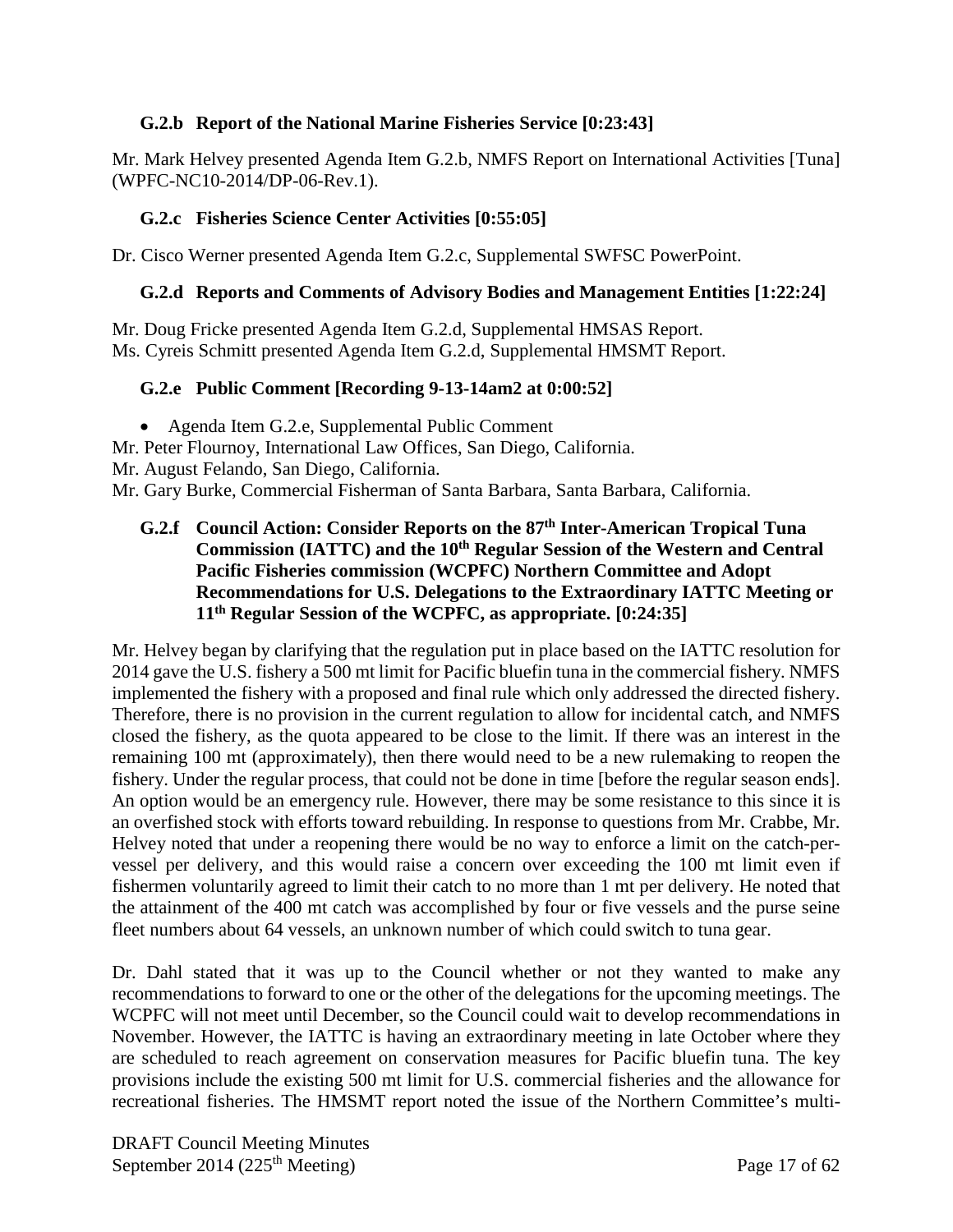annual rebuilding framework and whether the Council would like to provide its perspective on that.

Mr. Pollard and Mr. Brizendine noted that the recreational limits should be discussed under G.4.

Mr. Helvey noted that the U.S. position at the IATTC meeting in Lima was to keep the conversation on bluefin tuna to the commercial catch and advise that the recreational sector would be handled domestically.

Mr. Crabbe asked for NMFS to move forward with an emergency rule to reopen the commercial bluefin tuna for the remaining 100 mt. He noted the cooperation of the industry to limit their catches to avoid exceeding the remaining quota.

Ms. Yaremko wondered about the possibility of a bilateral process with Mexico in advance of, or in conjunction with, the extraordinary IATTC meeting to discuss aligning our thinking on the management of the recreational fishery in the eastern Pacific Ocean (EPO) for tuna. While the IATTC has not entered into regulating the recreational fishery, there does seem to be an interest there by several countries and it does have impacts. We need to send a signal that we intend to manage the fishery under precautionary measures. She was encouraged by the work on the stock assessments and science on bluefin tuna. She recommended the Council increase its involvement in those data and assessment issues. She noted the lack of standardization across nations as to how the catch data is reported and encouraged NMFS to work in this arena. She supports the approach the U.S. is taking to the IATTC for a ramp-down strategy with regard to the overall commercial quota in the EPO, which looks to a number of about 3,000 mt for 2015 and 2,700 mt for 2016. She also supports the concern of industry that we preserve the 500 mt commercial limit. Regarding the International Scientific Committee for Tuna and Tuna-like Species in the North Pacific Ocean's recommendation for a recreational cap, she supports the U.S. Delegation position which is to regulate those recreational fisheries domestically, and we should do it through the Council process. Rather than a cap, a reduction in bag limits may be more appropriate to limit catch.

Dr. Braby noted in particular the need for coordination between Mexico and the U.S. with regard to the recreational fishery issues.

Mr. Helvey noted that we have to go through the U.S. Department of State to meet with Mexico, and we do regularly have discussions to iron out issues prior to the full international meetings. He also agreed that a formal letter from the Council concerning the issues before the extraordinary session was not necessary, as he has noted on the Council's positions.

Mr. Anderson asked about the potential for reopening the commercial tuna fishery to take the remainder of the 500 mt cap of bluefin and the possibility of implementing a trip limit to address the concern for exceeding the cap.

Mr. Helvey responded that it would take a new rule to implement a trip limit type of provision, as the original rule did not contain that restriction. He noted that if the Council provided guidance for reopening the season with a trip limit it would be an option that could be considered and possibly implemented through an emergency rule.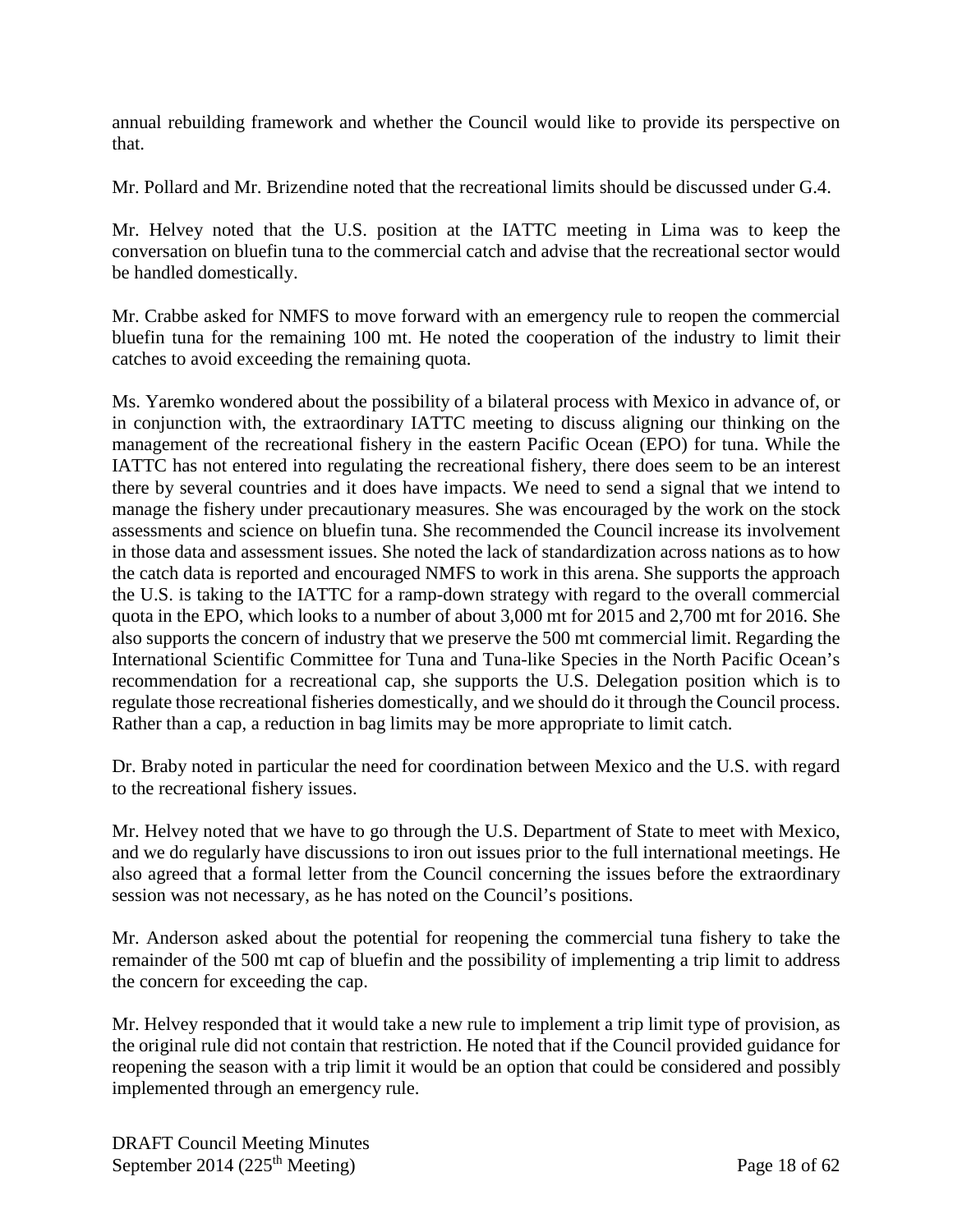Mr. Anderson noted that several Council members had expressed support for a reopening with the 1 mt trip limit recommended in the Highly Migratory Species Advisory Subpanel (HMSAS) report. He asked Mr. Helvey if he would act accordingly.

Mr. Helvey asked for clarity as to whether the Council member suggestions had been in relationship to the incidental or directed fishery.

Council discussion clarified that there was consensus for recommending NMFS reopen the fishery to allow incidental landings as recommended in Agenda Item G.2.d, Supplemental HMSAS Report (fishery to reopen with a 1 mt trip limit until the quota is met).

### <span id="page-18-0"></span>**G.3 Preliminary Approval of Exempted Fishing Permits (EFP) for 2015 Fisheries [Recording 9-13-14am2]**

### <span id="page-18-1"></span>**G.3.a Agenda Item Overview [0:01:58]**

Dr. Kit Dahl presented the Agenda Item Overview and introduced the following attachments:

- Agenda Item G.3.a, Attachment 1: July 2, 2014, Letter Soliciting Exempted Fishing Permits to Test Alternative Gears and/or New Approaches or Methods for the California Large Mesh Drift Net Fishery
- Agenda Item G.3.a, Attachment 2: Council Operating Procedure 20, Protocol for Consideration of Exempted Fishing Permits for Highly Migratory Species
- Agenda Item G.3.a, Attachment 3: HMSMT Report, June 2014
- Agenda Item G.3.a, Attachment 4: Preliminary Exempted Fishing Permit Application: Alternative Swordfish Target Fishing Gears and Methods, Submitted by The Alliance of communities for Sustainable Fisheries

## <span id="page-18-2"></span>**G.3.b Reports and Comments of Advisory Bodies and Management Entities [1:04:42]**

Ms. Meisha Key presented Agenda Item G.3.b, Supplemental SSC Report. Mr. Craig Heberer presented Agenda Item G.3.b, Supplemental HMSMT Report. Mr. Doug Fricke presented Agenda Item G.3.b, Supplemental HMSAS Report. Capt. Bob Puccinelli presented Agenda Item G.3.b, Supplemental EC Report.

## <span id="page-18-3"></span>**G.3.c Public Comment [1:41:33]**

- Agenda Item G.3.c, Supplemental Public Comment
- Mr. Geoff Shester, Oceana, San Francisco, California.
- Ms. Theresa Labriola, Wild Oceans, Mosier, Oregon.
- <span id="page-18-4"></span>Mr. Peter Flournoy, International Law Offices, San Diego, California.

### **G.3.d Council Action: Consider Preliminary Adoption of Exempted Fishing Permits; Provide Additional Guidance as Necessary [Begin Recording 9-13-14pm1]**

Mr. Wolford expressed concern with only receiving one EFP proposal and believes that the Council may not have provided enough time for people to respond. He thought the Council should consider the possibility of reopening the submission period. He noted it was difficult to evaluate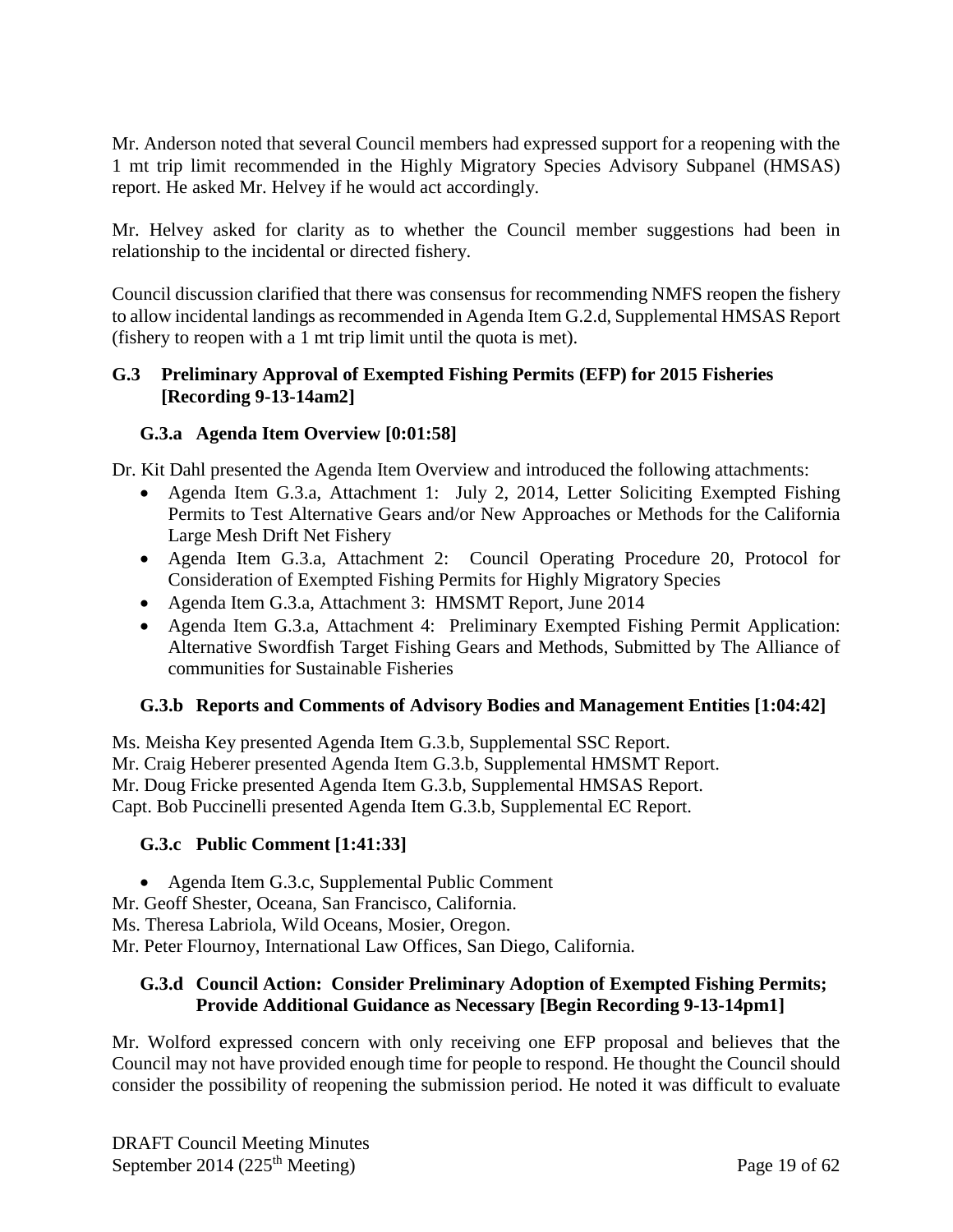the merits of the one EFP that was submitted, as it lacked sufficient detail. He favored requesting further development of the proposal to be able to see more details and determine whether or not to accept it. He commented further on the statements of the SSC and Highly Migratory Species Management Team (HMSMT) concerning the difficulty of the experimental design and side-byside comparison issues to achieve the objectives of the EFP. He also expressed concern about setting caps for the EFP when the total numbers for the whole fishery were so small.

Mr. Myer expressed a desire for the new applicants to come back with a concrete funding mechanism for the observer program for this fishery. If we do go forward, he would like more clarification on how this might affect the funding of the observer portion.

Ms. Yaremko was also disappointed in receiving only one application. She suggested considering a revised timeline with a request for additional applications. The new timeline would likely be March and April of 2015, which might allow approval of permits by NMFS to commence permitted operations by August. She thought there was no need to put this topic on the November Council meeting agenda. To be effective, more time needs to be spent coordinating the proposals among the non-governmental organizations, industry, and fishing communities. She is aware of a lot of interest and good ideas for the EFPs that just need more time to be developed (e.g., alternative gear types, tests on modifications of buoy gear, and side-by-side gear comparisons). She also noted involvement by the scientific community (e.g., predictive modeling and means for avoiding particular habitats or certain species). She thought EFPs were very important to the future of the HMS fishery. Regarding the current EFP application, she thought it needed more justification and help with the development of the protocols. She would like to see an analysis of the observer data from Mr. Pete Dupuy's operations in the far offshore environment with deep-set longline gear targeting tuna. Regarding take caps, she would like to see the HMSMT wrestle with this issue to come up with a creative way to isolate the EFP from the drift gillnet (DGN) fishery. This may require a case-by-case basis.

Mr. Wolford noted that NMFS has a bycatch reduction program that might be able to help get these projects going by providing some funding.

Mr. Lincoln stated his support of the previous comments and extension of the timeline. He suggested that the EFPs might be best when kept simple and applied in an actual commercial fishing context rather than being so focused on experimental design. Also, he thought there was opportunity to test different fishing gear and ways of operating in the DGN fisheries even without an EFP.

Dr. Braby also supported the discussion and consensus about the EFP mechanism. She noted that the current EFP was very complex, and the advisors indicated that it was unrealistic to achieve. She thought we needed to give some pretty specific guidance to the applicant on how to improve it.

Mr. Crabbe supported a new timeline and the need for other applications. His idea of innovation was not just about alternative gear types, but rather alternative ways to use existing gears (e.g., fishing DGN gear differently).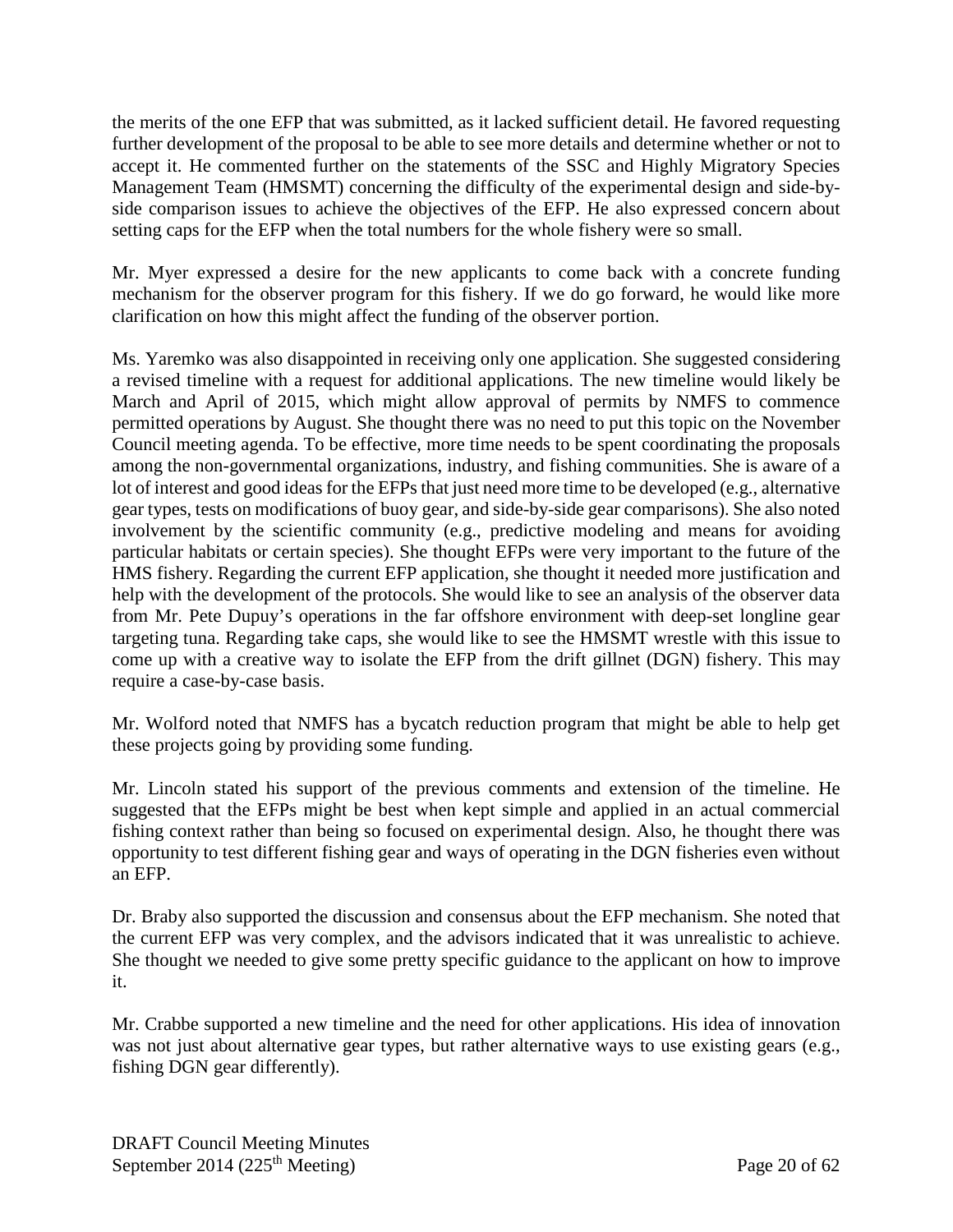Mr. Niles noted that in his experience the most successful EFPs were those supported by an agency, or non-governmental organization to help provide the necessary resources and help in clarifying the questions for testing.

Mr. Helvey reported on his staff's involvement in assisting with development of EFPs.

Mr. Wolford thought the requirement that all vessels under an EFP carry vessel monitoring systems (VMS) was not necessary, and there are other ways to determine a vessel's location.

LCDR Casad noted a willingness to work with applicants on those alternatives, and the need to do it early in the process.

Council member discussion clarified that using the March and April Council meetings for preliminary and final action could work for both the Council and NMFS to allow some operations by August. However, if new gears were involved that required Endangered Species Act (ESA) consultations, the operations might be delayed until fall.

Mr. Feldner noted the HMSMT offer to assist applicants with a proposal template.

Ms. Lowman summarized the Council guidance on this agenda item, including reissuing the call for EFP proposals with finalization by April, ensuring applicants can get assistance from the agencies in developing their proposals, and structuring of take caps by the HMSMT. Dr. McIsaac noted that the comments prepared for this meeting should serve as a reference to help direct applicants in their proposals. Mr. Pollard noted that the emphasis in the call for proposals could be more focused on determining the effects of the experimental gear, rather than the comparison of the current and alternative gears which requires a more complex experimental design.

# <span id="page-20-0"></span>**G.4 New or Routine Management Measures [Begin Recording 9-14-14am1]**

## <span id="page-20-1"></span>**G.4.a Agenda Item Overview [0:02:03]**

Dr. Kit Dahl presented the Agenda Item Overview and introduced the following attachments:

- Agenda Item G.4.a, Attachment 1: July 14, 2014 Notice from *Comisión Nacional de Acuacultura y Pesca*, Government of Mexico
- Agenda Item G.4.a, Attachment 2: Notice of Receipt of Rulemaking Petition to Prohibit Pacific Bluefin Tuna Fishing and Request for Comments (79 FR 43017, July 24, 2014)
- Agenda Item G.4.a, Attachment 3: Policy Guidelines for the Use of Emergency Rules
- Agenda Item G.4.a, Supplemental Attachment 4: *Federal Register* notice dated August 2, 2014: Taking of Threatened or Endangered Marine Mammals Incidental to Commercial Fishing Operations; Modification of Permit (draft amended Negligible Impact Determination

# <span id="page-20-2"></span>**G.4.b Reports and Comments of Advisory Bodies and Management Entities [0:18:18]**

• Agenda Item G.4.b, Supplemental NMFS Report

Ms. Marci Yaremko presented Agenda Item G.4.b, California Fish and Game Commission Report.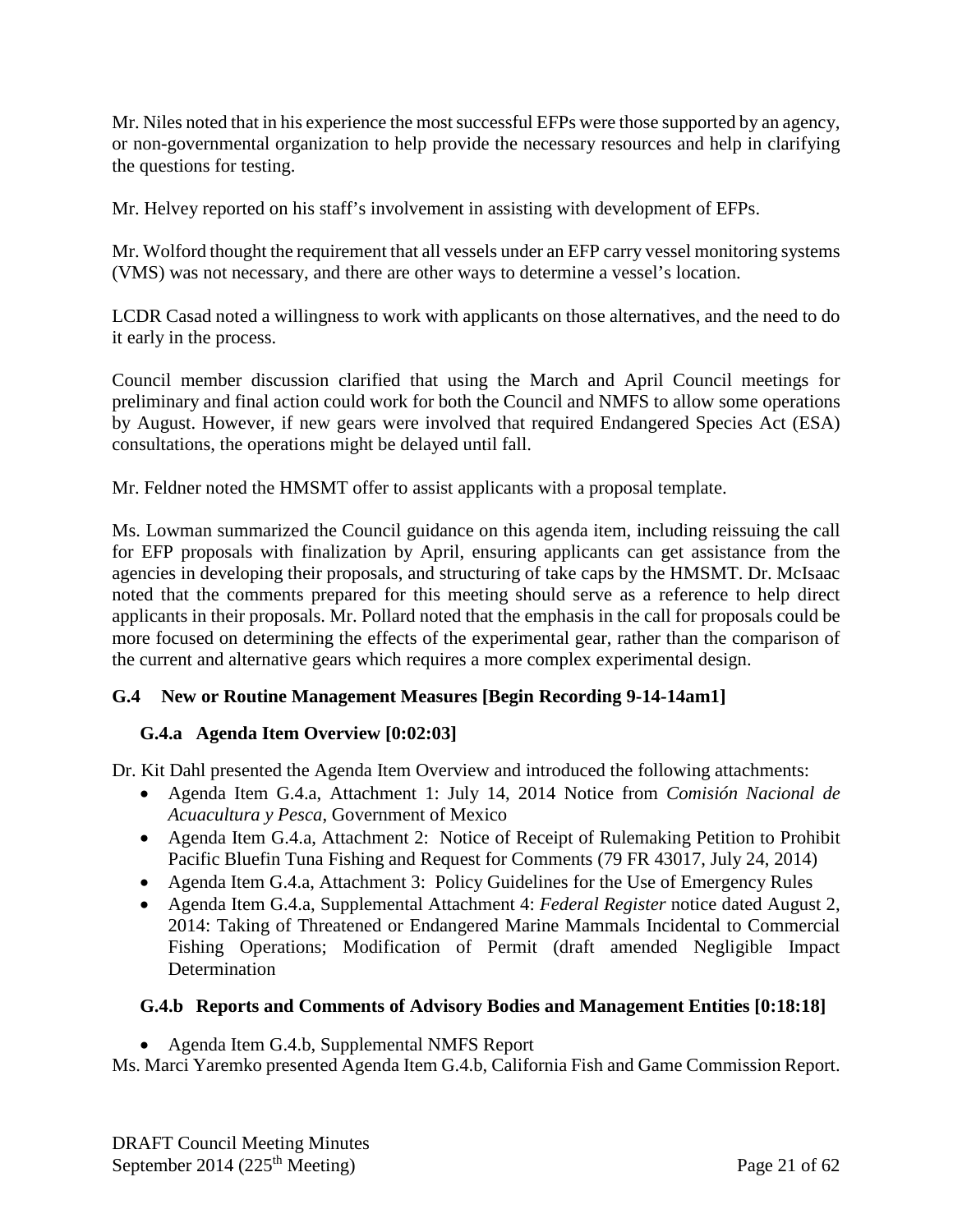Ms. Liz Hellmers and Ms. Michelle Horeczko presented Agenda Item G.4.b, Supplemental CDFW PowerPoint 1 (contains information on Agenda Item G.4.b, CDFW Report 1) and Agenda Item G.4.b, Supplemental CDFW PowerPoint 2 (contains information on Agenda Item G.4.b, CDFW Report 2 and Agenda Item G.4.b, CDFW Report 3).

Mr. Bob Farrell presented Agenda Item G.4.b, Supplemental CDFW Report 4.

Ms. Cyreis Schmitt and Ms. Liz Hellmers presented Agenda Item G.4.b, Supplemental HMSMT PowerPoint 1: Information from Agenda Item G.4.b, HMSMT Report 1, Agenda Item G.4.b, HMSMT Report 2 (Pacific Bluefin Tuna), and Agenda Item G.4.b, Supplemental HMSMT Report 4 (Management Options for Recreational Bluefin Tuna).

# **[Begin Recording 9-14-14am2]**

Ms. Penny Ruvelas presented Agenda Item G.4.b, Supplemental NMFS PowerPoint 1.

Dr. Lisa Ballance and Dr. Jeff Moore presented Agenda Item G.4.b, Supplemental NMFS PowerPoint 2: Potential Biological Removal Management Framework under the Marine Mammal Protection Act.

## **[Begin Recording 9-14-14pm1]**

- Mr. Craig Heberer presented Agenda Item G.4.b, HMSMT Report 3 (DGN Hard Caps/Bycatch Reduction) and Agenda Item G.4.b, Supplemental HMSMT Report 5 (Protected Species Hard Caps).
- Dr. Stephen Stohs presented Agenda Item G.4.b, Supplemental HMSMT PowerPoint 2: Bootstrap Analysis of Drift Gillnet Fishery Operation under Hard Caps.

Mr. Doug Fricke presented Agenda Item G.4.b, Supplemental HMSAS Report. Capt. Bob Puccinelli presented Agenda Item G.4.b, REVISED Supplemental EC Report.

## <span id="page-21-0"></span>**G.4.c Public Comment [1:07:05]**

- Agenda Item G.4.c, Public Comment
- Agenda Item G.4.c, Supplemental Public Comment 2
- Agenda Item G.4.c, Supplemental Public Comment 4: Joint letter from Marina Del Rey Anglers, Tuna Club of Avalon and LA Rod & Reel
- Ms. Alayna Siddall, Sportfishing Association of California, San Diego, California and Mr. Markus Medak, F/V Lo An, San Diego, California, presented Agenda Item G.4.c, Supplemental Public Comment 5: Letter from Markus Medak, F/V New Lo-An and Agenda Item G.4.c, Supplemental Public Comment 7: Letter from Sportfishing Association of California.

Mr. Ted Dunn, Shogun Sportfishing, San Diego, California.

## **[Begin Recording 9-14-14pm2]**

Mr. Tim Engstrom, F/V Royal Star, San Diego, California. Mr. Job Nelson, Port of San Diego, San Diego, California. Mr. Tom Green. Mr. Peter Flournoy, WFOA, San Diego, California. Mr. Bob Osborn [\* did not testify]. Ms. Tara Brock, Pew Charitable Trusts, Portland, Oregon.

DRAFT Council Meeting Minutes September 2014 (225<sup>th</sup> Meeting) Page 22 of  $62$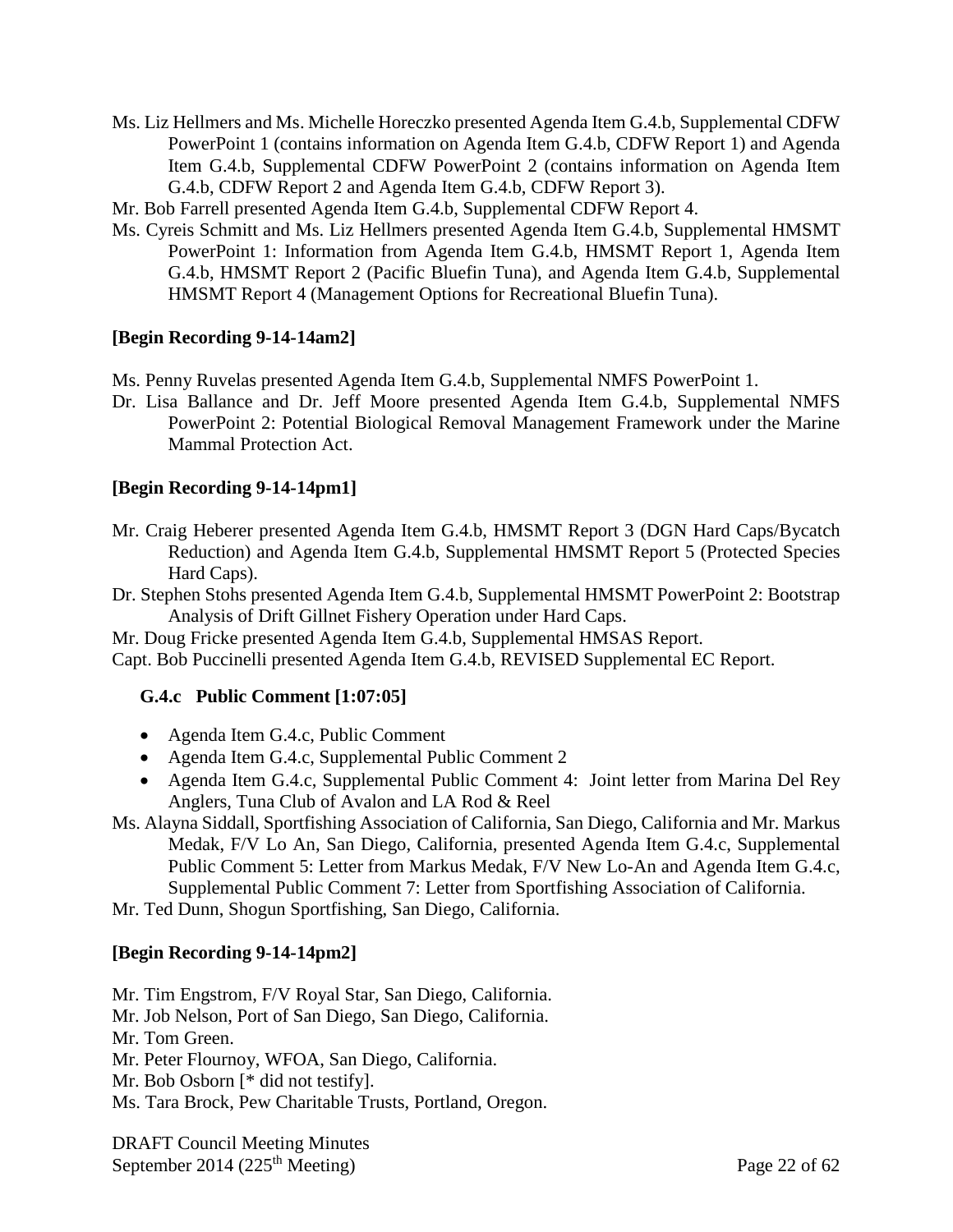- Mr. Mike Thompson [\*did not testify].
- Mr. Louis Zimm, representing Scott Sherman (Agenda Item G.4.c, Supplemental Public Comment 6: Letter from Councilmember Scott Sherman, City of San Diego).
- Mr. Jonathan Gonzales, Santa Barbara, California presented Agenda Item G.4.c, Supplemental Public Comment 8: Gonzalez Letter and PowerPoint.
- Mr. Gary Burke, CFSB, Santa Barbara, California.
- Ms. Teresa Labriola, Wild Oceans, Mosier, Oregon.
- Mr. Geoff Shester, Oceana, San Diego and Mr. Ben Enticknap, Oceana, Portland, Oregon, presented Agenda Item G.4.c, Supplemental Public Comment 9: Oceana PowerPoint.
- Mr. Jamie Gibbon, Pew Charitable Trust, Washington, DC, presented Agenda Item G.4.c, Supplemental Public Comment 3: Letter from PEW Charitable Trust.

#### <span id="page-22-0"></span>**G.4.d Council Action: Adopt a Range of Alternatives for Routine Management Measures for 2015-2016 Fisheries and Consider Further Process for Measures Outside of the Biennial Specifications Process [Begin Recording 9-14-14pm3]**

Ms. Yaremko moved (**Motion 5**, seconded by Mr. Wolford) that the Council recommend not taking emergency action before the beginning of the next management period, but add to the range of alternatives an analysis on how to accomplish inseason management as a tool to manage bag limits for Pacific bluefin tuna.

Ms. Yaremko stated that in June it appeared there was a need to look at the recreational fishery activity in the summer of 2014 in light of the high catches that the HMSMT analyzed regarding the 2013 fishery. We have spent several meetings examining the bluefin catches and considering the appropriate catch level moving forward. We continue to hear concern from the international arena and meanwhile have had an overfishing determination from NMFS since 2012. The existing management framework does not allow for inseason action to adjust recreational bag limits. Therefore, we need to make adjustments to the Fishery Management Plan (FMP) to establish the flexibility to respond in a timely manner to changes in the stock status or other circumstances at the international level or bilaterally. It has been frustrating not to be able to act before now. However, rather than proceeding with emergency action at this point, she would like to focus our efforts on correcting the problem once and for all through adding flexibility in the FMP. Proceeding with emergency action now would take at least a month to implement and we expect fishing activity will already drop off in the fall, which would result in very little meaningful benefit to the emergency action in 2014.

Ms. Culver supported the need to have some inseason monitoring and control of the catches of bluefin tuna. In her reading of the HMS FMP, she thought it allowed for inseason management in terms of bag limit reduction or closure. However, the tools available to the Council in the FMP require that we set some sort of trigger preseason, such as an annual catch target, and specify what the action would be (e.g., a specific reduction in the bag limit, or a season closure) so that the Council and NMFS could implement immediate inseason action to prevent exceeding that target. Those are the tools we have available. What we need now is to specify the alternative actions the Council is proposing so that they can be considered during public review. She was not sure if the motion was in line with that or if Ms. Yaremko had some other tools in mind that the HMSMT might come up with.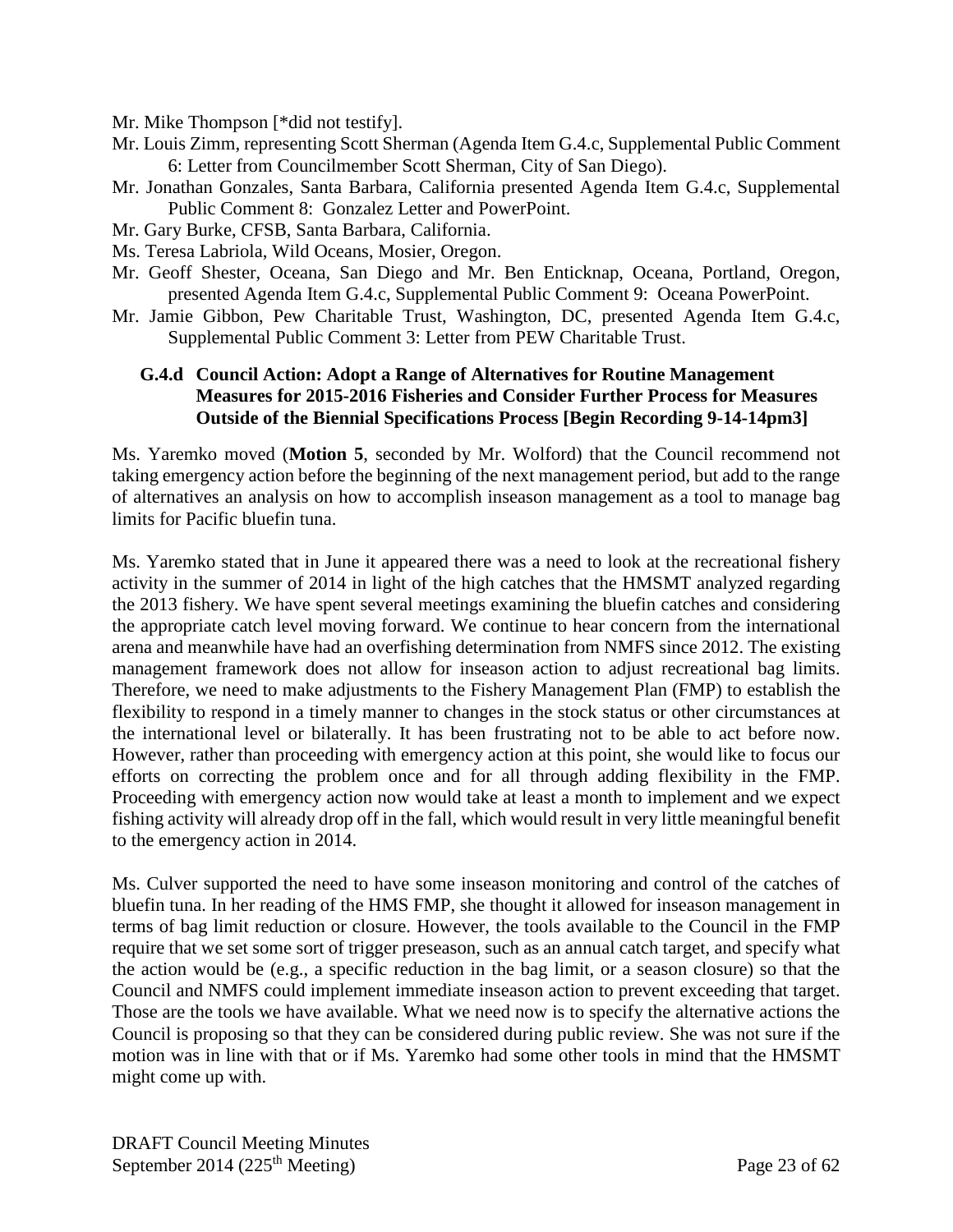Ms. Yaremko stated that she would like to see those tools referred to by Ms. Culver, as well as other viable alternatives analyzed.

Mr. Helvey wondered if the range of alternatives in the motion would include triggers based on adjustments at the international level.

Ms. Yaremko thought that was a good example of a potential trigger and identified responses to actions by Mexico as an additional possibility. She clarified that her intent was to implement this action in the 2015-2016 season.

Mr. Wolford noted that the actions mentioned went beyond bag limits. He moved to amend the motion (Amendment 1, seconded by Mr. Crabbe) by striking "manage bag limits for" and replacing it with "manage."

Mr. Wolford noted that this amendment conformed to the Council's discussion of the original motion.

Council members discussed what data or information would need to be available and how it could be used to allow for timely inseason actions. Those are the things that need to be explored in the alternatives analyzed by the HMSMT.

Mr. Helvey supported the management and monitoring of catches and the ability for real-time analysis of the catches.

Amendment 1 to **Motion 5** carried unanimously. **Motion 5**, as amended, carried unanimously.

Ms. Yaremko moved (**Motion 6**, seconded by Mr. Helvey) that:

To further Pacific-wide efforts to rebuild Pacific bluefin tuna, the Council recommends that NOAA adopt a two-fish daily bag limit for recreationally-caught Pacific bluefin, which can be aggregated for up to three fishing days (i.e., up to six fish in possession) if supported by proper documentation (e.g., California declaration form, commercial passenger fishing vessel (CPFV) logbook records, or multi-day license). These limits apply to fishing vessels in the U.S. EEZ, even with respect to fish harvested outside the U.S. EEZ.

In order to ensure that the species of tuna can be identified at sea, and that the quality of tuna taken aboard a vessel can be determined at sea, new regulations governing filleting of tuna at sea are necessary. The Council further moves that the outcome of current discussions between Federal and state agency staff and members of the recreational fishing industry that achieves these two objectives, while continuing to allow processing of tuna at sea, is likely the preferred alternative included in a range of alternatives to manage filleting tuna at sea, which shall be available for final action at the Council's November meeting.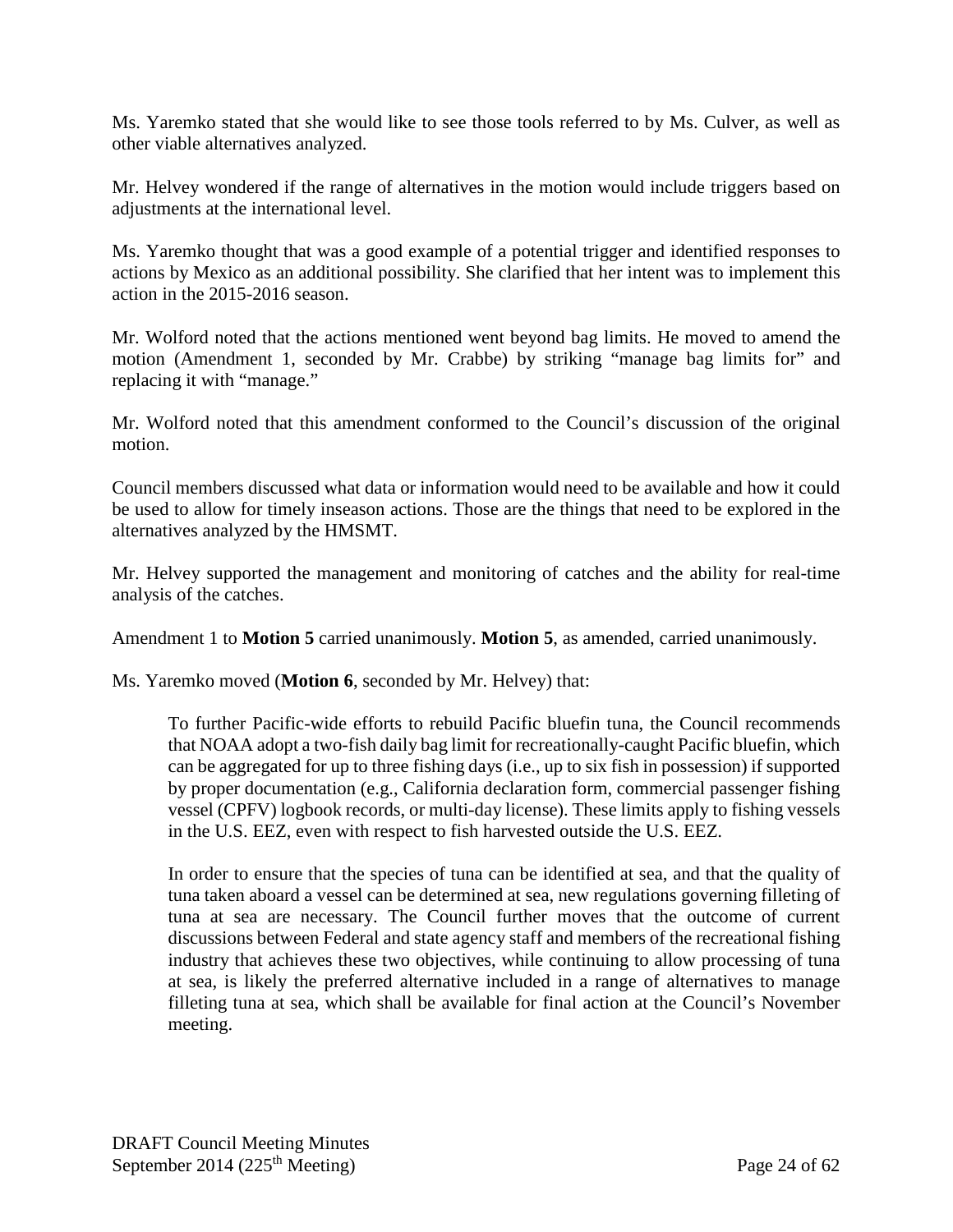Two additional alternatives that are not preferred would include A) a prohibition on filleting tuna at sea while allowing processing to remove organs and viscera (i.e., allowing only gilling and/or gutting), and B) a prohibition on any processing of tuna at sea.

Ms. Yaremko stated her motion reflects a difficult decision that has been widely debated and discussed from all sectors. However, we need to set an example and can't continue to expect that other nations will take the hit to conserve this overfished stock. All nations have an obligation consistent with the IATTC treaty to protect bluefin tuna. She has heard conflicting reports from the advisors as to the results of various alternatives to achieve the IATTC recommendation for a 50 percent reduction across all fisheries. Regarding the determination of what the right limit is, members of the conservation community have suggested a range of zero to as high as five fish. Industry has changed its recommendations in response to the newest information, with some sectors that recommended a five-fish bag limit thinking they need to do a little more. At this stage, a good portion of the CPFV industry, the primary industry affected by this, is recommending a three-fish limit with nine fish in possession. Looking at the recommendations for a one-fish bag, she believes that some of these were made prior to the current analysis of the impact of various reductions. The HMSMT analysis shows that a one-fish bag limit, looking across both the U.S. fishery and the fishery off Mexico, achieves in the neighborhood of a 50 percent or greater [51 to 54 percent] reduction. That goes beyond what is recommended at the international level. Given the uncertainty in some of the other fishery data, she believes that over a 50 percent reduction is too draconian a step for our initial action and too much of a sacrifice to ask of our industry. She believes that we need to achieve a meaningful reduction and thinks the two-fish daily bag limit with a possession limit of six suggests about a 30 percent reduction in any year. This is a reduction that is not triggered by a cap and held steady in the time series of the analysis. We also need to assure that the best available science is being used, and she believes the HMSMT analysis meets that standard and is not so sure about some of the other data.

Ms. Lowman and Dr. Dahl had questions regarding the relation of the motion to the selection of a PPA and needed to clarify the Council process at this point.

In response to the clarification about Council process, Ms. Yaremko withdrew **Motion 6** with the consent of the second.

# **[Begin Recording 9-15-14am1]**

Ms. Yaremko moved (**Motion 7**, seconded by Mr. Helvey) that the Council adopt the full range of alternatives on PBF bag limits for public review (as identified in Agenda Item G.4.b, HMSMT Report 2, and Supplemental HMSMT Report 4). Direct the HMSMT to produce a draft EA for the November meeting to allow for final Council action. Within this range of alternatives, move that the Council designate as preliminary preferred alternative (a subset of Alternative 3, Agenda Item G.4.b, HMSMT Report 2):

A two-fish daily bag limit for recreationally-caught Pacific bluefin, which can be aggregated for up to three fishing days (i.e., up to six fish in possession) if supported by proper documentation (i.e., California declaration form, CPFV logbook records, or multi-day license). The possession limit would apply to fishing vessels in the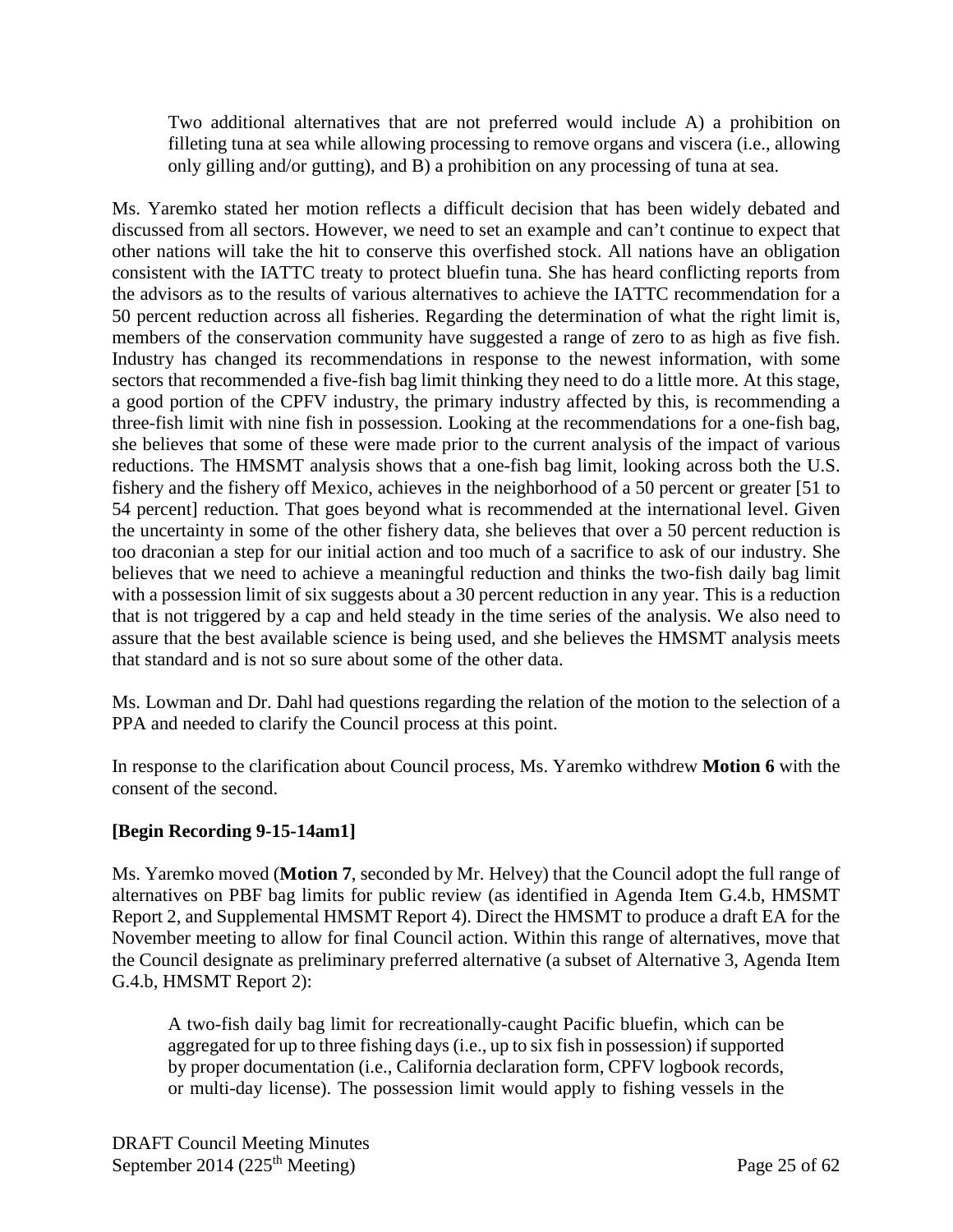U.S. EEZ, even with respect to fish harvested outside the U.S. EEZ (Agenda Item G.4.d, Supplemental CDFW Motion in Writing, Motion 1).

Ms. Yaremko referenced the rationale she provided for her withdrawn motion with regard to the selection of the two-fish bag limit which still applies. This motion also provides a full range of alternatives for public review and directs the HMSMT to complete the draft EA for November.

Mr. Helvey noted that all of the member countries involved with bluefin are moving toward rebuilding. This motion gives a good signal that will assist in the negotiations at IATTC to establish firmer rebuilding efforts.

Mr. Brizendine moved (Amendment 1, seconded by Mr. Wolford) to adopt a preferred daily bag limit of three fish with a maximum of nine fish in possession.

Mr. Brizendine stated that public testimony indicates a local abundance of bluefin tuna. There are a variety of year classes (10 to over 80 pounds) in a variety of areas throughout the southern California bight. The more year classes, the better indication of the health of the stock. The southern California recreational industry shouldn't be penalized for the poor management practices in the Western Pacific. The tuna industry has voluntarily reduced bluefin tuna limits three times since 2008, going from 10 to recommending a limit of 5, and currently reducing that recommendation to a limit of 3 bluefin tuna. Recreational boats that have been fishing in Baja California have adhered to a limit of 5 bluefin tuna for many years. The industry would welcome the opportunity to collaborate with other EPO nations on the limit of 3 bluefin tuna in the future. Historically, the recreational industry has accounted for 1 to 5 percent of the annual bluefin tuna harvest in this region. The HMS species that visit California each season, such as bluefin tuna, fuel a large recreational fishing industry that is a major component of the local economy. National Standard 8 of the MSA talks about conservation and management measures taking into account the importance of fishing resources for fishing communities. For this reason, a reduction to below 3 bluefin tuna is not warranted at this time and would greatly harm the local economy without providing any meaningful relief to the stock of bluefin tuna.

Mr. Crabbe spoke in support of the amendment. He understood the rebuilding concerns and noted how industry has moved from a 10 to a 3-fish bag limit. Even though the data shows that a 3-fish bag limit would result in a 12 to 13 percent reduction, the drop from 10 to 3 fish has also taken away the potential of where the fishery could have gone in years such as 2012 and 2013, when the catch could have been greatly increased. This means a lot to the community of San Diego.

Ms. Culver asked Mr. Brizendine if he thought the industry would be willing to have a bag limit of 3 and then, if inseason monitoring showed a certain catch level, decreasing the bag limit to 2.

Mr. Brizendine thought some kind of sliding scale might be appropriate. The health of the stock is what is the priority.

Mr. Lincoln noted that he didn't think the amendment addressed the severity of the need to reduce the fishery. Even at a 2-fish bag limit, there are very few individuals that reach that level.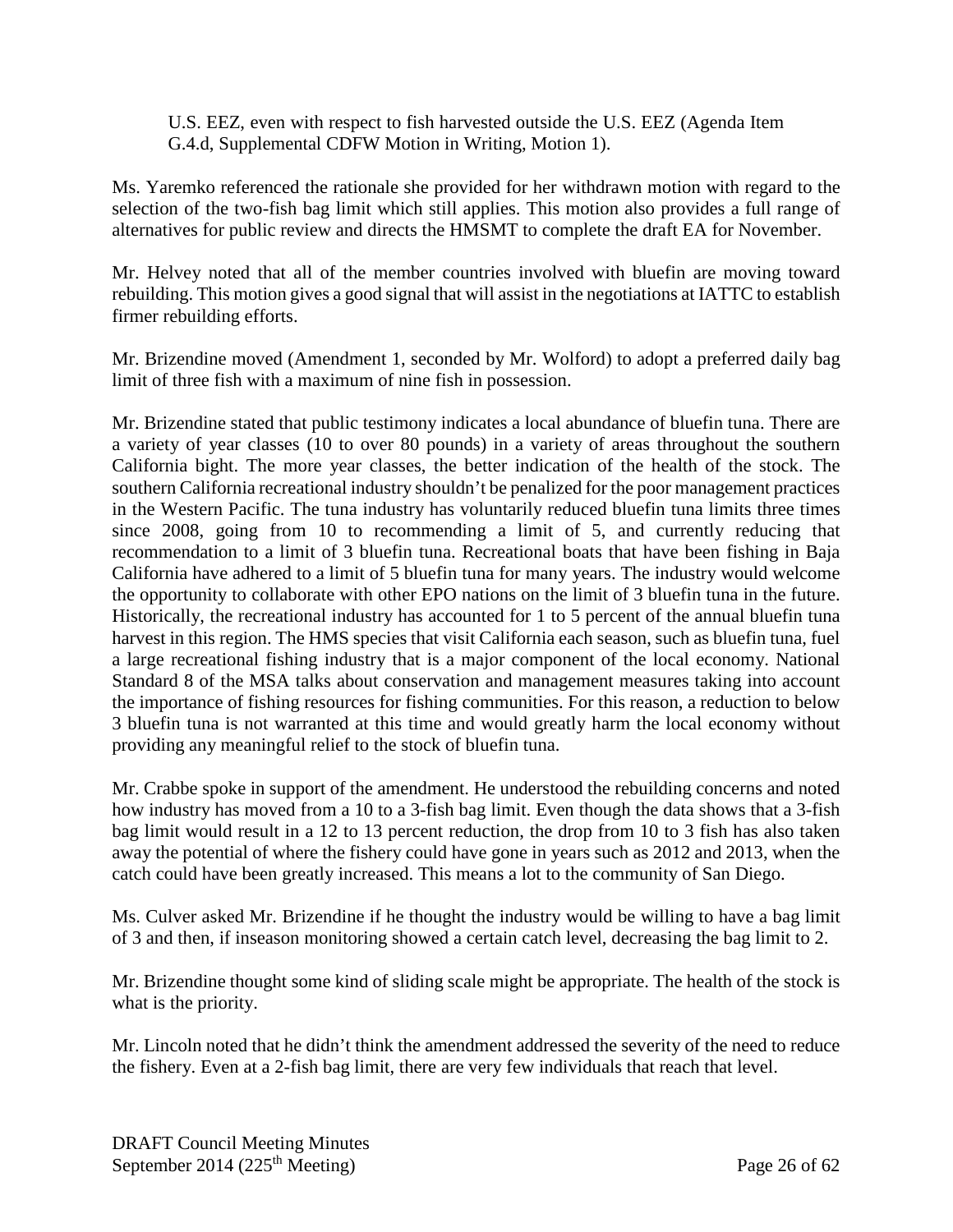Mr. Wolford noted that we cannot solve this problem on our own, even if we went to zero. It must be addressed in the international fishery. The move to 3 fish is significant and will still allow us to lead the way. It is enough of a cut until the other nations step up and say they are willing to take some cuts, and then we might consider dropping to lower limits.

Mr. Helvey provided some observations about the bag limit and the anecdotal evidence (cited by Mr. Brizendine) for an abundance of fish on the eastern side of the Pacific. He noted that the anecdotal information is not making its way into the stock assessments. The stock assessment indicates the stock is down 4 to 6 percent of its virgin biomass. That means we need to take some critical action. Recently, we saw that the western side countries were willing to make a 50 percent reduction from their 2003/2004 catches. If we applied that same metric to the bag limit, a 3-fish or a 2-fish bag limit doesn't get us to that same point. To be serious about rebuilding the stock, we need to take some significant cuts. If our actions rebuild the stock within 10 years, the cut in bag limit will be an interim measure.

Dr. Braby, Mr. Feldner, and Mr. Ortmann noted that this is a hard decision with merits on both sides, but were generally in support of keeping significant cuts (2-fish bag limit) in the PPA that goes out to public review.

Amendment 1 failed (Ms. Yaremko, Mr. Pollard, Mr. Helvey, Mr. Lincoln, Mr. Ortmann, Mr. Sones, Ms. Culver, Dr. Braby and Mr. Myer voted no; 9 no, 4 yes).

Dr. McIsaac confirmed Ms. Culver's summary of what the HMSMT would analyze for November under the main motion.

**Motion 7** carried unanimously.

Ms. Yaremko moved (**Motion 8**, seconded by Mr. Helvey) that the Council adopt the following range of alternatives on filleting of tuna at sea south of Point Conception for public review (as discussed in Agenda Item G.4.b, Supplemental HMSMT Report 4):

- a. Preliminary Preferred: Filleting of tuna at sea would be authorized in a manner that allows for both the species and the quantity of tuna taken aboard a vessel to be determined.
- b. Filleting of tuna at sea would be prohibited, while continuing to allow processing to remove organs and viscera (i.e., allowing only gilling and/or gutting).
- c. Prohibit any processing of tuna at sea.

Direct the HMSMT to include the analysis in the draft EA for the November meeting to allow for final Council action, including an analysis of economic impacts to industry.

Ms. Yaremko stated that, as identified in Supplemental CDFW Report 4 and the Supplemental EC Report, to make the bag reduction limits work, we must ensure the regulation is enforceable and that we can identify tuna by species and by number. Current regulations that authorize filleting at sea would not allow for adequate determination of the species or number of fish. The HMSMT and HMSAS identified the potential economic impacts of amending the filleting regulations. Filleting is a common practice at sea for trips targeting tuna, which keeps the quality of the fish and generates income for CPFV crewmen. There is an intent by the Sport Fishing Association of California to work with the agencies to develop protocols to allow processing at sea in a way that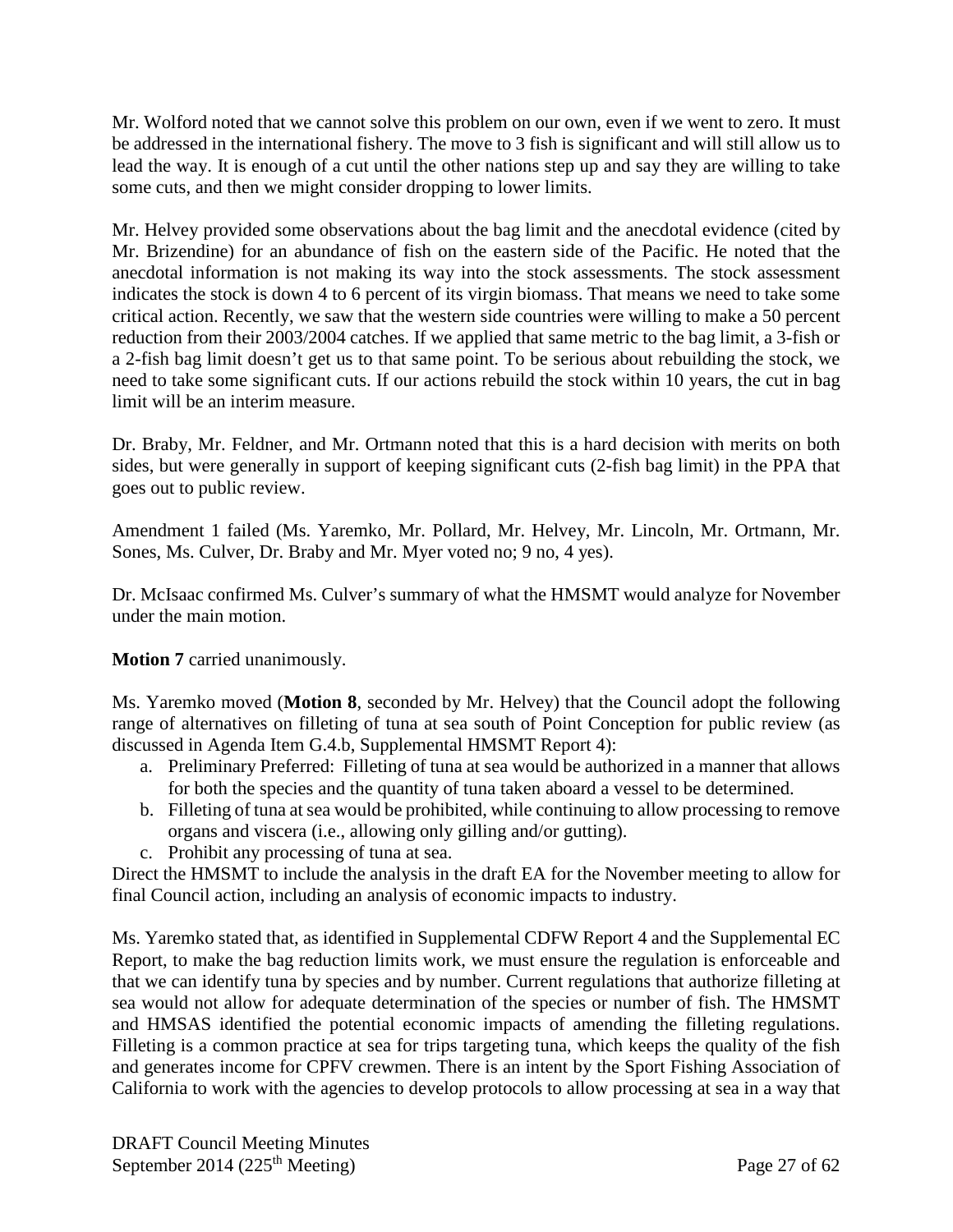will still allow the needed enforceability. There is potentially more impact from the loss of revenue for filleting of fish than there is from the reduction in the bag limit from 2 to 3 fish because we are talking about all tuna, not just bluefin. We need to analyze this, as we have heard in public testimony that the San Diego sportfishing charter fleet is potentially the largest in the world and is critically important to the regional economy. This regulation is specific to the area south of Point Conception. Recreational catch information indicates it is a relatively rare event to catch bluefin north of Point Conception. We do not want to unnecessarily subject those targeting albacore tuna to the same the prohibitions for filleting at sea. She hoped that the filleting issues could be worked out for the PPA, as that would be superior to the other two alternatives.

Mr. Myer expressed concern about the impact of the motion if there is any commercial processing of tuna currently occurring south of Point Conception. The motion is not specific to bluefin tuna or the recreational fishery. Mr. Wolford inquired if the motion was intended to cover both the commercial and recreational fisheries.

Ms. Yaremko responded that the motion is intended to be specific to the recreational fisheries.

Mr. Wolford provided some comments concerning the private recreational fleet which has some small boats which are restricted by the volume of fish they can take care of. He noted that simply removing the heads could partially address that issue to allow for quality handling. He wondered if heading had been considered.

Ms. Yaremko replied that heading had not been considered. It could be included in the range of alternatives, but might not allow for getting fish length information.

Mr. Wolford moved (Amendment 1, seconded by Mr. Brizendine) to make the following changes:

- 1. Add the words "in the recreation fishery" in front of "filleting" in the first sentence.
- 2. Add Option D [identical to Option B except it adds "heading" as partial processing]. Filleting of tuna at sea would be prohibited, while continuing to allow processing to remove head, organs, and viscera (i.e., allowing only gilling and/or gutting).

Mr. Wolford stated that his motion was intended to capture the previous Council discussion on this issue.

Amendment 1 carried unanimously. **Motion 8**, as amended, carried unanimously.

Mr. Wolford moved (**Motion 9**, seconded by Ms. Yaremko) as follows:

For the Drift Gillnet Fishery: Move the range of alternatives in the Management Team Report 3 (Agenda Item G.4.b, HMSMT Report 3) go out for public review; but to narrow the range of alternatives, focus the public's attention, and focus the analysis, identify the following as our PPA:

Regarding hard caps,

Adopt for mammals: Table 1, page 4, HMSMT Report 3, for the species listed using the numbers in the first column – Annual take with the following changes: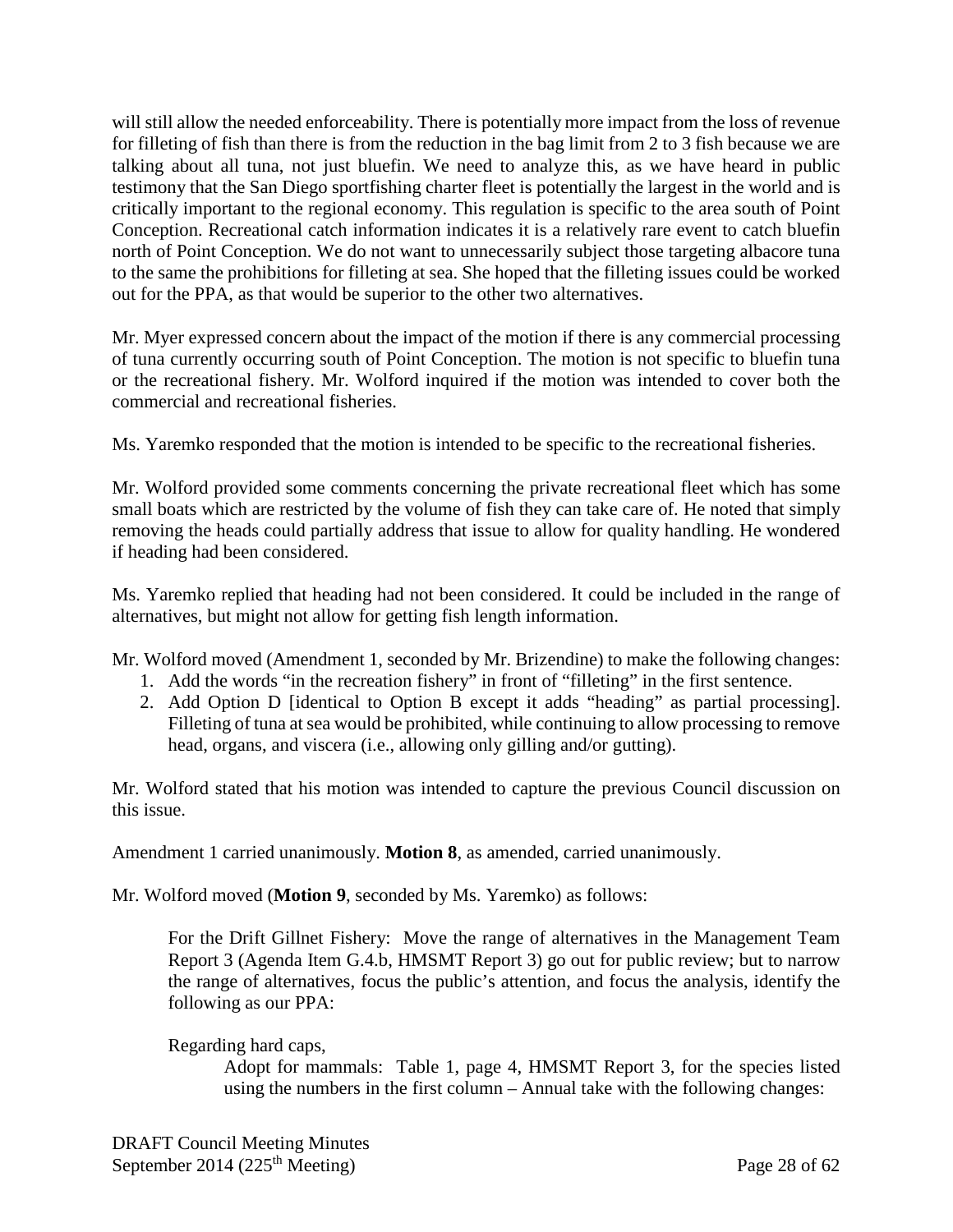Column title change to: "Annual Mortality/Serious Injury" For Fin Whale, up to 2 For Olive Ridley turtle, up to 2 For Green turtle, up to 2

Regarding other mammals not covered in Table 1, adopt for public review Table 4, pg. 7 (HMSMT Report 3) as performance objectives, not hard caps, - but rather as annual catch targets that should not be exceeded – using the 10 year maximum column for Observed Mortality numbers for 2015 with the intent to achieve lower numbers in future years. This would then include the following species and annual performance objectives for 2015:

| Short-finned pilot                 |    |
|------------------------------------|----|
| Minke                              |    |
| Grey                               |    |
| <b>Short Beaked Common Dolphin</b> | 9  |
| Long Beaked Common Dolphin         | 5  |
| Pacific White-sided Common Dolphin | 3  |
| Northern Right Whale Dolphin       | 3  |
| Risso's Dolphin                    |    |
| <b>Bottlenose Dolphin</b>          |    |
| California Sea Lion                | 18 |
| Northern Elephant Seal             |    |

Note this excludes the "unidentified" common dolphin.

Regarding Finfish - Alternative 3, on page 8 (HMSMT Report 3) as performance objectives, not hard caps, - but rather as annual catch targets that should not be exceeded as discard mortality for specific fish (from Agenda Item G.4.b, Supplemental HMSMT Report 5) page 1, using the annual average dead removals).

| Blue sharks                   | 143 |
|-------------------------------|-----|
| Mola                          | 68  |
| Marlins *from Public comment* | 28  |

For both non-ESA listed Mammals and finfish, include a one year only rollover option: number 4 on page 3 as described in Agenda Item G.4.b, Supplemental HMSMT Report 5, September 2014).

Regarding Observability, adopt

From Management Report 3: A blend of Alternatives found on pages 9 and 10 as follows:

Essentially alternative 3 but explicitly removing the unobservable exemption: by the 2018 fishing season: 100 percent monitored – at the current level of human observers, with electronic monitoring (EM) (for the purpose of catch and bycatch accounting) on all other vessels, removing the unobservable exemption.

Mr. Wolford stated that his objective has not been to eliminate the DGN fishery, but to ensure that we have a responsible fishery providing a good product that we can be proud of. He referred to Mr. Crabbe's vision of the viable and vital fishery that this fishery could become. He challenged the fishermen to be creative to achieve the catch and bycatch that represents a good fishery. The hard caps for the ESA species in Table 1 show that the incidental take statements are a long ways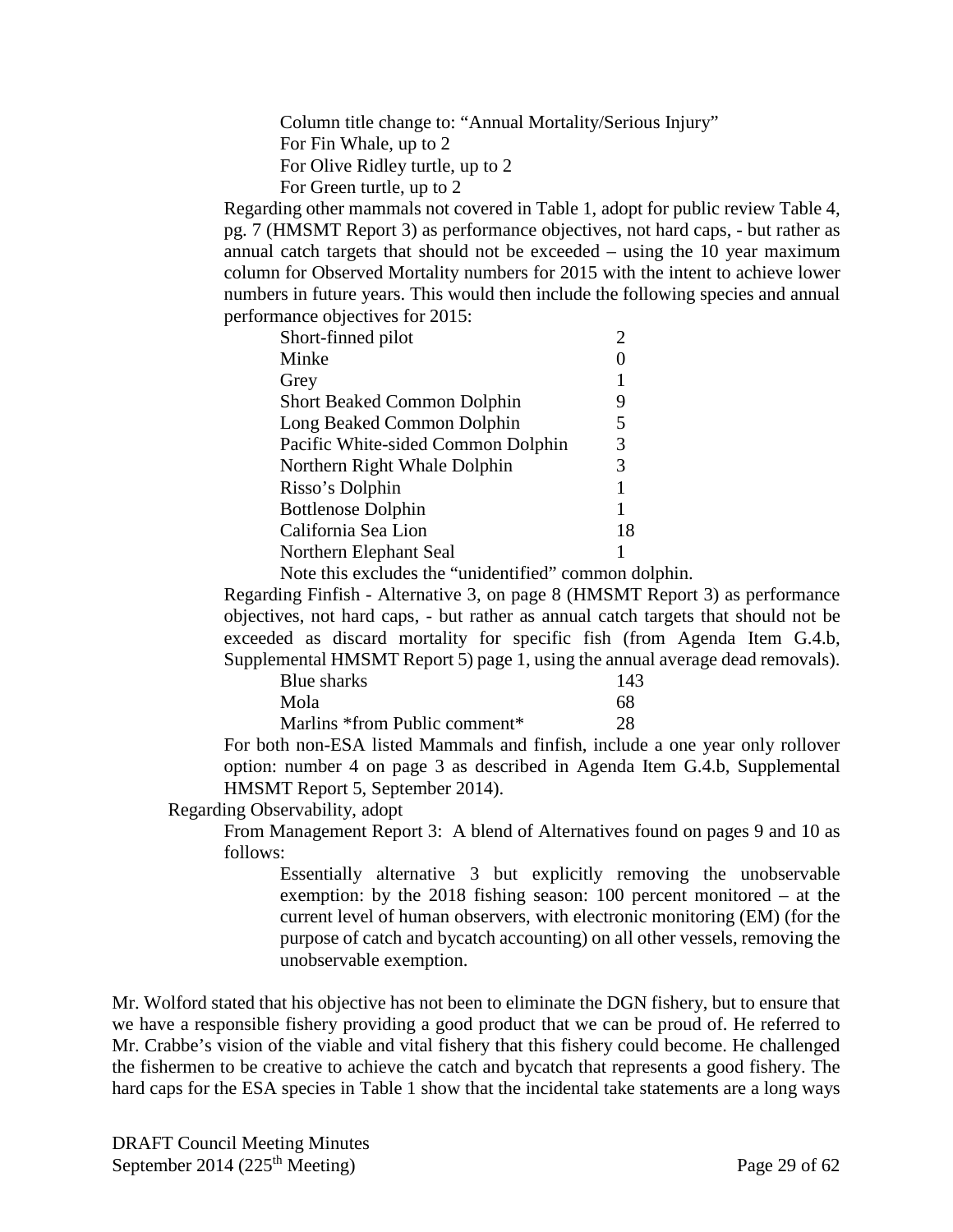from the potential biological removal (PBR) numbers. That leaves room for maneuverability. When you look at the annual take and five-year take you can see that these really are rare events. Therefore, he thought it was safe to move to two for the fin whale, olive Ridley, and green turtles. That would be a very significant cap on mortality and would not come anywhere close to putting these animals at risk. The observed interactions for the other animals at an observer rate of about 20 percent or so are referenced in Table 4. When we keep these as observed interactions and mortalities with 100 percent monitoring, to use the numbers here really is a challenge in terms of reducing the number of interactions and mortalities. Therefore, as we go from the 20 percent to 100 percent observer rate, he wanted to make sure we use the mortality numbers, not the interaction numbers. The numbers you see in the motion are the observed mortalities for the 10 year maximum. The fishery has demonstrated that they could already live with the 10 year maximum. While these are going to be challenging and cause the fishery to look at what it does, he thought these are numbers that will cause the fishery to be strong and vital. The finfish issue for all the other fish caught in the nets has had a lot of good discussion (Agenda Item G.4.b, Supplemental HMSMT Report 5). He noted that while there are lots of encounters with blue shark, the mortalities are low. This led to the concept of catch targets rather than hard caps in this arena, but with a very low number on mortalities. Other fish are marketable and targets of this fishery, so he removed them from consideration. There was considerable discussion on marlins—public comment suggested 28, and that is the number he has used. The roll-over option (taking some unused impacts from one year to another) is a good concept that he picked up from Supplemental HMSMT Report 5. Having a 100 percent observer rate addresses the problem of expanding rare events at lower observer levels that will pay for itself in the long run and reduce public negativity. Along those lines, it was important to take away the unobservable exemption. He understands not all boats can take human observers, so the concept of EM is important, including location, and catch and bycatch accounting. He realizes EM needs further development to do this, which he hopes will be sufficient by 2018.

Mr. Crabbe provided supportive comments for the motion and the fishery. He thought we should focus on bringing the bycatch to acceptable levels so that the fishery can target the main areas where the target species are found, rather than on the fringe areas.

Mr. Wolford clarified the distinction between hard caps and performance objectives that should not be exceeded. When you hit a hard cap, the implication is that the fishery is closed for the remainder of the year. If you hit or exceed a performance objective, there would be a review of the cause to see if there was something to fix or a need to change the behavior on the water in the following year, or a change in the requirement. Basically, there would be a required consultation that could be followed-up with a closure of the fishery.

Ms. Culver moved (Amendment 1, seconded by Mr. Lincoln) to include the following in the main motion:

- Insert at the preamble of the motion "The range of methods and the corresponding basis for the potential hard caps described in HMSMT Report 3 would remain,"
- Add to the hard cap Preliminary Preferred Alternative section:
	- a. Applications of hard caps would be aligned with the fishing season (August 15- January 31) – PPA
	- b. Hard caps would apply to fishery mortality and or serious injury (M/SI) PPA

DRAFT Council Meeting Minutes September 2014 (225<sup>th</sup> Meeting) Page 30 of  $62$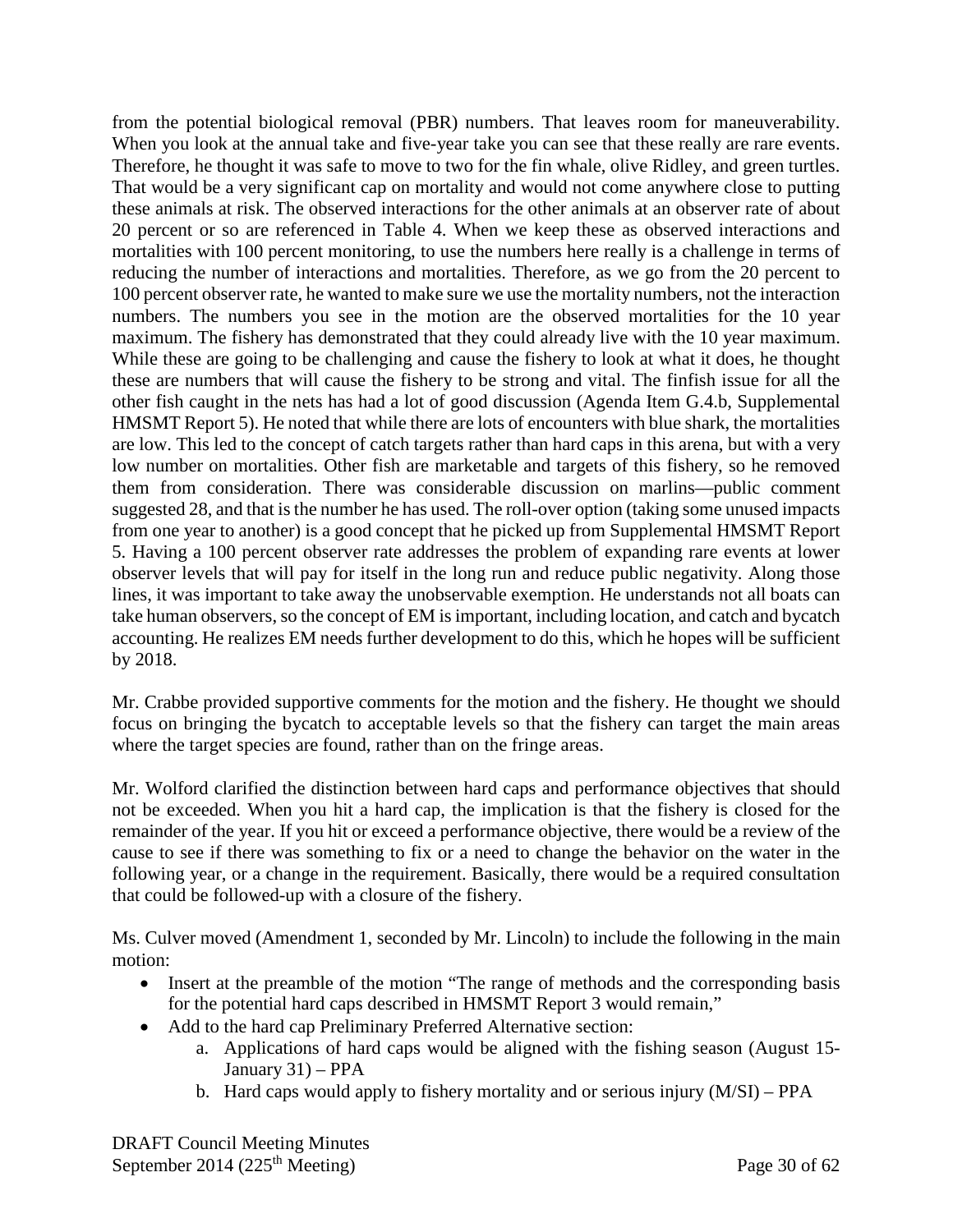- c. At a minimum, annual hard caps would be in place for high priority protected species (i.e., ESA-listed and those with an annual mortality or serious injury of greater than or equal to 10 percent PBR). Species: fin, humpback, short-finned pilot, and sperm whales; leatherback, loggerhead, olive Ridley, and green sea turtles  $-$  PPA
- d. Hard caps may also be considered for the other species listed in Table 4 in HMSMT Report 3, page 7.
- In the finfish section, replace the PPA with "Status quo no action for finfish bycatch reduction measures – PPA
- In Fishery monitoring section, add: For fishing monitoring, analyze the following alternatives:

e. Maintain a minimum of 33 percent observer coverage level, remove the unobservable vessel exemption, and allow individual vessels the flexibility to contract with an approved observer provider company.

f. Maintain a minimum of 50 percent observer coverage level, remove the unobservable vessel exemption, and allow individual vessels the flexibility to contract with an approved observer provider company.

- Add: Provide guidance to the HMSMT to include the following in their analysis:
	- g. Using NMFS observer data for the last five seasons (2009-2010 through 2013- 2014), and a monthly timeline on the X axis, expand the data to estimate when takes of the highly protected species listed above would have occurred with the corresponding targeted species (swordfish) catch and bycatch of common mola, sharks, and striped marlin (Note: These species would be listed on the Y axis).

Ms. Culver stated that the team has provided a good range of alternatives and have explored different methods for the potential rationale for some of the hard caps. Specific to item a, the team asked for guidance on whether hard caps would align with the fishing season or calendar year. Given that the season extends over two years, alignment with the fishing season would ease that consideration. Item b is consistent with the original motion in that hard caps reference mortality or serious injury. Item c is consistent with the Council action in June which stated our intent to have annual hard caps in place for high priority, protected species, and, at a minimum, included those species which were ESA-listed. This amendment adds short-finned pilot whale as the team report stated that, while not ESA-listed, short-finned pilot whale has a low PBR, and the fishery exceeded the PBR this past year. Item d makes it explicit that we could consider hard caps for any of the species listed in Table 4 in the team's report. Regarding the finfish bycatch reduction measures, she is really not opposed to the main motion, however, she is not prepared to support it as a PPA at this time based on the information presented to us. That is why in the last part of the motion (item g) she is asking the team to estimate when the takes of the ESA-listed species would have occurred in the targeted fisheries based on data from the past five seasons. Moving on, the section on fishery monitoring doesn't specify a PPA and adds two alternatives on which to focus the analysis—one with 33 percent (item e) and one with 50 percent (item f) observer coverage. These also include removing the unobservable vessel classification and an option for contracting with an approved observer provider company. She believes that option is currently unavailable and may be needed as we increase the requirement for observers. She further referenced item g to which she has previously spoken concerning the hind cast analysis of attaining the hard caps for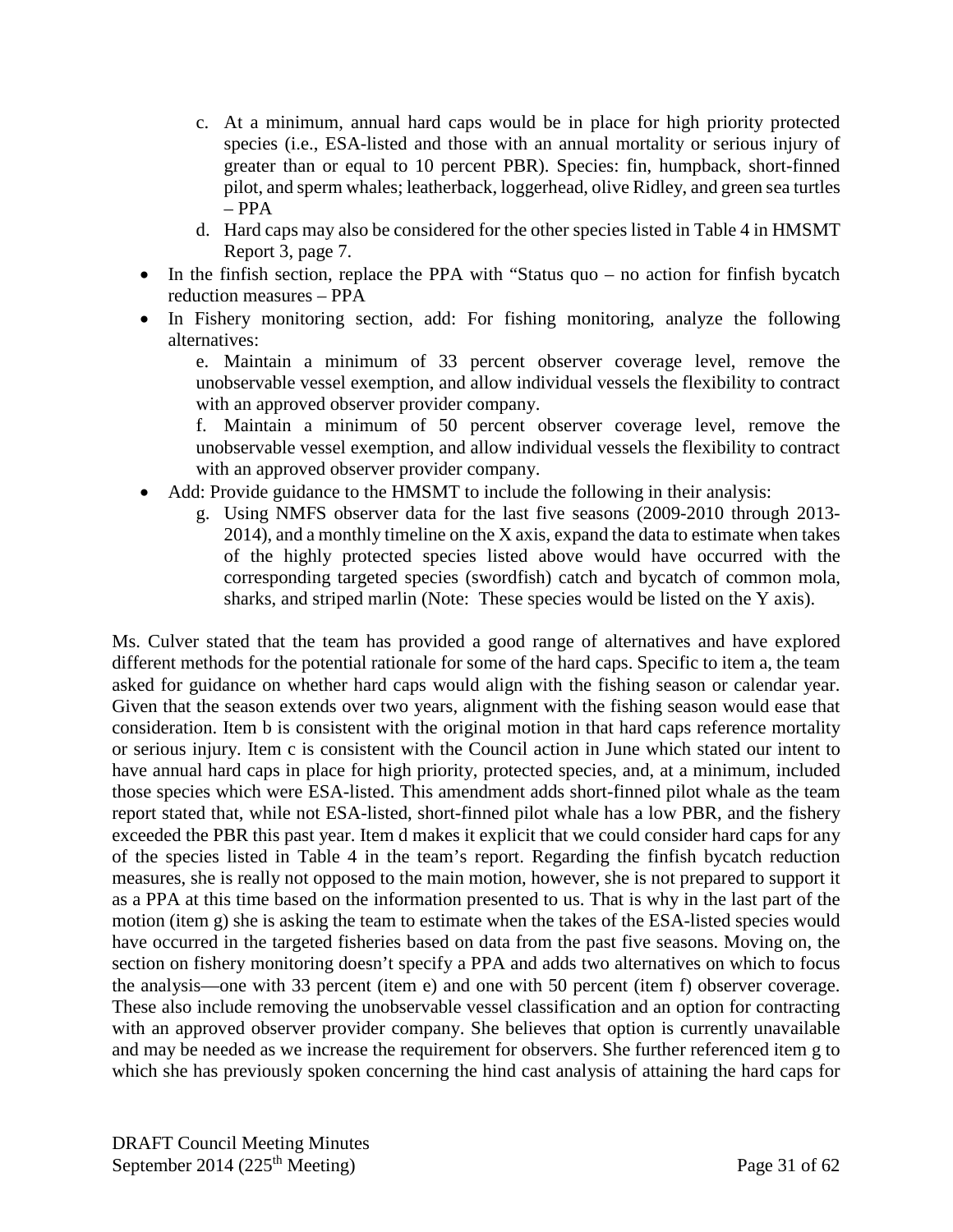the ESA-listed species and what the corresponding targeted catch and bycatch would be at that point, which could indicate if caps for certain other bycatch species might be needed as well.

Council members discussed and sought clarification of various items and issues in the proposed amendment, including item c and the intent, purpose, and implementation of the 10-percent-of-PBR limitation, and the selection of status quo as the PPA for finfish bycatch reduction measures and the value of further analysis and public input.

Ms. Yaremko moved (Amendment 1a, seconded by Ms. Culver) to identify a PPA regarding finfish bycatch to establish performance objectives for finfish bycatch at a level to be selected from the range of alternatives identified by the HMSMT and additional public comment from this agenda item.

Ms. Yaremko thought that Council discussion has identified a need for more work on finfish bycatch performance objectives and the selection of a specific number that would help determine the right suite of numbers to consider.

Amendment 1a carried unanimously.

Ms. Yaremko, Mr. Sones, Mr. Crabbe, Mr. Wolford, and Mr. Helvey discussed several aspects of the main motion and proposed amendment. The discussion included support of the need for additional clarification offered by the proposed analyses as well as some support and opposition to hard caps based in part on the comments of the Protected Resource staff. Further, there were comments on the need to allow expansion of the fishing area while reducing bycatch, which included some consideration of different ways the hard caps might be implemented.

Mr. Helvey moved (Amendment 1b, seconded by Mr. Sones) to add "multiple-year hard caps and hard caps with rollover feature" under the hard cap PPA section part [item] c.

Mr. Helvey noted that this was going out for public review and the team has more analysis to do. He did not want to lose the consideration of some flexibility in the way hard caps might be used to address some of the comments which were in opposition to more broadly implemented hard caps.

Ms. Culver thought that this feature is in the main motion as written, while Ms. Yaremko and Mr. Wolford thought it would be inconsistent with the main motion which specified annual hard caps as the PPA, not multiple year hard caps and roll over features.

Amendment 1b failed (Mr. Pollard, Mr. Helvey, Mr. Sones, Mr. Crabbe, and Mr. Ortmann voted yes).

Mr. Wolford clarified that the consultation specified in the amendment and main motion would be within the Council family and might occur on the Council floor. The main point would be what we would ask of NMFS should the targets be exceeded. Under the most severe situation, the fishery would be closed. With less serious matters it could be discussed among the Council advisors, NMFS, and the Council to determine the appropriate action.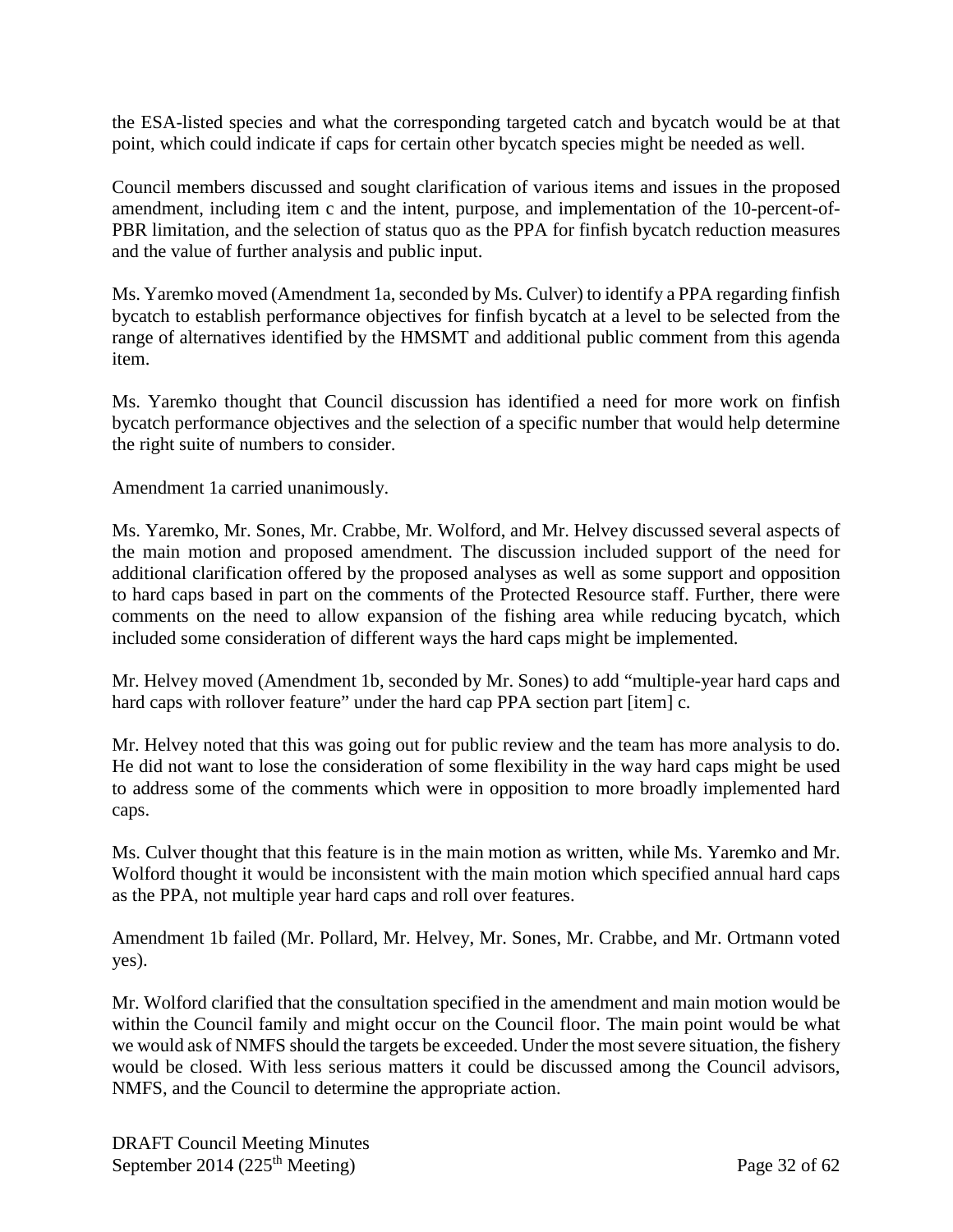Amendment 1, as amended, carried (Mr. Sones voted no).

Dr. Braby stated that she wanted to reduce bycatch and bycatch waste, but she wanted to flag it for the record that we do so in other fisheries without the hard cap tool. She appreciates the intent of the motion to inspire innovation in the fishery and the need to demonstrate that it can operate in a way to be successful. One hundred percent observers would go a long way to limit take without the hard caps. She does intend to support the motion, but has a lot of concerns about the use of this tool and wants additional analysis to have confidence in the numbers that will inspire innovation without unnecessarily shutting down fisheries.

Mr. Pollard and Mr. Wolford commented in support of the motion and the need to use the hard caps wisely.

**Motion 9**, as amended, carried (Mr. Sones vote no).

Dr. McIsaac noted the remaining assignments for the Council.

Mr. Heberer clarified that it would be unlikely that the HMSMT could complete the analysis for the actions in the motion in time for the November Council meeting.

Mr. Helvey commented that the fishery opens August 15 and final action by the Council on this in March or April might allow implementation by August. Mr. Heberer stated that he thought the HMSMT could meet that schedule. Further discussion suggested bringing a preliminary HMSMT work product on the understanding of the motion to the November Council meeting for guidance and direction.

Mr. Crabbe moved (**Motion 10**, seconded by Mr. Wolford) that the Council offer the following guidance on further analysis, process, and schedule to address the List of Management Measure Issues Adopted at the June Council meeting as follows:

- Delete from future consideration Enhanced VMS Ping Rates for Vessels in the DGN Fishery.
- Investigate other low cost technologies for vessel tracking including data loggers.
- Further consideration of providing for a Shallow Set Longline Fishery outside the EEZ to provide parity with Hawaiian Longline Fleet.
- Further consideration of Longline Fishing inside the EEZ should be restricted to the EFP process.
- Further consideration of transitioning the Current California Limited Entry Permit Program to a Federal Program under the HMS FMP.
- No Guidance relative to comments on Proposed MMPA Negligible Impact Determination (Agenda Item G.4.a, Attachment 4).
- Pertaining to consider providing comments on the petition for rulemaking to prohibit Pacific bluefin tuna fishing and establish specific reference points to determine if overfishing is occurring or the stock is overfished; Council intent has been specified in prior motions and guidance under G.4 and G.2.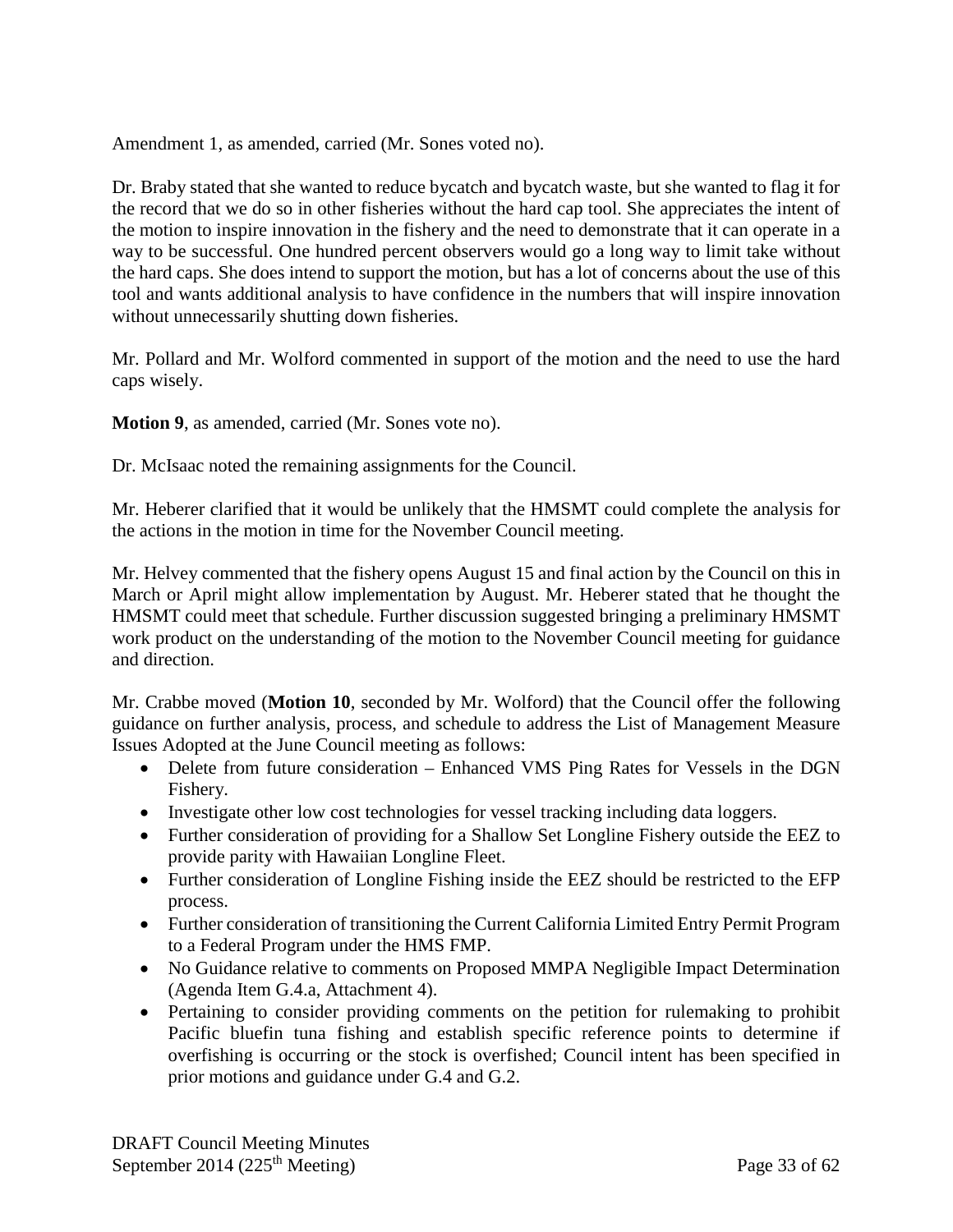Mr. Crabbe stated that after listening to public testimony and the advisory bodies, he is not convinced that enhanced VMS ping rates (first bullet) are the right tool or needed for the DGN fishery. fishing activity takes several hours to execute once the gear is being set. It does not seem too smart to use our limited time and effort on enhanced VMS. He would like to invest our time in exploring other low-cost technologies (second bullet) that could accomplish more of what we would like to see (e.g., vessel movement). The motion directs further consideration of providing a shallow-set longline fishery outside the EEZ (third bullet). This would help provide some parity for our fishermen, who, unlike the Hawaiian fleet, cannot fish and land fish from outside the EEZ in California. The fourth bullet limits longline fishing in the EEZ to the EFP process to enable us to have the data we need to know how to manage that fishery. The fifth bullet on transitioning the California limited entry permit program to a Federal program was supported in public comment, and we need to take a look at that. He heard no comments pertaining to the sixth bullet, and has referenced Council intent on rulemaking for bluefin tuna in earlier motions and guidance under G.4 and G.2 (seventh bullet).

# **Motion 10** carried unanimously.

<span id="page-33-0"></span>Ms. Culver suggested that the Council discuss the need for current representation on the Pacific Offshore Cetacean Take Reduction Team during agenda planning and also in November.

# **H. Ecosystem-based Management [Recording 9-13-14pm1]**

# <span id="page-33-1"></span>**H.1 Unmanaged Forage Fish Protection Initiative**

## <span id="page-33-2"></span>**H.1.a Agenda Item Overview [0:42:07]**

Mr. Mike Burner presented the Agenda Item Overview.

Ms. Yvonne deReynier presented Agenda Item H.1.a, Attachment 1: Comprehensive Ecosystem-Based Amendment 1: Protecting Unfished and Unmanaged Forage Fish Species.

## <span id="page-33-3"></span>**H.1.b Reports and Comments of Advisory Bodies and Management Entities [1:03:46]**

Ms. Yvonne deReynier presented Agenda Item H.1.b, Ecosystem Workgroup Report: Ecosystem Workgroup Summary Report on the Unmanaged Forage Fish Protection Initiative.

Dr. Paul Dye presented Agenda Item H.1.b, Supplemental EAS Report.

- Mr. Mike Burner presented Agenda Item H.1.b, Supplemental STT Report.
- Ms. Cyreis Schmitt presented Agenda Item H.1.b, Supplemental HMSMT Report and Agenda Item H.1.b, Supplemental CPSMT Report.
- Ms. Diane Pleschner-Steele presented Agenda Item H.1.b, Supplemental CPSAS Report.

Mr. Rob Jones presented Agenda Item H.1.b, Supplemental GMT Report.

<span id="page-33-4"></span>Ms. Heather Mann presented Agenda Item H.1.b, Supplemental GAP Report.

# **H.1.c Public Comment [1:25:36]**

- Agenda Item H.1.c, Public Comment
- Agenda Item H.1.c, Supplemental Public Comment 2 (Full Version Electronic Only)
- Agenda Item H.1.c, Supplemental Public Comment 3
- Agenda Item H.1.c, Supplemental Public Comment 4: Letter from Wallace Kaufman

DRAFT Council Meeting Minutes September 2014 (225<sup>th</sup> Meeting) Page 34 of  $62$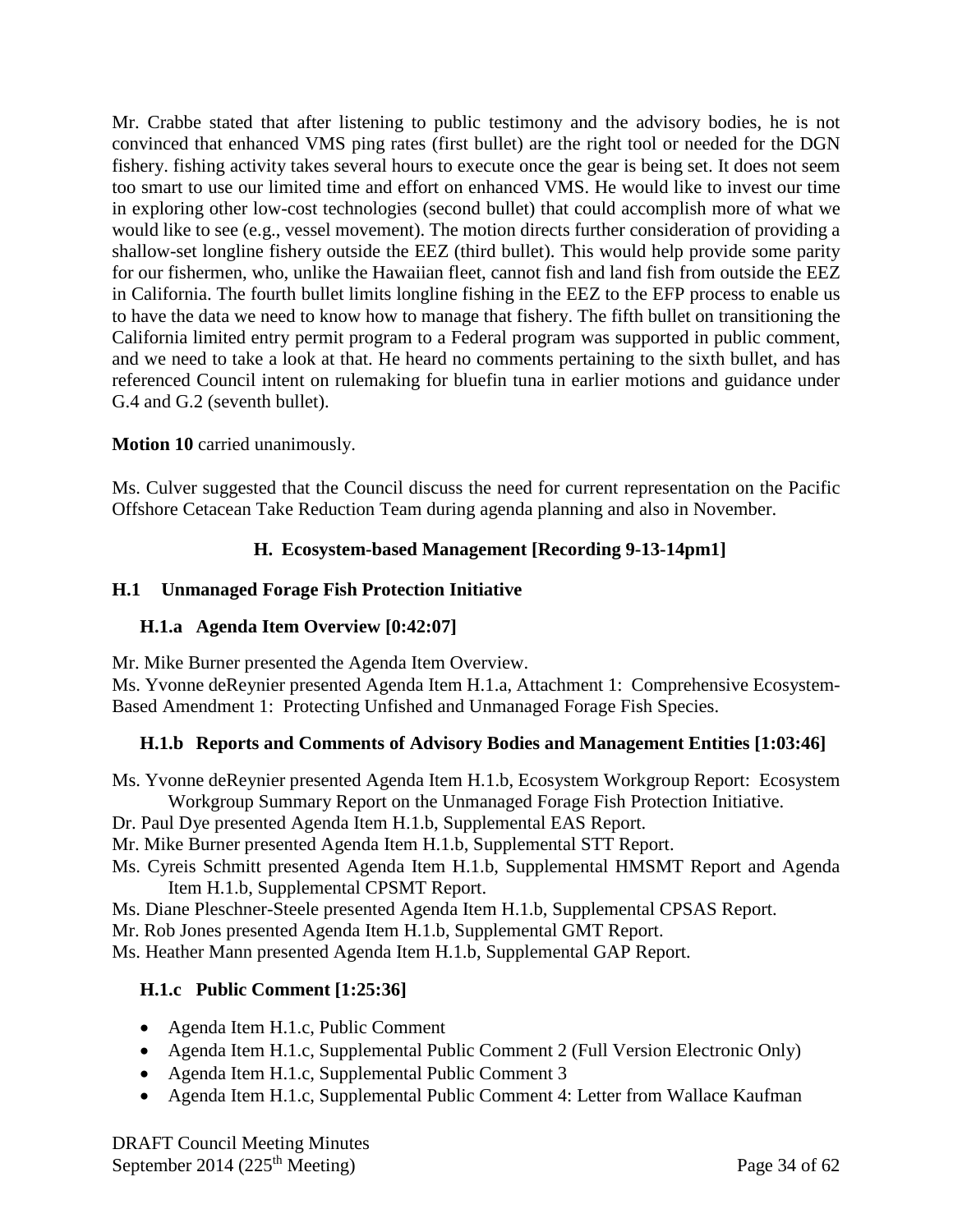- Agenda Item H.1.c, Supplemental Public Comment 5
- Ms. Mary Jokela, Spokane Audubon Society, Spokane, Washington, presented Agenda Item H.1.c, Supplemental Public Comment 6: Letter from Spokane Audubon Society.
- Ms. Heather Mann, Midwater Trawlers Cooperative, Newport, Oregon, presented Agenda Item H.1.c, Supplemental Public Comment 7.
- Mr. Steve Marx, PEW Charitable Trusts, Portland, Oregon.
- Ms. Diane Pleschner-Steele, California Wetfish Producers Association, Buellton, California.
- Mr. Ben Enticknap, Oceana, Portland, Oregon.
- Mr. Norm Ritchie, Association of NW Steelheaders, Portland, Oregon.
- Mr. Dwayne Meadows, Trout Unlimited, Corvallis, Oregon.
- Mr. August Felando, San Diego, California.
- Mr. Greg Helms, Ocean Conservancy, Santa Barbara, California.
- <span id="page-34-0"></span>Ms. Teresa Labriola, Wild Oceans, Mosier, Oregon.

## **H.1.d Council Action: Adopt Preliminary Preferred Alternative and Public Review Draft Amendment Language for Incorporating Protection to Unmanaged Forage Fish in Council Fishery Management Plans [Begin Recording 9-13- 14pm2]**

Dr. Braby moved (**Motion 4,** seconded by Mr. Feldner) that the Council identify Alternative 2, as shown in Agenda Item H.1.a, Attachment 1, as the Preliminary Preferred Alternative. I also recommend the draft amendatory language, as written in Agenda Item H.1.a, Attachment 1, be forwarded for public review with the following changes:

- Incorporate changes suggested in
	- o Supplemental STT Report
	- o Supplemental HMSMT Report
	- o Supplemental CPSMT Report
- Consistently use language in the "1.2 Purpose and Need" (Agenda Item H.1.a, Attachment 1, page 2) throughout the document rather than alternative language. For example, use "prohibit" rather than "restrict" in reference to new directed fisheries in the amendatory language of each FMP.

Dr. Braby noted the consensus and praise for the Council moving collectively forward on this issue, and expressed thanks to the workgroup for an excellent document that is consistent with the intent of the Council. She emphasized the point that the stated need is to prohibit new, directed commercial fishing on unmanaged, unfished forage fish species. Alternative 2 does that. Alternative 1 (status quo) is clearly not the intent of the Council. Alternative 3 (no retention allowed requiring discard at sea) is not feasible and there isn't a clear need for that. Alternative 2 is logistically feasible and meets the intent of the purpose and need statement. Going forward, we will need to consider monitoring needs and caps. She has not included these in this motion and has kept it simple with the understanding that there is great consensus among the states to do what we can to work towards the need to provide information for how the aggregate group is being accessed by these fisheries. The existing fish ticket system will provide information that can be utilized in reports (e.g., the state of the ecosystem report) to determine how the landings are changing over time and guide us in preventing the development of directed fisheries. We have also heard that timing is key and there is a great desire to get this basic prohibition in place quickly. Spending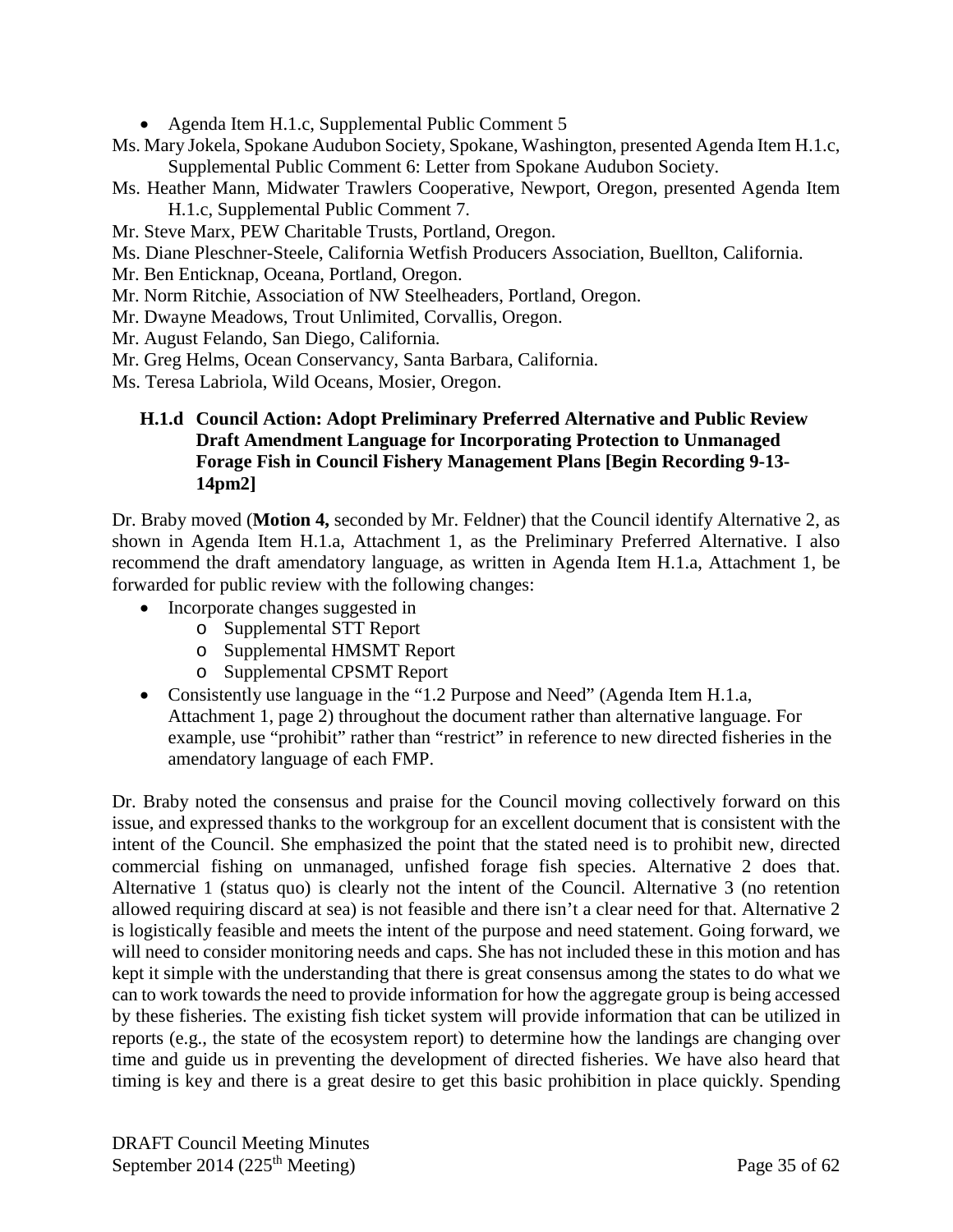more time to work out the monitoring and reporting challenges ahead of time would reverse the priority.

In response to a question on the incomplete portions of the document, Mr. Burner stated that the most important thing to get out quickly would be the amendatory language to the four FMPs to allow time for the public to review it prior to final action in March. Staff can do that. The EA document should also be more complete in time for the March briefing book.

In response to a question from Mr. Burner, Dr. Braby noted that it was an oversight that the motion left out one of the two changes in the EA recommended by the EAS which related to jack smelt in the CPS FMP.

Mr. Niles moved (Amendment 1 to **Motion 4**, seconded by Mr. Lincoln) to add the following to the motion:

Ask the Ecosystem Workgroup to discuss the following item with the aim of maintaining the target of final action in March:

- a. Investigate how the current fish ticket reporting rules could be altered to improve monitoring of landings for these species. The goal would be to produce estimates that would be adequate to support annual level reporting of the CEBA1 species in aggregate (i.e. not species level or necessarily species group level). We are interested in changes that would be readily implementable, handled at the state level, without new resources or redirecting current sampling resources.
- b. "Incidental retention allowed" but how much? Are provisions needed to distinguish the CEBA1 species with any conflicting incidental catch provisions in the four FMPs. Likewise, do we need some regulatory definition of directed fishing, unacceptable incidental levels, or both for purposes of enforceability.
- c. Discuss what type of information EFPs could collect, what other info we might like before authorizing a full directed fishery and what type of research program it might take to collect it.
- d. Include all the comments of the advisory bodies relative to the FMP language.

Mr. Niles stated that the purpose of the amendment is to be specific on a few issues that need more attention of the working group and advisory bodies to focus their work between now and March. The first point addresses small changes in the monitoring to ensure it is done in a sufficient way, in the aggregate, to detect annual changes in the fisheries for these species. The intent of the second point is to address some ambiguity in the meaning of incidental retention, especially regarding expected behavior and enforcement. Item "c" addresses what information is required before we authorize directed fishing.

Council members discussed several specific aspects of the proposed amendment and had some problems with it, especially item b.

Mr. Myer moved (Amendment 1a, seconded by Mr. Crabbe) to delete part "b" from the amendment.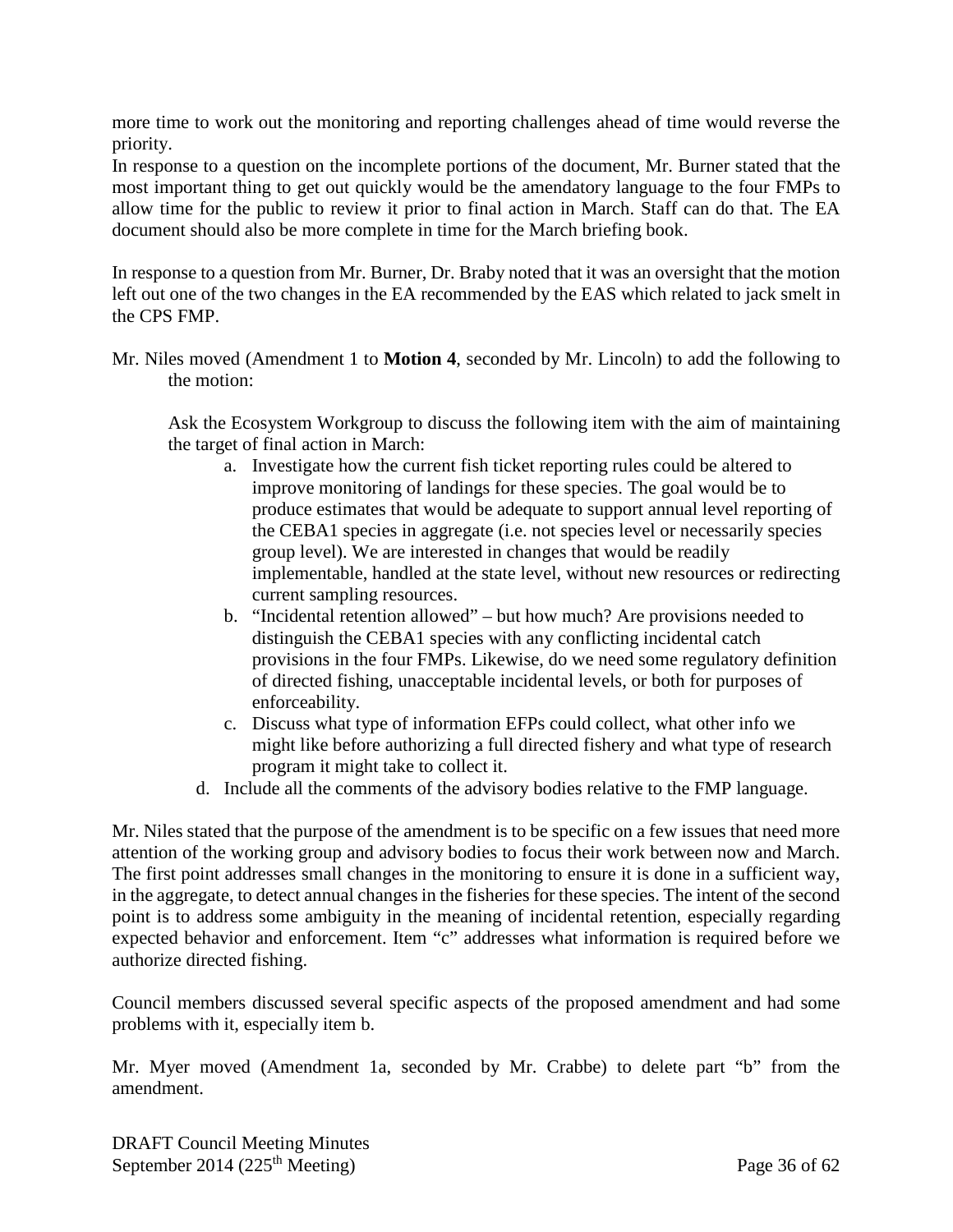Mr. Myer stated that he believes the discussions intended by part "b" are acceptable for the work group to have. However, he is afraid of where that discussion might lead the work group and doesn't believe it should be included in the motion.

Amendment 1a carried (Mr. Niles voted no and Ms. Yaremko abstained).

Mr. Niles stated that his main purpose was to have the Council discuss these issues for guidance to the work group. He felt that had been accomplished and withdrew Amendment 1 with the consent of the second.

Mr. Lincoln moved (Amendment 2 to **Motion 4**, seconded by Ms. Yaremko) to include Agenda Item H.1.b, Supplemental EAS Report in the list of changes to incorporate in the draft amendatory language (H.1.a, Attachment 1).

Mr. Lincoln stated the purpose for the amendment was to make the motion consistent with the intent of the Council from the previous discussion (primarily the correction noted by Mr. Burner and Dr. Braby).

Amendment 2 carried unanimously. **Motion 4**, as amended, carried unanimously.

## **I. Administrative Matters [Recording 9-15-14am2]**

### **I.1 Legislative Matters**

## **I.1.a Agenda Item Overview [0:00:30]**

Ms. Jennifer Gilden presented the Agenda Item Overview and introduced the following attachments:

- Agenda Item I.1.a, Attachment 1: Second Senate Draft MSA Reauthorization Bill (Electronic Only)
- Agenda Item I.1.a, Attachment 2: Footnoted Version of MSA with House and Senate Changes (Electronic Only)
- Agenda Item I.1.a, Attachment 3: Staff Summary of Differences between House and Senate Draft Versions of MSA
- Agenda Item I.1.a, Attachment 4: Gulf Fishery Management Council letter commenting on the House Discussion Draft
- Agenda Item I.1.a, Attachment 5: Letter to Chairman Hastings and Senator Begich;
- Agenda Item I.1.a, Attachment 6: Summary of Advisory Body Comments on MSA Reauthorization
- Agenda Item I.1.a, Attachment 7: Staff Summary of Federal Legislation
- Agenda Item I.1.a, Attachment 8: S 2608, Improved National Monument Designation Process Act
- Agenda Item I.1.a, Attachment 9: Summary of Murkowski Bill
- Agenda Item I.1.a, Attachment 10: Request for Council Comment on Murkowski Bill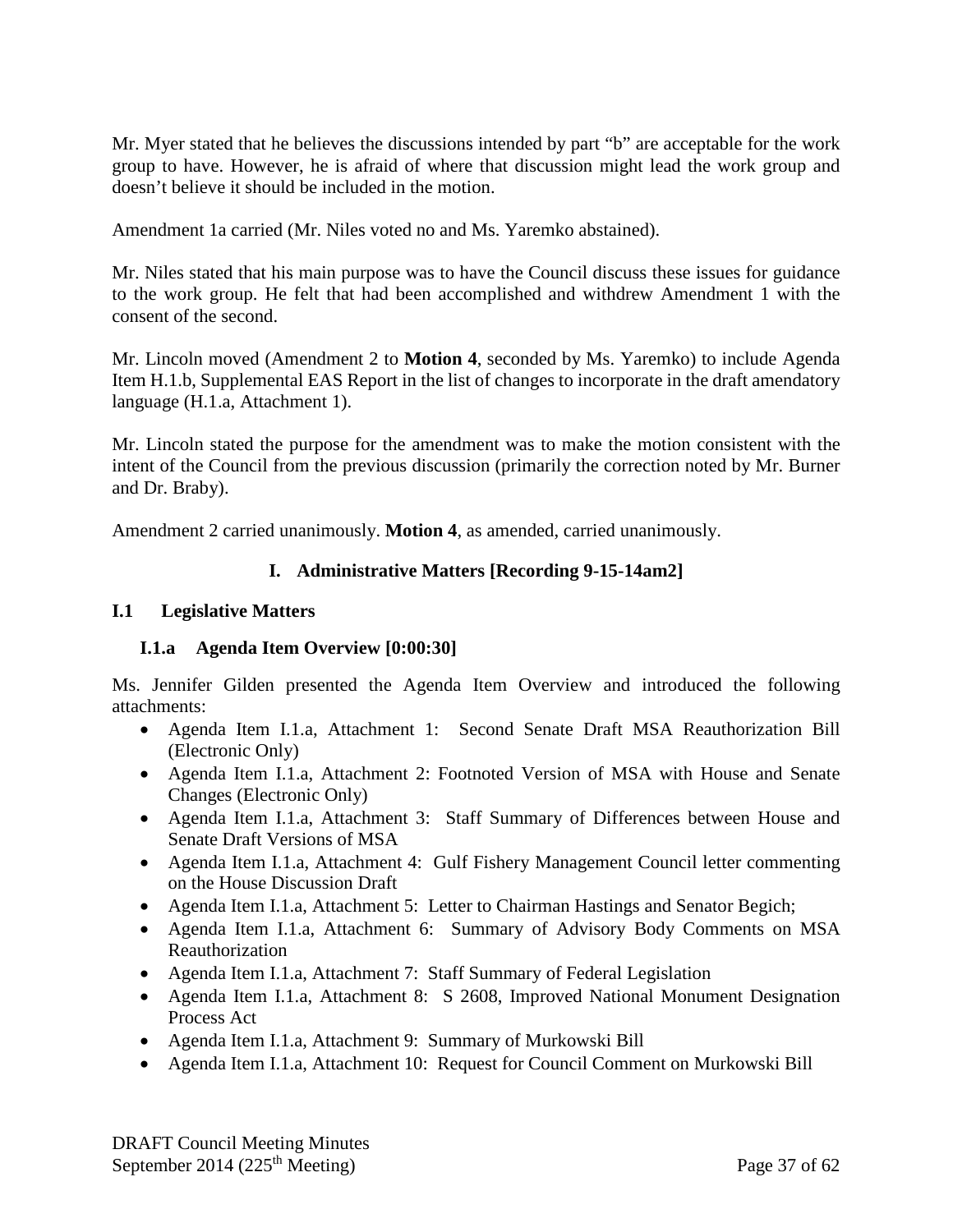## **I.1.b Report of the Legislative Committee [0:03:24]**

Ms. Jennifer Gilden read Agenda Item I.1.b, Supplemental Legislative Committee Report. Dr. Dave Hanson answered questions regarding the report.

## **I.1.c Reports and Comments of Advisory Bodies and Management Entities [0:10:12]**

Mr. Gerry Richter presented Agenda Item I.1.c, Supplemental GAP Report. Ms. Jennifer Gilden read Agenda Item I.1.c, Supplemental EAS Report.

## **I.1.d Public Comments**

None.

# **I.1.e Council Action: Consider Legislative Committee Recommendations [0:14:26]**

Dr. Hanson moved **Motion 11** (seconded by Mr. Crabbe) that the Council direct staff to develop a letter to respond to Senator Murkowski's request.

Dr. Hanson stated that while it was not explicitly stated in the Supplemental Legislative Committee (LC) Report, the intent was to forward the comments in that report to Senator Murkowski. Dr. Hanson noted that the comments were consistent with Council positions taken in the past. We do not want other acts to supersede the MSA.

Ms. Culver noted that the EAS and HMSAS both have reports that address this issue, but they are under Agenda Item I.2.

Ms. Culver noted the Council's comments on the MSA reauthorization in Attachment 5 in which the Council supported language in HR 4742 that the MSA have control in cases where there is any conflict with the National Marine Sanctuaries Act or the Antiquities Act. However, she did not believe it was appropriate for the Council to comment on legislation (e.g., S 2608) that has been proposed to revise the administration's authority to designate National Monuments. The National Marine Sanctuaries Act is vague in the designation of reserves and is in conflict with the Regional Fishery Management Councils under MSA. However, S 2608 is a different matter. In her state role she would not comment on an action by the legislature to limit the authority of the Washington State Governor, and she believes the Council is under the administration and shouldn't comment on bills proposed to reduce the administration authority.

Ms. Lowman stated that she had a little different take on this bill. She believes it has more to do with modifying the Antiquities Act and is not aimed just at this administration or the recent actions by the President. The Antiquities Act has primarily been used on a terrestrial basis, and the comments by the LC and this motion are aimed at ensuring that the regulation of fisheries stays mainly with the MSA in the future.

Mr. Wolford added that the LC was very cognizant of the issues Ms. Culver raised, and that is why the scope of the comments is very narrow, focused on ensuring that fishing regulations fall under the MSA.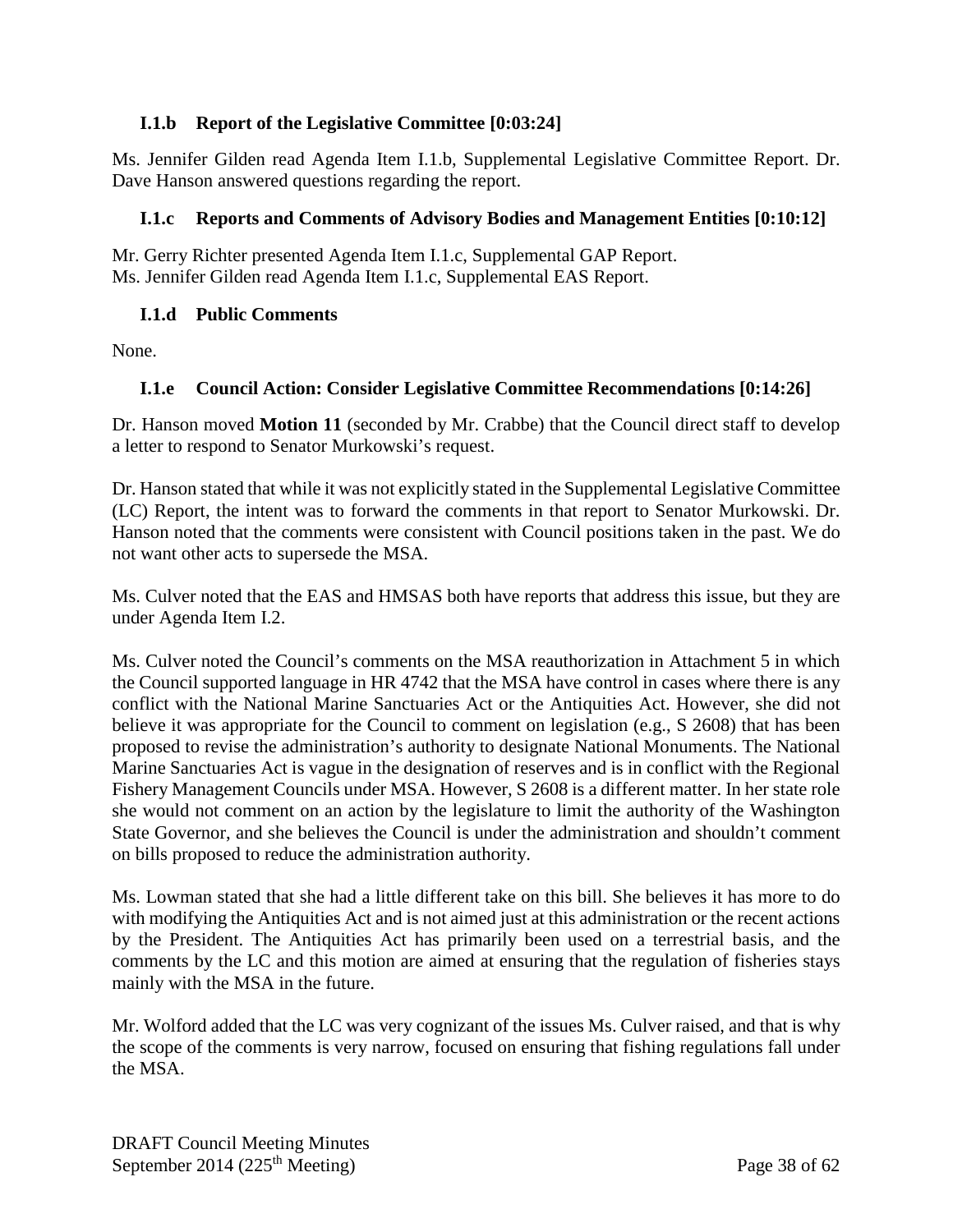**Motion 11** carried (Ms. Culver voted no and Mr. Turner abstained).

## **I.2 Comments on Executive Actions (9/15/2014; 11:12 a.m.) [0:26:49]**

## **I.2.a Agenda Item Overview**

Ms. Jennifer Gilden presented the Agenda Item Overview and referenced the following attachments:

- Agenda Item I.2.a, Attachment 1: Fact Sheet: Leading at Home and Internationally to Protect our Oceans and Coasts
- Agenda Item I.2.a, Attachment 2: WPFMC Letter to President Obama
- Agenda Item I.2.a, Attachment 3: WPFMC Press Release
- Agenda Item I.2.a, Attachment 4: WPFMC Reaction
- Agenda Item I.2.a, Attachment 5: Letter from Marine Conservation Alliance on Proposed Monument Expansion
- Agenda Item I.2.a, Attachment 6: President Memorandum on Seafood Fraud Prevention
- Agenda Item I.2.a, Attachment 7: *Federal Register* Notice on Public Meetings and Request for Comment on Seafood Fraud
- Agenda Item I.2.a, Supplemental Attachment 8: Pacific Council Comments on Final Meeting with Presidential Task Force on IUU Fishing and Seafood Fraud
- Agenda Item I.2.a, Supplemental Attachment 9: WPFMC News Release dated September 10, 2014: At White House, Pacific Island Delegation Warns that the President's Proposed Marine Monument Expansion will Fail American Fisher

# **I.2.b Reports and Comments of Advisory Bodies and Management Entities [0:30:27]**

Mr. Gerry Richter presented Agenda Item I.2.b, Supplemental GAP Report.

Ms. Jennifer Gilden read Agenda Item I.2.b, Supplemental EAS Report and Agenda Item I.2.b, Supplemental HMSAS Report.

# **I.2.c Public Comment [0:35:33]**

• Agenda Item I.2.c, Supplemental Public Comment

Mr. Rod Moore, West Coast Seafood Processors Association, Portland, Oregon.

### **I.2.d Council Action: Provide Comments on Executive Actions, including Consideration to Expand the National Monument in the South Pacific Region, Address Seafood Fraud, and Deter Illegal Fishing and Marketing. [0:39:25]**

Mr. Pollard noted the expiration of the comment period deadlines, but believes it would still be important to support the Western Pacific Fishery Management Council (WPFMC) in their responses to the National Monument designation.

Mr. Farrell thought the more important issue was the engagement of the regional management councils in the process. He believes the Federal government has a lack of engagement with the states, and this is our forum to have input.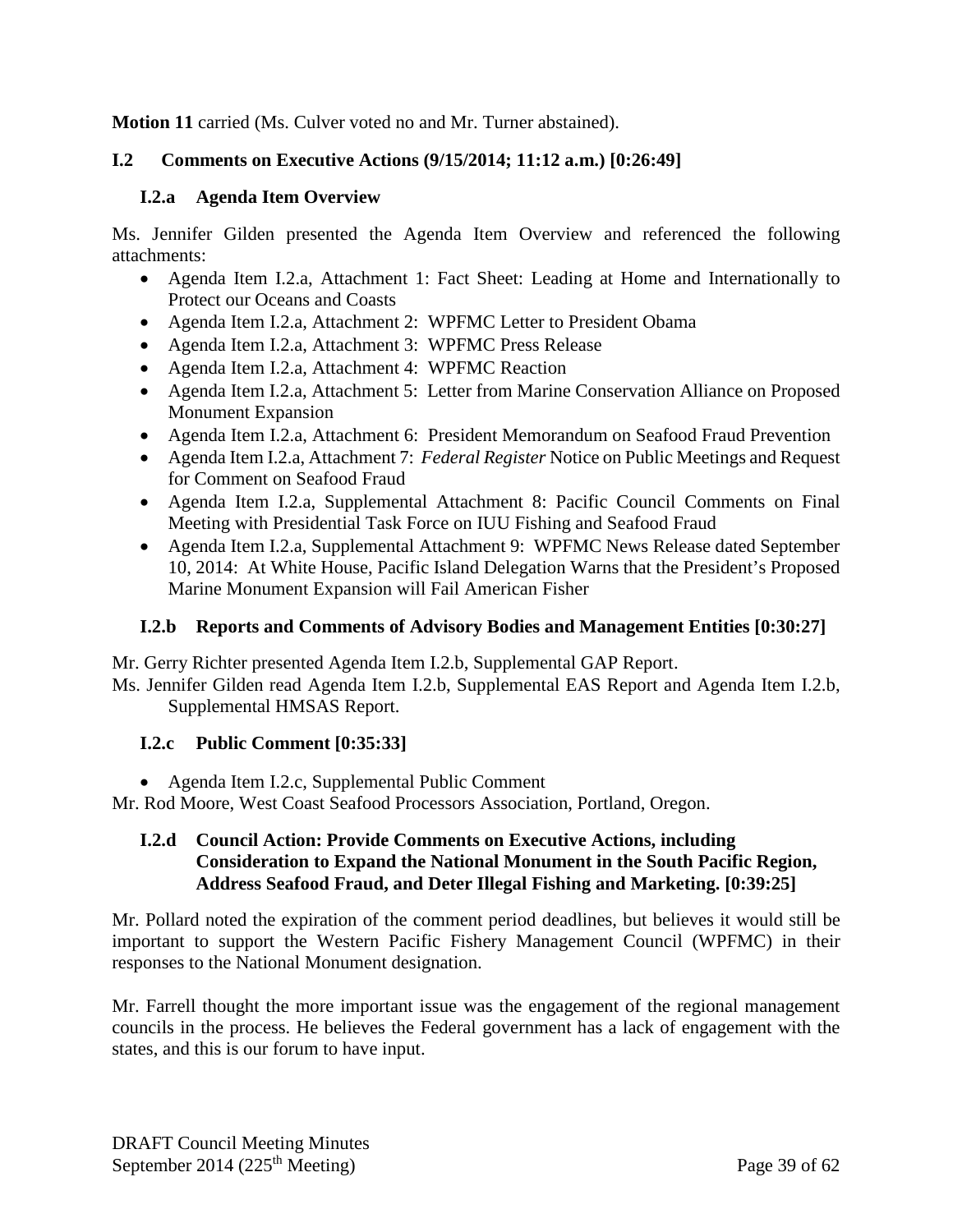Ms. Lowman agreed that the process issue of having input in the decision rather than the specifics of this particular action was what was important.

Ms. Culver stated that if we are to send a signal on the need for consultation or advance notification for proposed actions, we also need to comment on the science and benefits rather than just the impacts on the stakeholders.

Ms. Moreland noted that commenting on the authorities that touch the Council and the science is important, but to ensure transparency and well-informed decisions also means engaging the public.

Mr. Pollard summarized the guidance that has been given regarding the staff developing a comment letter with particular emphasis on the process, science, and coordination with, and impacts on, the communities and stakeholders.

### **I.3 Albatross Avoidance Briefing**

*This Agenda Item was cancelled under Agenda Item A.4.*

## **I.4 Fiscal Matters (9/17/2014; 12:30 p.m.) [Begin Recording 9-17-14pm1]**

### **I.4.a Agenda Item Overview [0:00:20]**

Mr. Chuck Tracy provided the Agenda Item Overview.

### **I.4.b Budget Committee Report [0:00:55]**

Mr. Chuck Tracy read Agenda Item I.4.b, Supplemental Budget Committee Report.

## **I.4.c Reports and Comments of Advisory Bodies and Management Entities**

None.

## **I.4.d Public Comment**

None.

## **I.4.e Council Action: Consider Budget Committee Recommendations [0:04:10]**

Since the Budget Committee had no recommendations for Council action, no actions were taken.

## **I.5 Membership Appointments and Council Operating Procedures [0:04:25]**

## **I.5.a Agenda Item Overview [0:04:26]**

Mr. Chuck Tracy provided the Agenda Item Overview and referenced the following documents:

- Agenda Item I.5.a, Attachment 1: Current COP 9
- Agenda Item I.5.a, Attachment 2: Staff Recommended Updates to COP 9
- Agenda Item I.5.a, Supplemental Attachment 3: Revised Staff Recommended Updates to COP 9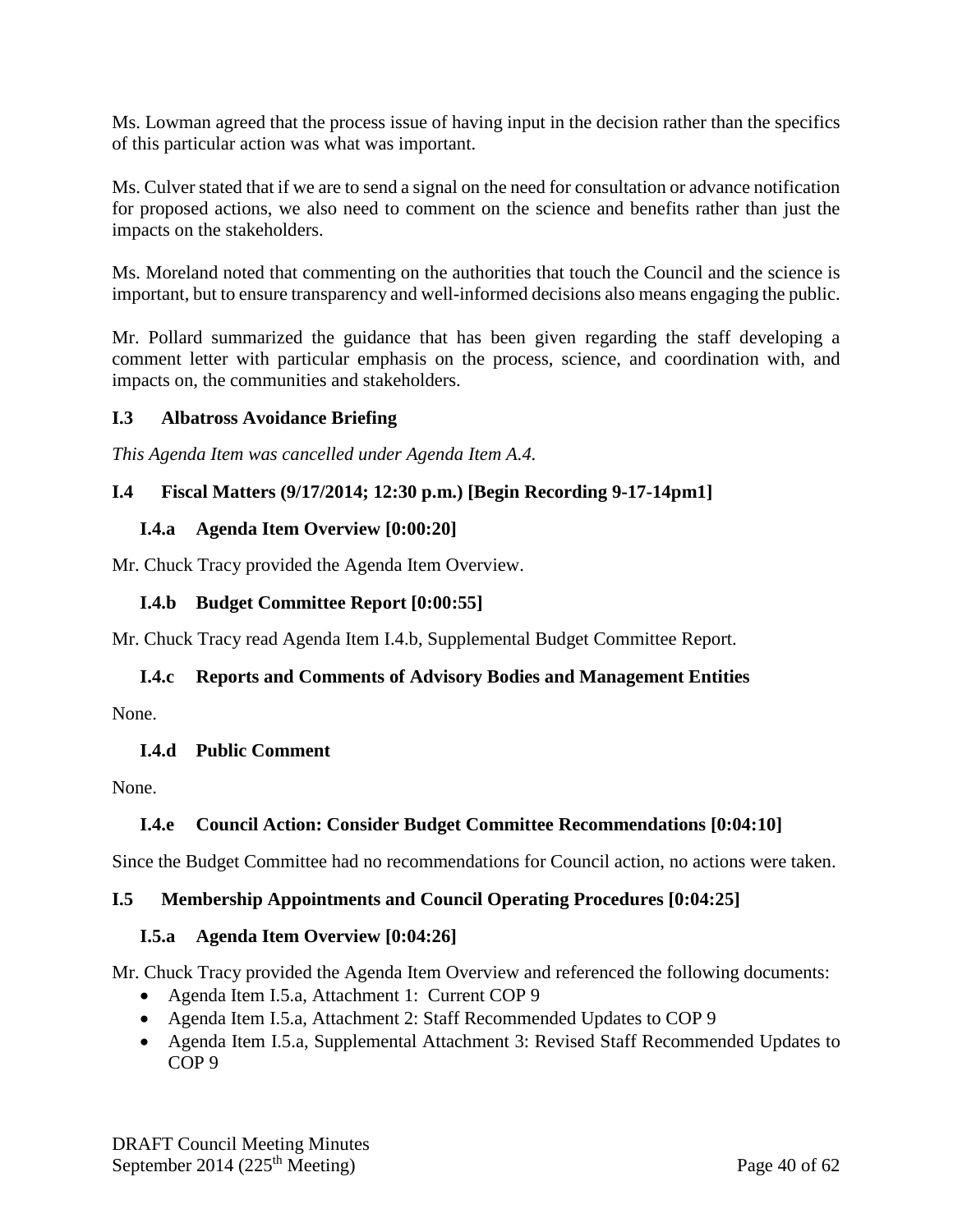## **I.5.b Reports and Comments of Advisory Bodies and Management Entities [0:09:26]**

Mr. Tracy read Agenda Item I.5.b, Supplemental SSC Report.

## **I.5.c Public Comment**

None.

## **I.5.d Council Action: Consider Appointments to Advisory Bodies and Changes to Council Operating Procedures [0:11:15]**

Ms. Yaremko moved (**Motion 24**, seconded by Mr. Brizendine) that the Council appoint Mr. Steve Crooke to the Sport/Charter seat on the Coastal Pelagic Species Advisory Subpanel (CPSAS) and Mr. Dave Rudie to the South of Cape Mendocino Processor seat on the HMSAS.

**Motion 24** carried unanimously.

Ms. Lowman confirmed the elections of Ms. Lorna Wargo as Chair and Ms. Chelsea Protasio as Vice-Chair of the CPSMT; and of Sgt. Dan Chadwick to Chair of the Enforcement Consultants (EC).

Mr. Lincoln moved (**Motion 25**, seconded by Mr. Myer) that the Council appoint Ms. Jessi Doerpinghaus to the Washington Department of Fish and Wildlife (WDFW) seat on the Groundfish Management Team (GMT).

**Motion 25** carried unanimously.

Mr. Pollard moved and Mr. Ortmann seconded **Motion 26** that the Council adopt the proposed changes to Council Operating Procedure 9 for the CPS management schedule as presented in Agenda Item I.5.a, Supplemental Attachment 3, Revised Staff Recommendations.

Motion 26 carried unanimously.

## **I.6 Future Council Meeting Agenda and Workload Planning [Recording 9-17-14pm1]**

#### **I.6.a Agenda Item Overview [0:15:14]**

Dr. Don McIsaac presented the Agenda Item Overview and discussed: Agenda Item I.6.a, Supplemental Joint Council/NMFS Staff Report, with input from Mr. Frank Lockhart on the NMFS portion of the report.

Dr. McIsaac referenced the following attachments:

- Agenda Item I.6.a, Attachment 1: Pacific Council Workload Planning: Preliminary Yearat-a-Glance Summary
- Agenda Item I.6.a, Attachment 2: Draft Proposed Council Meeting Agenda, November 13-19, 2014 in Costa Mesa, California
- Agenda Item I.6.a, Supplemental Attachment 3: Pacific Council Workload Planning: Preliminary Year-at-a-Glance Summary

DRAFT Council Meeting Minutes September 2014 (225<sup>th</sup> Meeting) Page 41 of 62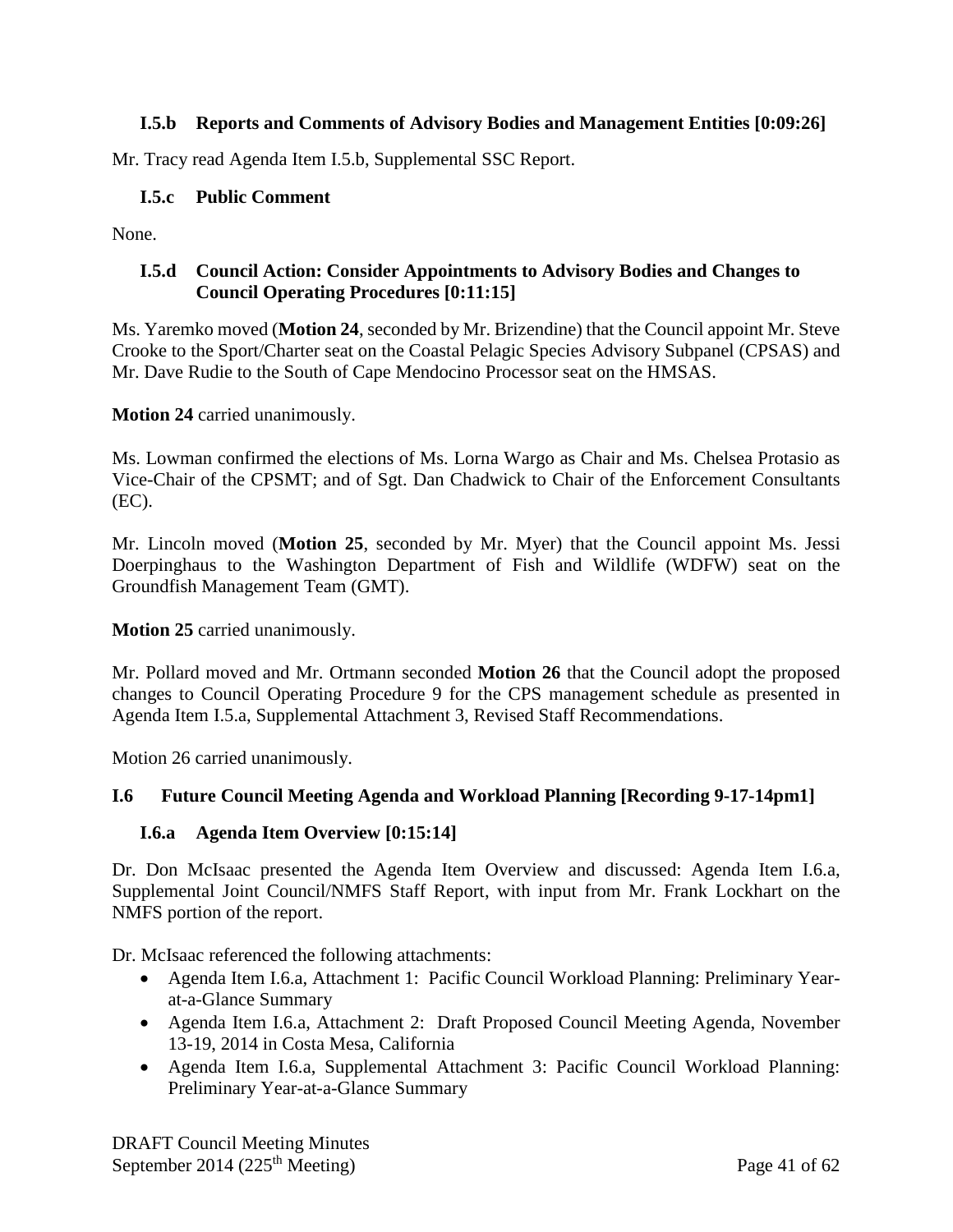• Agenda Item I.6.a, Supplemental Attachment 4: Proposed Council Meeting Agenda, November 13-19, 2014 in Costa Mesa, California

## **I.6.b Reports and Comments of Advisory Bodies and Management Entities [0:52:43]**

Mr. Chuck Tracy read Agenda Item I.6.b, Supplemental SAS Report.

Mr. Mike Okoniewski presented Agenda Item I.6.b, Supplemental CPSAS Report.

Mr. Chuck Tracy read Agenda Item I.6.b, Supplemental HMSAS Report.

Mr. John Holloway presented Agenda Item I.6.b, Supplemental GAP Report.

Mr. Brian Corrigan presented Agenda Item I.6.b, Supplemental EC Report.

Mr. Chuck Tracy read Agenda Item I.6.b, Supplemental CPSMT Report.

## **I.6.c Public Comment [1:06:25]**

- Agenda Item I.6.b, Supplemental Public Comment
- Mr. Seth Atkinson, (Natural Resources Defense Council, San Francisco, California), Mr. Tom Libby and Mr. Shems Jud (Environmental Defense Fund) commenting on the EFH Collaborative Effort presented in Agenda Item I.6.c, Supplemental PowerPoint.
- Ms. Tara Brock, Pew Charitable Trusts, Portland, Oregon.

Mr. Mike Okoniewski, Pacific Seafood, Clackamas, Oregon.

Mr. Rod Moore, West Coast Seafood Processors Association, Portland, Oregon.

Mr. John Holloway, Oregon Anglers/Oregon RFA, Portland, Oregon.

## **I.6.d Council Action: Provide Guidance on Future Meeting Agenda and Workload Planning, Including Finalizing the Groundfish Omnibus Regulation Change Process and Schedule as Necessary [1:44:02]**

Dr. McIsaac discussed potential agenda options for November and beyond with the Council members. These included scheduling of the blackgill rockfish matter introduced by California, widow rockfish reallocation and divestiture, anchovy management, VMS, Pacific halibut management, Atlantis Model review, time needed for groundfish inseason management, Strategic Plan for the West Coast Region, timing of the Groundfish Advisory Subpanel (GAP) meeting, timing of HMS agenda items, and the essential fish habitat process.

Dr. McIsaac summarized the discussion for the November Council meeting and beyond. He stated that some initial anchovy information could be provided under the CPS NMFS report in November and more detailed information might be brought forward in June. The GAP meeting start could be at 1 p.m. on Saturday to allow comment on the Pacific halibut issues. He will move the international HMS agenda to earlier in the week. He will keep the Atlantis Model report in November and would look to getting a strong start on the widow rockfish reallocation and hearing about the divestiture issues rather than delaying it. He would expect an introduction to the blackgill issues with help from California. With respect to some other minor shifting of the schedule for November, he will try to optimize that in the near future and put in a spot for the West Coast Strategic Plan.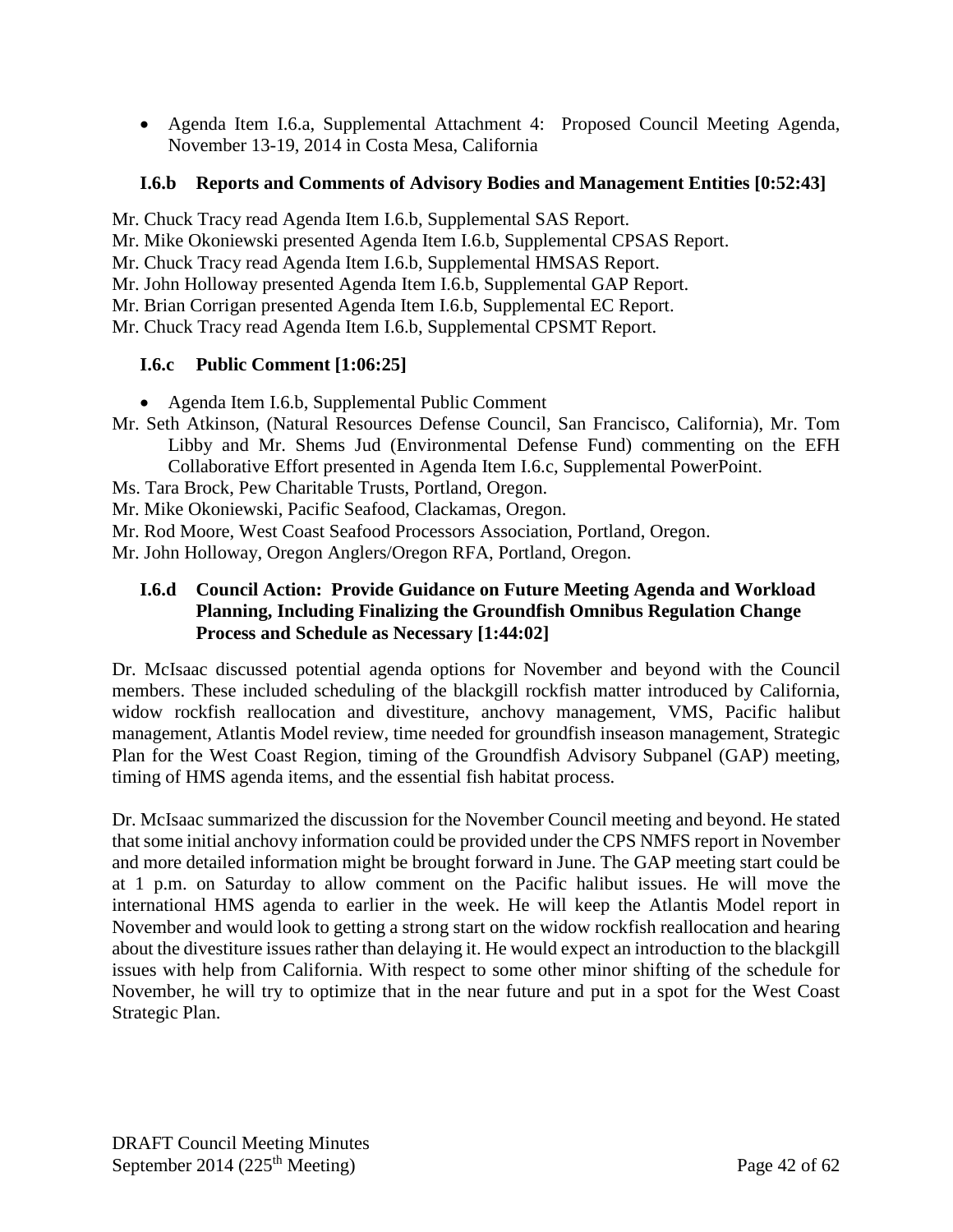## **J. Groundfish Management [Recording 9-15-14am2]**

#### **J.1 Omnibus Regulation Change Priorities (9/15/2014; 11:36 a.m.) [0:50:25]**

#### **J.1.a Agenda Item Overview**

Ms. Kelly Ames provided the Agenda Item Overview and introduced the following attachments:

- Agenda Item J.1.a, Attachment 1: Groundfish Management Measures for Council Consideration
- Agenda Item J.1.a, Attachment 2: Considerations for Identifying Groundfish Management Measure Priorities
- Agenda Item J.2.a, Supplemental Attachment 3: Revised References and Schedules for Items in Agenda Item J.1.a, Attachment 1, Sections A and B

#### **J.1.b NMFS Report [0:58:31]**

• Agenda Item J.1.b, Supplemental NMFS Letter: Letter to Representative Peter DeFazio. Mr. Frank Lockhart presented information on the program updates and proposed rule for sorting requirements.

#### **[Begin Recording 9-15-14pm1]**

- Ms. Jamie Goen presented Agenda Item J.1.b, Supplemental NMFS PowerPoint (Agenda Item J.1.b, NMFS Report 1: Rulemaking Plan for 2014 and Agenda Item J.1.b, NMFS Report 2: NMFS Groundfish Priorities).
- Mr. Dayna Matthews presented Agenda Item J.1.b, NMFS OLE Report 1: OLE VMS/Incursion Violation Investigation Summary and Agenda Item J.1.b, NMFS OLE Report 2: VMS Unit Cost and Capabilities Survey Results – August 2014.

#### **J.1.c Reports and Comments of Advisory Bodies and Management Entities [0:39:03]**

- Mr. Troy Buell presented Agenda Item J.1.c, ODFW Report: Oregon Department of Fish & Wildlife Report on Recovering Derelict Crab Gear during Groundfish Trips.
- Ms. Michelle Culver presented Agenda Item J.1.c, WDFW Report: Washington Department of Fish & Wildlife Report on the Council's recommended 2015-2016 Sorting Requirements for Slope Rockfish.

Mr. Dayna Matthews presented Agenda Item J.1.c, Supplemental EC Report.

Mr. Tommy Ancona and Mr. Dan Erickson presented Agenda Item J.1.c, Supplemental GAP Report.

#### **[Begin Recording 9-15-14pm2]**

Ms. Heather Reed presented Agenda Item J.1.c, Supplemental GMT Report.

#### **J.1.d Public Comment [0:38:25]**

- Agenda Item J.1.d, Public Comment
- Agenda Item J.1.d, Supplemental Public Comment 2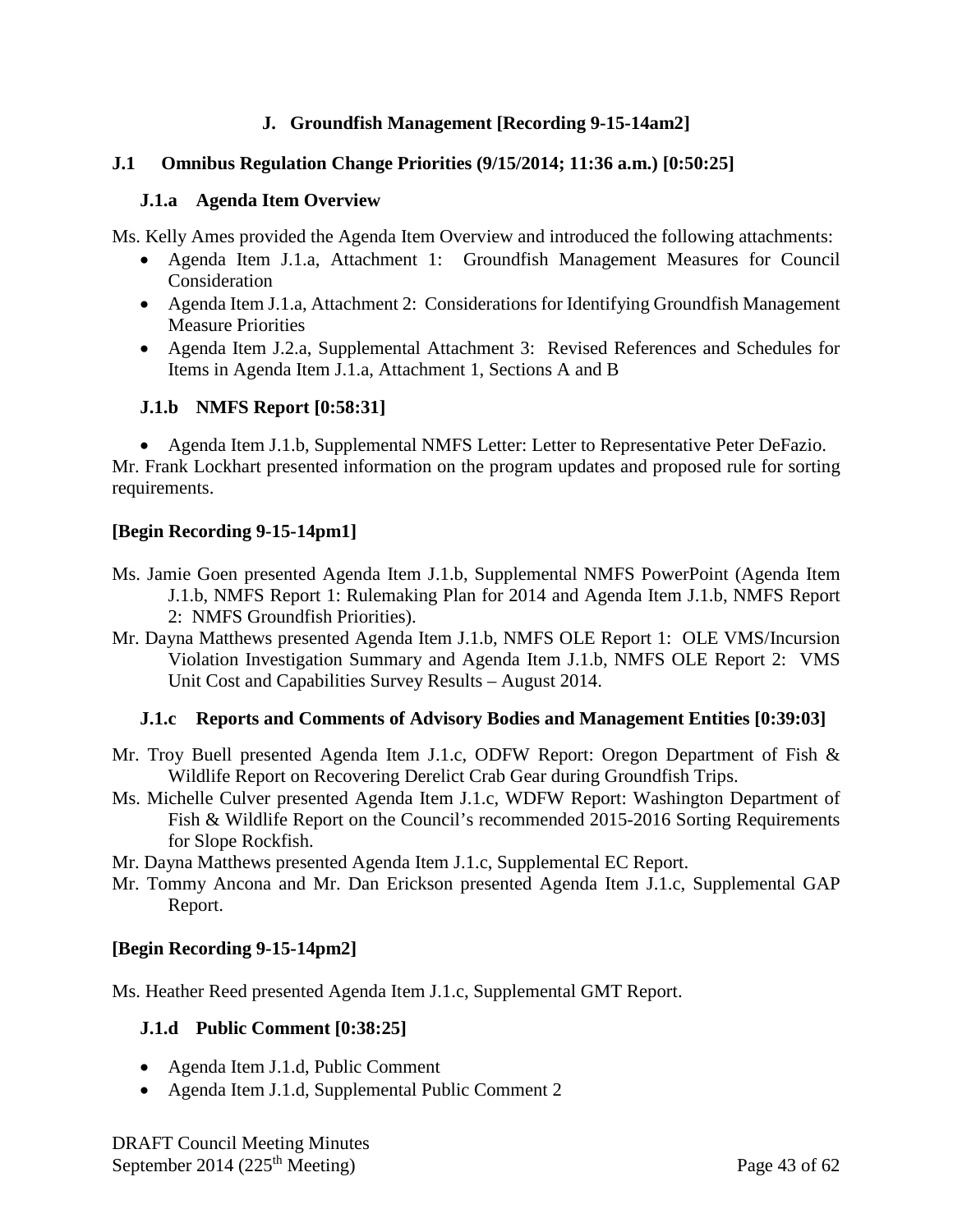- Mr. Gerry Richter, Point Conception Groundfishermen's Association, Santa Barbara, California.
- Mr. Brad Pettinger, Oregon Trawlers Cooperative, Brookings, Oregon.
- Mr. Rod Moore, West Coast Seafood Processors Association, Portland, Oregon.
- Mr. Seth Atkinson, Natural Resources Defense Council, San Francisco, California.
- Mr. Pete Leipzig, Fisherman's Marketing Association. McKinleyville, California.
- Mr. Ralph Brown, Brookings Fishing Marketing Association, Brookings, Oregon spoke to Agenda Item J.1.d, Supplemental Public Comment 3.
- Ms. Donna Parker, Artic Storm, Seattle, Washington referenced letter in Agenda Item J.1.d, Supplemental Public Comment 2.
- Mr. Bill James, Port San Luis Fisherman's Association, Salem, Oregon.
- Mr. Paul Clampitt, F/V Augustine, Edmonds, Washington.
- Mr. Steve Bodnar, Coos Bay Trawler's Association, Coos Bay, Oregon.
- Ms. Heather Mann (Midwater Trawlers Cooperative, Newport, Oregon), Mr. Brent Paine (United Catcher Boats, Seattle, Washington) and Mr. Dan Waldeck (Pacific Whiting Cooperative, Portland, Oregon) commented on letter in Agenda Item J.1.d, Public Comment.
- Mr. Daniel Platt, open access fisherman, Fort Bragg, California.
- Mr. Mike Okoniewski and Ana Kujunte, Pacific Seafood, Clackamas, Oregon.
- Mr. Tom Libby, Point Adams Packing and California Shellfish, Astoria, Oregon.
- Ms. Michele Longo Eder, F/V Timmy Boy, Newport, Oregon.
- Mr. James Mize, Phoenix Processor Limited Partnership, Seattle, Washington.
- Ms. Sarah McTee, Environmental Defense Fund, Portland, Oregon.
- Mr. Jeff Miles, open access fisherman, Port Orford, Oregon.

### **J.1.e Council Action: Identify Priority Management Measure Changes, Provide Initial Guidance on Process and Schedule, and Consider New Rule Clarifications, if Any (9/16/2014; 8:03 a.m.) [Begin Recording 9-16-14am1]**

Mr. Lockhart noted there was a lot of frustration in the public testimony yesterday over getting things done. He shared that frustration and thought he had made it clear that NMFS has a limited capacity to accomplish all the things that stakeholders would like. He would like the Council to set their priorities so that we can accomplish the most important things while being realistic about the limits of the Council and NMFS workload capacities.

Ms. Culver asked about the timeline for the 2015-2016 specifications implementation.

Mr. Lockhart responded that the implementation is not going to be January 1. March 1 is highly likely. A rule will be published any day now that will provide authority to cover the interim period to issue quota. That rule will also provide long-term authority for future cases where the deadline is not met so additional rules will not be necessary. It is part of the AMP pass-through as well.

Mr. Myer indicated that while item 45 (flow scales) was recommended by the GAP to be removed from the priority list, he believes it is very important for it to remain on the list as a conservation concern. It is important to maintain our credibility as it tracks all the incidental fish and provides the weights that are kept on record. It would also remain consistent with the actions of the North Pacific Fishery Management Council.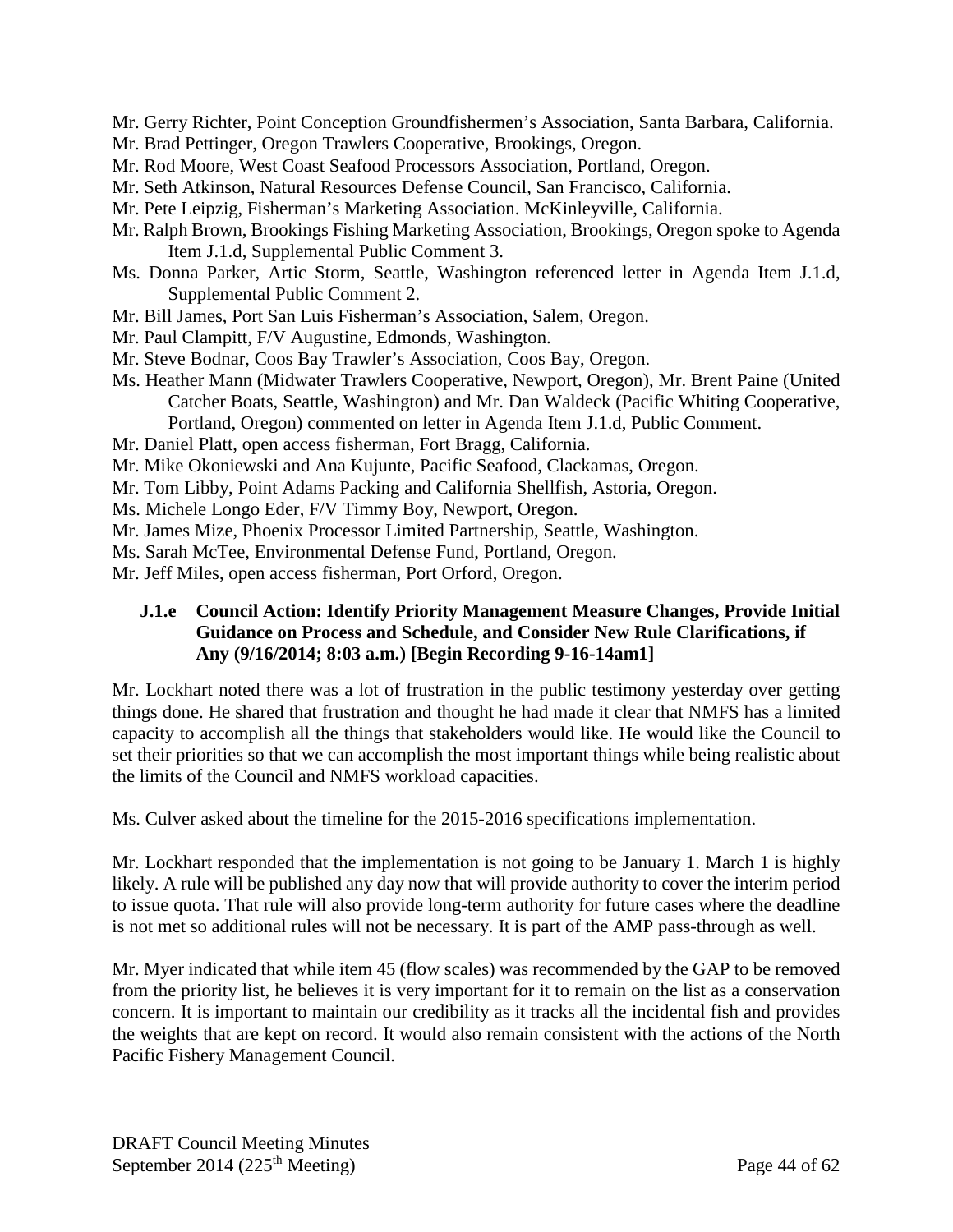Ms. Culver moved (**Motion 12,** seconded by Ms. Grebel) that the Council adopt the following Priorities (from Agenda Item J.1.b, NMFS Report 2, **changes are in bold**):

## **NMFS Priority 1 – "must do" list**

1. Retain all items on the NMFS Priority 1.B. list, but modify the specific timelines for Items 25, 30, and 32 as described below:

## **B. Immediate and Long-Term Commitments**

| 25. | Trawl, Non-<br>Trawl, Rec | Amendment 25: Comprehensive<br>Ecosystem-Based Amendment (If<br><b>Necessary</b> ) | <b>Lower Priority for Groundfish</b><br><b>FMP</b> ; Conservation Measures<br><b>Addressed Through Other</b><br><b>FMPs</b> |
|-----|---------------------------|------------------------------------------------------------------------------------|-----------------------------------------------------------------------------------------------------------------------------|
| 30. | Trawl IFQ<br>&MS          | <b>Electronic Monitoring</b><br><b>Regulations (TBD)</b>                           | Priority 1                                                                                                                  |
| 32. | Trawl IFQ,<br>MS & CP     | <b>Five Year Trawl Rationalization</b><br>Program Review (Start in Nov 2016)       | Priority 1<br>Compliance with MSA                                                                                           |

- 2. Address the items in NMFS Priority  $1 C$ . Candidate Items for Prioritization in September as follows:
	- a. Request the Enforcement Consultants work with NMFS staff to develop a range of alternatives for Vessel Continuous Transit Monitoring that addresses Item 39 (VMS Ping Rates) and Item 70 (Provide for Retrieval of Derelict Crab Pots in RCAs) and report back to the Council with a proposed process and timeline.
	- b. Recommend NMFS move forward with notice and comment rulemaking on Item 45 (Revise Regulations on At-Sea and Shoreside Flow Scales) with similar language adopted in the Alaska Region without additional Council process.
	- c. Move Item 56 (Cost Recovery for the Permit Stacking Program) as being of lower immediate Council priority, but retain on an omnibus list for potential future consideration.
	- d. Remove Item 64 (Management Model Review and Refinement) from the list. This item is typically addressed through the biennial management process and is intended to be a placeholder if current management models significantly change.

## **NMFS Priority 2 – "should do" list**

- 3. Remove Item 19 (Amendment 22 Open Access License Limitation) from the list. This item is out of date and of low priority.
- 4. Modify the items in NMFS Priority 2 C. Candidate Items for Prioritization in September to include the GAP priorities identified in priority order in Agenda Item J.1.c, Supplemental GAP Report, and add Items 35 and 67, with the implementation goal of 2017 for these items.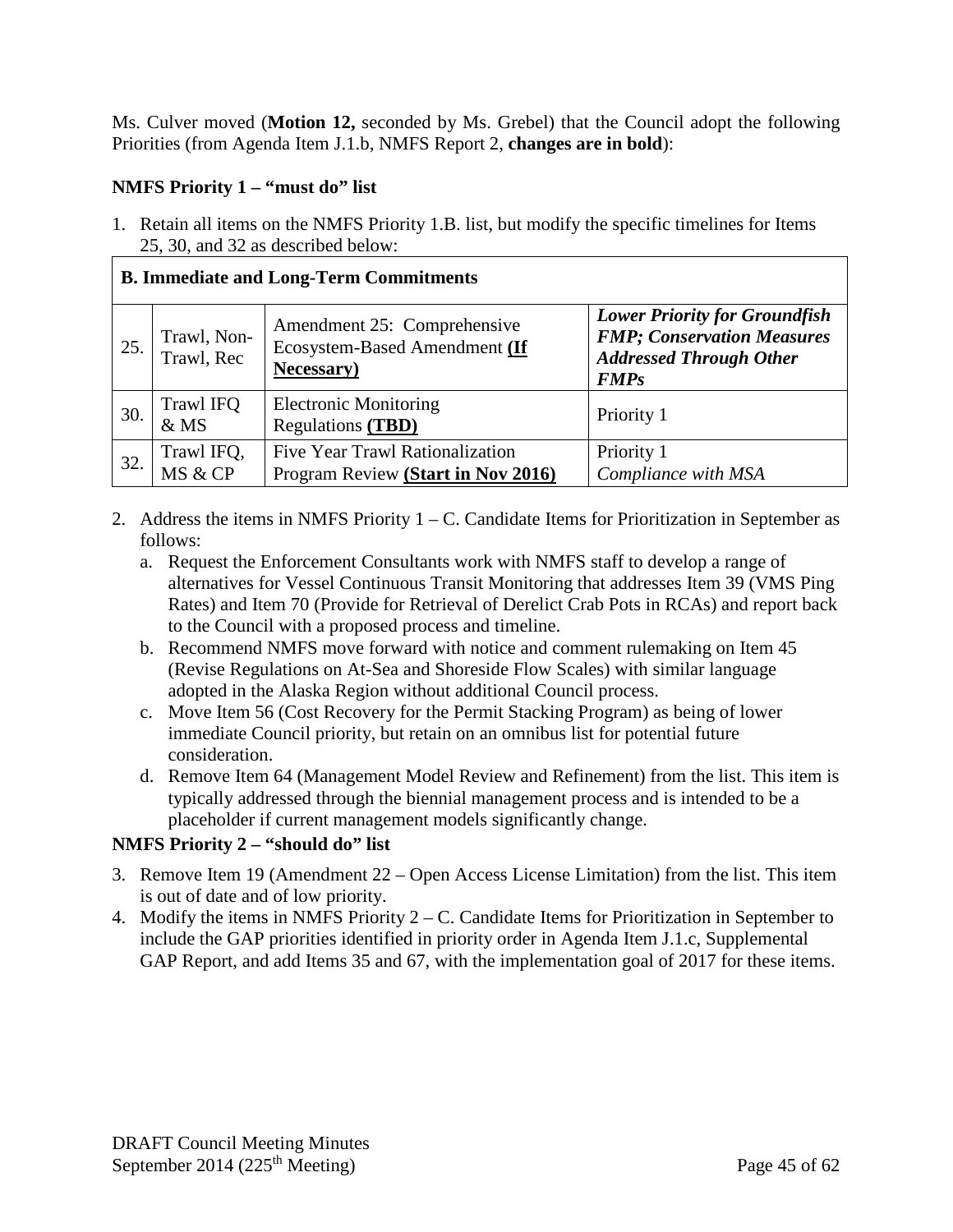| C. Candidate Items for Prioritization in September |                                                      |                                                                                                                                                     |                   |
|----------------------------------------------------|------------------------------------------------------|-----------------------------------------------------------------------------------------------------------------------------------------------------|-------------------|
| 52.                                                | <b>Trawl IFQ</b>                                     | <b>Priority 2</b><br>Widow Rockfish QS Reallocation                                                                                                 |                   |
| 46.<br>47.<br>48.                                  | <b>Trawl IFQ</b><br>IFQ & LE Pot<br><b>Trawl IFQ</b> | Gear Use - Multiple Gears Onboard and Use<br>Remove Certain Area-Management Restrictions<br>Remove Certain Restrictions on Trawl Gear Configuration | <b>Priority 2</b> |
| 43.<br>44.                                         | Trawl IFQ & MS<br>IFQ, MS & CP                       | <b>Fishery Declaration Enhancements</b><br><b>Priority 2</b><br>Elimination of Prohibition on At-Sea Processing S. of 42<br><u>degrees</u>          |                   |
| 60.                                                | Recreational                                         | Mid-water Sport Fishery (OR and CA)                                                                                                                 | <b>Priority 2</b> |
| 66.                                                | Trawl, Non-<br>Trawl, Rec                            | Create 60-Mile Bank RCA Lines                                                                                                                       | <b>Priority 2</b> |
| 35.                                                | Trawl, Non-<br>Trawl, Rec                            | <b>Priority 2</b><br>Rebuilding Revision Rules (signal vs. noise)                                                                                   |                   |
| 67.                                                | Trawl, Non-<br>Trawl                                 | <b>Reconsider Blackgill Allocation</b>                                                                                                              | <b>Priority 2</b> |

5. Concurrent with the Priority 2.C items listed above, move forward on the following priority items by developing alternatives through the different ad hoc committees as noted below. Ad hoc committees to report to the Council on proposed process and timeline to develop alternatives.

| C. Candidate Items for Prioritization in September |                                                     |                                           |                   | Ad Hoc<br>Committee   |
|----------------------------------------------------|-----------------------------------------------------|-------------------------------------------|-------------------|-----------------------|
|                                                    | Trawl, Non-                                         | <b>Evaluate Nearshore Management</b>      | <b>Priority 2</b> | WA, OR, & CA          |
|                                                    | 68.<br>Trawl, Rec<br>Approaches, Including Deferral |                                           |                   | <b>(&amp; NMFS)</b>   |
| 69                                                 | LE FG                                               | Combine the Fixed Gear LE DTL Fishery and |                   | <b>LEFG</b>           |
|                                                    |                                                     | <b>Tier Fishery</b>                       |                   | <b>Sablefish</b>      |
| 72.                                                | LE FG                                               | Require Permit Price Reporting for LE FG  |                   | <b>Permit Holders</b> |
|                                                    | <b>Permit Transfers</b>                             |                                           | <b>Priority 3</b> |                       |
| 74.                                                | LE FG                                               | <b>Combine Longline and Pot Sablefish</b> |                   |                       |
|                                                    |                                                     | <b>Endorsements</b>                       |                   |                       |
| 76.                                                | LE FG<br><b>Pot Gear Retrieval Requirements</b>     |                                           |                   |                       |
|                                                    |                                                     |                                           |                   |                       |

6. Maintain an omnibus list of the remaining items as Potential Future Priorities that may be considered once the items listed above are completed.

Ms. Culver explained the thinking behind her motion on an item by item basis. Regarding the Priority 1 – must do list, she stated that in item 25 she was stressing that the ecosystem-based amendment remain a high priority. However, the potential amendment of all four FMPs was a large workload and it could be a lower priority for the Groundfish FMP, as forage fish would be protected under any CPS amendment. She proposed revising the priority of Item 30, EM regulations, to a "to be determined" status. It should stay on the schedule, however, the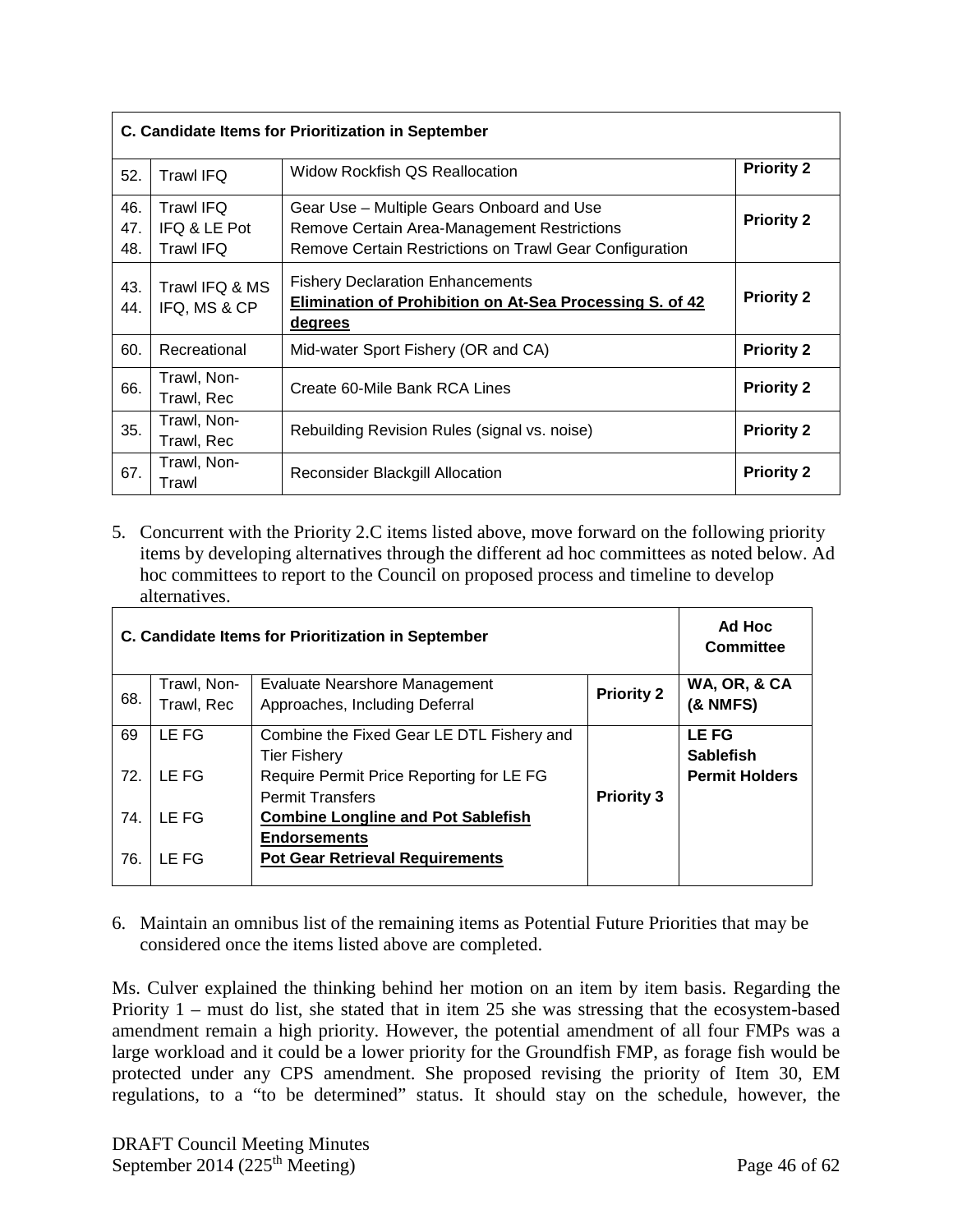development of regulations may be on a different timeline depending on how we need to implement the regulations (e.g., regulations for all sectors or just sector-specific). This should be clarified by our action later today under Agenda Item J.3. Item 32, five-year trawl rationalization program review, is a requirement of the MSA. However, while that is important to do, there may be some higher priorities to start on before the five-year review.

Ms. Culver continued by addressing #2 items. She stated that there have been discussions of the ping rates and various other options. She would like the EC to work with NMFS staff to determine what would be the best approach and options, and to suggest a process and timeline to complete this task. She thought prior discussions of the flow scales have provided enough information for the West Coast Region to move ahead with the revision to the regulations similar to what was done in Alaska. She hasn't heard anything to indicate Item 56, cost recovery for the permit stacking program, is a high priority. It was approved by the Council some time ago and may need some minor consideration. Item 64, management model review and refinement, is typically addressed through the biennial management process and serves only as a placeholder.

Ms. Culver stated that the proposed Amendment 22 (open access license limitation) referred to in #3 should be removed from the priority list, as it was considered years ago, is out of date, and the information developed for it is stale and would require starting over if it were to be reconsidered.

Under #4 and #5, Ms. Culver has included the top five priorities developed by the GAP. She agrees with the GAP and public testimony on the importance of the trawl individual fishing quota (IFQ) items, which could potentially provide some additional access to the different trawl sectors, and has been one of the reasons we haven't seen the amount of catch and revenue we had hoped to see. With 100 percent monitoring we could allow some flexibility to the fleet without the old gear requirements. She believes that the fishery regulations (e.g., seasons, gear, and areas) should not wait for the trawl IFQ review and should move forward on a faster timeline. She encouraged industry members and advisory groups to work on the items that remain on the list and identify those that could be addressed through the specifications process. These could be worked on independently.

In response to questions of clarification, Ms. Culver noted that the GAP items are in priority order (first five items on the list). However, we should not wait to address the third item until items 1 and 2 are completed.

Regarding a question concerning the proposed removal of Amendment 22, Dr. McIsaac stated that the Council recommendation to develop a registry of open access vessels (adopted in March 2009) has not been transmitted at NMFS' request due to workload issues surrounding final action and implementation of the trawl IFQ program. If the Council chooses to drop Amendment 22, there would likely need to be a notice to the open access fishermen.

Ms. Culver noted that the Council took action on Amendment 22 and she thought we owed it to the public to transmit the recommendation to NMFS. She understood the reasons behind the original decision. However, she would not want to see this decision to not transmit a Council action set a precedent for the Council and public. She asked if there were a process to follow in considering this action.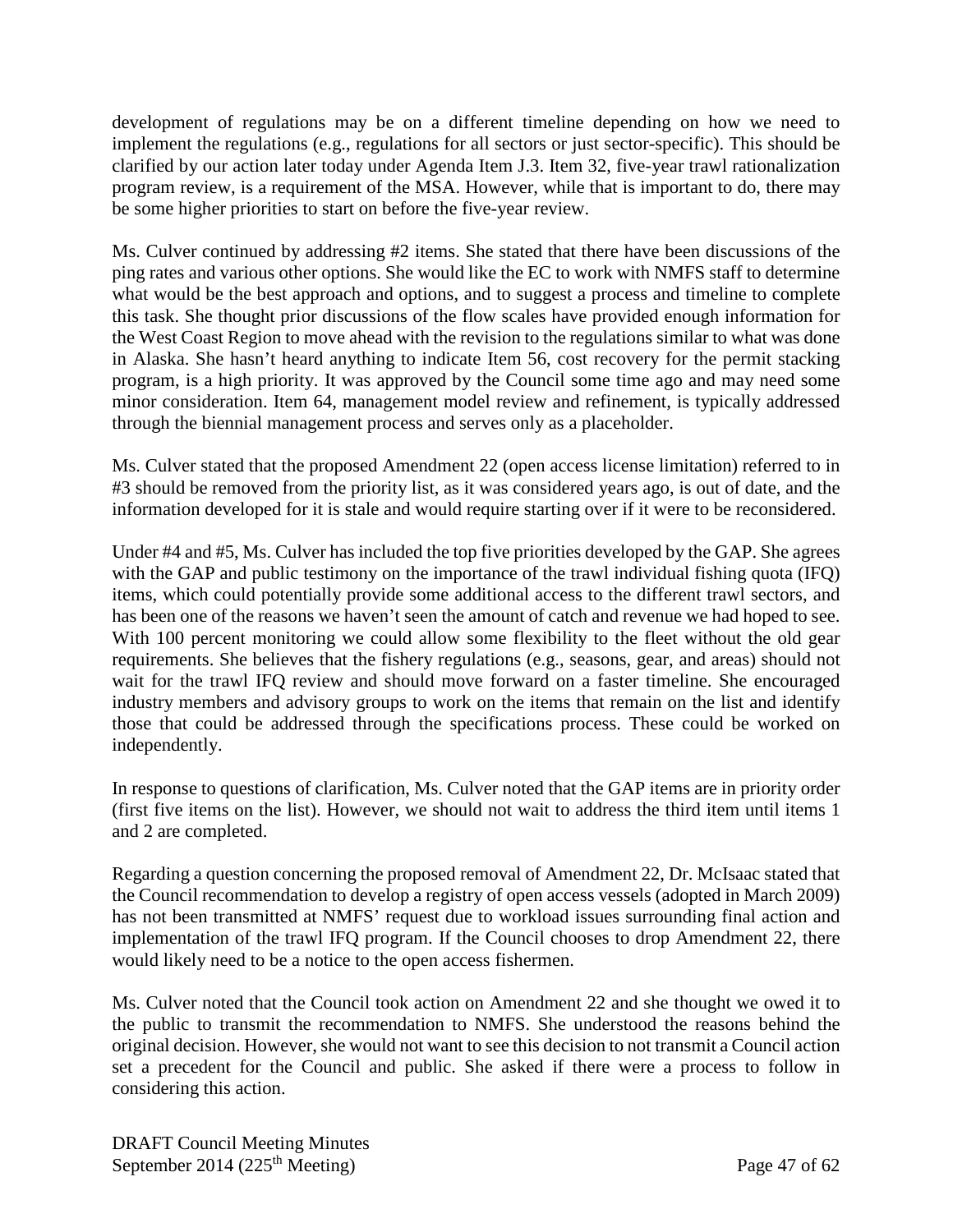Dr. McIsaac replied that the most efficient way to handle this might be to schedule a consideration of this action for the November Council meeting.

Ms. McCall agreed that there needs to be a noticed process either at the Council level to consider rescinding the recommendation or at the agency level to consider approval or disapproval.

Ms. Culver added that either way it is handled, she is recommending it be removed from the omnibus priority list.

Dr. McIsaac commented that the Council could consider this under agenda planning (Agenda Item I.6).

Ms. Grebel spoke in support of the motion. In particular, she noted support for the discussion between the EC and NMFS to identify the best options for EM monitoring. She noted that the allocation for blackgill rockfish was a high priority for California. Regarding the nearshore management approach, it is important for the states to work behind the scenes to help streamline this action and make it helpful to the states. The remaining items on the list are important and should remain on the list. Some of the modeling exercises (e.g., those done by the GMT) should also be going on in the background.

Mr. Lockhart noted that, regarding workload, NMFS is fully subscribed for the next six months and cannot begin work on these priorities until after that time. After that time they may be able to cover the priority 1 items and two or three of the priority 2 issues. However, it is all very uncertain at this time.

Mr. Buell added his support of the motion and highlighted the ecosystem-based amendment. He agreed with the limited priorities under part C. He was most interested in having a year-round whiting fishery and for the sport fishery to have access to some of the same stocks through the mid-water sport fishery. He made further comments in support of the rebuilding revision rules and nearshore management while noting the benefit of ongoing background work by the states. He noted some reservations about the longline fixed gear fishery for sablefish and the need to consider the cumulative impacts on the current participants. He agreed with having a committee determine the issues in this action and that it was in priority 3.

In response to a question, Ms. Culver confirmed that her intent was to use the descriptions in the GAP report to identify the specifics of those issues.

Ms. Grebel confirmed that the 60 mile bank RCA line item was important due to its potential impact on cowcod.

Motion 12 carried unanimously.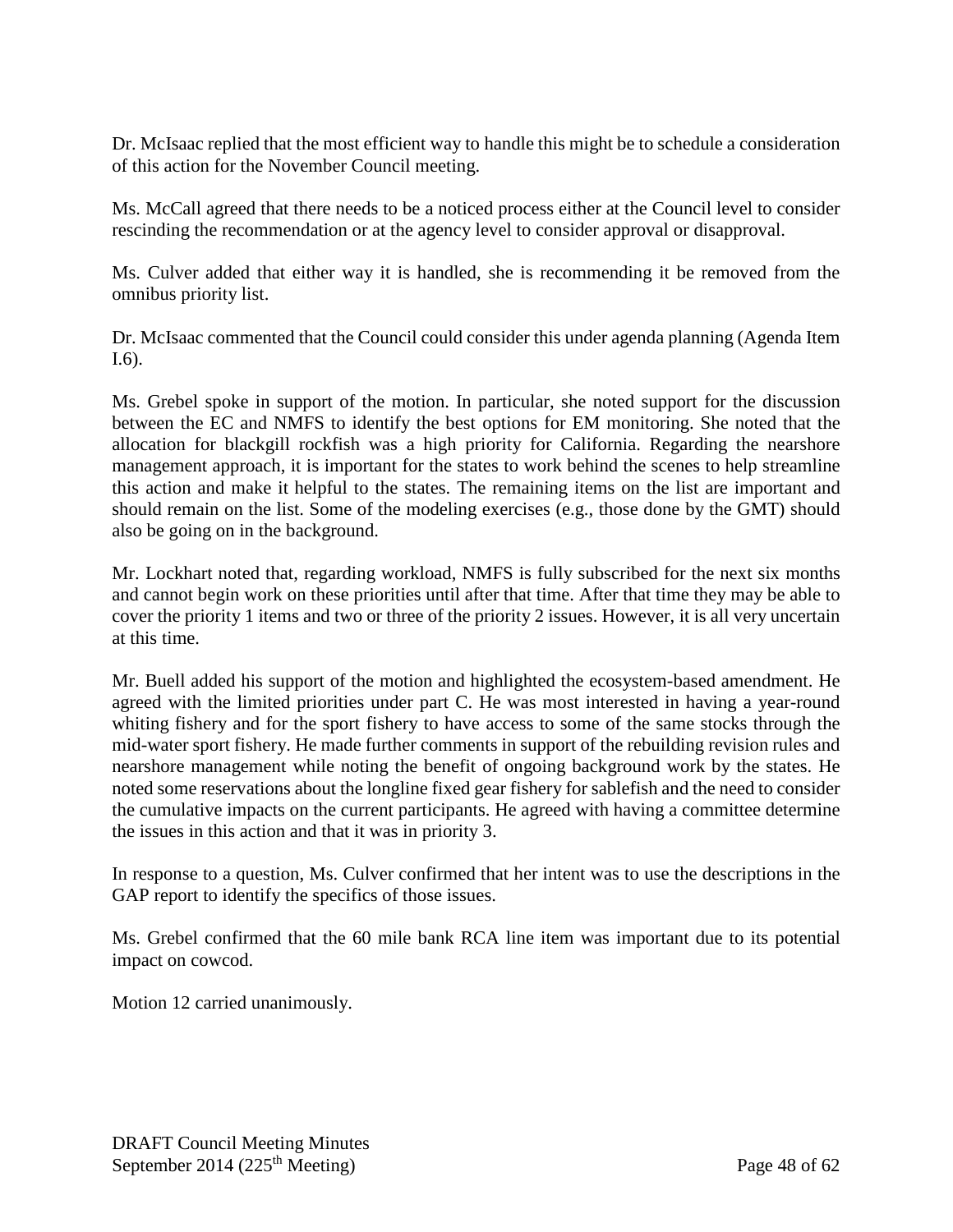## **J.2 Stock Assessment Planning (9/16/2014; 9:22 a.m.) [Begin Recording 9-16-14am2]**

## **J.2.a Agenda Item Overview [0:00:40]**

Mr. John DeVore provided the Agenda Item Overview and noted the following reports:

- Agenda Item J.2.a, Attachment 1: Draft Terms of Reference for the Groundfish and Coastal Pelagic Species Stock Assessment and Review Process for 2015-2016
- Agenda Item J.2.a, Attachment 2: Draft Terms of Reference for the Groundfish Rebuilding Analysis for 2015-2016
- Agenda Item J.2.a, Attachment 3: Draft Terms of Reference for the Methodology Review Process for Groundfish and Coastal Pelagic Species

## **J.2.b Reports and Comments of Advisory Bodies and Management Entities [0:08:17]**

- Dr. Michelle McClure presented Agenda Item J.2.b, Supplemental NMFS PowerPoint 2: research Projects in the California RCA.
- Dr. Jim Hastie presented Agenda Item J.2.b, Supplemental NMFS PowerPoint: 2015 Stock Assessment Planning: NFMS Recommendations includes (Agenda Item J.2.b, NMFS Report: National Marine Fisheries Service Suggestions for 2015 Groundfish Stock Assessments).
- Ms. Michele Culver presented Agenda Item J.2.b, WDFW Report: Washington Department of Fish & Wildlife Report on Groundfish Stock Assessment Planning.
- Ms. Meisha Key presented Agenda Item J.2.b, Supplemental SSC Report.
- Mr. Tommy Ancona and Mr. Gerry Richter presented Agenda Item J.2.b, Supplemental GAP Report.
- Mr. Colby Brady presented Agenda Item J.2.b, Supplemental GMT Report.

# **[Begin Recording 9-16-14am3]**

Mr. Mike Okoniewski presented Agenda Item J.2.b, Supplemental CPSAS Report. Mr. John DeVore read Agenda Item J.2.b, Supplemental CPSMT Report.

## **J.2.c Public Comment**

None.

## **J.2.d Council Action: Adopt a Final List of Stock Assessments (Full, Updates, Data Moderate and Catch Reports), Related Terms of Reference Documents, and the Stock Assessment Review Panel Schedule for 2015-2016 Assessment Cycle (9/16/2014; 11:25 a.m.) [0:14:36]**

Mr. Buell moved (**Motion 13**, seconded by Mr. Feldner) that the Council adopt the following:

- Terms of Reference for the Groundfish and Coastal Pelagic Species Stock Assessment and Review Process for 2015-2016 (Agenda Item J.2.a, Attachment 1); with modifications suggested by SSC (Agenda Item J.2.b, Supplemental SSC Report).
- The SSC Terms of Reference for Groundfish Rebuilding Analysis (Agenda Item J.2.a, Attachment 2).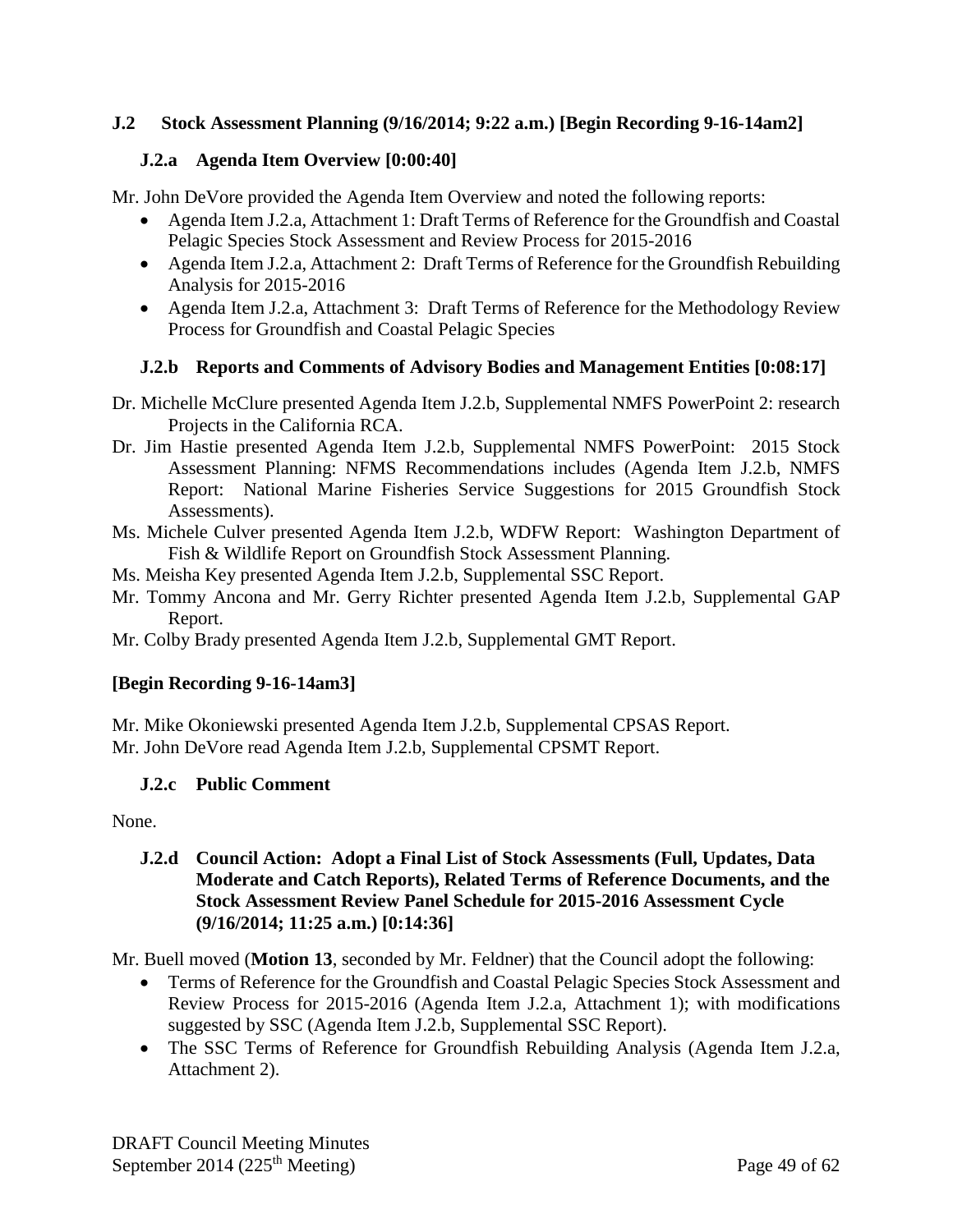- The Terms of Reference for the Methodology Review Process for Groundfish and Coastal Pelagic species (Agenda Item J.2.a, Attachment 3).
- Adopt the following lists of stocks to be assessed in 2015:
	- o Full Assessments:
		- Black rockfish
		- **Bocaccio**
		- Canary rockfish
		- Darkblotched rockfish
		- Kelp Greenling (Oregon only)
		- Widow rockfish
	- o Update Assessments:
		- Petrale sole
		- $\blacksquare$  Sablefish
		- Chilipepper rockfish
	- o Data moderate assessments:
		- Arrowtooth flounder using trawl survey index of abundance, extended simple stock synthesis; reviewed by the SSC Groundfish Subcommittee in June.
- Adopt the 2015 Groundfish stock Assessment Review Schedule (Panel dates only found in Agenda Item J.2.b, Supplemental NMFS PowerPoint.

Mr. Buell stated that the terms of reference (TOR) in the first bullet reflect good input by the SSC, CPSAS, and CPSMT. It doesn't include compositional data which he thought was not appropriate now, but might be something to consider the next time this comes up. The other two TOR documents are not modified from previous years. The stock assessment list is modified from June based on input from the NWFSC, West Coast Region, and the GAP. The reason for listing black rockfish has been pretty well laid out by the GAP. They are an important nearshore species that hasn't been assessed in some time. Bocaccio are in rebuilding status and expected to be rebuilt by 2015. Canary rockfish is an important overfished stock. Dark blotched rockfish are to be rebuilt by 2015. Widow rockfish is important due to the consideration of reallocation in the midwater fishery. The China rockfish data moderate assessment for the Oregon portion of the stock showed that overfishing might be occurring. That makes it important to see the complete picture. Regarding kelp greenling, he appreciated the viewpoint of the SSC for considering this in a coastwide rather than Oregon-only assessment. However, we have had a concerted effort to collect data for the Oregon-only portion of the stock and have worked with industry and researchers to inform a stock assessment. The 2005 assessment was highly uncertain as to the absolute biomass, but indicated there was depletion of about 50 percent. In discussions with the author of the assessment he indicated that about 5 to 10 more years of data were needed to have a good assessment. We now have five more years of data and would like to see the Oregon-only assessment move forward. Doing a coastwide assessment could negatively impact this effort. The update assessments are fairly clear. Petrale sole and sablefish are both very important stocks, and this would provide a confirmation on the rebuilt status of Petrale sole. For chilipepper, the science centers already have the data compiled and there would be very little workload required, as well as being recommended by the GAP. The data moderate assessment for arrowtooth flounder has been recommended by the GAP and SSC to avoid having an abundant stock become a constraining species due to a stale assessment.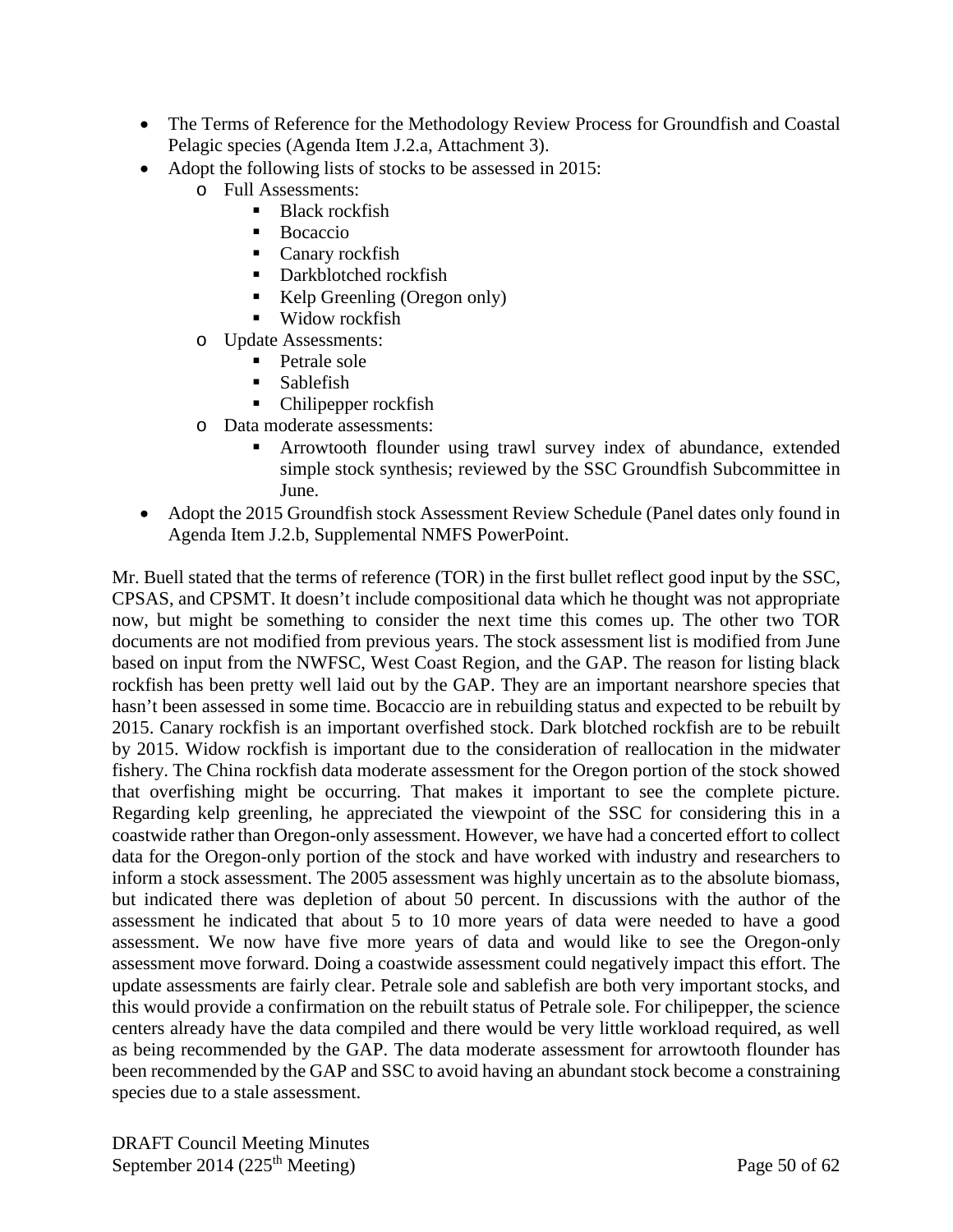Ms. Grebel noted that Mr. Buell's motion did not include the catch reports.

Mr. Buell stated it was an oversight.

Ms. Grebel moved (Amendment 1 to **Motion 13**, seconded by Mr. Wolford) to adopt the catch reports for Pacific ocean perch, yelloweye rockfish, and cowcod.

Ms. Grebel stated that this amendment reflected the GMT and GAP recommendations.

Amendment 1 carried unanimously.

Mr. Buell clarified that workload is only part of his consideration in recommending an Oregononly kelp greenling assessment. The data availability supports the Oregon-only approach, we do have a data poor assessment for California that informs an OFL there, and his understanding is that the situation is not quite the same in Washington. Regarding the possibility of state-specific management for black and China rockfish, he clarified that it was his intention to follow the suggestion of having workshops to determine that before the STAR panel process.

Ms. Culver moved (Amendment 2 to **Motion 13**, seconded by Mr. Lincoln) that the assessments for black rockfish and China rockfish be modeled in a manner that would allow for continued "state-specific" management, unless there are significant conservation risks associated with a specific area-based approach.

Ms. Culver stated that she believes all of the data should be examined and we should follow the SSC advice to consider where area boundaries should be based on the biology of the stock. However, specific to the nearshore stocks and absent a biological determination for area-specific management or a significant conservation risk, she thinks that those stocks should continue to be managed on a state-specific basis. If there is a significant conservation risk or biological reason to recommend deviating from state boundaries for management of a nearshore stock, then she would expect that would be brought to the attention of the Council as soon as possible for further consideration.

Amendment 2 carried unanimously.

In response to a question from Mr. Wolford, Mr. Buell noted that the motion does not include a mop-up process which was a concern of the CPSMT and CPSAS. He was not sure what to propose in that regard, but felt it important to move forward with adopting the TOR at this point. Mr. Wolford agreed and thought it could possibly be handled after the motion was voted on.

Ms. Culver moved (Amendment 3 to **Motion 13**, seconded by Mr. Lincoln) to modify the Terms of Reference such that the SSC would consider whether data moderate assessments should be reviewed through a STAR process on a case-by-case basis.

Ms. Culver noted the GMT had recommended that data moderate assessments follow a STAR Panel process and asked that the TOR to be updated to reflect that. The GMT noted that there had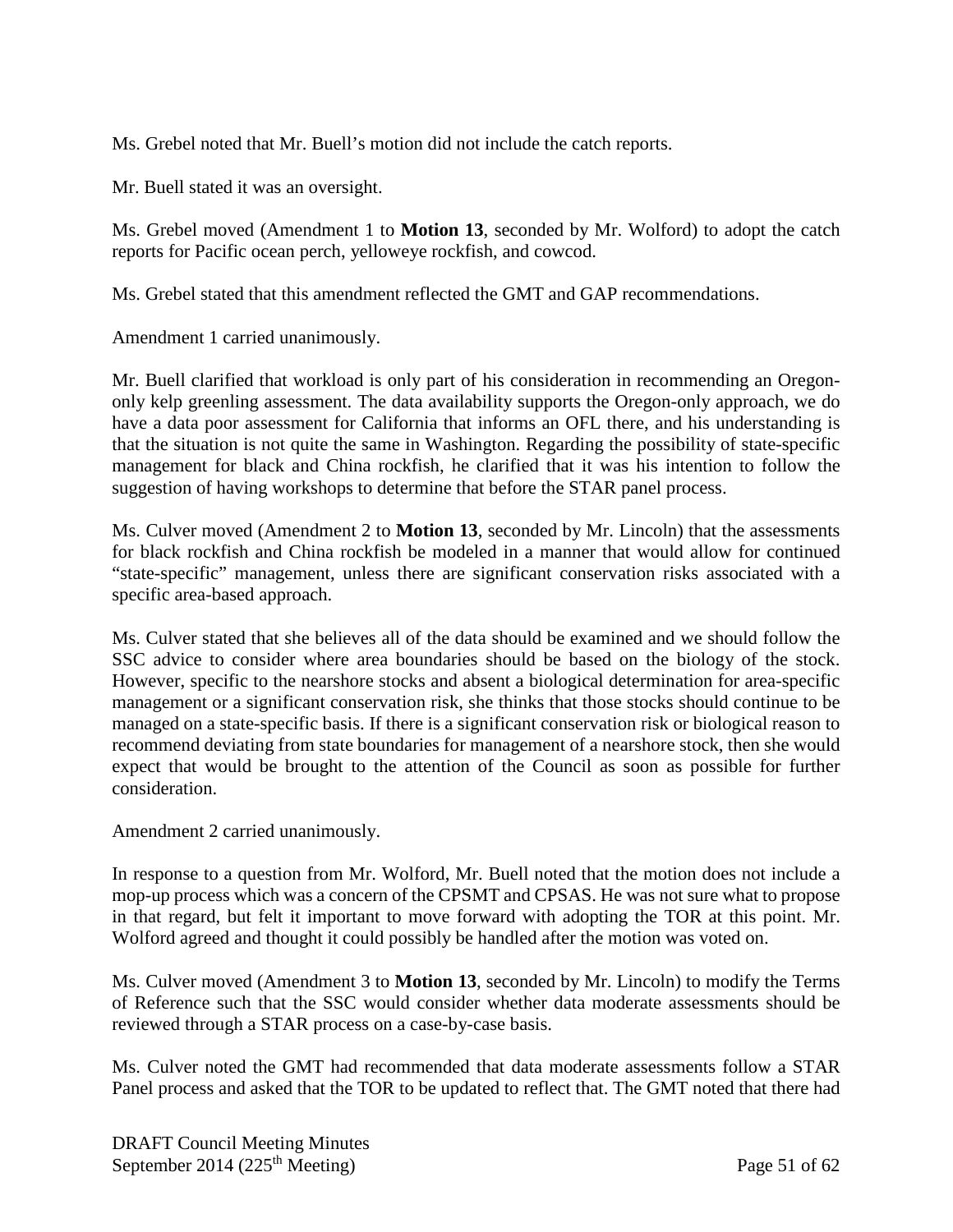been some past data moderate assessments that have raised issues, such as geographic stratification, that would have benefited from a STAR Panel process. She was unable to find a specific consideration of this in the TOR. She didn't want to require this for all data moderate reviews, but wanted the SSC to consider that question for each case.

Amendment 3 carried unanimously. **Motion 13**, as amended, carried unanimously.

Mr. DeVore noted his understanding from Council guidance to plan for a data workshop as recommended by the GMT and SSC.

Regarding Mr. Wolford's concern for a mop-up process for the CPS assessment if the new assessment were deemed unacceptable, Ms. Key noted that a CPS assessment had never gone to a mop-up. However, if the new assessment were unacceptable, it is likely that the immediately preceding assessment would be used.

### **J.3 Electronic Monitoring Regulatory Process Final Preferred Alternatives and Next Steps (9/16/2014; 1:09 p.m.) [9-16-14pm1]**

## **J.3.a Agenda Item Overview [0:00:42]**

Mr. Brett Wiedoff presented the Agenda Item Overview (Agenda Item J.3.a, Supplemental PowerPoint) and introduced Agenda Item J.3.a, Attachment 1: Analysis of an Electronic Monitoring Program for the Pacific Coast Limited Entry Trawl Groundfish Fishery Catch Shares Program (Full Version Electronic Only).

## **J.3.b Reports and Comments of Advisory Bodies and Management Entities [0:37:11]**

• Agenda Item J.3.b, NMFS Report: Net Revenue Analysis for Electronic Monitoring on the West Coast (Electronic Only)

Mr. Brett Wiedoff presented Agenda Item J.3.b, Supplemental GEMPAC Report.

Dr. Steve Freese presented Agenda Item J.3.b, Supplemental NMFS Report 2: NMFS Response to Ms. Heather Mann's Concerns Regarding NMFS' Approach and Capabilities Relative to Electronic Monitoring EFP and Regulatory Initiatives.

## **[Begin Recording 9-16-14pm2]**

Mr. Dan Erickson presented Agenda Item J.3.b, Supplemental GMT Report.

Mr. Tommy Ancona and Mr. Shems Jud presented Agenda Item J.3.b, Supplemental GAP Report. Mr. Dayna Matthews presented Agenda Item J.3.b, Supplemental EC Report.

# **J.3.c Public Comment [Begin Recording 9-16-14pm3]**

- Mr. Brent Paine, United Catcher Boats, Seattle, Washington and Ms. Heather Mann, Midwater Trawlers Cooperative, Newport, Oregon.
- Ms. Sarah McTee, Environmental Defense Fund, Portland, Oregon.
- Mr. Tom Libby, California Shellfish, Astoria, Oregon.
- Mr. Seth Atkinson, Natural Resources Defense Council, San Francisco, California.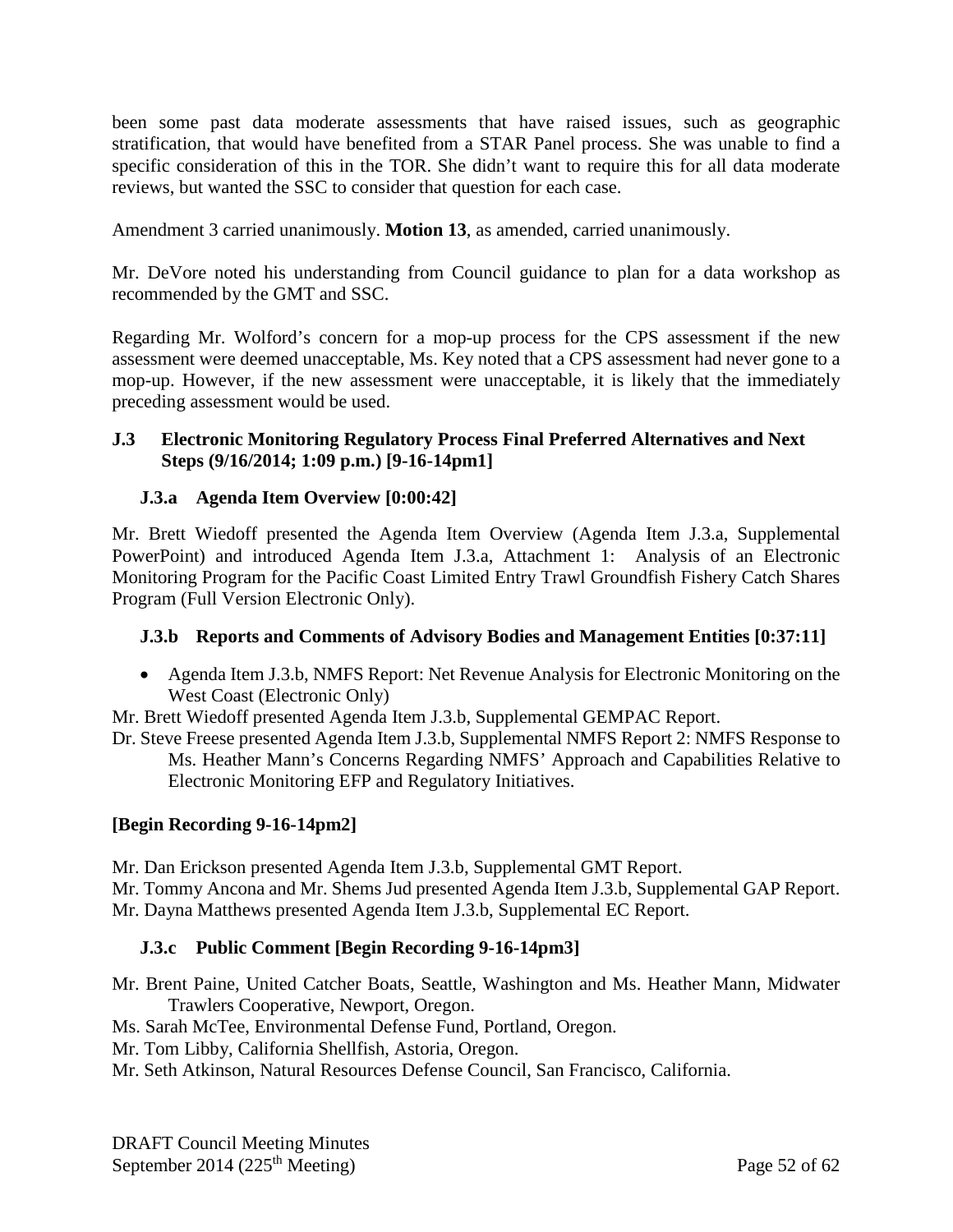### **J.3.d Council Action: Take Final Action on Alternatives for Electronic Monitoring Regulations in Groundfish Fishery Sectors Where Possible and Provide Direction on Next Steps for Other Sectors and Issues. [0:52:56]**

Mr. Lockhart commented on some aspects of the work accomplished thus far and emphasized a few points that may not have been addressed to this point. Among those are an understanding of the impact to the current observer program and the need to keep the overall cost of the program within not only what the industry can afford, but also within what the Federal and state agencies can afford. The Council should also plan the timing of reports at Council meetings to keep everyone aware of the progress on the EFPs.

Council members discussed the best ways of providing and coordinating their guidance to NMFS on the development of the program as it proceeds. That would primarily include updates at future meetings. Concern was expressed to be precautionary and allow flexibility as the development proceeds.

## **[Recording 9-17am1; 0:2:06]**

Ms. Lowman moved (**Motion 14**, seconded by Mr. Myer) that the Council select, as final preferred alternatives for EM for the whiting fishery, the recommendations of the Groundfish Electronic Monitoring Policy Advisory Committee (GEMPAC) found in Agenda Item J.3.b, Supplemental GEMPAC Report, September 2014 (pages 3-4) with the following changes:

- Step 1: Primary data source for discard estimates: Camera Recordings will be used (Alternative 2A with a logbook requirement added) unless audited logbooks produce reliable estimates more efficiently and at a reduced cost. (Alternative 3).
- 2.2.1 Video Review: 100 percent unless Alternative 3 meets the most cost-effective standard above in which case the percent review to be the minimum level determined to be necessary to ensure compliance (no less than 10 percent) with an escalation clause for noncompliance.
- 2.2.2 Discard Accounting: should be on an individual basis (Option A) for Shoreside, but for mothership sector Option D, deduct the aggregate accumulated unintentional minor discards (spillage) estimated to be less than 0.5 percent of the mothership allocation.
- Species composition would be calculated using status quo methods.
- 2.2.7.5 Mandatory Vessel Operational Plan Annual Renewal (B).
- 2.2.8.2 Shoreside Monitor (C) or Vessel Operator (D).
- 2.2.8.4 Certified Third party (D) once a certification process has been established, until then Government (A), NMFS or their agent (e.g., PSMFC).
- Council staff should also monitor EFP progress and at the earliest Council meeting following when information from the EFP which would impact the Council's final preferred alternative becomes available, NMFS would provide Council with this information and request the Council's input on refinements on either the EFPs and/or Council's final preferred alternative.
- Until these policy decisions are verified by EFP testing and confirmed by the Council, proposed rules and associated decision documents would not be deemed for transmittal.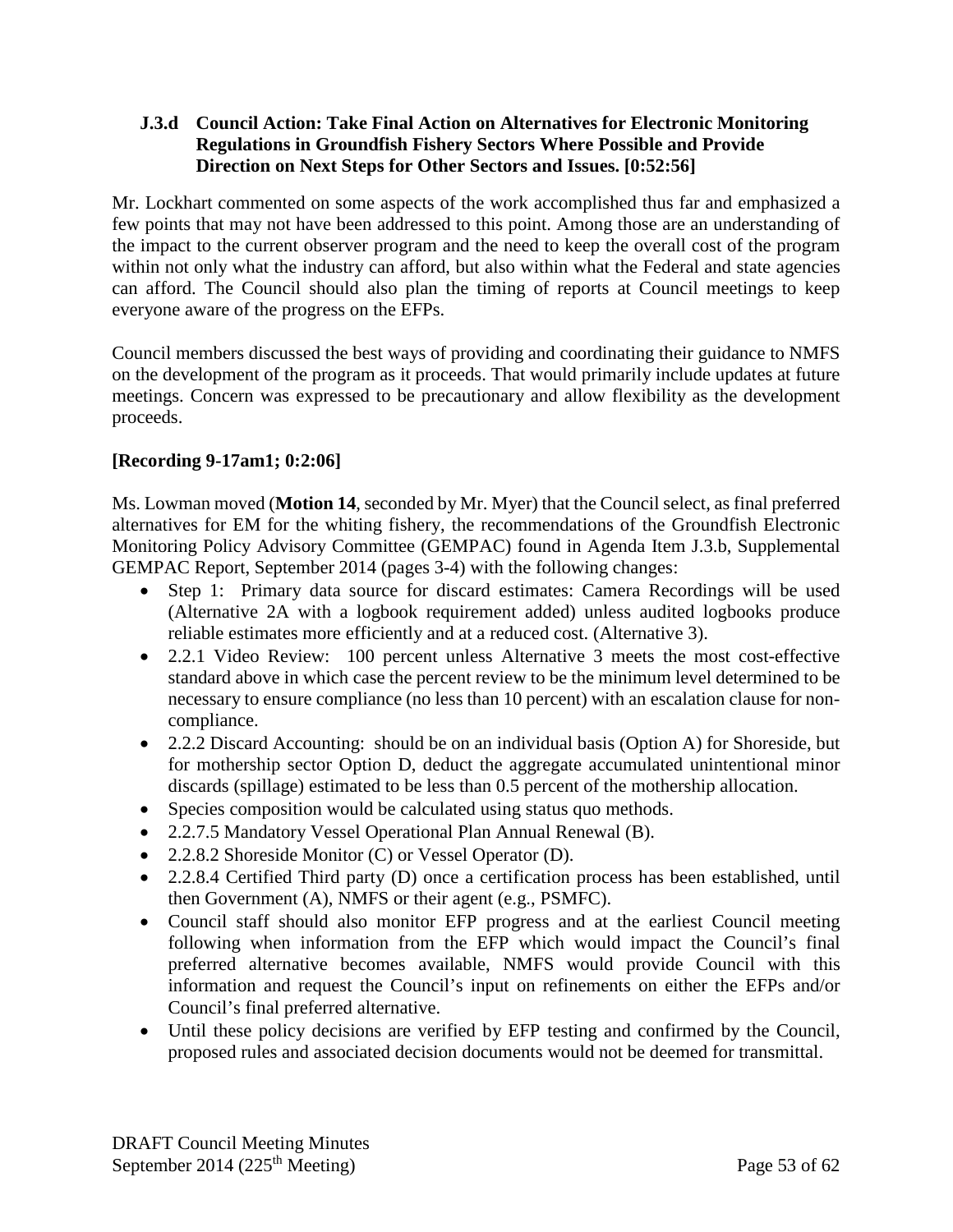Ms. Lowman noted that the whiting fishery has had several years of experience using cameras as well as studies by PSMFC. The motion includes the GEMPAC recommendations with a few changes. We want to make sure the estimates for discards are reliable and done in the most cost effective and efficient manner. If we use camera recordings we would have 100 percent video review. If the audited logbooks prove to be a better approach, there is some uncertainty about the level of review needed. However, as the EC have stated, we want to use the minimum level to ensure compliance and it may be something greater than 10 percent. Discard accounting for the shoreside sector should be on an individual basis, but she has incorporated the Dale Myer amendment for motherships, which would be a more effective way of estimating small amounts. Species composition estimates would not change. The mandatory vessel operational plan should be reviewed annually to determine efficiencies and allow for a good feedback process. With regard to the payment for scientific data collection, she went with the GEMPAC recommendation (government pays), because that data does help all sectors. However, as budget situations dictate, we may want to go with cost-sharing in future. While these are final preferred alternatives, we are also testing these initial policies, and she has included an early warning system by having Council staff monitor the EFP progress and report to the Council at the earliest possible moment to provide for needed changes. She hopes that we will have the answers we need to meet the performance standards and clear up the cost issues soon so that we might have the final proposed rule for the regulations to be in place for the 2016 whiting season. In response to a question, she clarified that her intent was to have consistency in the third party verification process as recommended by the EC.

Mr. Myer spoke in favor of the motion regarding the discard accounting for the mothership sector, and indicated that the EFP might provide information from which to help better discern the spillage amount and species composition and how to best monitor it.

Dr. McIsaac asked, regarding the intent on shoreside monitoring, if either of those should be in the draft regulations.

Ms. Lowman clarified that her intent on the shoreside monitoring was that both the shoreside monitor and the vessel operator would be identified as eligible in draft regulations.

## **Motion 14** carried unanimously.

Ms. Lowman moved (**Motion 15**, seconded by Mr. Buell) that the Council select, as final preferred alternatives for EM for the fixed gear fishery, the recommendations of the GEMPAC found in Agenda Item J.3.b, Supplemental GEMPAC Report, September 2014 (pages 6-7) with the following changes:

- 2.2.1 The percent review to be the minimum level determined to be necessary to ensure compliance (no less than 10 percent) with an escalation clause for non-compliance.
- 2.2.4 Optimized retention with allowable discarded species informed by EFPs and other field work by PSMFC (if no species are allowed to be discarded due to inability to speciate and accurately estimate discard amounts, then it would be equivalent to Maximized Retention).
- 2.2.7.5 Mandatory Vessel Operational Plan Account Renewal (B).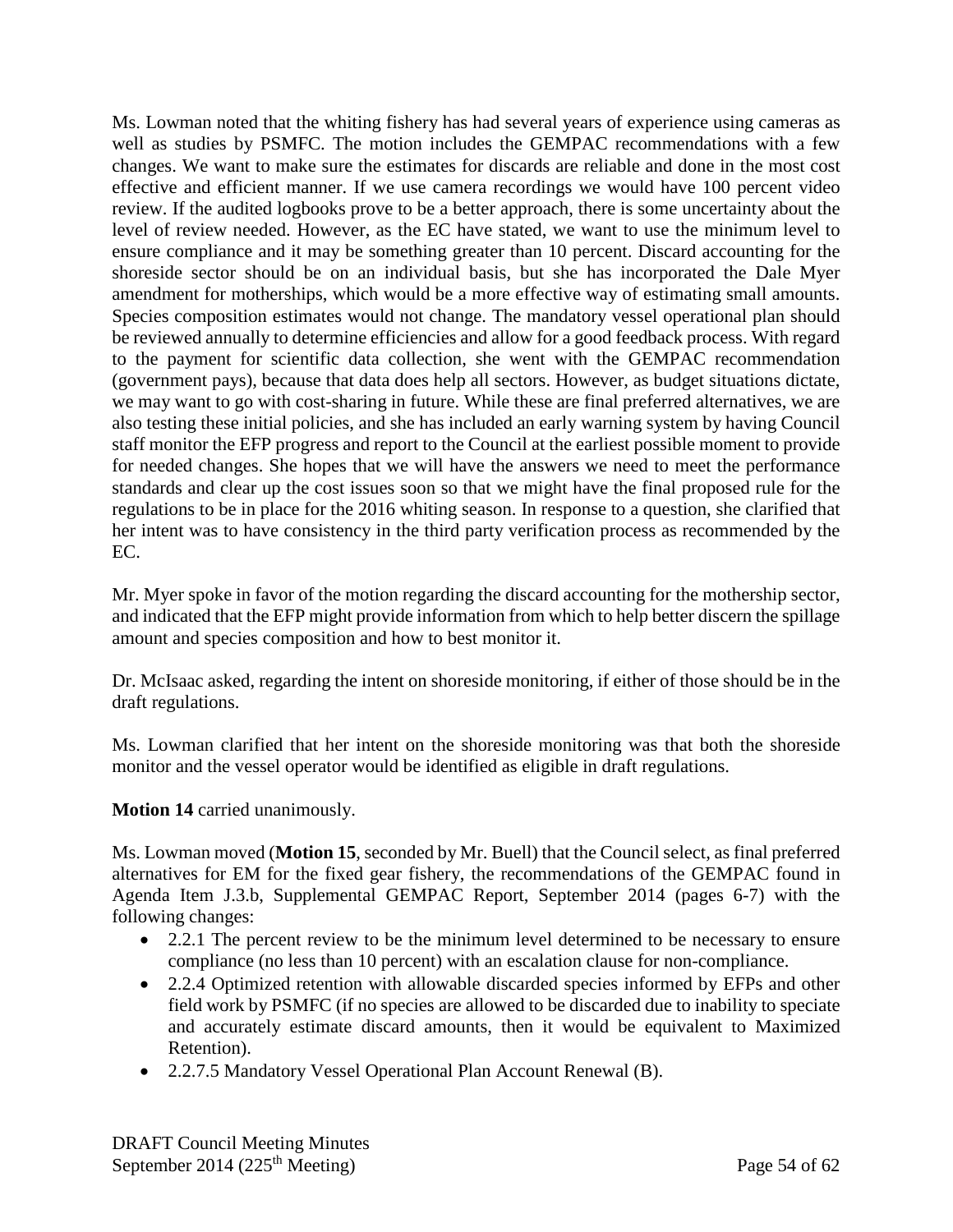- 2.2.8.4 Certified Third party (D) once a certification process has been established, until then Government  $(A)$  – NMFS or their agent (e.g., PSMFC).
- Council staff should also monitor EFP progress and at the earliest Council meeting following when information from the EFP which would impact the Council's final preferred alternative becomes available, NMFS would provide Council with this information and request the Council's input on refinements on either the EFPs and/or Council's final preferred alternative.
- Until these policy decisions are verified by EFP testing and confirmed by the Council, proposed rules and associated documents would not be deemed for transmittal.

Ms. Lowman stated that she has already stated her rationale for the parts of the motion that are the same as her motion for whiting. Regarding the optimized retention, she believes that makes the most economic sense and noted it would be informed by the PSMFC studies (e.g., discard chutes and speciation capabilities) and we might have additional information from the EFPs. If it proves that we cannot adequately identify species, then it will have to be maximized retention. She agrees with the GEMPAC recommendation for modifying the species list, and does not want to include it as a huge regulatory change process. Because there is no EM history for this fishery, it will likely take the first year to understand the EFPs, and she would look at 2017 as the target for implementation. She agreed that it might be possible to implement this mid-year if it were not ready at the beginning of the year.

## **Motion 15** carried unanimously.

Ms. Lowman moved (**Motion 16**, seconded by Mr. Crabbe) that the Council select, as final preferred alternatives for EM for the bottom trawl fishery, the recommendations of the GEMPAC found in Agenda Item J.3.b, Supplemental GEMPAC Report, September 2014 (pages 9-10) with the following changes:

- 2.2.1 The percent review to be the minimum level determined to be necessary to ensure compliance (no less than 10 percent) with an escalation clause for non-compliance.
- 2.2.4 Optimized with allowable discarded species informed by EFPs (if no species are allowed to be discarded due to inability to speciate and accurately estimate discard amounts then it would be equivalent to Maximized Retention).
- 2.2.7.5 Mandatory Vessel Operational Plan Account Renewal (B).
- 2.2.8.4 Certified Third party (D) once a certification process has been established, until then Government  $(A)$  – NMFS or their agent (e.g. PSMFC).
- Council staff should also monitor EFP progress and at the earliest Council meeting following when information from the EFP which would impact the Council's final preferred alternative becomes available, NMFS would provide Council with this information and request the Council's input on refinements on either the EFPs and/or Council's final preferred alternative.
- Until these policy decisions are verified by EFP testing and confirmed by the Council, proposed rules and associated documents would not be deemed for transmittal.

Ms. Lowman noted this motion is nearly the same as the last one. The audited logbook was the recommendation of the GEMPAC as it is believed to be operationally the best way that will work for this fishery. Like the fixed gear fishery, there is no history for EM in this fishery, and it will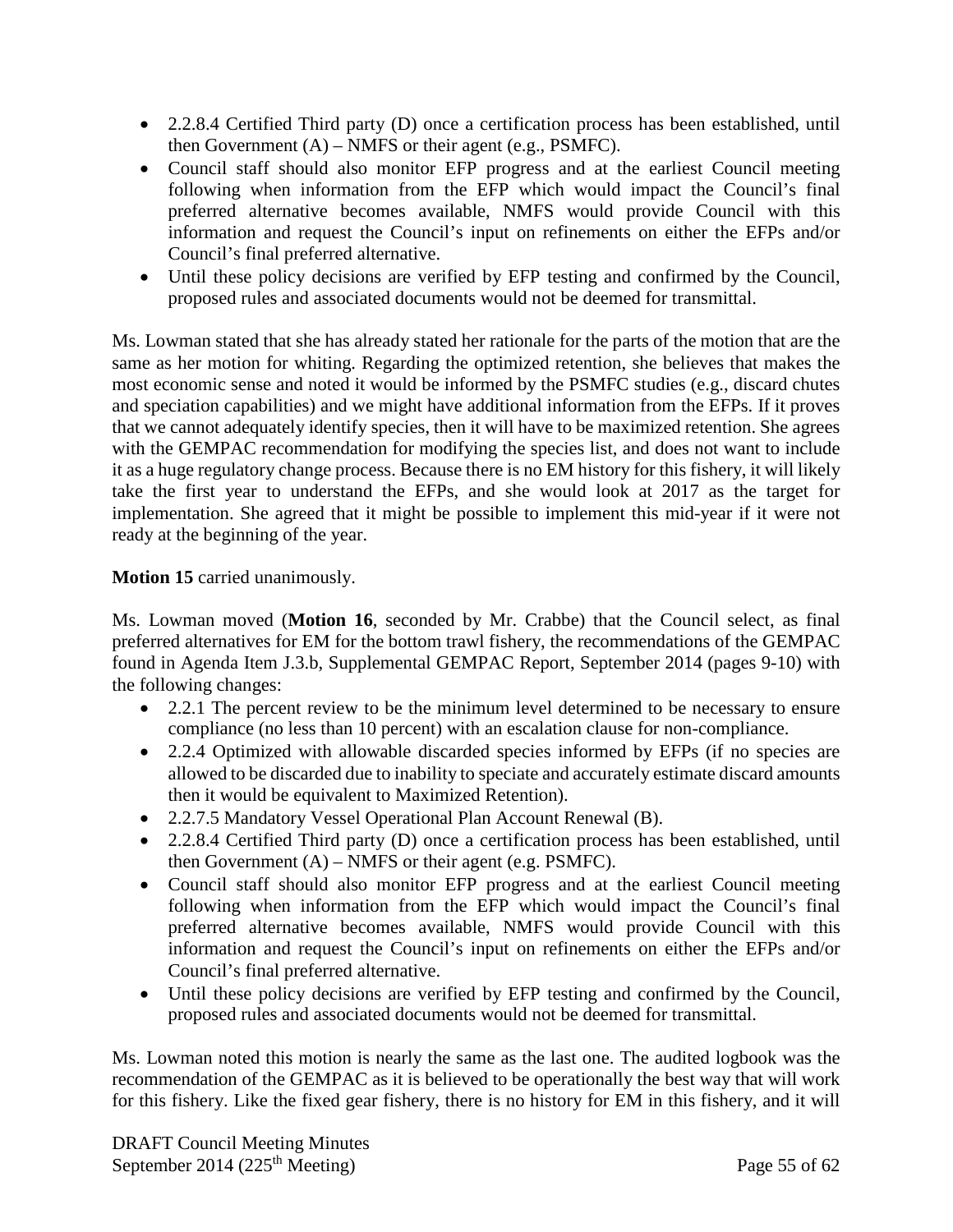likely take longer than the whiting fishery to implement. She believes it is important to move this along as quickly as possible.

**Motion 16** carried unanimously.

Ms. Culver moved (**Motion 17**, seconded by Mr. Lincoln) that the Council provide the following guidance to NMFS:

- In order to preserve the conservation and accountability aspects of the Program, the EM Program must accurately capture discard events (i.e., whether discard has occurred), amount of discard (i.e., volume in weight and size of individual fish), disposition of discard (i.e., if we are to consider providing survivability credit for the release of fish, such as halibut), and do so even for rare events (e.g., catch and discard of rebuilding rockfish, by species).
- In developing performance standards and accountability, recommend NMFS consider the economic incentives to misreport or underreport catches and mortalities of overfished rockfish and Pacific halibut. Individual accountabilities in the fisheries will hold only so far as monitoring programs are able to counteract these incentives. As such, having adequate enforcement to ensure compliance with the EM Program with strong consequences in place for violations are keys to success.
- Performance standards examples are listed below:
	- 1. Require recording of discards in logbooks with estimated weights given for each species for each haul or set.
	- 2. Require a minimum of 30 percent video review during times of gear retrieval and 30 percent of video review of the remainder of the trip; compare to logbook entries for logbook certification.
	- 3. Logbook certification is achieved if video review determines that logbook amounts are within 20 percent accuracy of video review, by species.
	- 4. If logbooks amount do not meet 20 percent accuracy standard, then a 100 percent video review is triggered at vessel account holder's expense, and vessel cannot commence another fishing trip until video has been reviewed and vessel account debited.
	- 5. If the 100 percent video review is triggered more than twice within a six-month time period, then 100 percent video review is in effect for all fishing trips for the six months following the commencement of fishing activity, again at the vessel account holder's expense.

Ms. Culver noted that an EM program appears to be technically feasible for all three sectors. However, whether it can be done in a cost-effective manner or in a way that results in savings to vessel operators is still an open question and could vary for each individual fisher. She thinks there is still ambiguity in the term "performance standards" and what the Council is considering in that regard. Her motion provides some specific examples for NMFS to consider for regulations. It also provides some incentives to vessel owners to avoid discrepancies. The specifications in the motion provide examples to consider, but do not limit NMFS from looking at other specifications. The examples in the first paragraph are not intended to indicate a level of precision beyond what we are currently able to do with human observers (i.e., not setting a higher standard than status quo).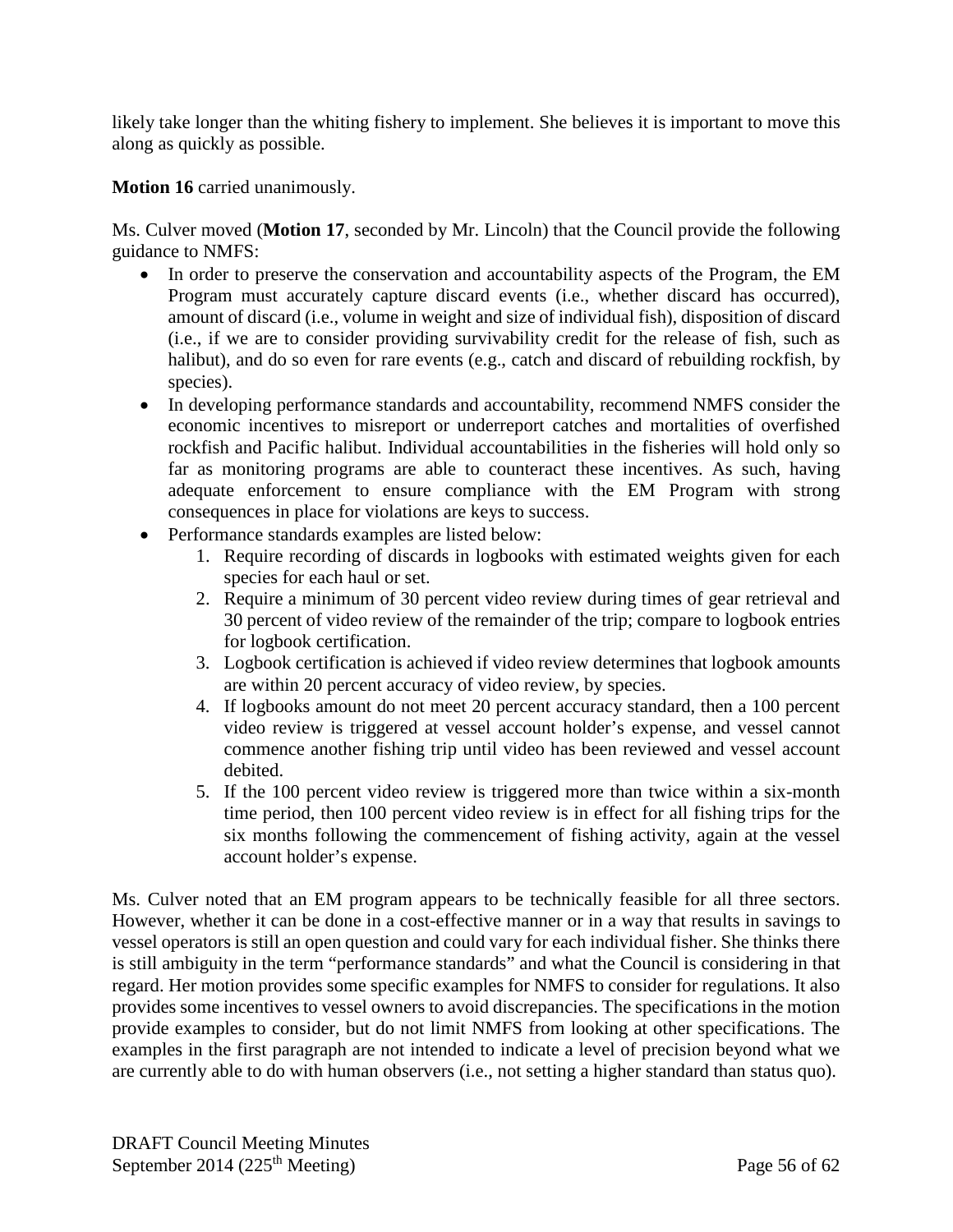### **Motion 17** carried unanimously.

### **J.4 Consideration of Inseason Actions (9/17/2014; 9:01 a.m.) [Recording 9-17-14am1; 0:57:12]**

### **J.4.a Agenda Item Overview [0:57:33]**

Ms. Kelly Ames presented the Agenda Item Overview.

#### **J.4.b Reports and Comments of Advisory Bodies and Management Entities.**

Ms. Ames reported that neither the GAP nor the GMT are recommending any inseason actions at this meeting. She referenced the following reports which confirm this recommendation:

- Agenda Item J.4.b, NMFS Report: West Coast Groundfish, Shorebased IFQ Program September 2014 Catch Report
- Agenda Item J.4.b, Supplemental GAP Report
- Agenda Item J.4.b, Supplemental GMT Report
- Agenda Item J.4.b, Supplemental GMT Report 2

#### **J.4.c Public Comment**

• Agenda Item J.4.c, Public Comment

### **J.4.d Council Action: Adopt Inseason Adjustments to 2014 Groundfish Fisheries**

No adjustments were recommended.

## **K. Pacific Halibut Management [Recording 9-17-14am1; 1:00:27]**

#### **K.1 2015 Pacific Halibut Catch Sharing Plan and Regulations (9/17/2014; 9:04 a.m.)**

#### **K.1.a Agenda Item Overview [1:00:31]**

Ms. Kelly Ames presented the Agenda Item Overview and introduced the following attachments:

- Agenda Item K.1.a, Attachment 1: 2014 Pacific Halibut Catch Sharing Plan for Area 2A
- Agenda Item K.1.a, Supplemental Attachment 2: Visual Representation of the 2014 Area 2A Catch Sharing Plan for Pacific Halibut

#### **K.1.b Reports and Comments of Advisory Bodies and Management Entities [1:04:28]**

- Agenda Item K.1.b, Tri-State Report: California, Oregon and Washington Report on Changes to the Pacific Halibut Catch Sharing Plan for 2015
- Mr. Frank Lockhart presented Agenda Item K.1.b, NMFS Report: Report on the 2014 Pacific Halibut Fisheries in Area 2A, and Agenda Item K.1.b, NMFS Report 2: NMFS Proposed Changes to the Federal Regulations and 2015 Pacific Halibut Catch Sharing Plan for Area 2A.
- Ms. Michele Culver presented Agenda Item K.1.b, WDFW Report: Washington Department of Fish and Wildlife Report on Proposed Changes to the Catch Sharing Plan and 2015 Annual Regulations.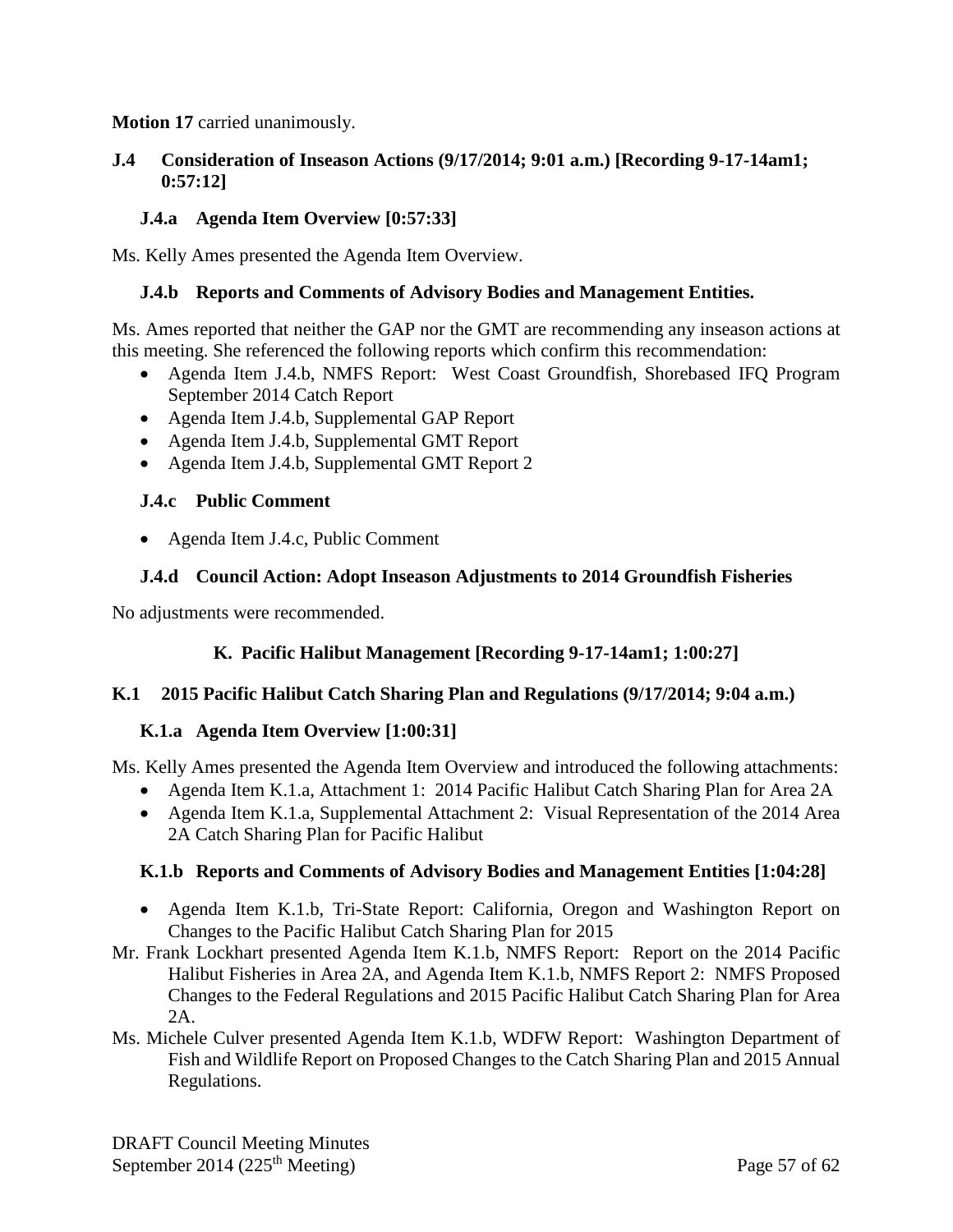- Mr. Troy Buell presented Agenda Item K.1.b, ODFW Report: Oregon Department of Fish and Wildlife Report on Proposed Changes to the Pacific Halibut Catch Sharing Plan for the 2015 Fishery.
- Ms. Marci Yaremko presented Agenda Item K.1.b, Supplemental CDFW Report.

## **[Begin Recording 9-17-14am2]**

Ms. Kelly Ames read Agenda Item K.1.b, Supplemental IPHC Report and Agenda Item K.1.b, Supplemental SAS Report.

Mr. Mark Cedergreen presented Agenda Item K.1.b, Supplemental GAP Report. Sgt. Dan Chadwick presented Agenda Item K.1.b, Supplemental EC Report.

## **K.1.c Public Comment**

- Agenda Item K.1.c, Public Comment
- Agenda Item K.1.c, Supplemental Public Comment 2
- Agenda Item K.1.c, Supplemental Public Comment 3

No public testified at the meeting.

### **K.1.d Council Action: Adopt for Public Review Proposed Changes for the 2015 Pacific Halibut Catch Sharing Plan and Annual Fishing Regulations [0:25:59]**

LCDR Casad commented that the recreational halibut fisheries tend to be derby-style fisheries, which raise safety issues that are a concern to the U.S. Coast Guard.

Ms. Culver moved (**Motion 18**, seconded by Mr. Lincoln) for the Council to adopt for public review the changes proposed in Agenda Item K.1.b, WDFW Report in reference to the Columbia River subarea.

Ms. Culver stated that she covered the intent of the proposed changes in her overview and noted that there would need to be some additional consultation between Oregon and Washington to work through these items. She also hopes to solicit additional public input on the consideration of the third item, as public turnout to the recent hearing was low.

#### **Motion 18** carried unanimously.

Mr. Buell moved (**Motion 19**, seconded by Mr. Feldner) that the Council adopt for public review the changes to the Catch Sharing Plan (CSP) as shown in Agenda Item K.1.b, ODFW Report.

Mr. Buell stated that the intent of the motion was covered in his overview and, as noted by Ms. Culver, additional consultation would be needed between Oregon and Washington, as well as additional public input with regard to the Columbia River subarea.

**Motion 19** carried unanimously.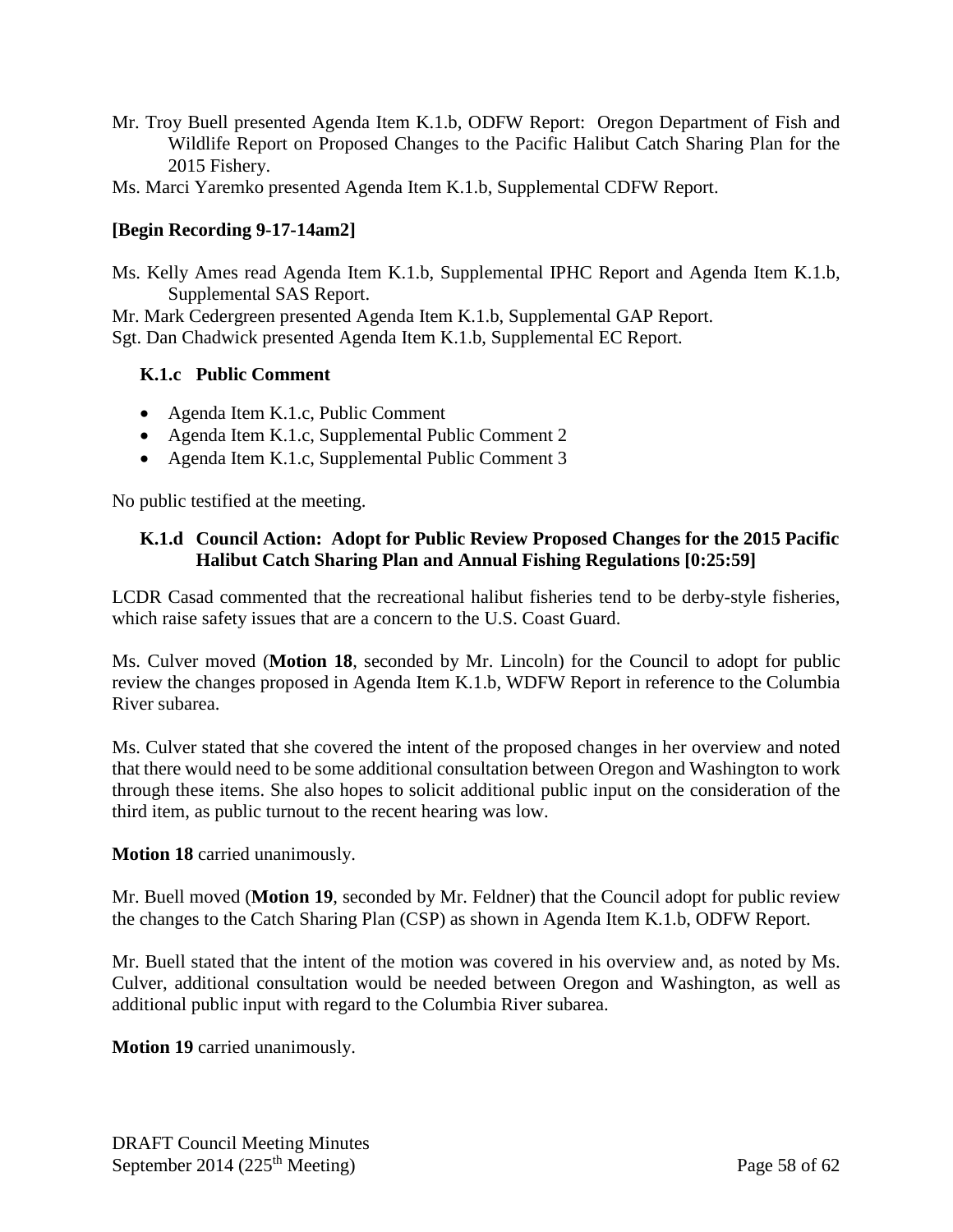Mr. Lockhart moved (**Motion 20**, seconded by Ms. Culver) for the Council to adopt for public review the Catch Sharing Plan changes as shown in Agenda Item K.1.b, NMFS Report 2.

Mr. Lockhart noted that the changes were very minor and involved amending the language for the directed commercial fishery to allow transfer of unused quota to the troll fishery and to update the references to the Northwest Region to the West Coast Region.

**Motion 20** carried unanimously.

Before making his motion, Mr. Feldner called attention to the visual representation of the CSP in Agenda Item K.1.a, Supplemental Attachment 2 (page 2). He noted that this is a very difficult allocation and has required the participation and cooperation of the participants over a long period of time. The reallocation is even more difficult. His intention would be to send out a range of allocations that acknowledges the current CSP.

Mr. Feldner moved (**Motion 21**, seconded by Mr. Pollard) for the Council to adopt for public review the alternatives as found in Agenda Item K.1.b, Tri-State Report and Agenda Item K.1.c, Supplemental GAP Report.

Mr. Feldner stated his intent was to put out a range of alternatives (six in this case) for all sectors that included the existing Catch Share Plan. He appreciates that the Oregon recreational fishery has already given up quota to shift into the California subarea, which this range allows us to look at for a final choice. He believes that the commercial sector has been caught largely by surprise with this action, and that going forward we need to include their input. This range should help allow that opportunity.

Ms. Culver noted her support of the motion. In developing the Tri-State Report, they looked at all of the non-tribal sectors with catch histories and changes in the fisheries and how they have evolved to stay within the quotas. While she was trying to stay narrower in the Tri-State Report to help provide California with quota on a faster basis, she appreciates the broadness in the range within this motion.

Mr. Buell agreed with Ms. Culver's comments. He noted that in developing the Tri-State Report they did not solicit comments from either the recreational or commercial sectors, but rather intended that they could weigh in during the Council process.

Motion 21 carried unanimously.

The Council discussed the 2014 landings and the need for accurate catch estimates.

Ms. Culver moved (**Motion 22**, seconded by Mr. Lincoln) that the Council approve the following for public review:

- Two alternatives for season changes to the California subarea, in addition to status quo as follows:
	- 1. Revise the season length so that the fishery is open for one month during the May 1 through October 31 timeframe. Selection of the month would occur under final action.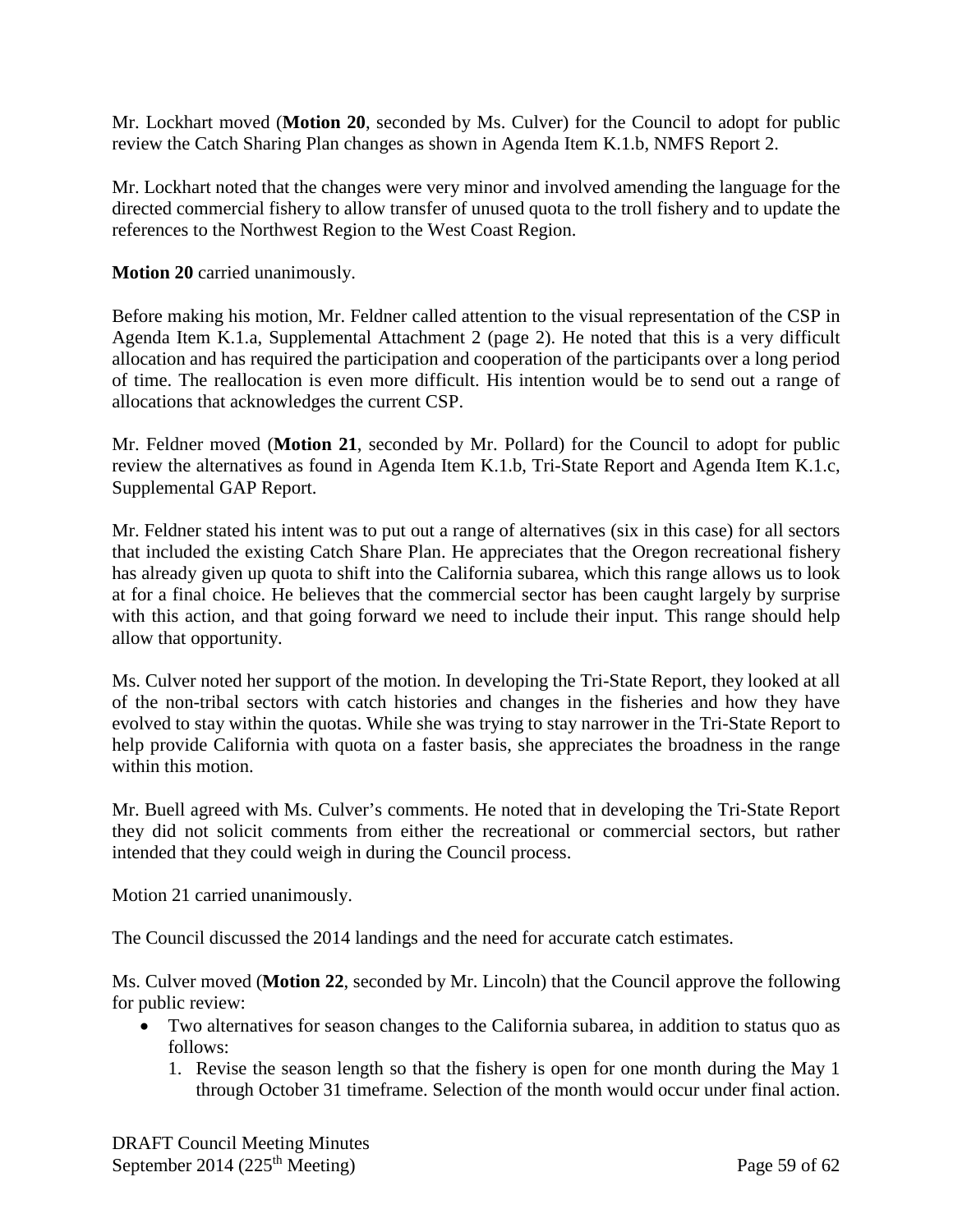- 2. Revise the season length so that the season is open for a 15 consecutive day period during May 1 through October 31 time period. Selection of the 15 day period would occur under final action.
- Modify the Catch Sharing Plan:
	- $\S$  (f)(1)(vii) California subarea--Last sentence be revised to say: "... inseason adjustments may be made, and estimates of actual catch will be made post-season."
- Provide guidance to NMFS: in establishing the California sport fixed season, recommend NMFS use a formula similar to the Puget Sound area, which is to calculate a projected catch per day and number of days to achieve the subarea quota.

Ms. Culver stated that 2014 is the seventh year of an overage in this fishery. Catches in the California fishery were 13,300 pounds in 2008, 34,800 pounds in 2009, 23,900 pounds in 2010, 13,600 pounds in 2011, and 25,400 pounds in 2012. She did not have a final estimate for 2013, but it appears the catch is already at 25,500 pounds for 2014. We have been in communication with the International Pacific Halibut Commission (IPHC) to work with the Council on the South of Humbug Policy Work Group. The IPHC have urged the Council to take action to keep the fishery within the quota. The California fishing seasons for the years since 2008 have been open for a sixmonth period, seven days per week. In 2014 the season was reduced to five months. In comparison, the recreational subareas in Washington have had very short seasons. The Puget Sound season is currently eight days and the Neah Bay/La Push and Westport subareas have a four-day season. Washington has made a tremendous effort to manage its coastal and Puget Sound fisheries within the allowable quotas. Those annual season reductions have been very painful and have had significant impact to the communities. It is difficult for her to contemplate going through an eighth season with a five month, seven day per week fishery in the California subarea without proposing any reductions to the season. Her motion provides a range of options for reducing the season that should be considered before final action is taken. The proposed modification to the CSP provides for taking inseason action (just as is done for Puget Sound) to keep the fishery within the quota. The California subarea is the only area that does not allow for inseason adjustments. She realizes how difficult it is for California to take inseason action, so her motion also would allow NMFS to take the action so that California could then take conforming action. The final guidance in the motion is to NMFS to use a process similar to that used for Puget Sound in which a fixed season is based on a projection of expected catch.

Ms. Yaremko asked what the Puget Sound area quota and catch was for 2013.

Mr. Lockhart (reporting from Agenda Item K.1.b, NMFS Report) responded that the quota was 57,393 pounds. Ms. Culver confirmed that the catch for 2013 was over 90,000 pounds. Due to that overage, WDFW reduced the 2014 season down to 8 days from the 14 days in 2013.

Mr. Buell spoke in support of the motion. Based on the previous motion outlining the possible alternative allocations to the California subarea, he believes it is likely that some inseason action could be required to avoid exceeding the quota. He noted that the proposed motion laid out a very broad range of quotas to consider, including the current season. Both Oregon and Washington had to apply considerable inseason constraints to limit the recreational catch each year.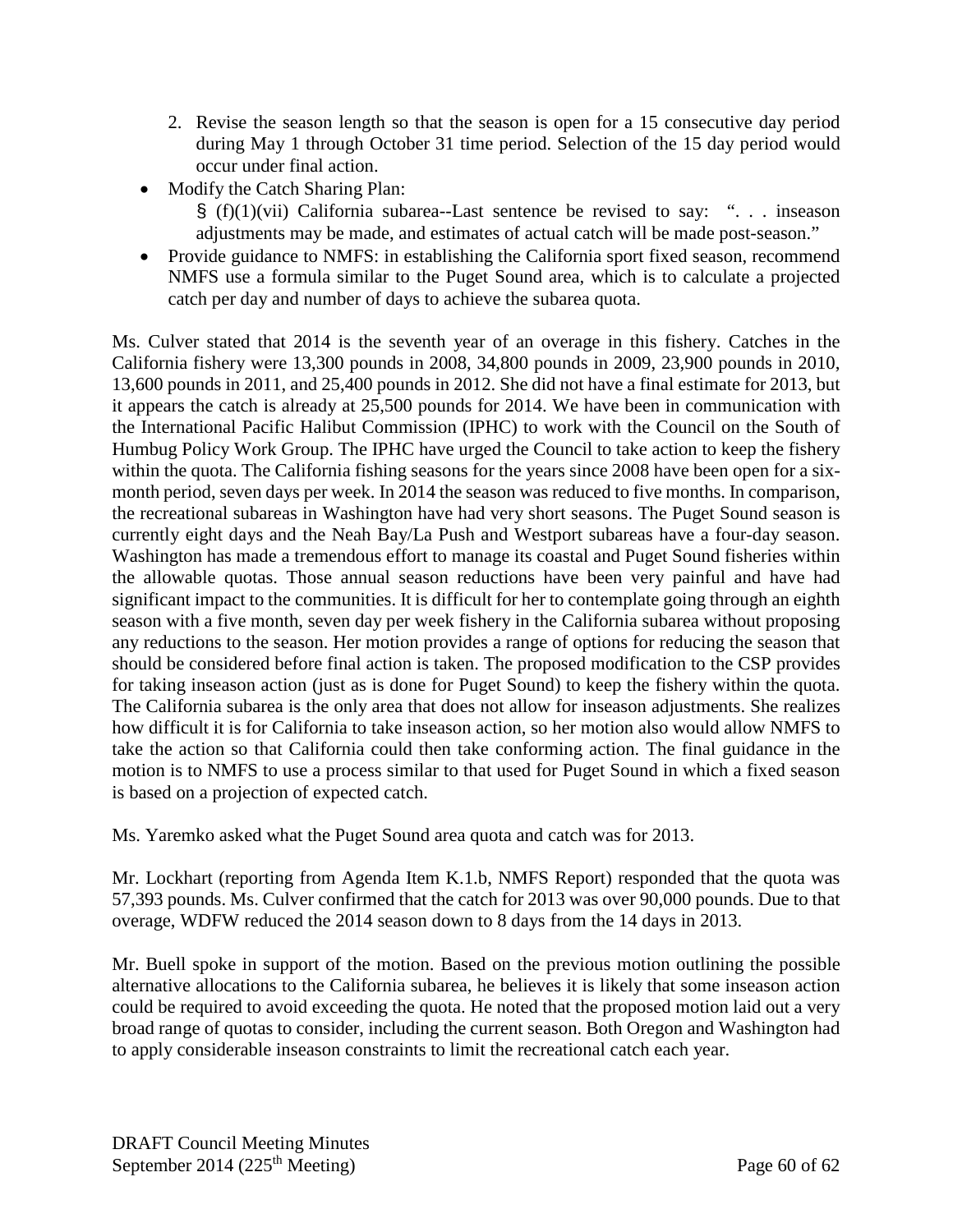Ms. Yaremko moved (**Motion 23 (**substitute for **Motion 22)**, seconded by Mr. Crabbe) for the Council to adopt for public review that California will manage a fixed season of May-July and September-October and will monitor inseason and take action through state processes to close the fishery if projections indicate early attainment of the California allocation.

Ms. Yaremko stated that California hasn't been doing inseason monitoring of the Pacific halibut catch to date because it has not been a high priority until recently. Now that inseason monitoring has become important to avoid jeopardizing achievement of area 2A total allowable catch. It has been California's view that the allocation to date has been neither fair nor equitable. Given that consideration, the language in the CSP providing a fixed season, and the difficulty in tracking and accurately projecting when an allocation of 6,000 pounds would be met with the rather crude methodologies available, CDFW has not been doing inseason tracking. Her motion would give the state the authority to make inseason regulations without going through a cumbersome regulatory process. It would be up to the California Fish and Wildlife Commission to consider and approve such a regulation. She agrees with the need to be able to take quick inseason action and would rather see that be the tool rather than severely constraining the options for what a season might be. In response to questions, she thought a Federal inseason action that was easy to implement, similar to salmon inseason action, could be appropriate.

Mr. Wolford moved (Amendment 1 to **Motion 23**, seconded by Mr. Brizendine) to insert "or NMFS" following "state" in the motion.

Mr. Wolford stated he believes the amendment captured the intent of the discussion of processes that could be used and would allow whichever process works best to be used.

Amendment 1 carried unanimously.

Ms. Culver expressed her opposition to the substitute motion as amended. She was confused as to how California could take timely inseason action, as she thought in the past it was about a sixmonth process. Looking at the current 2014 season, the catch estimate for May and June totaled 7,400 pounds, which is already over the quota. If the proposed motion were in place, would California have taken inseason action to close the fishery at the beginning of July?

Ms. Yaremko responded that, like in the case of some groundfish species, the state could take rapid inseason action if a Federal harvest guideline or allocation were established in the preseason state regulations (which may take about 6 months). Once that guideline is there, the CDFW could take quick action by notice. Because the 6,200 pound allocation was not viewed as fair, she doubts if the California Fish and Wildlife Commission would have allowed the state to close the fishery upon attainment of the quota. She appreciates that the range of options now proposed does cover quota levels that could be viewed as fair.

Mr. Buell noted the time lag in catch estimates and use of preliminary numbers. He wondered if CDFW would be comfortable taking action based on a preliminary projection.

Ms. Yaremko noted that information on total May fishing would not be available until about July. However, she indicated that CDFW would not wait until that estimate was available, but could use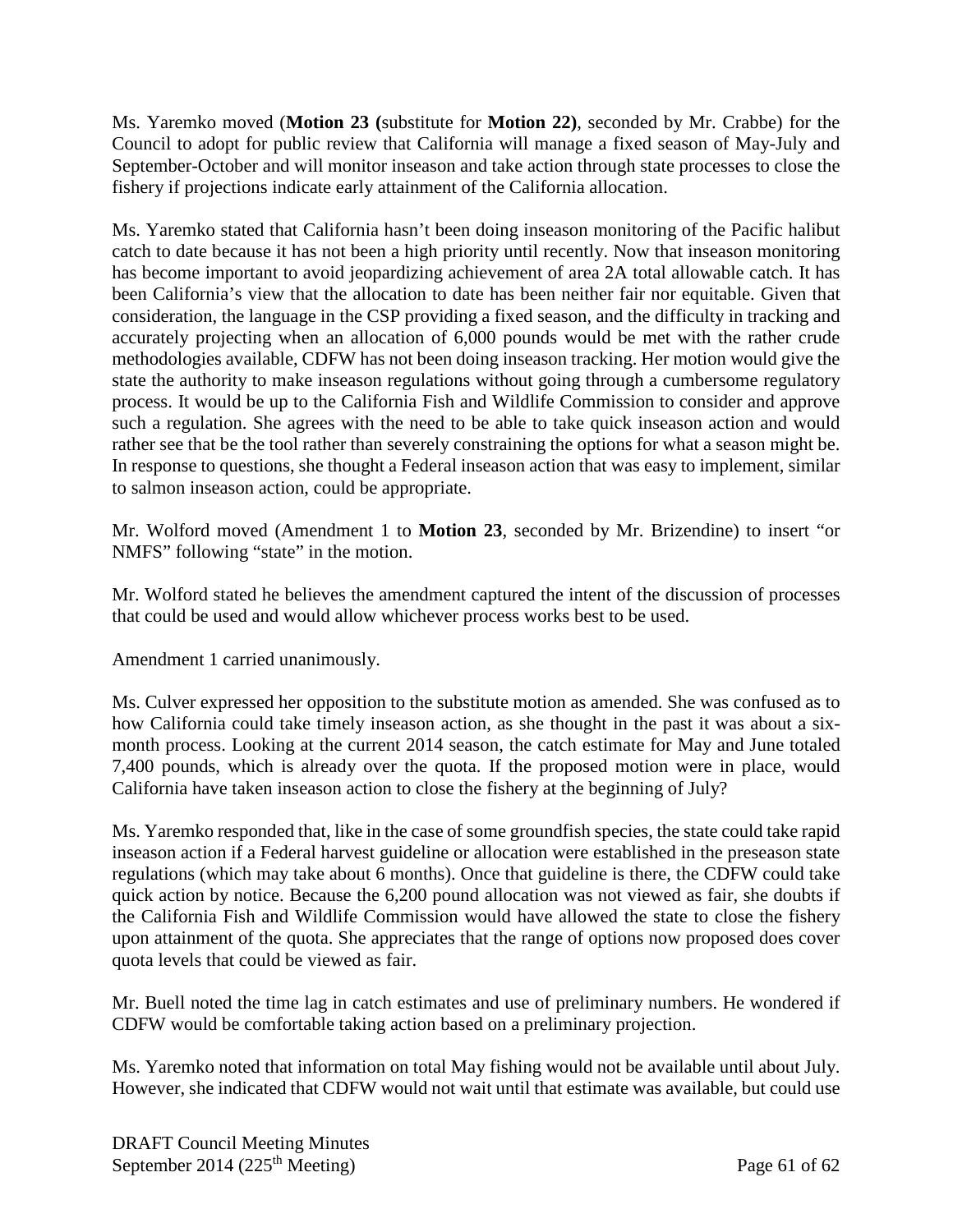projections from the first week of fishing to project the May total and take real-time action based on that projection.

Further Council discussion concerned the need to have more than one option for season structure go out for public review.

Substitute **Motion 23** failed in a roll call vote—5/7/1 (Mr. Feldner, Mr. Lincoln, Mr. Buell, Ms. Culver, Mr. Lockhart, Mr. Myer, and Mr. Sones voted no; Mr. Ortmann abstained).

In response to the need for public input to more than one option, Ms. Yaremko noted that the California public had been made aware of the need to avoid exceeding the quota, and their preferred alternative was the five-month season with inseason action if necessary to limit the fishery.

**Motion 22** carried (Ms. Yaremko, Mr. Crabbe, Mr. Wolford, and Mr. Brizendine voted no; Mr. Ortmann abstained).

## **ADJOURN**

The Council adjourned September 17, 2014 at 2:43 p.m.

Dorothy Lowman Date Council Chair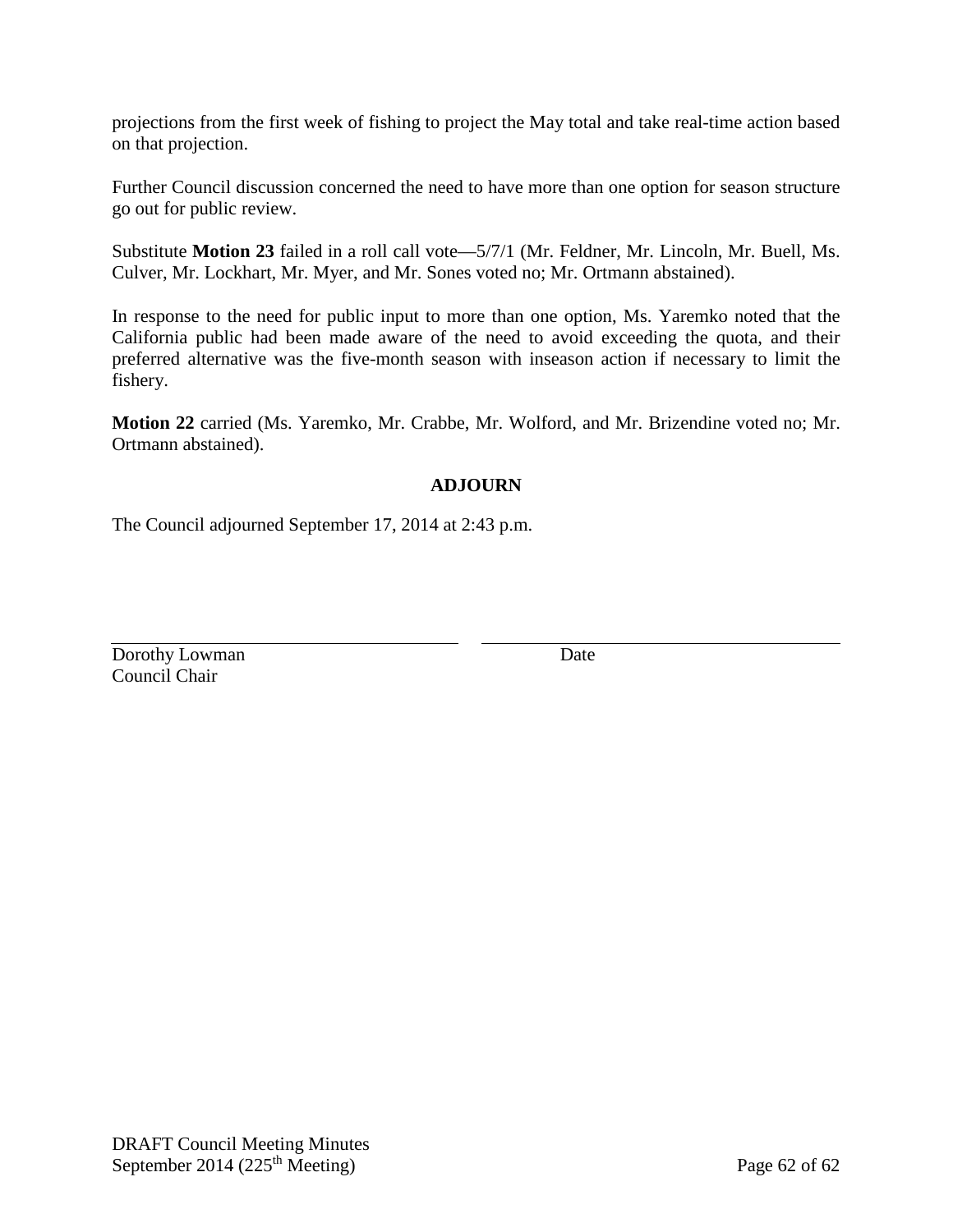## DRAFT VOTING LOG Pacific Fishery Management Council  $225<sup>th</sup>$  Meeting September 2014

**Motion 1**: Adopt Agenda Item A.4, September 10-17, 2014 Council Meeting Agenda, with Agenda Item I.3 cancelled and Agenda Item I.2 to be determined.

> Moved by: David Crabbe Seconded by: Buzz Brizendine Motion 1 carried unanimously.

**Motion 2**: Adopt the purpose statement as shown in Agenda Item D.2.b, LCR Workgroup Report (the text in italics between paragraphs 3 and 4 on page 1).

Moved by: Chris Kern Seconded by: Jeff Feldner

**Amndmnt 1:** Add after "tolerances" (at the end of the "need and purpose" statement) "in coordination with applicable state and Federal recovery plans."

> Moved by: Phil Anderson Seconded by: Rich Lincoln Amendment 1 carried unanimously. Motion 2, as amended, carried unanimously.

**Motion 3**: Adopt as preliminary alternatives from Agenda item D.2.a, Supplemental Attachment 2, Models 4b, 5b, 6b, and 7.5b1. Include a preference to do a threeyear review after implementation.

> Moved by: Chris Kern Seconded by: Phil Anderson Motion 3 carried unanimously.

- **Motion 4**: Identify Alternative 2, as shown in Agenda Item H.1.a, Attachment 1, as the Preliminary Preferred Alternative. Also recommend the draft amendatory language, as written in Agenda Item H.1.a, Attachment 1, be forwarded for public review with the following changes:
	- Incorporate changes suggested in
		- o Supplemental STT Report
		- o Supplemental HMSMT Report
		- o Supplemental CPSMT Report

• Consistently use language in the "1.2 Purpose and Need" (Agenda Item H.1.a, Attachment 1, page 2) throughout the document rather than alternative language. For example, use "prohibit" rather than "restrict" in reference to new directed fisheries in the amendatory language of each FMP.

Moved by: Caren Braby Seconded by: Jeff Feldner

**Amndmnt 1:** Add the following to the motion: Ask EWG to discuss the following item with the aim of maintaining the target of final action in March:

DRAFT Voting Log Page 1 of 14 September 2014 (225th Council Meeting)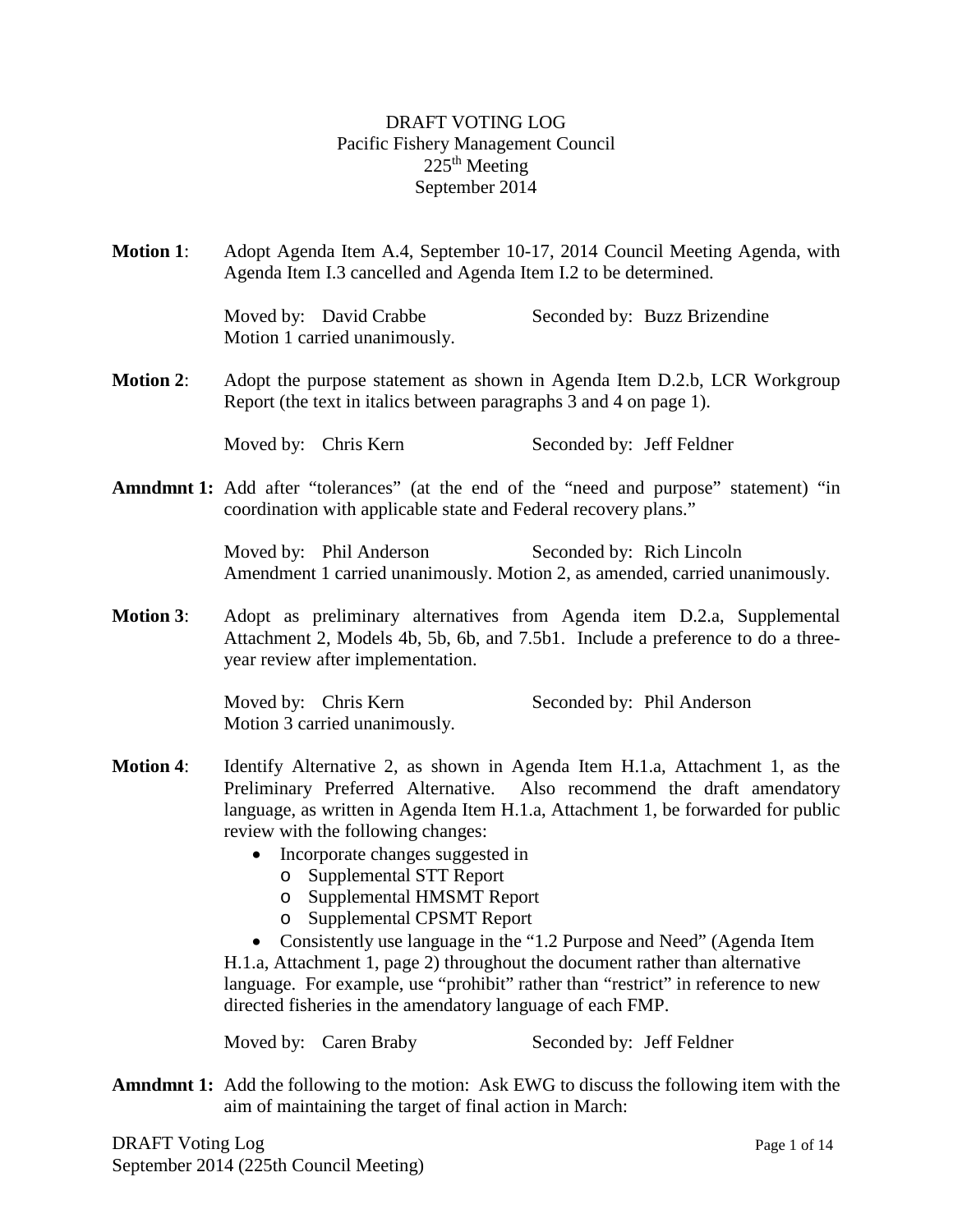- a. Investigate how the current fish ticket reporting rules could be altered to improve monitoring of landings for these species. The goal would be to produce estimates that would be adequate to support annual level reporting of the CEBA1 species in aggregate (i.e. not species level or necessarily species group level). We are interested in changes that would be readily implementable, handled at the state level, without new resources or redirecting current sampling resources.
- b. "Incidental retention allowed" but how much? Are provisions needed to distinguish the CEBA1 species with any conflicting incidental catch provisions in the four FMPs. Likewise, do we need some regulatory definition of directed fishing, unacceptable incidental levels, or both for purposes of enforceability.
- c. Discuss what type of information EFPs could collect, what other info we might like before authorizing a full directed fishery and what type of research program it might take to collect it.
- d. Include all the comments of the advisory bodies relative to the FMP language.

Moved by: Corey Niles Seconded by: Rich Lincoln

**Amdmnt 1a:** Delete part "b" from the amendment.

Moved by: Dale Myer Seconded by: David Crabbe Amendment 1a carried (Mr. Niles voted no, Ms. Yaremko abstained). Amendment 1 was withdrawn with consent of the second.

**Amndmnt 2:** Include Agenda Item H.1.b, Supplemental EAS Report in the list of changes to incorporate in the draft amendatory language (H.1.a, Attachment 1).

> Moved by: Rich Lincoln Seconded by: Marci Yaremko Amendment 2 carried unanimously. Motion 4, as amended, carried unanimously.

**Motion 5**: Recommend not taking emergency action before the beginning of the next management period, but add to the range of alternatives an analysis on how to accomplish inseason management as a tool to manage bag limits for Pacific bluefin tuna.

Moved by: Marci Yaremko Seconded by: Dan Wolford

**Amndmnt 1:** Strike "manage bag limits for" and replace with "manage."

Moved by: Dan Wolford Seconded by: David Crabbe Amendment 1 carried unanimously. Motion 5, as amended, carried unanimously.

**Motion 6**: To further Pacific-wide efforts to rebuild Pacific bluefin tuna, [the Council] recommends that NOAA adopt a two-fish daily bag limit for recreationally-caught Pacific bluefin, which can be aggregated for up to three fishing days (i.e., up to six fish in possession) if supported by proper documentation (e.g., California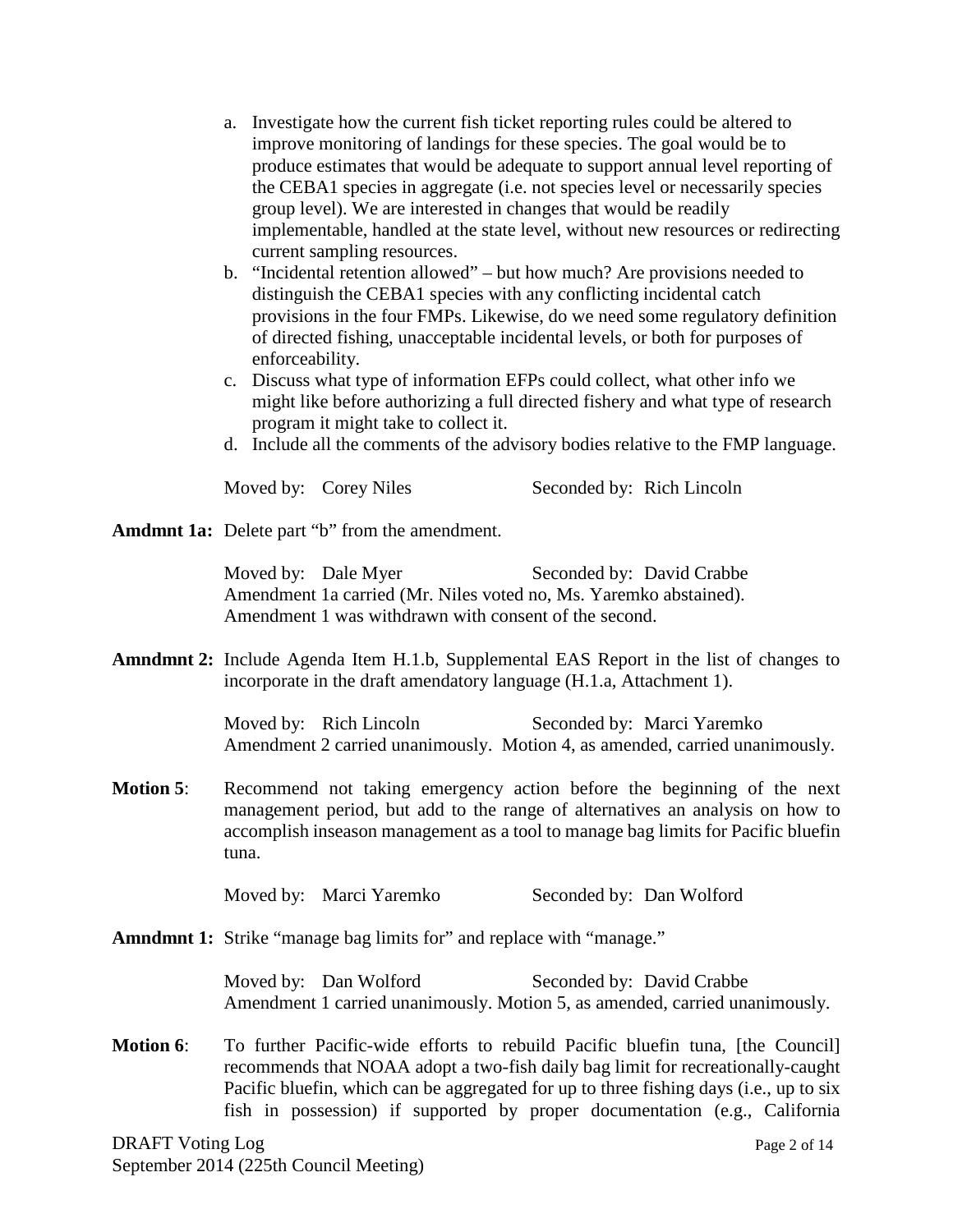declaration form, CPFV logbook records, or multi-day license). These limits apply to fishing vessels in the U.S. EEZ, even with respect to fish harvested outside the U.S. EEZ.

In order to ensure that the species of tuna can be identified at sea, and that the quality of tuna taken aboard a vessel can be determined at sea, new regulations governing filleting of tuna at sea are necessary. The Council further moves that the outcome of current discussions between Federal and state agency staff and members of the recreational fishing industry that achieves these two objectives, while continuing to allow processing of tuna at sea, is likely the preferred alternative included in a range of alternatives to manage filleting tuna at sea, which shall be available for final action at the Council's November meeting.

Two additional alternatives that are not preferred would include A) a prohibition on filleting tuna at sea while allowing processing to remove organs and viscera (i.e., allowing only gilling and/or gutting), and B) a prohibition on any processing of tuna at sea.

Moved by: Marci Yaremko Seconded by: Mark Helvey Motion 6 was withdrawn with consent of the second.

**Motion 7:** Adopt the full range of alternatives on PBF bag limits for public review (as identified in Agenda Item G.4.b, HMSMT Report 2, and Supplemental HMSMT Report 4). Direct the HMSMT to produce a draft EA for the November meeting to allow for final Council action. Within this range of alternatives, move that the Council designate as a preliminary preferred alternative (a subset of Alternative 3, Agenda Item G.4.b, HMSMT Report 2):

> A two-fish daily bag limit for recreationally-caught Pacific bluefin which can be aggregated for up to three fishing days (i.e., up to six fish in possession) if supported by proper documentation (i.e., California declaration form, CPFV logbook records, or multi-day license). The possession limit would apply to fishing vessels in the U.S. EEZ, even with respect to fish harvested outside the U.S. EEZ (Agenda Item G.4.d, Supplemental CDFW Motion in Writing, Motion 1).

Moved by: Marci Yaremko Seconded by: Mark Helvey

**Amndmnt 1:** Adopt a preferred daily bag limit of three fish with a maximum of nine fish in possession.

> Moved by: Buzz Brizendine Seconded by: Dan Wolford Amendment 1 failed on a roll call vote (Ms. Yaremko, Mr. Pollard, Mr. Helvey, Mr. Lincoln, Mr. Ortmann, Mr. Sones, Ms. Culver, Dr. Braby, and Mr. Myer voted no; 9 no, 4 yes).

Motion 7 carried unanimously.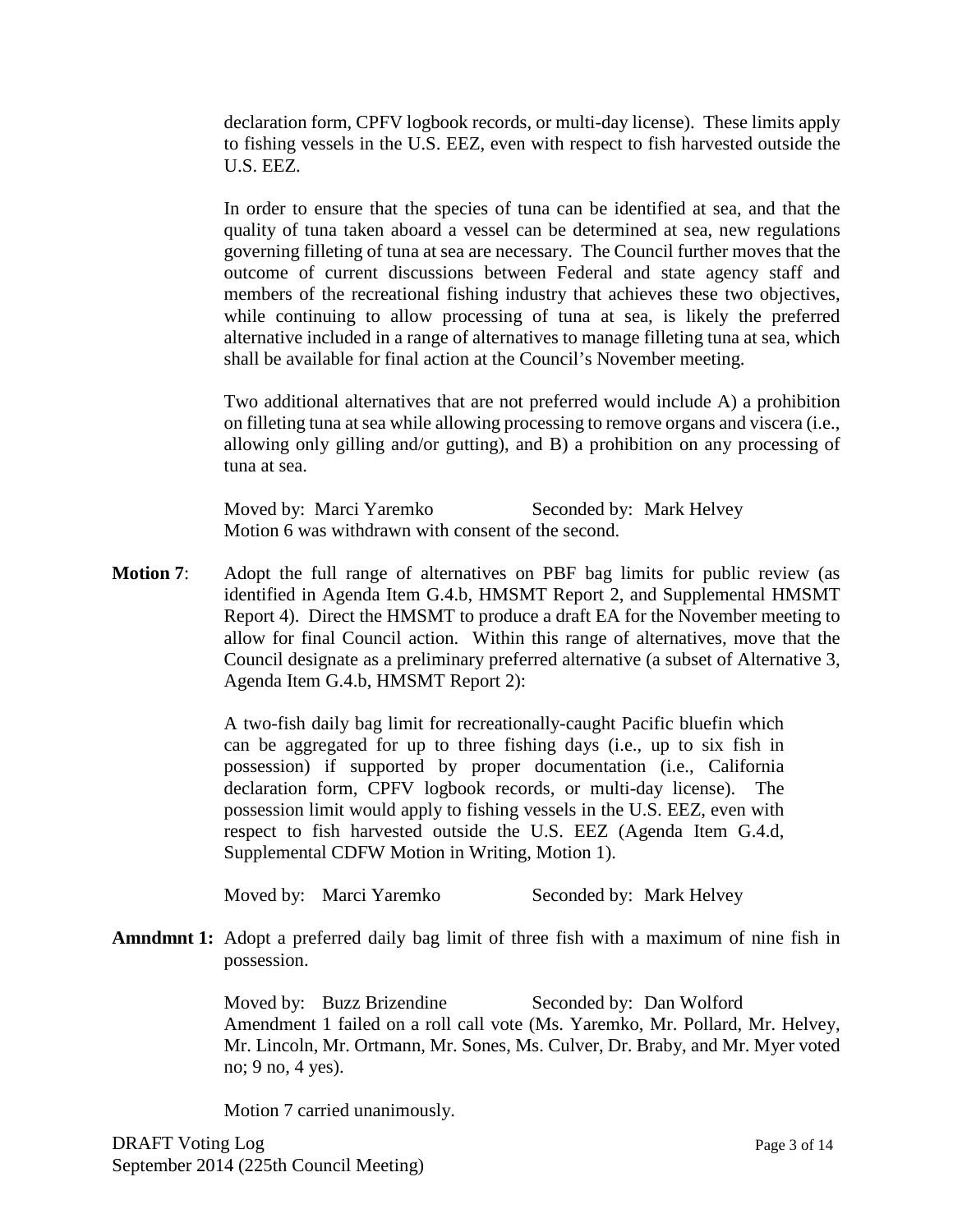- **Motion 8**: Adopt the following range of alternatives on filleting of tuna at sea south of Point Conception for public review (as discussed in Agenda Item G.4.b, Supplemental HMSMT Report 4):
	- a. Preliminary Preferred: Filleting of tuna at sea would be authorized in a manner that allows for both the species and the quantity of tuna taken aboard a vessel to be determined.
	- b. Filleting of tuna at sea would be prohibited, while continuing to allow processing to remove organs and viscera (i.e., allowing only gilling and/or gutting).
	- c. Prohibit any processing of tuna at sea.

Direct the HMSMT to include the analysis in the draft EA for the November meeting to allow for final Council action; including an analysis of economic impacts to industry.

Moved by: Marci Yaremko Seconded by: Mark Helvey

#### **Amndmnt 1:** Make the following changes:

- 1. Add the words "in the recreation fishery" in front of "filleting" in the first sentence.
- 2. Add Option D [same as Option B except it adds "heading" as partial processing]. Filleting of tuna at sea would be prohibited, while continuing to allow processing to remove head, organs, and viscera (i.e., allowing only gilling and/or gutting).

Moved by: Dan Wolford Seconded by: Buzz Brizendine Amendment 1 carried unanimously. Motion 8, as amended, carried unanimously.

**Motion 9:** For the Drift Gillnet Fishery: Move the range of alternatives in the Management Team Report 3 (Agenda Item G.4.b, HMSMT Report 3) go out for public review; but to narrow the range of alternatives, focus the public's attention, and to focus the analysis, identify the following as our Preliminary Preferred Alternative:

Regarding hard caps,

Adopt for mammals: Table 1, Page 4 HMSMT Report 3, for the species listed using the numbers in the first column – Annual take with the following changes:

Column title change to: "Annual Mortality/Serious Injury" For Fin Whale, up to 2 For Olive Ridley, up to 2 For Green, up to 2

Regarding other mammals not covered in Table 1, adopt for public review Table 4, pg. 7 (HMSMT Report 3) as performance objectives, not hard caps, - but rather as annual catch targets that should not be exceeded – using the 10 year maximum column for Observed Mortality numbers for 2015 with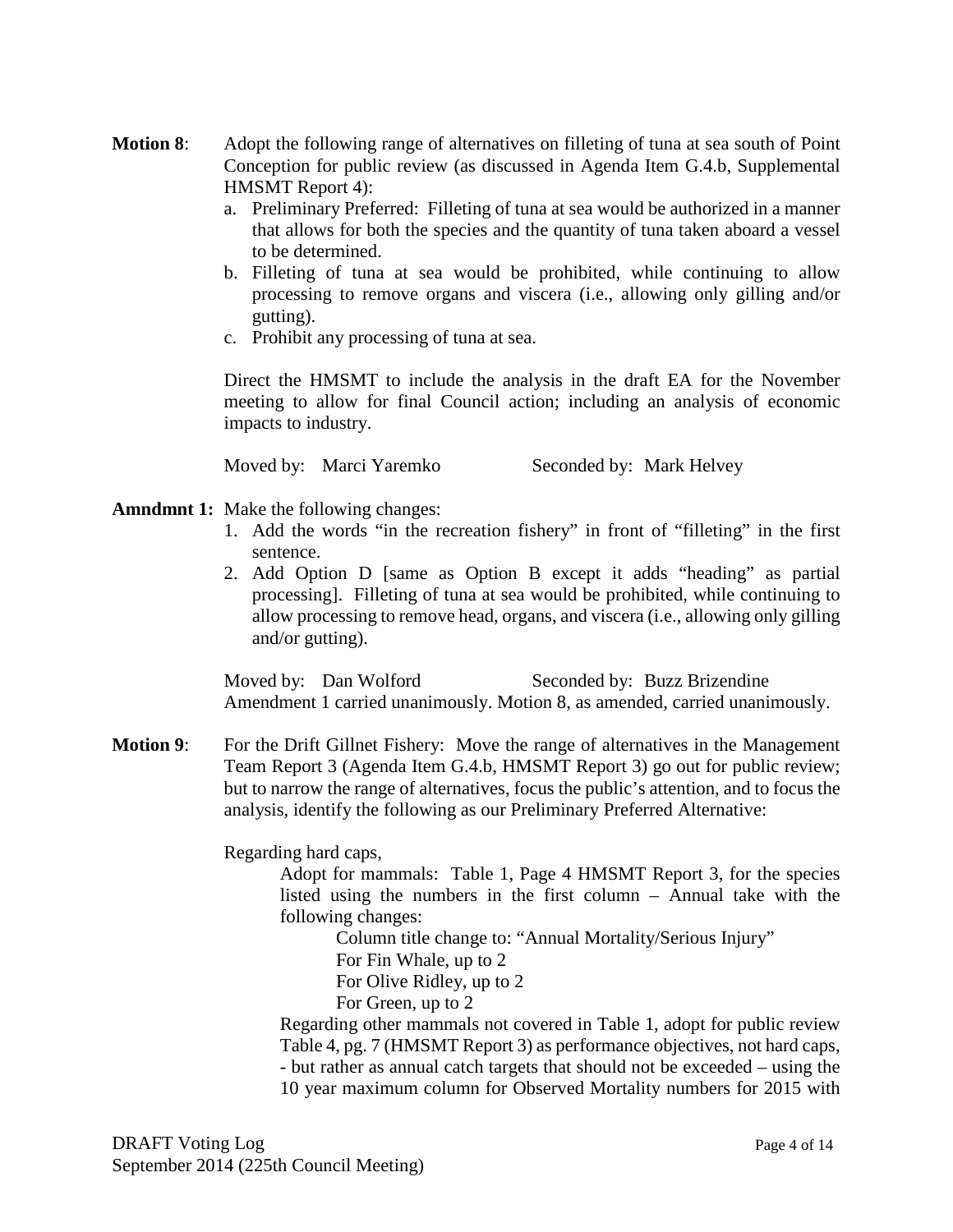the intent to achieve lower numbers in future years. This would then include the following species and annual performance objectives for 2015:

| Short-finned pilot                 | $\overline{c}$ |
|------------------------------------|----------------|
| Minke                              |                |
| Grey                               | 1              |
| <b>Short Beaked Common Dolphin</b> | 9              |
| Long Beaked Common Dolphin         | 5              |
| Pacific White-sided Common Dolphin | 3              |
| Northern Right Whale Dolphin       | 3              |
| Risso's Dolphin                    | 1              |
| <b>Bottlenose Dolphin</b>          | 1              |
| California Sea Lion                | 18             |
| Northern Elephant Seal             |                |
|                                    |                |

Note this excludes the "unidentified" common dolphin.

Regarding Finfish - Alternative 3, on page 8 (HMSMT Report 3) as performance objectives, not hard caps, but rather as annual catch targets that should not be exceeded as discard mortality for specific fish (from Agenda Item G.4.b, Supplemental HMSMT Report 5) page 1, using the annual average dead removals).

| Blue sharks                   | 143 |
|-------------------------------|-----|
| Mola                          | 68  |
| Marlins *from Public comment* | 28  |

For both non-ESA listed Mammals and finfish, include a one year only rollover option: number 4 on page 3 as described in Agenda Item G.4.b, Supplemental HMSMT Report 5, September 2014).

Regarding Observability, adopt

From Management Report 3: A blend of Alternatives found on pages 9 and 10 as follows:

Essentially alternative 3 but explicitly removing the unobservable exemption: by the 2018 fishing season: 100% monitored – at the current level of human observers, with EM (for the purpose of catch and bycatch accounting) on all other vessels, removing the unobservable exemption.

Moved by: Dan Wolford Seconded by: Marci Yaremko

- **Amndmnt 1:** Include the following in the main motion:
	- Insert at the preamble of the motion "The range of methods and the corresponding basis for the potential hard caps described in HMSMT Report 3 would remain,"
	- Add to the hard cap Preliminary Preferred Alternative section:
		- a. Applications of hard caps would be aligned with the fishing season (August 15-January 31) – PPA
		- b. Hard caps would apply to fishery mortality and or serious injury (M/SI) PPA
		- c. At a minimum, annual hard caps would be in place for high priority protected species (i.e., ESA-listed and those with an annual M/SI of

DRAFT Voting Log Page 5 of 14 September 2014 (225th Council Meeting)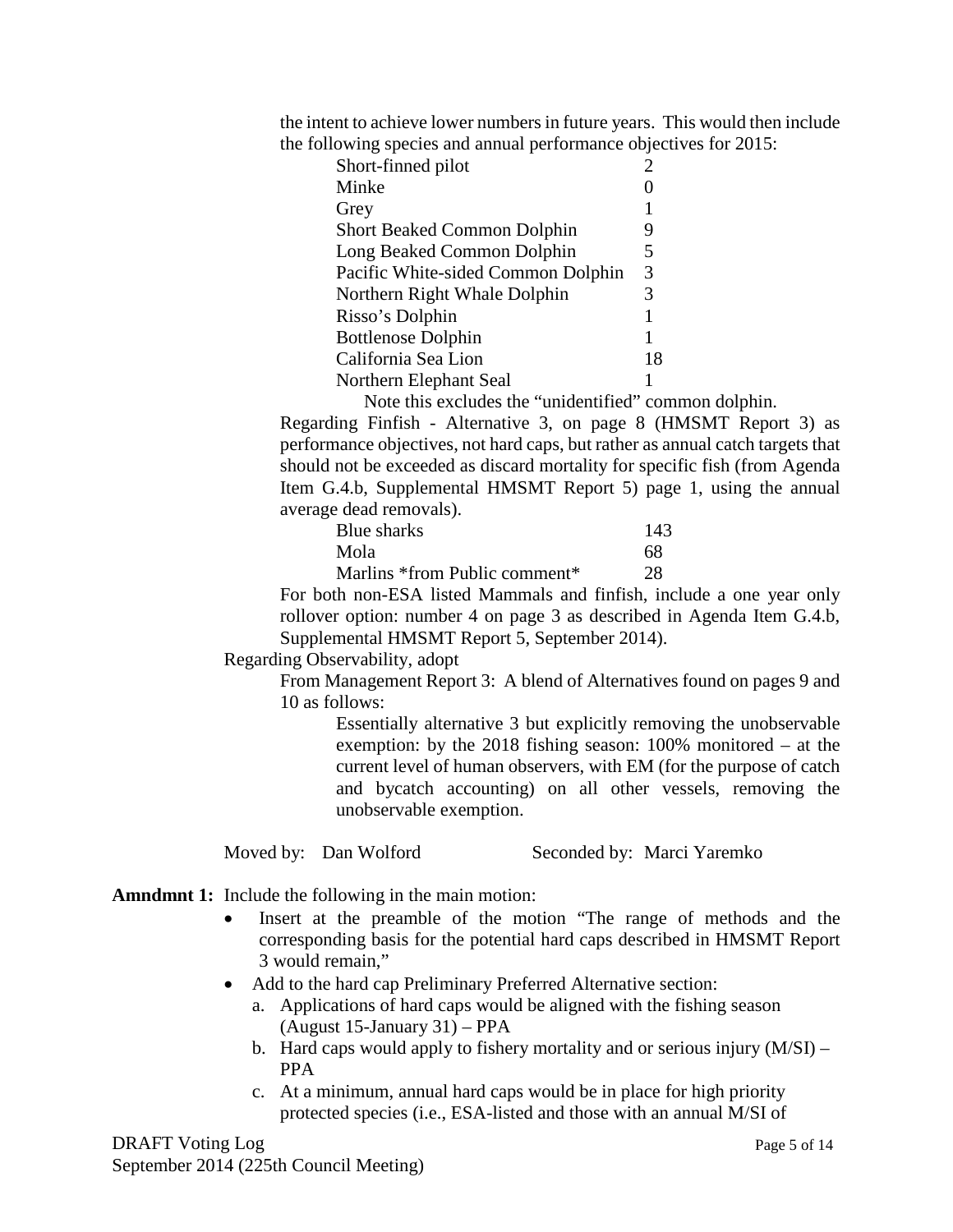greater than or equal to 10 percent PBR). Species: fin, humpback, shortfinned pilot, and sperm whales; leatherback, loggerhead, olive Ridley, and green sea turtles – PPA

- d. Hard caps may also be considered for the other species listed in Table 4 in HMSMT Report 3, page 7.
- In the finfish section, replace the PPA with "Status quo no action for finfish bycatch reduction measures – PPA
- In Fishery monitoring section, add: For fishing monitoring, analyze the following alternatives:
	- e. Maintain a minimum of 33 percent observer coverage level, remove the unobservable vessel exemption, and allow individual vessels the flexibility to contract with an approved observer provider company.
	- f. Maintain a minimum of 50 percent observer coverage level, remove the unobservable vessel exemption, and allow individual vessels the flexibility to contract with an approved observer provider company.
- Add: Provide guidance to the HMSMT to include the following in their analysis:
	- g. Using NMFS observer data for the last five seasons (2009-2010 through 2013-2014), and a monthly timeline on the X axis, expand the data to estimate when takes of the high protected species listed above would have occurred with the corresponding targeted species (swordfish) catch and bycatch of common mola, sharks, and striped marlin (Note: These species would be listed on the Y axis).

Moved by: Michele Culver Seconded by: Rich Lincoln

**Amdmnt 1a:** Identify the PPA regarding finfish bycatch to establish performance objectives for finfish bycatch at a level to be selected from the range of alternatives identified by the HMSMT and additional public comment from this agenda item.

> Moved by: Marci Yaremko Seconded by: Michele Culver Amendment 1a carried unanimously.

**Amdmnt 1b:** Add "multiple year hard caps and hard caps with rollover feature" under the hard cap PPA section part [item] c.

> Moved by: Mark Helvey Seconded by: David Sones Amendment 1b failed (Mr. Pollard, Mr. Helvey, Mr. Ortmann, Mr. Crabbe, and Mr. Sones voted yes). Amendment 1, as amended, carried (Mr. Sones voted no). Motion 9, as amended, carried (Mr. Sones voted no).

- **Motion 10:** Council to offer the following guidance on further analysis, process and schedule to address the List of Management Measure Issues Adopted at the June Council meeting as follows:
	- Delete from future consideration Enhanced VMS Ping Rates for Vessels in the DGN Fishery.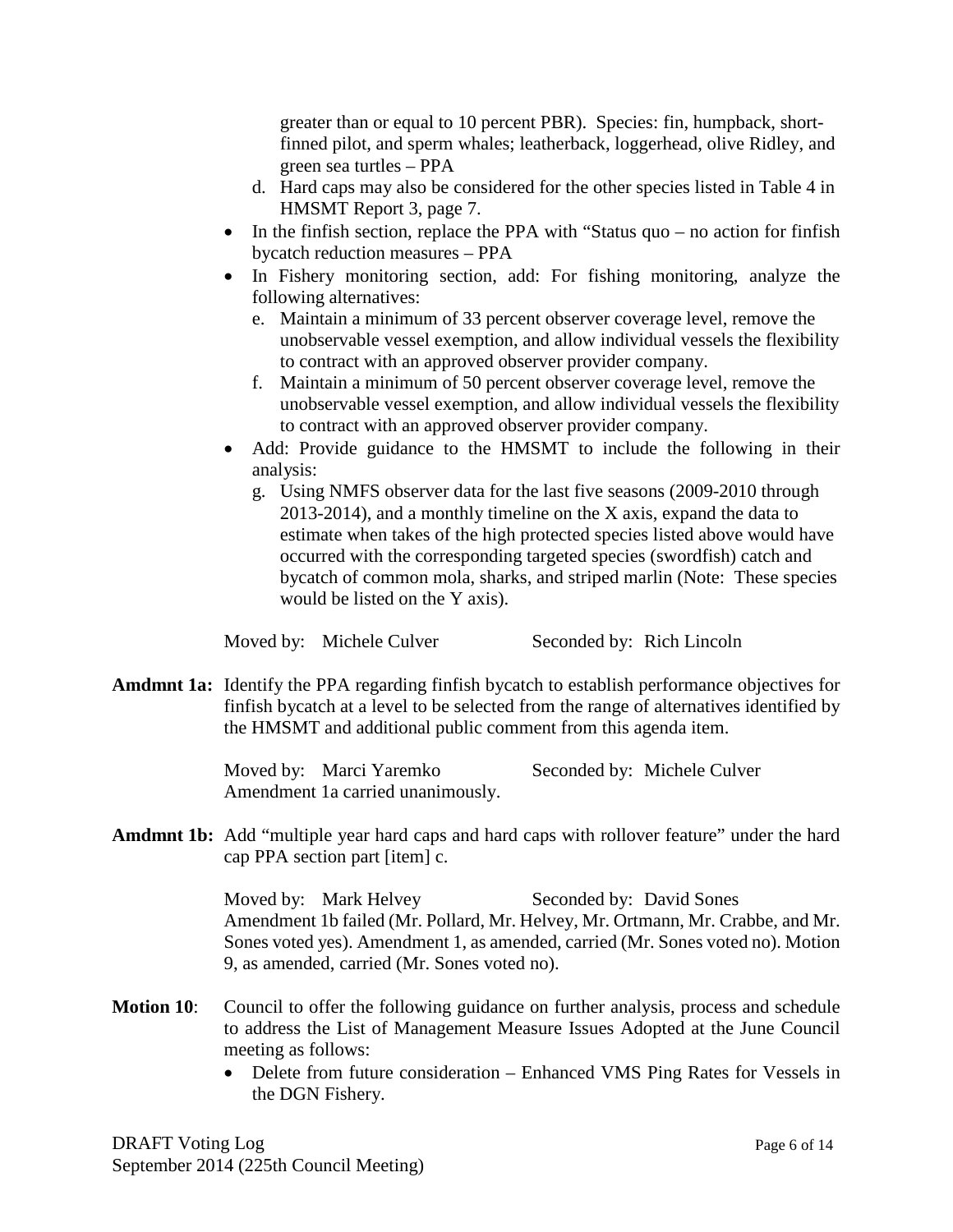- Investigate other low cost technologies for vessel tracking including data loggers.
- Further consideration of providing for a Shallow Set Longline Fishery outside the EEZ to provide parity with Hawaiian Longline Fleet
- Further consideration of Longline Fishing inside the EEZ should be restricted to the EFP process.
- Further consideration of transitioning the Current California Limited Entry Permit Program to a Federal Program under the HMS FMP.
- No Guidance relative to comments on Proposed MMPA Negligible Impact Determination (Agenda Item G.4.a, Attachment 4).
- Pertaining to consider providing comments on the petition for rulemaking to prohibit Pacific bluefin tuna fishing and establish specific reference points to determine if overfishing is occurring or the stock is overfished. Council intent has been specified in prior motions and guidance under G.4 and G.2.

Moved by: David Crabbe Seconded by: Dan Wolford Motion 10 carried unanimously.

**Motion 11:** Council directs Council staff to develop a letter to respond Senator Murkowski's request.

> Moved by: Dave Hanson Seconded by: David Crabbe Motion 11 carried (Ms. Culver voted no and Mr. Turner abstained).

**Motion 12**: Adopt the following Priorities (from Agenda Item J.1.b, NMFS Report 2, **changes are in bold**):

## **NMFS Priority 1 – "must do" list**

1. Retain all items on the NMFS Priority 1.B. list, but modify the specific timelines for Items 25, 30, and 32 as described below:

| <b>B. Immediate and Long-Term Commitments</b> |                           |                                                                            |                                                                                                                            |  |
|-----------------------------------------------|---------------------------|----------------------------------------------------------------------------|----------------------------------------------------------------------------------------------------------------------------|--|
| 25.                                           | Trawl, Non-<br>Trawl, Rec | Amendment 25: Comprehensive<br>Ecosystem-Based Amendment (If<br>Necessary) | <b>Lower Priority for Groundfish</b><br><b>FMP; Conservation Measures</b><br><b>Addressed Through Other</b><br><b>FMPs</b> |  |
| 30.                                           | Trawl IFQ &<br>ΜS         | <b>Electronic Monitoring</b><br>Regulations (TBD)                          | <b>Priority 1</b>                                                                                                          |  |
| 32.                                           | Trawl IFQ,<br>MS & CP     | Five Year Trawl Rationalization<br>Program Review (Start in Nov 2016)      | Priority 1<br>Compliance with MSA                                                                                          |  |

- 2. Address the items in NMFS Priority  $1 C$ . Candidate Items for Prioritization in September as follows:
	- a. Request the Enforcement Consultants work with NMFS staff to develop a range of alternatives for Vessel Continuous Transit Monitoring that addresses Item 39 (VMS Ping Rates) and Item 70 (Provide for Retrieval of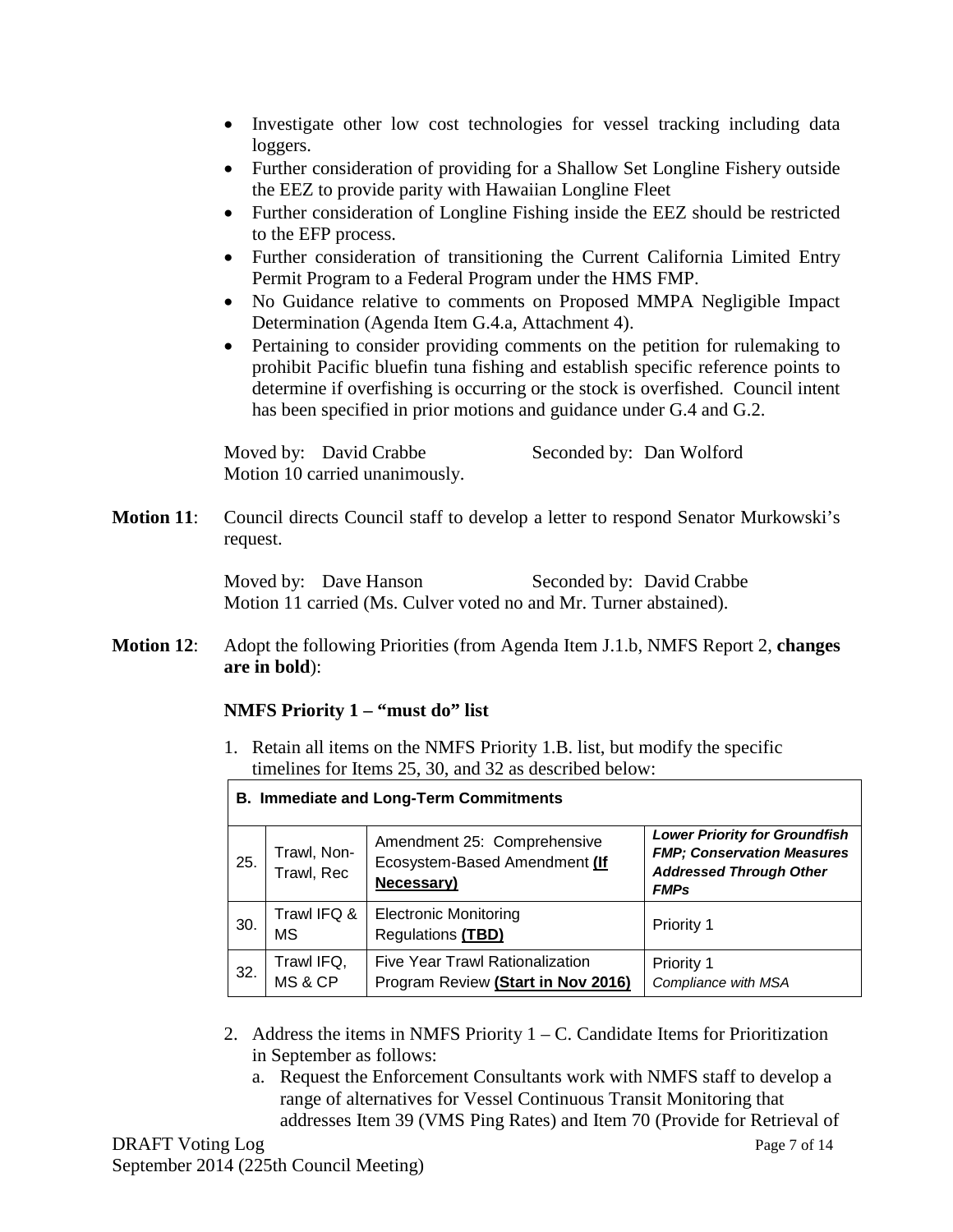Derelict Crab Pots in RCAs) and report back to the Council with a proposed process and timeline.

- b. Recommend NMFS move forward with notice and comment rulemaking on Item 45 (Revise Regulations on At-Sea and Shoreside Flow Scales) with similar language adopted in the Alaska Region without additional Council process.
- c. Move Item 56 (Cost Recovery for the Permit Stacking Program) as being of lower immediate Council priority, but retain on an omnibus list for potential future consideration.
- d. Remove Item 64 (Management Model Review and Refinement) from the list. This item is typically addressed through the biennial management process and is intended to be a placeholder if current management models significantly change.

## **NMFS Priority 2 – "should do" list**

- 3. Remove Item 19 (Amendment 22 Open Access License Limitation) from the list. This item is out of date and of low priority.
- 4. Modify the items in NMFS Priority 2 C. Candidate Items for Prioritization in September to include the GAP priorities identified in priority order in Agenda Item J.1.c, Supplemental GAP Report, and add Items 35 and 67, with the implementation goal of 2017 for these items.

| C. Candidate Items for Prioritization in September |                  |                                              |                   |
|----------------------------------------------------|------------------|----------------------------------------------|-------------------|
| 52.                                                | <b>Trawl IFQ</b> | <b>Widow Rockfish QS Reallocation</b>        | <b>Priority 2</b> |
| 46.                                                | Trawl IFQ        | Gear Use - Multiple Gears Onboard and Use    |                   |
| 47.                                                | IFQ & LE Pot     | Remove Certain Area-Management Restrictions  | <b>Priority 2</b> |
| 48.                                                | <b>Trawl IFQ</b> | Remove Certain Restrictions on Trawl Gear    |                   |
|                                                    |                  | Configuration                                |                   |
| 43.                                                | Trawl IFQ &      | <b>Fishery Declaration Enhancements</b>      |                   |
|                                                    | МS               |                                              | <b>Priority 2</b> |
| 44.                                                | IFQ, MS & CP     | <b>Elimination of Prohibition on At-Sea</b>  |                   |
|                                                    |                  | Processing S. of 42 degrees                  |                   |
| 60.                                                | Recreational     | Mid-water Sport Fishery (OR and CA)          | <b>Priority 2</b> |
| 66.                                                | Trawl, Non-      | Create 60-Mile Bank RCA Lines                | <b>Priority 2</b> |
|                                                    | Trawl, Rec       |                                              |                   |
| 35.                                                | Trawl, Non-      | Rebuilding Revision Rules (signal vs. noise) | <b>Priority 2</b> |
|                                                    | Trawl, Rec       |                                              |                   |
| 67.                                                | Trawl, Non-      | Reconsider Blackgill Allocation              | <b>Priority 2</b> |
|                                                    | Trawl            |                                              |                   |

5. Concurrent with the Priority 2.C items listed above, move forward on the following priority items by developing alternatives through the different ad hoc committees as noted below. Ad hoc committees to report to the Council on proposed process and timeline to develop alternatives.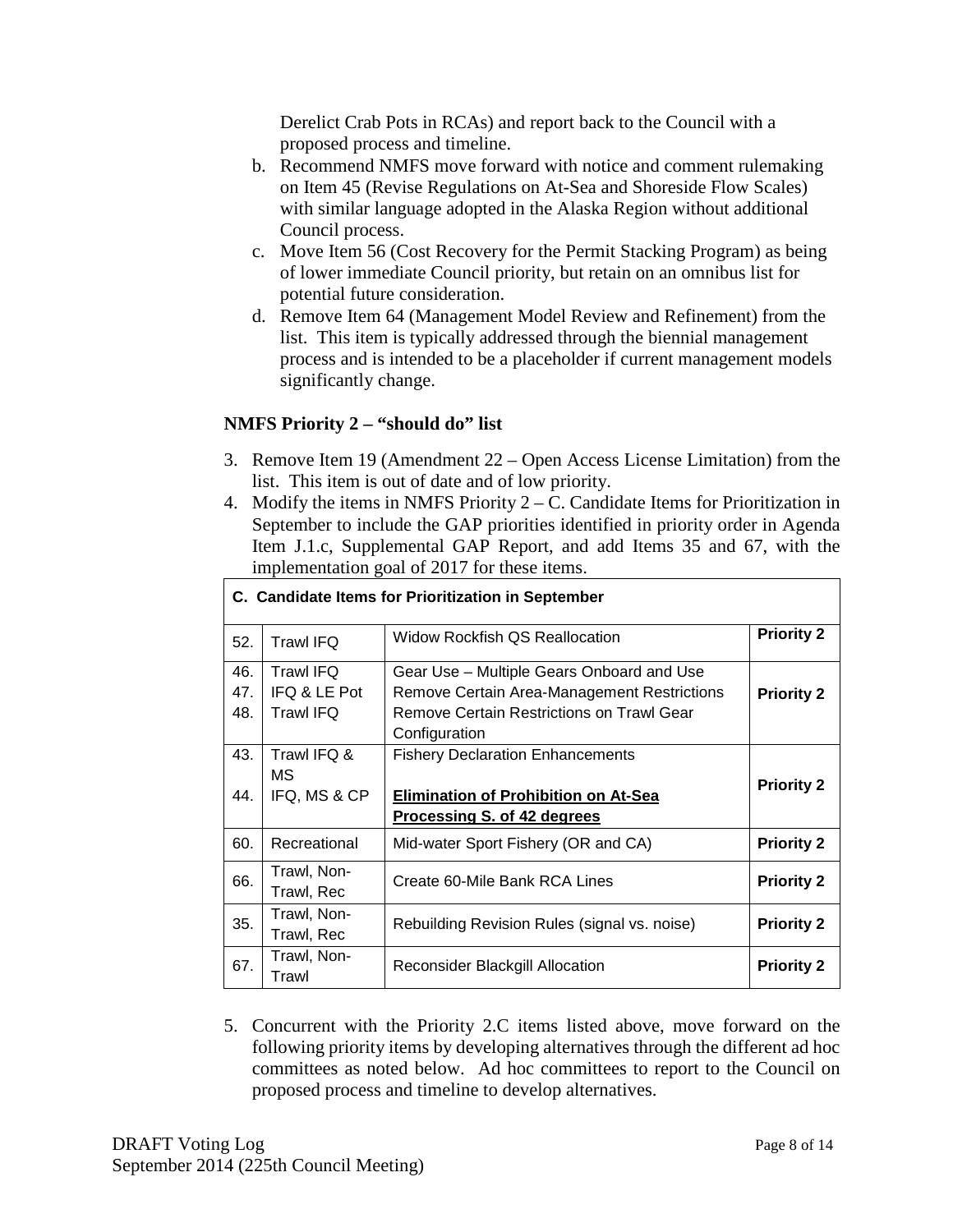| C. Candidate Items for Prioritization in September |                             |                                                                                         |                   | Ad Hoc<br><b>Committee</b>                          |
|----------------------------------------------------|-----------------------------|-----------------------------------------------------------------------------------------|-------------------|-----------------------------------------------------|
| 68.                                                | Trawl,<br>Non-Trawl,<br>Rec | Evaluate Nearshore Management<br>Approaches, Including Deferral                         | <b>Priority 2</b> | <b>WA, OR, &amp;</b><br><b>CA (&amp;</b><br>NMFS)   |
| 69                                                 | LE FG                       | Combine the Fixed Gear LE DTL Fishery                                                   |                   | <b>LEFG</b>                                         |
| 72.                                                | LE FG                       | and Tier Fishery<br>Require Permit Price Reporting for LE FG<br><b>Permit Transfers</b> | <b>Priority 3</b> | <b>Sablefish</b><br><b>Permit</b><br><b>Holders</b> |
| 74.                                                | LE FG                       | <b>Combine Longline and Pot Sablefish</b>                                               |                   |                                                     |
| 76.                                                | LE FG                       | <b>Endorsements</b><br><b>Pot Gear Retrieval Requirements</b>                           |                   |                                                     |

6. Maintain an omnibus list of the remaining items as Potential Future Priorities that may be considered once the items listed above are completed.

Moved by: Michele Culver Seconded by: Joanna Grebel Motion 12 carried unanimously.

# **Motion 13**: Adopt the following:

- Terms of Reference for the Groundfish and Coastal Pelagic Species Stock Assessment and Review Process for 2015-2016 (Agenda Item J.2.a, Attachment 1); with modifications suggested by SSC (Agenda Item J.2.b, Supplemental SSC Report).
- The SSC Terms of Reference for Groundfish Rebuilding Analysis (Agenda Item J.2.a, Attachment 2).
- The Terms of Reference for the Methodology Review Process for Groundfish and Coastal Pelagic species (Agenda Item J.2.a, Attachment 3).
- Adopt the following lists of stocks to be assessed in 2015:
	- o Full Assessments:
		- Black rockfish
		- **Bocaccio**
		- **Canary rockfish**
		- Darkblotched rockfish
		- Kelp Greenling (Oregon only)
		- Widow rockfish
	- o Update Assessments:
		- Petrale sole
		- Sablefish
		- Chilipepper rockfish
	- o Data moderate assessments:
		- Arrowtooth flounder using trawl survey index of abundance, extended simple stock synthesis; reviewed by the SSC Groundfish Subcommittee in June.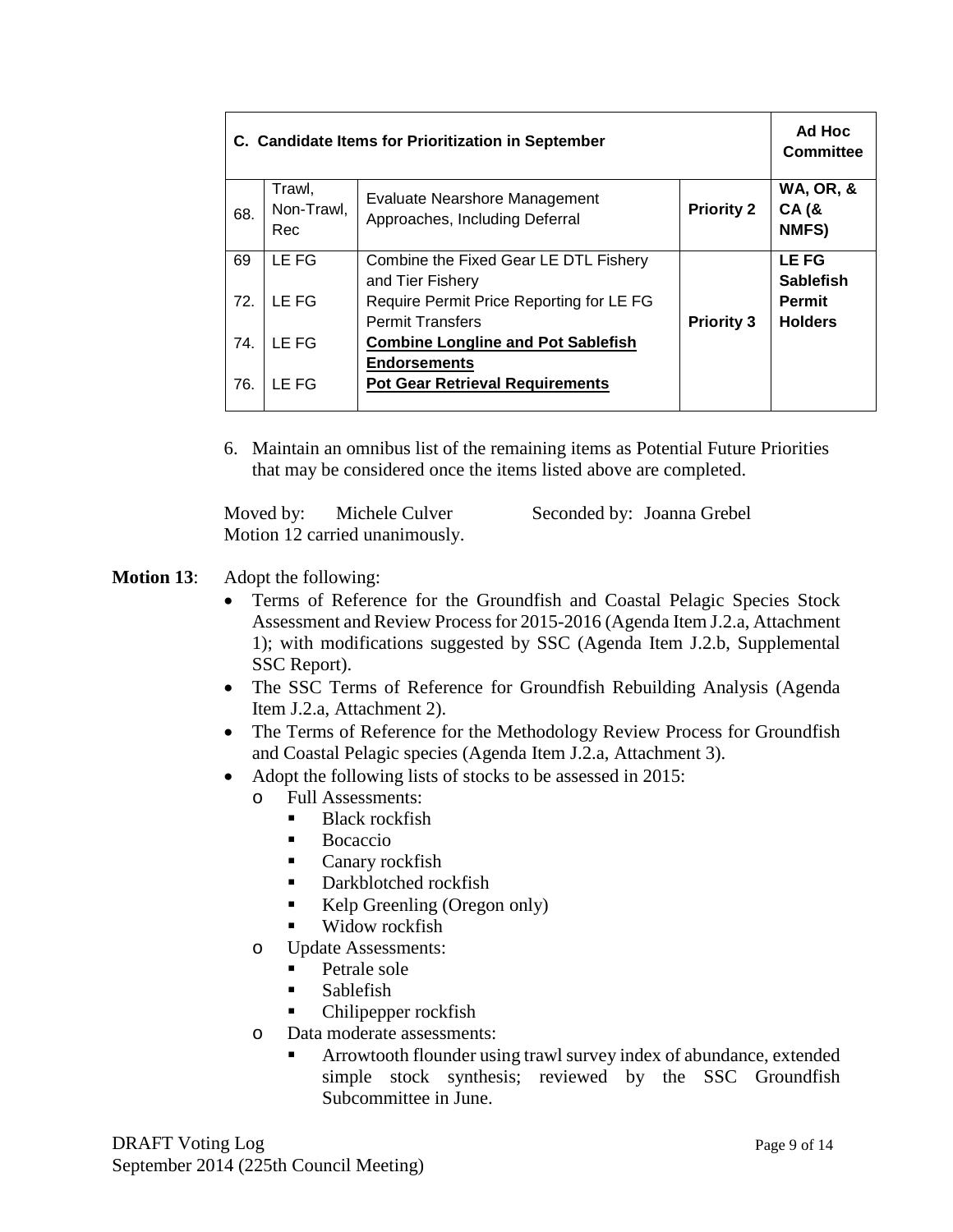• Adopt the 2015 Groundfish stock Assessment Review Schedule (Panel dates only found in Agenda Item J.2.b, Supplemental NMFS PowerPoint.

| Moved by: Troy Buell | Seconded by: Jeff Feldner |
|----------------------|---------------------------|
|                      |                           |

**Amndmnt 1:** Adopt the catch reports for Pacific Ocean pearch, yelloweye, and cowcod.

Moved by: Joanna Grebel Seconded by: Dan Wolford Amendment 1 carried unanimously.

**Amndmnt 2:** Assessments for black rockfish and China rockfish be modeled in a manner that would allow for continued "state-specific" management unless there are significant conservation risks associated with a specific area-based approach.

> Moved by: Michele Culver Seconded by: Rich Lincoln Amendment 2 carried unanimously.

**Amndmnt 3:** Modify the Terms of Reference such that the SSC would consider whether data moderate assessments should be reviewed through a STAR process on a case-bycase basis.

> Moved by: Michele Culver Seconded by: Rich Lincoln Amendment 3 carried unanimously. Motion 13, as amended, carried unanimously.

- **Motion 14**: Select, as final preferred alternatives for EM for the whiting fishery, the recommendations of the GEMPAC found in Agenda Item J.3.b, Supplemental GEMPAC Report, September 2014 (pages 3-4) with the following changes:
	- Step 1: Primary data source for discard estimates: Camera Recordings will be used (Alternative 2A with a logbook requirement added) unless audited logbooks produce reliable estimates more efficiently and at a reduced cost. (Alternative 3).
	- 2.2.1 Video Review: 100 percent unless Alternative 3 meets the most costeffective standard above, in which case the percent review to be the minimum level determined to be necessary to ensure compliance (no less than 10 percent) with an escalation clause for non-compliance.
	- 2.2.2 Discard Accounting: should be on an individual basis (Option A) for Shoreside, but for mothership sector Option D, deduct the aggregate accumulated unintentional minor discards (spillage) estimated to be less than 0.5 percent of the mothership allocation.
	- Species composition would be calculated using status quo methods.
	- 2.2.7.5 Mandatory Vessel Operational Plan Annual Renewal (B).
	- 2.2.8.2 Shoreside Monitor (C) or Vessel Operator (D).
	- 2.2.8.4 Certified Third party (D) once a certification process has been established, until then Government (A), NMFS or their agent (e.g., PSMFC).
	- Council staff should also monitor EFP progress and at the earliest Council meeting following when information from the EFP which would impact the

DRAFT Voting Log Page 10 of 14 September 2014 (225th Council Meeting)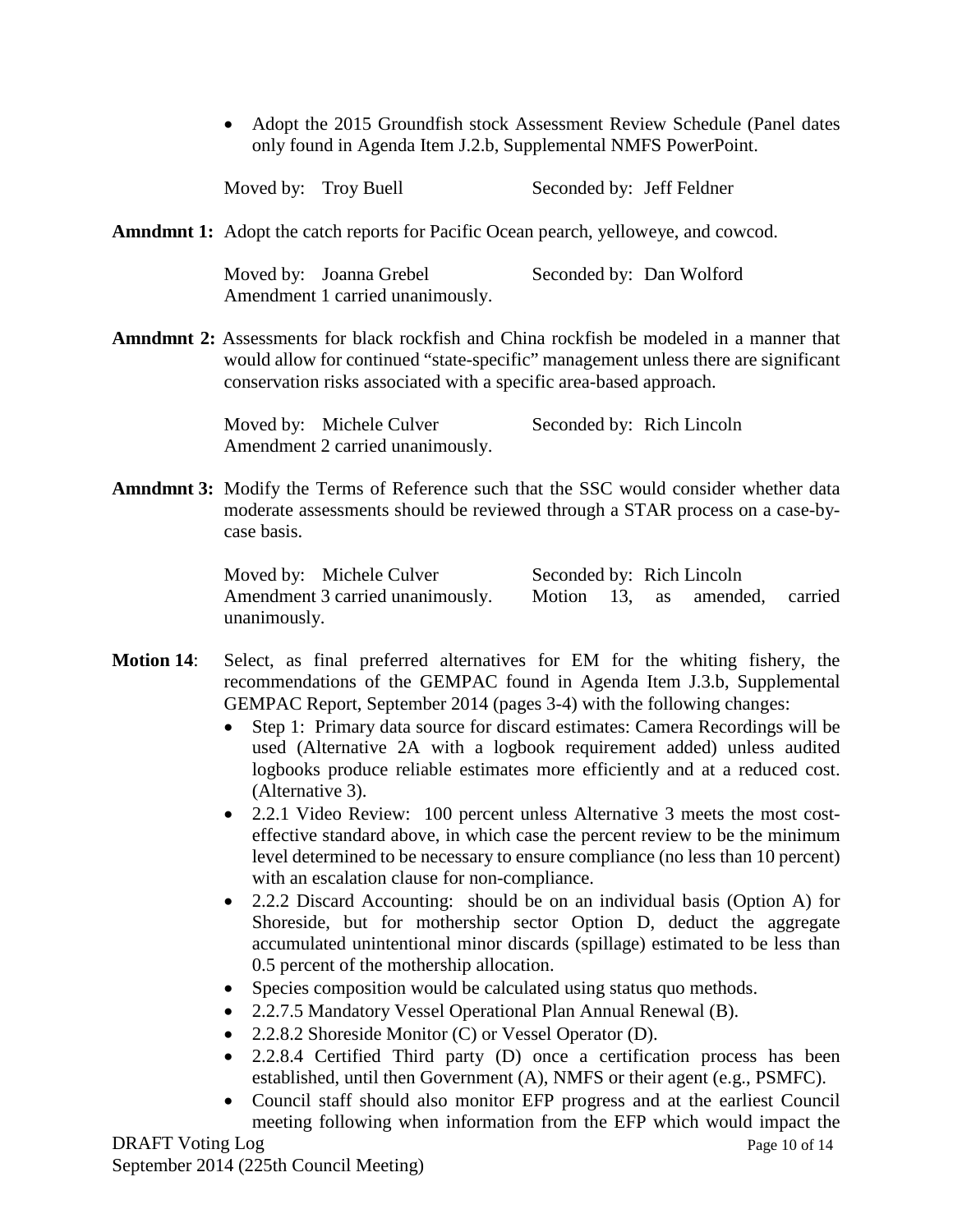Council's final preferred alternative becomes available, NMFS would provide Council with this information and request the Council's input on refinements on either the EFPs and/or Council's final preferred alternative.

• Until these policy decisions are verified by EFP testing and confirmed by the Council, proposed rules and associated decision documents would not be deemed for transmittal.

Moved by: Dorothy Lowman Seconded by: Dale Myer Motion 14 carried unanimously.

- **Motion 15: S**elect, as final preferred alternatives for EM for fixed gear fishery, the recommendations of the GEMPAC found in Agenda Item J.3.b, Supplemental GEMPAC Report, September 2014 (pages 6-7) with the following changes:
	- 2.2.1 The percent review to be the minimum level determined to be necessary to ensure compliance (no less than 10 percent) with an escalation clause for non-compliance.
	- 2.2.4 Optimized retention with allowable discarded species informed by EFPs and other field work by PSMFC (if no species are allowed to be discarded due to inability to speciate and accurately estimate discard amounts, then it would be equivalent to Maximized Retention).
	- 2.2.7.5 Mandatory Vessel Operational Plan Account Renewal (B).
	- 2.2.8.4 Certified Third party (D) once a certification process has been established, until then Government (A) – NMFS or their agent (e.g. PSMFC).
	- Council staff should also monitor EFP progress and at the earliest Council meeting following when information from the EFP which would impact the Council's final preferred alternative becomes available, NMFS would provide Council with this information and request the Council's input on refinements on either the EFPs and/or Council's final preferred alternative.
	- Until these policy decisions are verified by EFP testing and confirmed by the Council, proposed rules and associated documents would not be deemed for transmittal.

Moved by: Dorothy Lowman Seconded by: Troy Buell Motion 15 carried unanimously.

- **Motion 16**: Select as final preferred alternatives for EM for the bottom trawl fishery the recommendations of the GEMPAC found in Agenda Item J.3.b, Supplemental GEMPAC Report, September 2014 (pages 9-10) with the following changes:
	- 2.2.1 The percent review to be the minimum level determined to be necessary to ensure compliance (no less than 10 percent) with an escalation clause for non-compliance.
	- 2.2.4 Optimized with allowable discarded species informed by EFPs (if no species are to be discarded due to inability to speciate and accurately estimate discard amounts then it would be equivalent to Maximized Retention).
	- 2.2.7.5 Mandatory Vessel Operational Plan Account Renewal (B).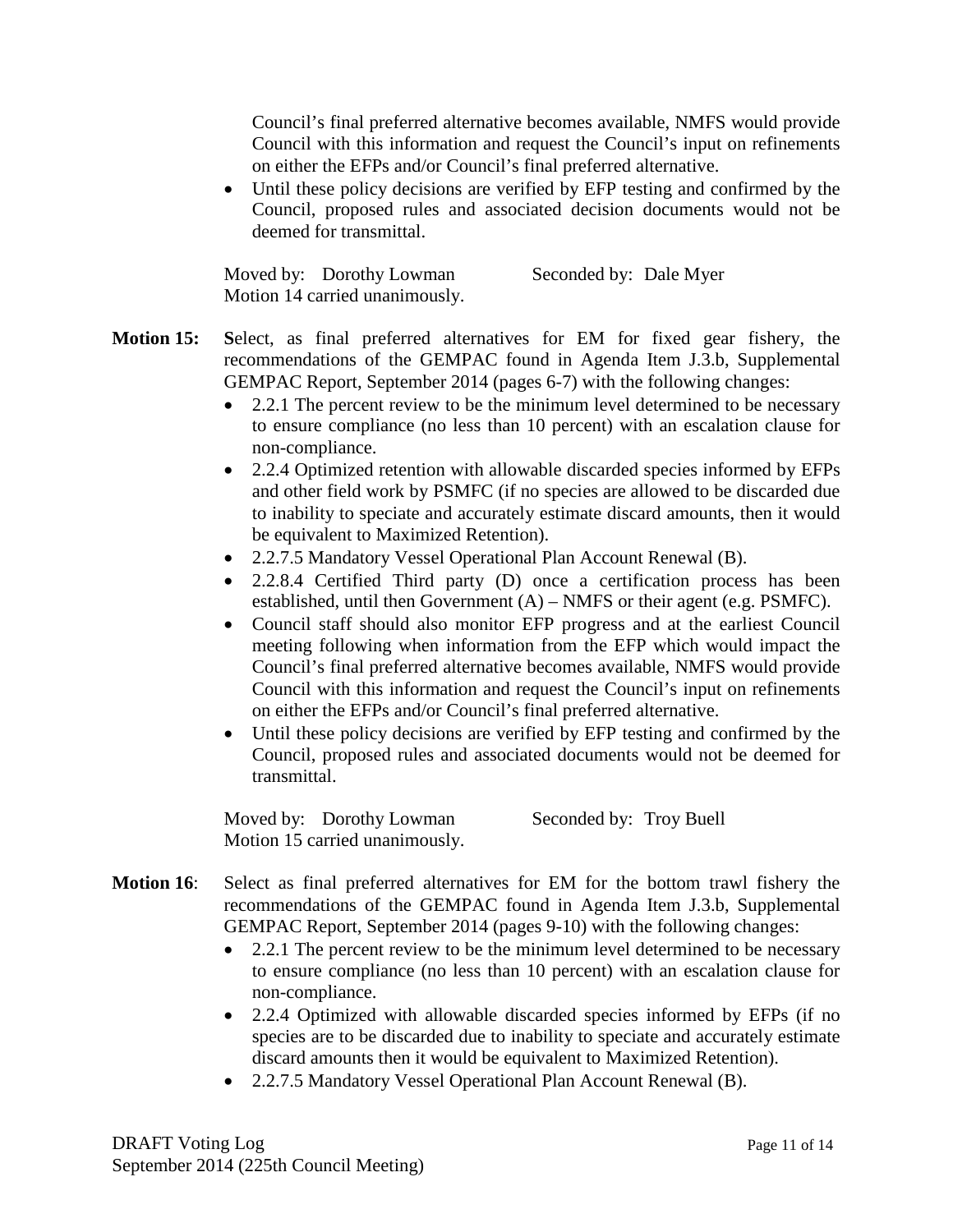- 2.2.8.4 Certified Third party (D) once a certification process has been established, until then Government (A) – NMFS or their agent (e.g. PSMFC).
- Council staff should also monitor EFP progress and at the earliest Council meeting following when information from the EFP which would impact the Council's final preferred alternative becomes available, NMFS would provide Council with this information and request the Council's input on refinements on either the EFPs and/or Council's final preferred alternative.
- Until these policy decisions are verified by EFP testing and confirmed by the Council, proposed rules and associated documents would not be deemed for transmittal.

Moved by: Dorothy Lowman Seconded by: David Crabbe Motion 16 carried unanimously.

## **Motion 17:** Provide the following guidance to NMFS:

- In order to preserve the conservation and accountability aspects of the Program, the EM Program must accurately capture discard events (i.e., whether discard has occurred), amount of discard (i.e., volume in weight and size of individual fish), disposition of discard (i.e., if we are to consider providing survivability credit for the release of fish, such as halibut), and do so even for rare events (e.g., catch and discard of rebuilding rockfish, by species).
- In developing performance standards and accountability, recommend NMFS consider the economic incentives to misreport or underreport catches and mortalities of overfished rockfish and Pacific halibut. Individual accountabilities in the fisheries will hold only so far as monitoring programs are able to counteract these incentives. As such, having adequate enforcement to ensure compliance with the EM Program with strong consequences in place for violations are keys to success.
- Performance standards examples are listed below:
	- 1. Require recording of discards in logbooks with estimated weights given for each species for each haul or set.
	- 2. Require a minimum of 30 percent video review during times of gear retrieval and 30 percent of video review of the remainder of the trip; compare to logbook entries for logbook certification.
	- 3. Logbook certification is achieved if video review determines that logbook amounts are within 20 percent accuracy of video review, by species.
	- 4. If logbooks amount do not meet 20 percent accuracy standard, then a 100 percent video review is triggered at vessel account holder's expense, and vessel cannot commence another fishing trip until video has been reviewed and vessel account debited.
	- 5. If the 100 percent video review is triggered more than twice within a sixmonth time period, then 100 percent video review is in effect for all fishing trips for the six months following the commencement of fishing activity, again at the vessel account holder's expense.

Moved by: Michele Culver Seconded by: Rich Lincoln Motion 17 carried unanimously.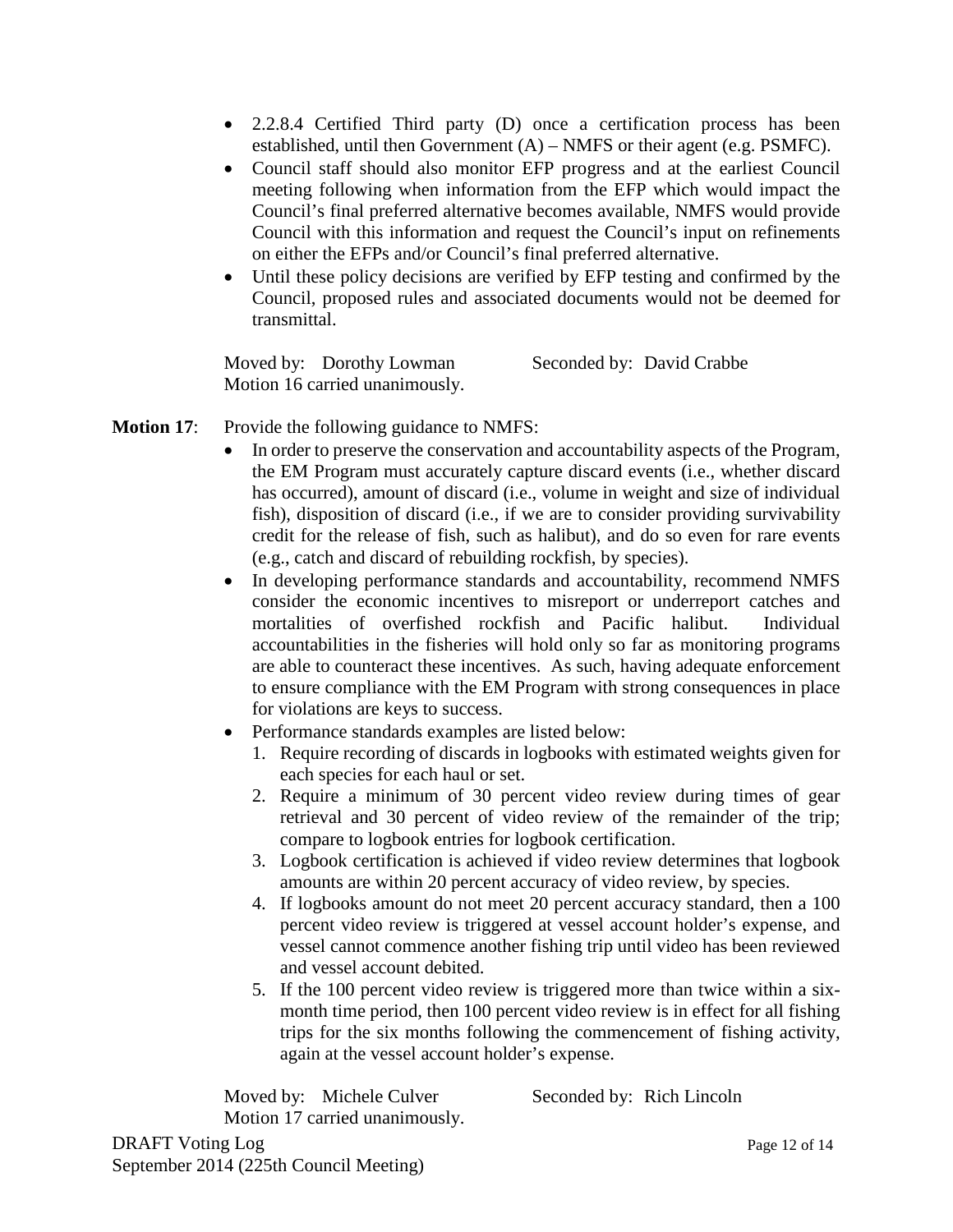|                                | Adopt for public review the changes proposed in Agenda Item K.1.b, WDFW<br>Report in reference to the Columbia River subarea.                                                                                                                                                                                                                                                                                                                                                                                                                                                                                                                                                                                                                                                                                                                                                                                                                                                                                                                                                                                                    |                             |
|--------------------------------|----------------------------------------------------------------------------------------------------------------------------------------------------------------------------------------------------------------------------------------------------------------------------------------------------------------------------------------------------------------------------------------------------------------------------------------------------------------------------------------------------------------------------------------------------------------------------------------------------------------------------------------------------------------------------------------------------------------------------------------------------------------------------------------------------------------------------------------------------------------------------------------------------------------------------------------------------------------------------------------------------------------------------------------------------------------------------------------------------------------------------------|-----------------------------|
| <b>Motion 18:</b>              |                                                                                                                                                                                                                                                                                                                                                                                                                                                                                                                                                                                                                                                                                                                                                                                                                                                                                                                                                                                                                                                                                                                                  |                             |
|                                | Moved by: Michele Culver<br>Motion 18 carried unanimously.                                                                                                                                                                                                                                                                                                                                                                                                                                                                                                                                                                                                                                                                                                                                                                                                                                                                                                                                                                                                                                                                       | Seconded by: Rich Lincoln   |
| <b>Motion 19:</b>              | Adopt for public review the changes to the Catch Sharing Plan as shown in Agenda<br>Item K.1.b, ODFW Report.                                                                                                                                                                                                                                                                                                                                                                                                                                                                                                                                                                                                                                                                                                                                                                                                                                                                                                                                                                                                                     |                             |
|                                | Moved by: Troy Buell<br>Motion 19 carried unanimously.                                                                                                                                                                                                                                                                                                                                                                                                                                                                                                                                                                                                                                                                                                                                                                                                                                                                                                                                                                                                                                                                           | Seconded by: Jeff Feldner   |
| <b>Motion 20:</b>              | Adopt for public review the changes to the Catch Sharing Plan as shown in Agenda<br>Item K.1.b, NMFS Report 2.                                                                                                                                                                                                                                                                                                                                                                                                                                                                                                                                                                                                                                                                                                                                                                                                                                                                                                                                                                                                                   |                             |
|                                | Moved by: Frank Lockhart<br>Motion 20 carried unanimously.                                                                                                                                                                                                                                                                                                                                                                                                                                                                                                                                                                                                                                                                                                                                                                                                                                                                                                                                                                                                                                                                       | Seconded by: Michele Culver |
| <b>Motion 21:</b>              | Adopt for public review the alternatives as found in Agenda Item K.1.b, Tri-State<br>Report and Agenda Item K.1.c, Supplemental GAP Report.                                                                                                                                                                                                                                                                                                                                                                                                                                                                                                                                                                                                                                                                                                                                                                                                                                                                                                                                                                                      |                             |
|                                | Moved by: Jeff Feldner<br>Motion 21 carried unanimously.                                                                                                                                                                                                                                                                                                                                                                                                                                                                                                                                                                                                                                                                                                                                                                                                                                                                                                                                                                                                                                                                         | Seconded by: Herb Pollard   |
| <b>Motion 22:</b><br>$\bullet$ | Approve for public review:<br>The following two alternatives for season changes to the California subarea, in<br>addition to status quo:<br>1. Revise the season length so that the fishery is open for one month during the<br>May 1 through October 31 timeframe. Selection of the month would occur<br>under final action.<br>2. Revise the season length so that the season is open for a 15 consecutive day<br>period during May 1 through October 31 time period. Selection of the 15 day<br>period would occur under final action.<br>A modification of the Catch Sharing Plan:<br>$\S(f)(1)(vii)$ California subarea-last sentence be revised to say: "<br>inseason adjustments may be made, and estimates of actual catch will be<br>made post-season."<br>Provide guidance to NMFS: in establishing the California sport fixed season,<br>recommend NMFS use a formula similar to the Puget Sound area, which is to<br>calculate a projected catch per day and number of days to achieve the subarea quota.<br>Moved by: Michele Culver<br>Seconded by: Rich Lincoln<br>[Motion 23 was offered as a substitute motion] |                             |
| <b>Motion 23:</b>              | (Substitute motion) Adopt for public review that California will manage a fixed                                                                                                                                                                                                                                                                                                                                                                                                                                                                                                                                                                                                                                                                                                                                                                                                                                                                                                                                                                                                                                                  |                             |

season of May-July and September-October and will monitor inseason and take DRAFT Voting Log Page 13 of 14